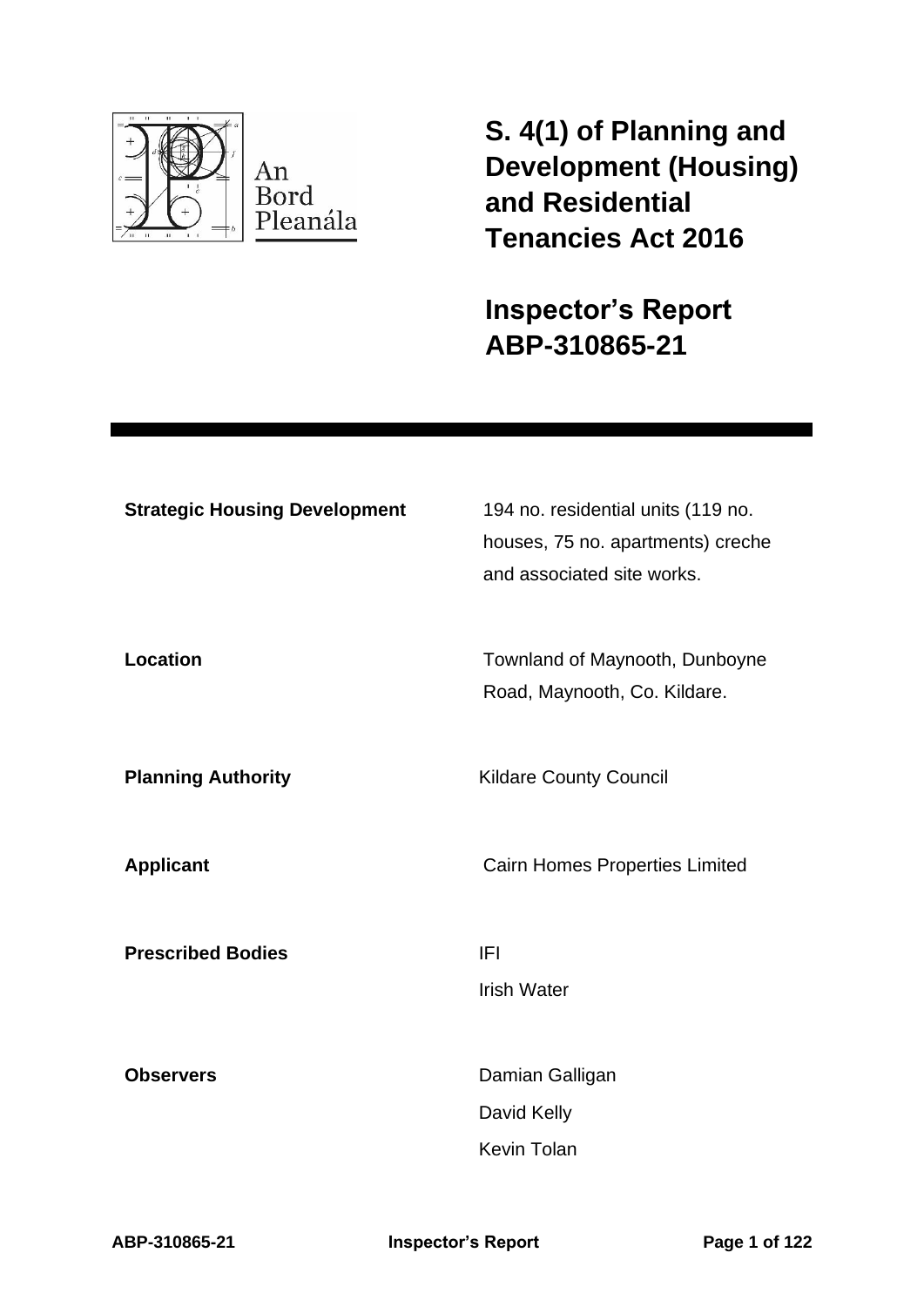Leanne Smith Lyreen Park Residents Association (Patrick Gilligan) Maynooth Community Council (Una Philips) Pauline Cullen Wesley Murphy

**Date of Site Inspection** 

7<sup>th</sup> October 2021

**Inspector Connor** Rónán O'Connor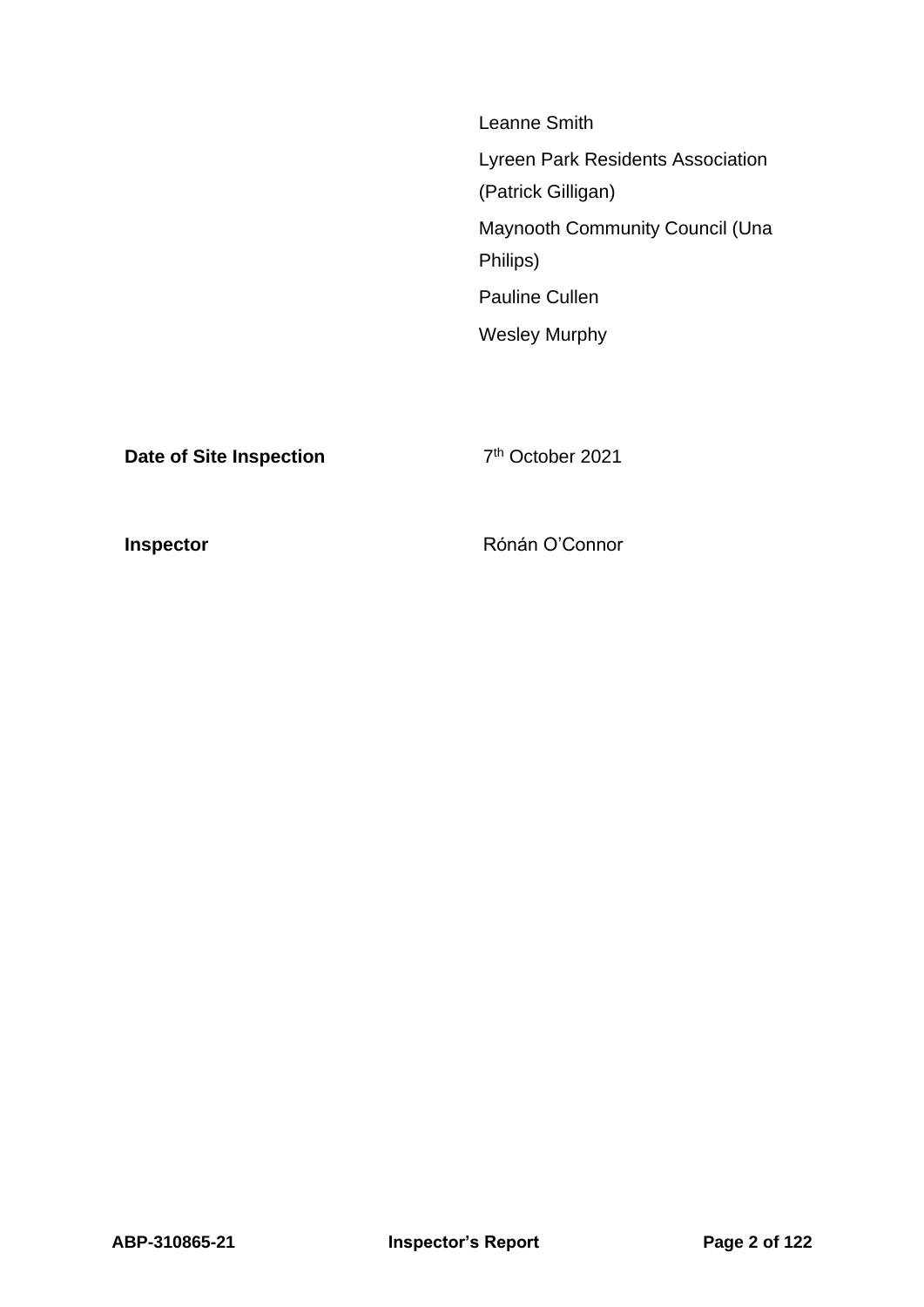# **Contents**

| 10.0 |  |  |  |  |  |  |  |
|------|--|--|--|--|--|--|--|
| 11.0 |  |  |  |  |  |  |  |
| 12.0 |  |  |  |  |  |  |  |
| 13.0 |  |  |  |  |  |  |  |
| 14.0 |  |  |  |  |  |  |  |
| 15.0 |  |  |  |  |  |  |  |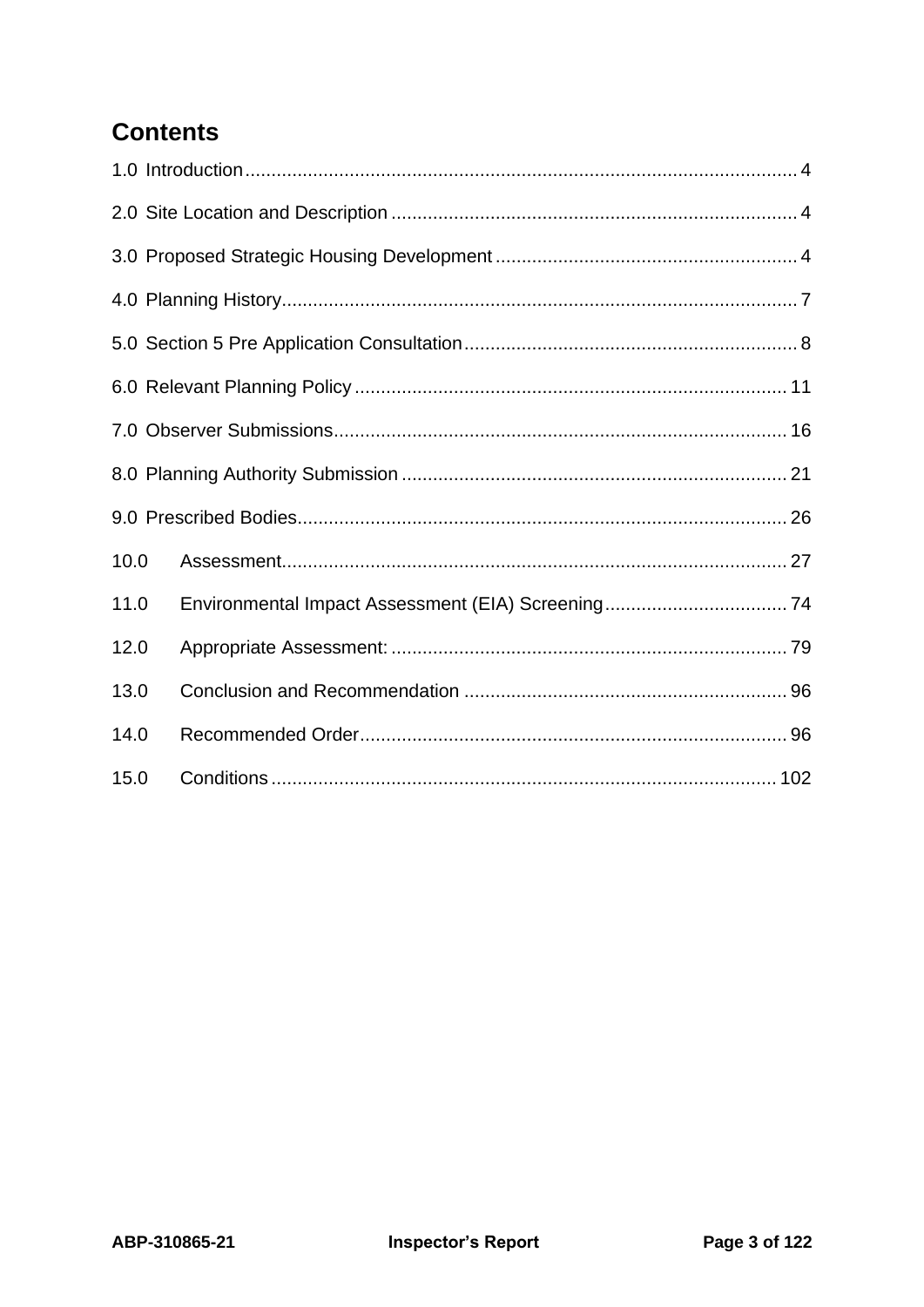## <span id="page-3-0"></span>1.0 **Introduction**

 $1.1.$ This is an assessment of a proposed strategic housing development submitted to the Board under section 4(1) of the Planning and Development (Housing) and Residential Tenancies Act 2016.

## <span id="page-3-1"></span>2.0 **Site Location and Description**

- 2.1.1. The subject site comprises a stated area of 7.257 ha, located on the Dunboyne Road, approx. 0.75km northeast of Maynooth town centre, and southwest of Carton House estate. The lands are partly in agricultural use. The remainder of the site has been used for the deposition of construction spoil and storage associated with the construction of the adjoining housing developments. The site is bounded to the northwest by Pebble Hill House, a two-storey farmhouse and its associated outbuildings, which is a protected structure. Lands to the south of the site, in agricultural use, extend to the Lime Walk, which is a feature of landscape heritage interest.
- 2.1.2. The lands generally fall north-east toward the Dunboyne Road frontage. There is a section of mature trees along the northern / Dunboyne Road boundary, and further within the area of an historic quarry in the north-eastern corner of the site. The two principal fields within the site are separated by a mature hedgerow and trees. Dunboyne Road is currently deficient in width and alignment along the frontage of the site and lacks pedestrian or cycle facilities. West of the site, improvement works along the road have been undertaken / are underway as part of the adjoining more recent housing developments at Castlepark and Mariaville.

## <span id="page-3-2"></span>3.0 **Proposed Strategic Housing Development**

3.1.1. The development will consist of the construction of 194 no. dwellings and ancillary infrastructure as follows:

A) 119 no. 2 storey houses (7 no. 2 bedroom houses, 89 no. 3 bedroom houses, 22 no. 4 bedroom houses and 1 no. 5 bedroom dwelling);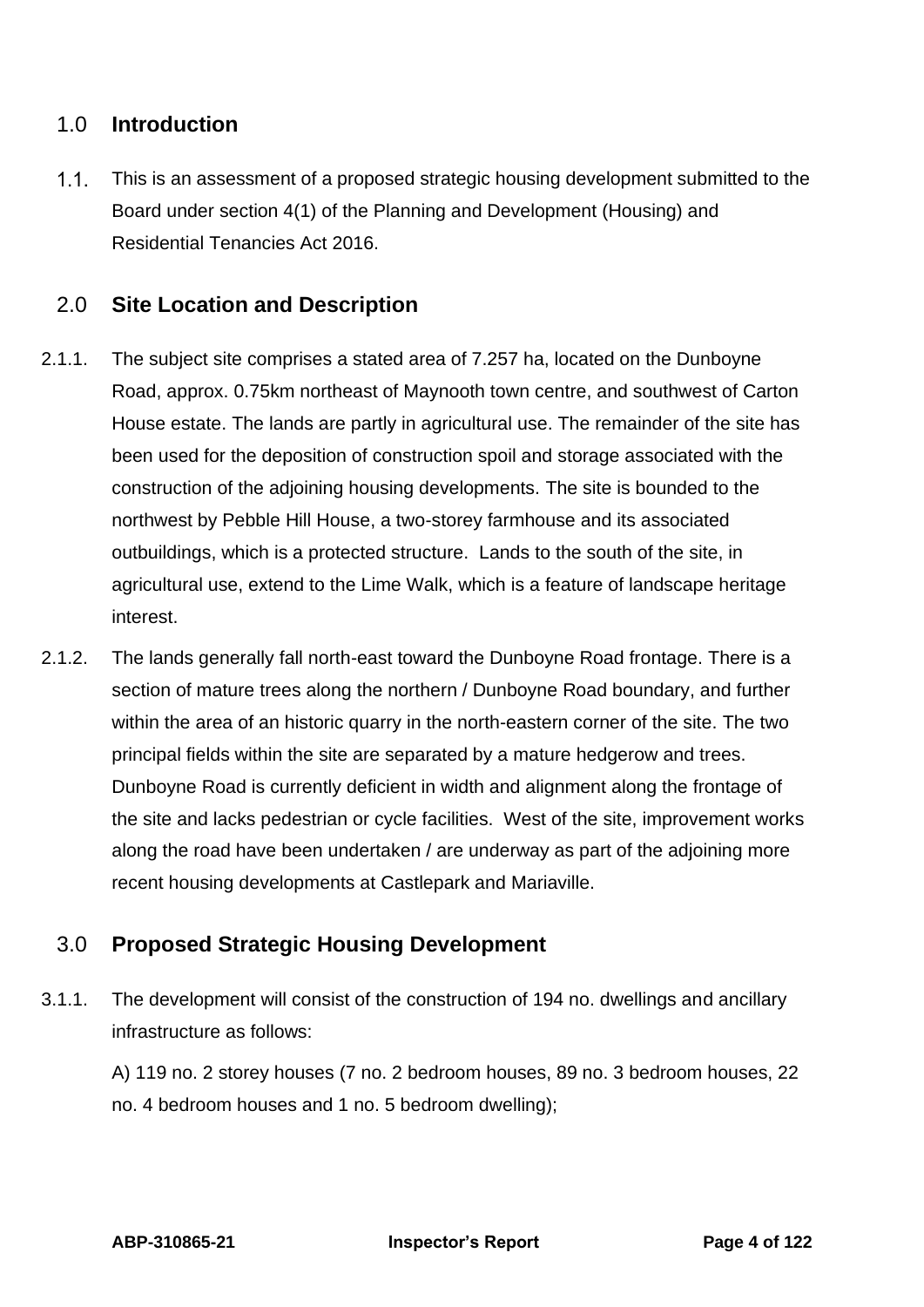B) 31 no. apartments in 1 no. 4 storey apartment building (14 no. 1 bedroom apartments and 17 no. 2 bedroom apartments) all apartment units to have balcony or terrace;

C) 36 no. duplex apartments/apartments (18 no. 2 bedroom apartments and 18 no. 3 bedroom duplex apartments) in a series of 3 no. duplex apartment buildings of 3 no. storeys in height, all duplex units to have balcony or terrace;

D) 8 no. 1 bedroom Maisonette Apartment Dwellings in 2 no. 2 storey buildings;

E) Creche of c. 303.5 sq. m located in ground floor of Apartment building;

F) Realignment and upgrade of a section of the Dunboyne Road (c. 480m) to include footpaths, cycle paths and road crossing as well as foot/cycle path along Dunboyne Road to Limewalk entrance (temporary construction accesses from Dunboyne Road);

G) Vehicular access from 2 points on the Dunboyne Road (and a pedestrian access beside apartment block), internal roads and paths;

H) Open space areas [with pedestrian/cyclist connection including 'tie in' arrangements to the 'Limewalk' to the south], hard and soft landscaping (including public lighting) and open space (including boundary treatment), communal open space for duplex apartments; regrading/re-profiling of site where required lincluding import/export of soil as required] along with bicycle/bin stores and ESB substations, upgrade of existing attenuation in quarry area including landscaping;

I) Bicycle (209 no. spaces) and car parking (336 no. spaces) as well as single storey bin and bicycle stores;

J) Provision of vehicular entrance and driveway to serve Pebble Hill (a protected structure) from the Dunboyne Road;

K) Surface water attenuation measures and underground attenuation systems as well as connection to water supply, drainage and provision of local pumping station to Irish Water specifications (with access from the Dunboyne Road);

L) Demolition of existing agricultural structures (c. 156 sq. m);

M) All ancillary site development/construction works.

**Key Figures**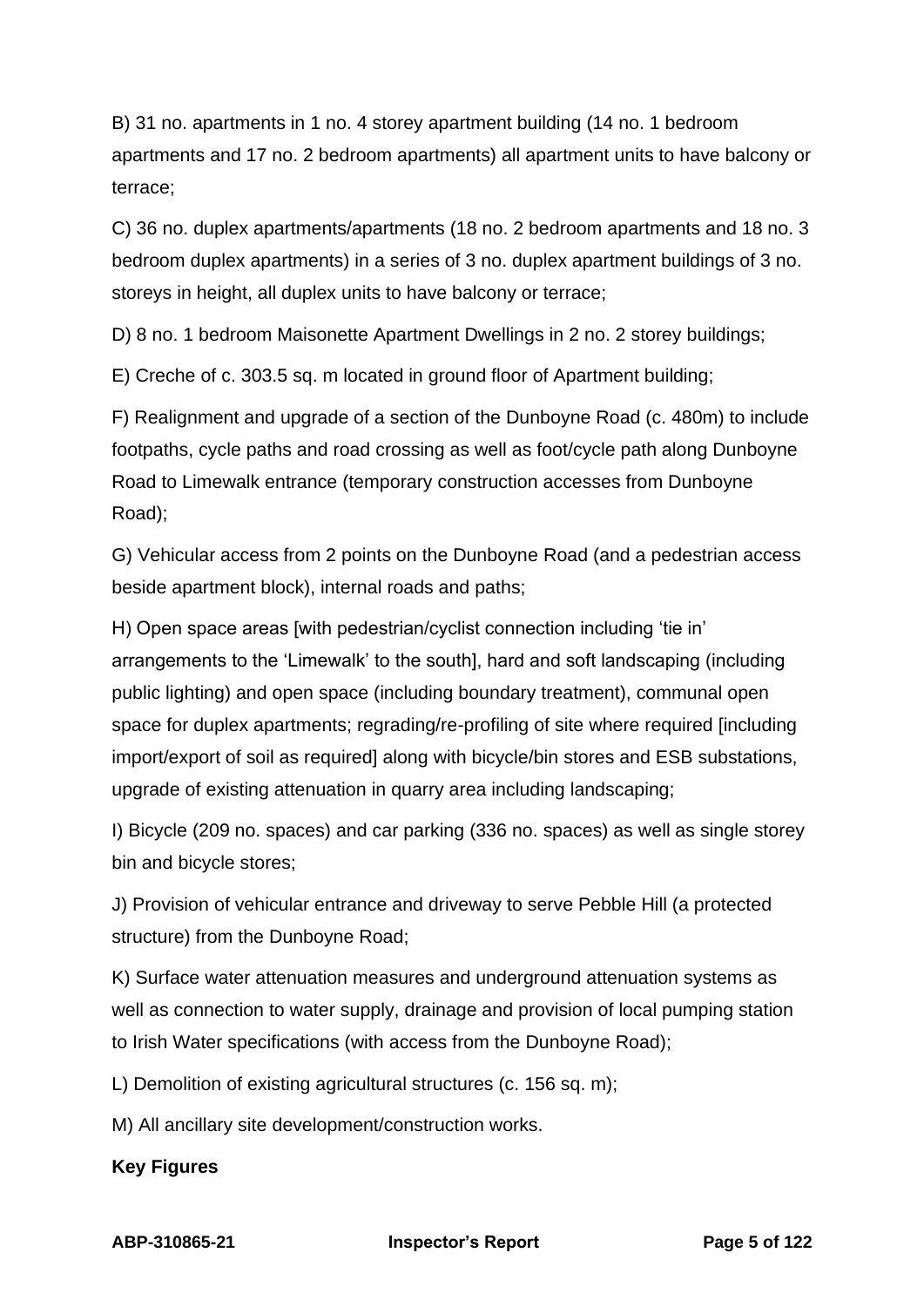| Site Area                | c7.55 ha                                 |
|--------------------------|------------------------------------------|
| No. of units             | 194                                      |
| Density                  | 36.4 units/ha (net)                      |
| Height                   | Up to 4 storeys                          |
| <b>Public Open Space</b> | 0.84 ha within residential zoned area    |
|                          | (15.8 % of residential zoned area)       |
|                          | 1.87 ha within overall site (24.8% of    |
|                          | overall site area)                       |
| Part V                   | 19 no. units                             |
| <b>Vehicular Access</b>  | 2 no. accesses from the Dunboyne         |
|                          | Road                                     |
| <b>Car Parking</b>       | 336 no. spaces (including 7 no. spaces   |
|                          | for crèche)                              |
| <b>Bicycle Parking</b>   | 209 (including 19 no. spaces for crèche) |
| Other uses               | Creche (303.5 sq. m)                     |

## Mix

The proposal provides for the following mix of units, within a range of apartments, duplexes and houses.

| <b>Unit Type</b> | 1 bed | 2 bed | 3 bed | 4 bed                    | 5 bed                    | <b>Total</b> |
|------------------|-------|-------|-------|--------------------------|--------------------------|--------------|
| House            | -     | 7     | 89    | 22                       | 1                        | 119          |
| %                |       | 5.9%  | 74.8% | 18.5%                    | 0.8%                     |              |
| Apartment/Duplex | 22    | 35    | 18    | $\overline{\phantom{0}}$ | $\overline{\phantom{0}}$ | 75           |
| %                | 29%   | 47%   | 24%   |                          |                          |              |
| Total unit mix   | 22    | 42    | 107   | 22                       | 1                        | 194          |
| $\%$             | 11.3% | 21.6% | 37.8% | 11.3%                    | 0.5%                     |              |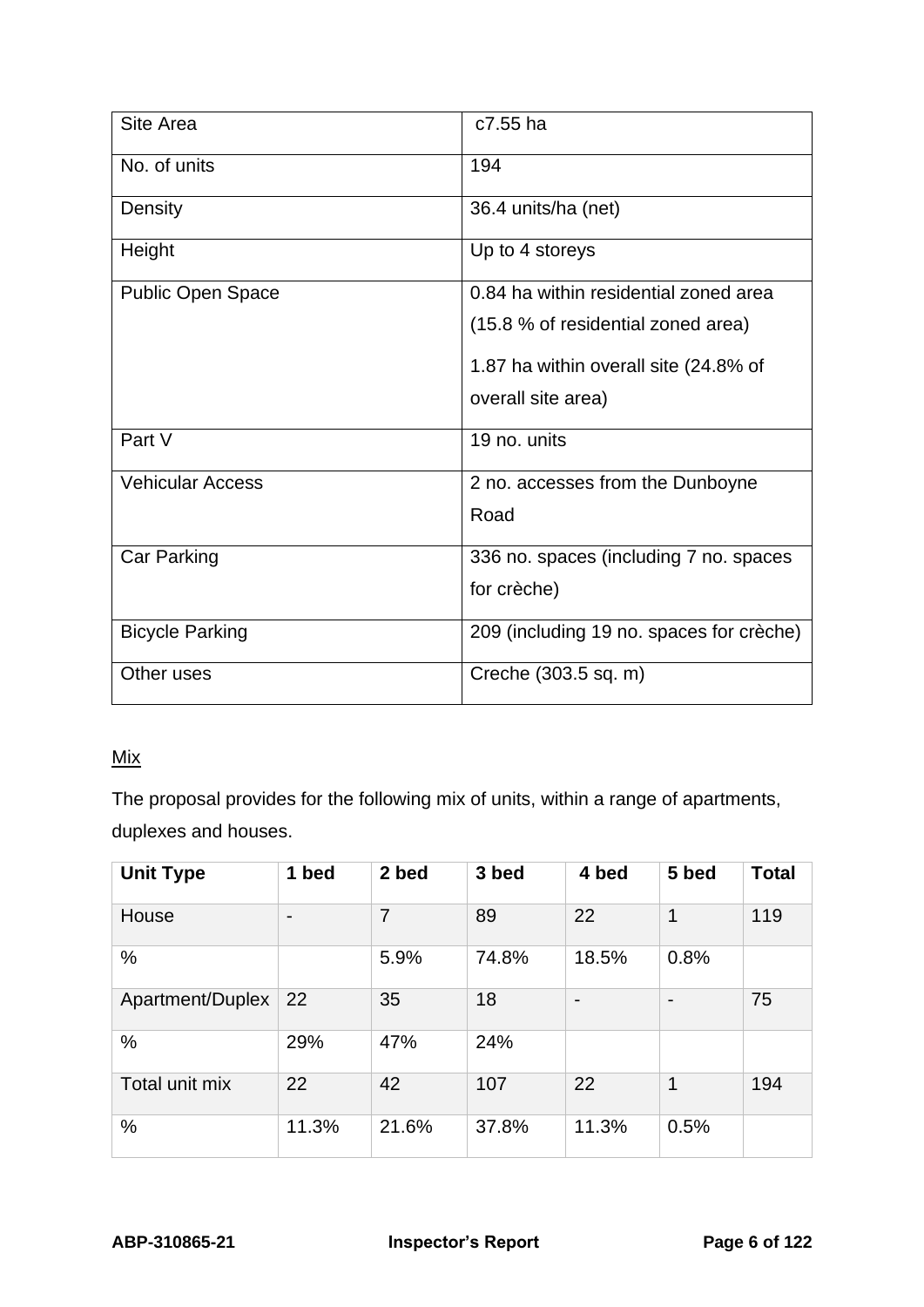## <span id="page-6-0"></span>4.0 **Planning History**

- $4.1.$ PA ref. 14/637 ABP ref. PL 09.245305: Permission refused for 112 dwellings and creche on the subject site, for the following reasons:
	- 1) Substandard layout not in accordance with the Sustainable Residential Development in Urban Areas Guidelines or DMURS with regard to the mix of housing, the layout of streets and parking, the hierarchy of users, landscaping and the incorporation of existing landscape features. Further, the proposed layout failed to protect views of the site from the Lime Walk and the associated historic landscape as envisaged in Map 5 of the LAP.
	- 2. (a) The development and associated traffic movements would be contrary to Objective TRO 2(a) and (c) of the LAP, to facilitate the future construction of, and in the interim protect from development, the routes between Staffan Road (A) and Celbridge Road (B) and Leixlip Road (E), and would exacerbate the existing serious traffic congestion at Leinster Street and Dunboyne Road junction and on the R148 Leixlip Road. The proposed development would, therefore, be premature by reference to the prospective deficiency in the road network serving the area and pending the resolution of this deficiency.

(b) The proposed development would result in an increase in pedestrian movements, cyclists and road traffic on the Dunboyne Road, which is substandard in alignment with inadequate visibility in either direction.

The Direction also noted that having regard to the location of the site close to the Rye Water Valley/Carton SAC, the Board was not satisfied that adequate information had been provided on the impact on hydrological and geological conditions and the resulting implications for the petrifying springs and tufa within the designated site.

#### Adjoining Site

ABP ref. ABP-301230-18: Permission granted for a SHD development of 462 no. dwelling units, refurbishment of gate lodge and 483 no. student bedspaces, on a site to the southwest of the site on the Dunboyne Road. This is currently under construction and is referred to as Mariaville and works include the widening of Dunboyne Road and provision of footpath and cyclepath along the frontage of the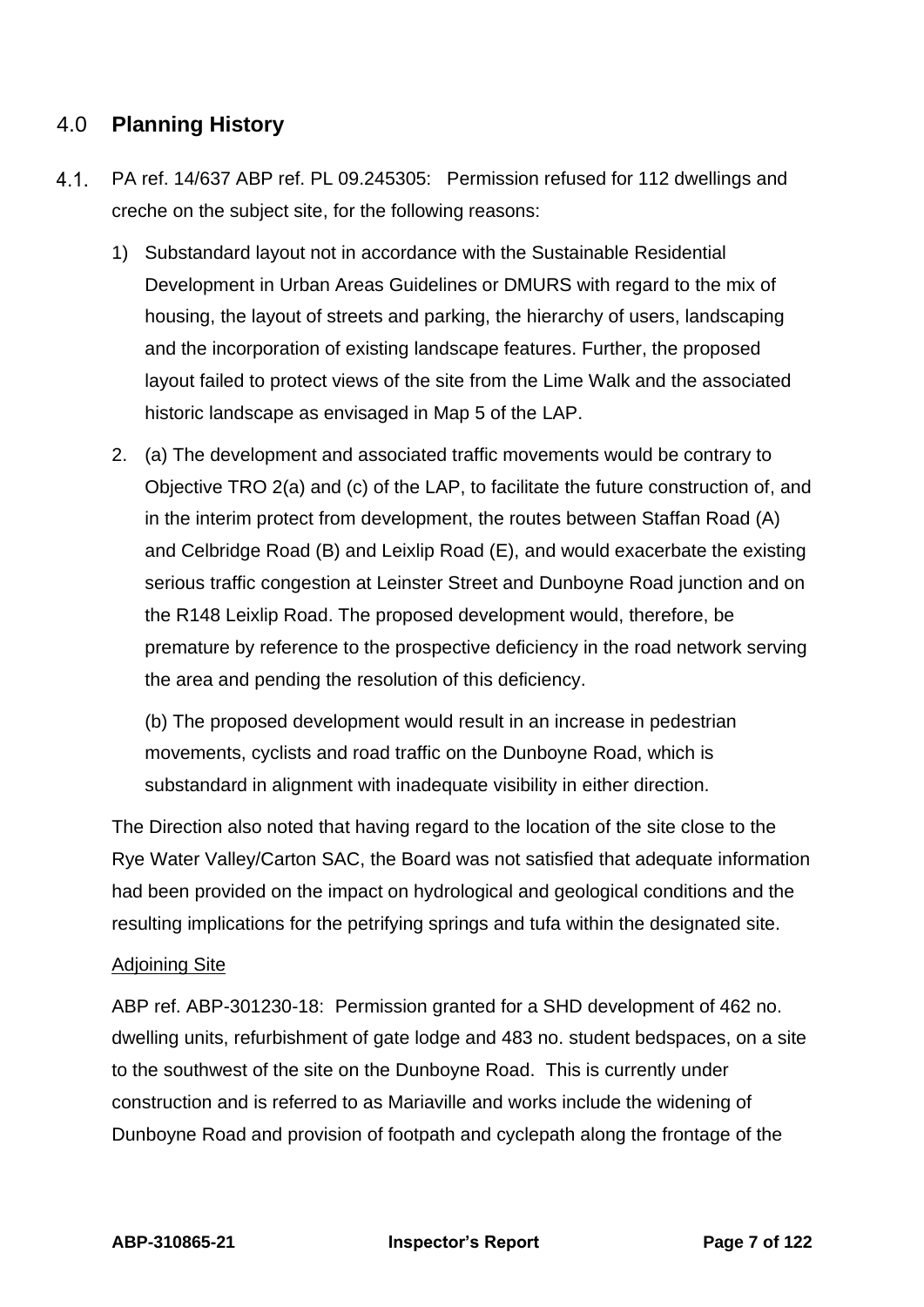site. A new link road between the Dunboyne Road and Moyglare Road to the west has been completed, although this connection is not yet open for use.

## <span id="page-7-0"></span>5.0 **Section 5 Pre Application Consultation**

- 5.1.1. A section 5 Consultation meeting took place via Microsoft Teams on the  $17<sup>th</sup>$ December 2020 in respect of the following development:
	- 193 no. residential units (118 no. houses, 31 no. apartments, 36 no. duplex apartments, 8 no. maisonette units, creche and associated site works.

In the Notice of Pre-Application Consultation Opinion dated 22nd December 2020 (ABP Ref. ABP-308045-20) the Board stated that it was of the opinion that the documentation submitted with the consultation request under section 5(5) of the Act **would constitute a reasonable basis for an application for strategic housing development to An Bord Pleanála** under section 4 of the Planning and Development (Housing) and Residential Tenancies Act 2016.

- 5.1.2. The prospective applicant was notified that the following specific information should be submitted with any application for permission:
	- 1. Further elaboration and clarification with regard to the extent of existing and proposed pedestrian and cycle facilities along the Dunboyne Road, between the application site and Maynooth Town Centre. Details should include responsibility and, where possible, timelines for the completion of any proposed works along this road.
	- 2. A Quality Audit of the proposed development in accordance with the provisions of the Design Manual for Urban Roads and Streets (DMURS) which shall include as a minimum a Street Design Audit, Road Safety Audits and Pedestrian and Cycling Audits.

In addition to the internal layout of development, the report should consider the design of the proposed improvements to the Dunboyne Road and proposed pedestrian and cycle linkages along that road and along the R157, having regard to the provisions of the National Cycle Manual.

3. Further consideration and elaboration of the documents as they relate to the relationship between the proposed development and the Dunboyne Road. In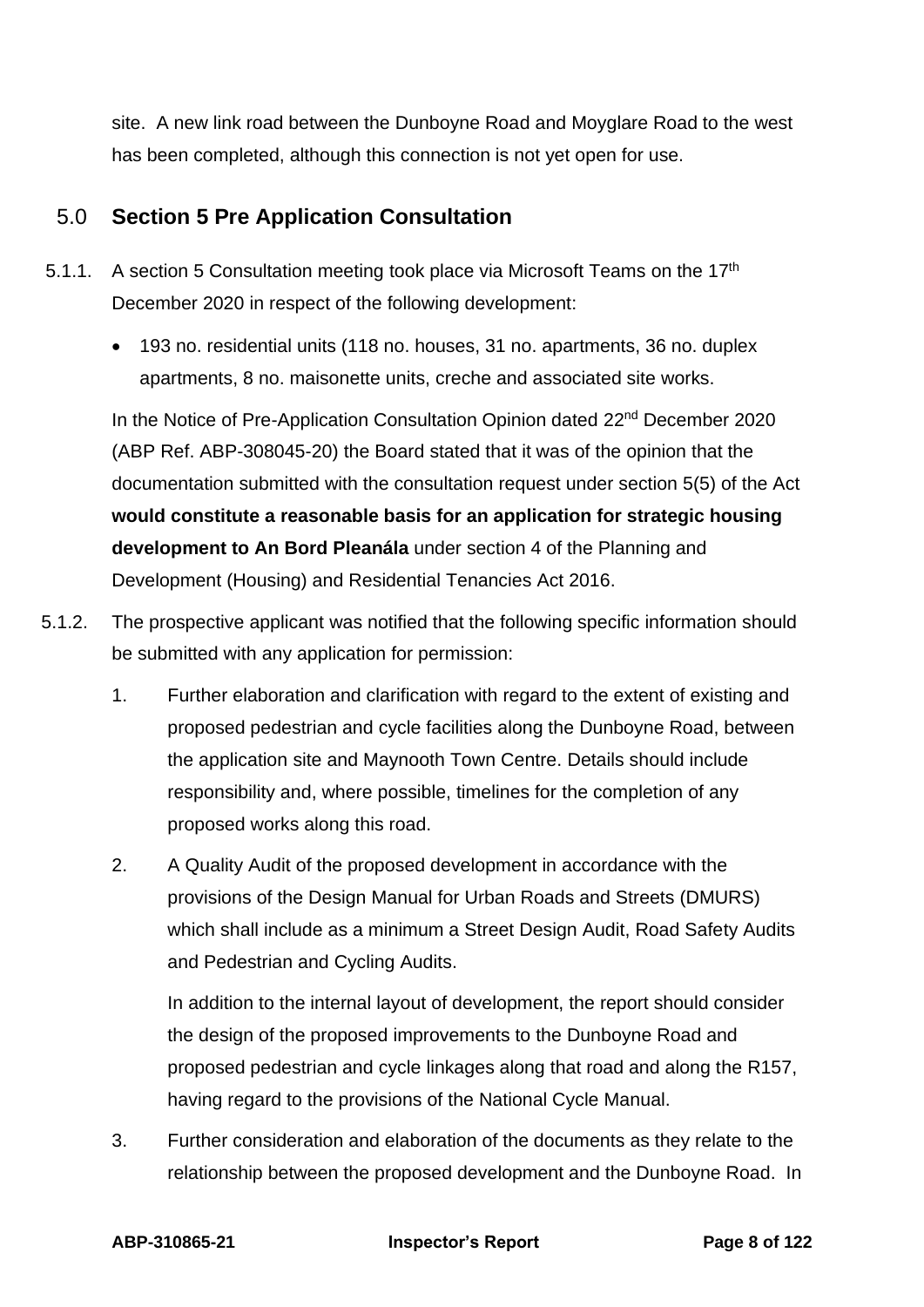this regard, the application should include additional elevation and section drawings and other materials demonstrating how the proposed development provides an attractive urban edge on this important approach to the town with high levels of visual amenity, while achieving satisfactory levels of residential amenity for future residents of Duplex Blocks A, B and C located in close proximity to this road.

- 4. Further elaboration of the documents as they relate to the treatment of the former quarry area and its proposed use for surface water management and as a landscaped open space. Details in this regard shall include existing and proposed section drawings identifying any proposed changes in ground levels.
- 5. (i) A report presenting the results of a groundwater monitoring programme which shall accurately describe the prevailing groundwater regime at this location. The monitoring programme should extend over 6 months and include at least one winter season. Monitoring locations should reflect the location of proposed infiltration areas and attenuation storage areas. The report shall be accompanied by a statement from a suitably qualified and competent person which should confirm that the design of the surface water management system has had due regard to the results of such monitoring programme.

(ii) Further consideration and elaboration of the documents as they relate to the design of the surface water drainage system, having particular regard to the issues raised in relation to surface water and flood risk in the planning authority Water Services report, dated 10/09/2020.

- 6. Further consideration and elaboration with regard to the extent of bicycle parking for apartment units and compliance with the provisions of the Sustainable Urban Housing, Design Standards for New Apartments - Guidelines for Planning Authorities in this regard.
- 7. Further consideration and elaboration with regard to the extent and layout of car parking within the development and the dominance of surface along primary internal roads. Further details should also be provided with regard to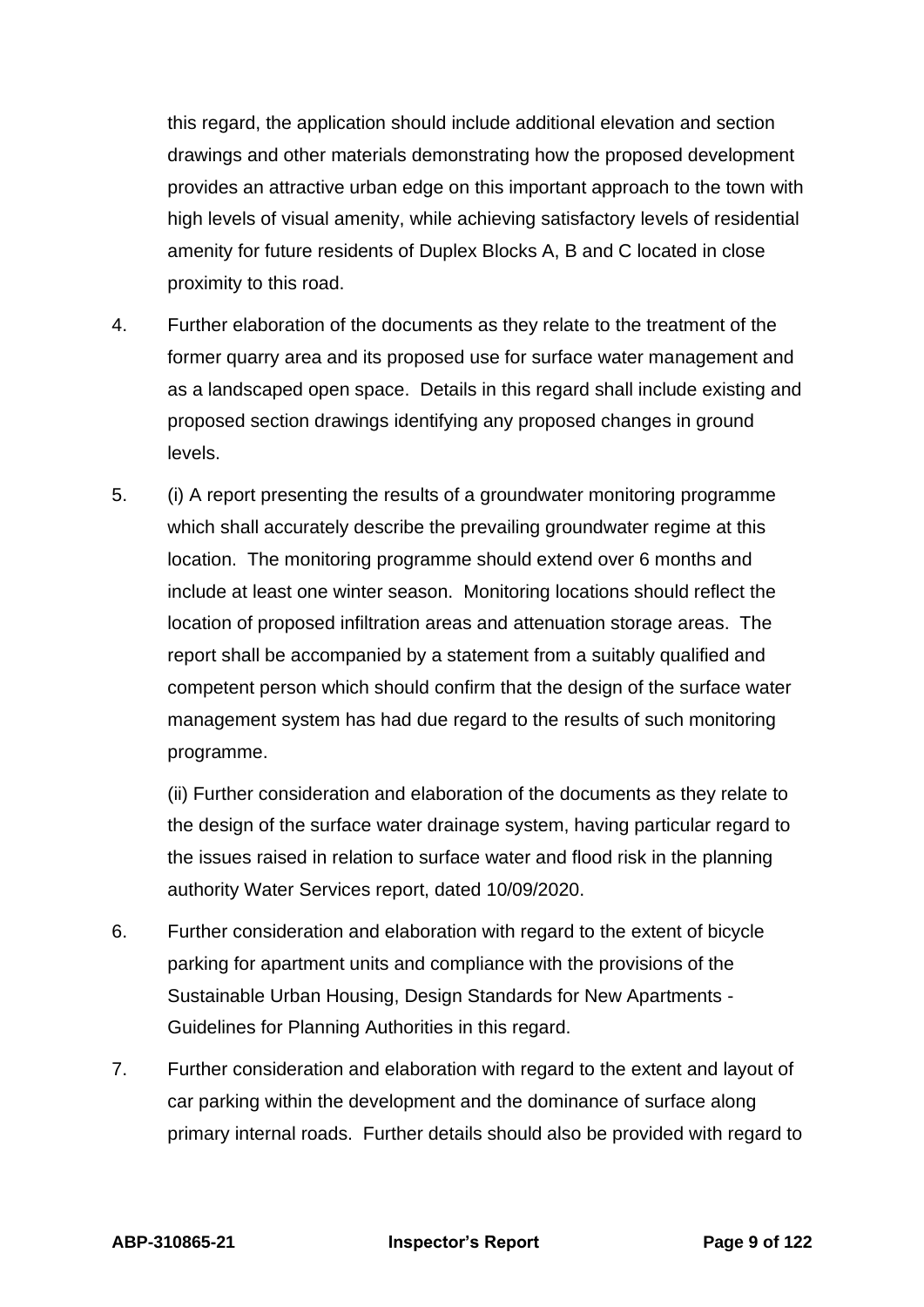the provision of necessary infrastructure for the charging of electric vehicles within the application site.

8. An assessment of proposed public and communal open spaces, clearly delineating these different spaces and demonstrating appropriate levels of usability and supervision thereof. Regard should be had to the relationship between public spaces and adjoining dwelling units in terms of ensuring the protection of residential amenity.

#### $5.2.$ **Applicant's Statement**

The application includes a statement of response to the pre-application consultation (Statement of Response to Notice of Pre-Application Consultation Opinion), as provided for under section 8(1)(iv) of the Act of 2016 and within this document the applicant has responded to each item of Specific Information.

#### **Material Contravention Statement**

- 5.2.1. The applicant has submitted a Statement of Material Contravention which refers to potential material contraventions of the Kildare County Development Plan 2017-2023 and the Maynooth Local Area Plan (LAP) 2013-2019 as relates specifically to the following issues:
	- Car Parking Provision
	- Open Space
	- Policy NH1 of Kildare CDP & Policy GI8 of Maynooth LAP as relates to preservation of the preservation and retention of woodlands, hedgerows, stonewalls, rivers, streams and wetlands.
	- Policy HP6 of the Maynooth LAP as relates to the location of apartment developments, density, mix and restriction on duplex units.
	- Section 17.4.5 of the Kildare CDP as relates to storage spaces.
- 5.2.2. I refer the Board to Section 10.3 of this report which summarises the contents of same and considers the issue of material contravention generally.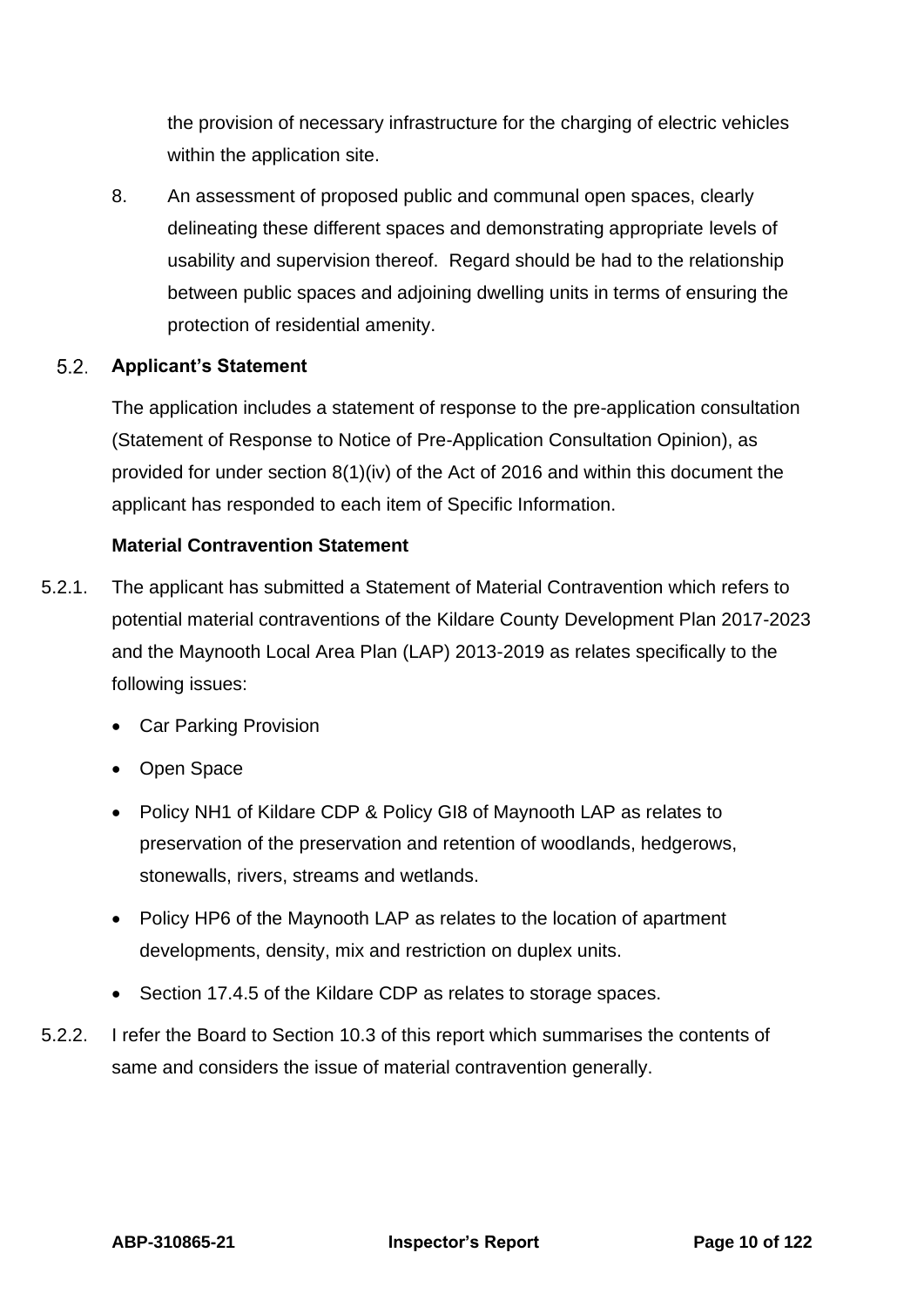## <span id="page-10-0"></span>6.0 **Relevant Planning Policy**

6.1.1. National policy as expressed within Rebuilding Ireland – The Government's Action Plan on Housing and Homelessness and the National Planning Framework (NPF) – Ireland 2040 supports the delivery of new housing on appropriate sites. I also note the Governments new Housing for All Plan which identifies the need to increase housing supply as a critical action.

#### $6.2.$ **Regional Spatial and Economic Strategy - Eastern and Midland Region 2019**

Maynooth is identified as a Key Town, located within the Dublin Metropolitan Area. Key Towns are large economically active service and/or county towns that provide employment for their surrounding areas and with high-quality transport links and the capacity to act as growth drivers to complement the Regional Growth Centres.

They have the capacity and future growth potential to accommodate above average growth in the region with the requisite investment in employment creation, services, amenities and sustainable transport.

Regional policy objectives for Maynooth include:

RPO 4.33: Support the continued development of Maynooth, co-ordinated with the delivery of strategic infrastructure including pedestrian and cycle linkages within the town and to the Royal Canal Greenway, DART expansion and road linkages forming part of the Maynooth Outer Orbital Route in a manner which supports future development and population growth and builds on synergies with Maynooth University promoting a knowledge-based economy.

RPO 4.35: A cross boundary Joint Local Area Plan (LAP) shall be prepared by Kildare County Council and Meath County Council to provide a co-ordinated planning framework for the Maynooth area. The Joint LAP shall identify a boundary for the plan area, strategic housing and employment development areas and infrastructure investment requirements and promote greater co-ordination and sequential delivery of serviced lands for development.

#### 5.4 Metropolitan Area Strategy

Strategic development corridors include the North - West Corridor, (Maynooth / Dunboyne line and DART expansion). The proposed electrification of the main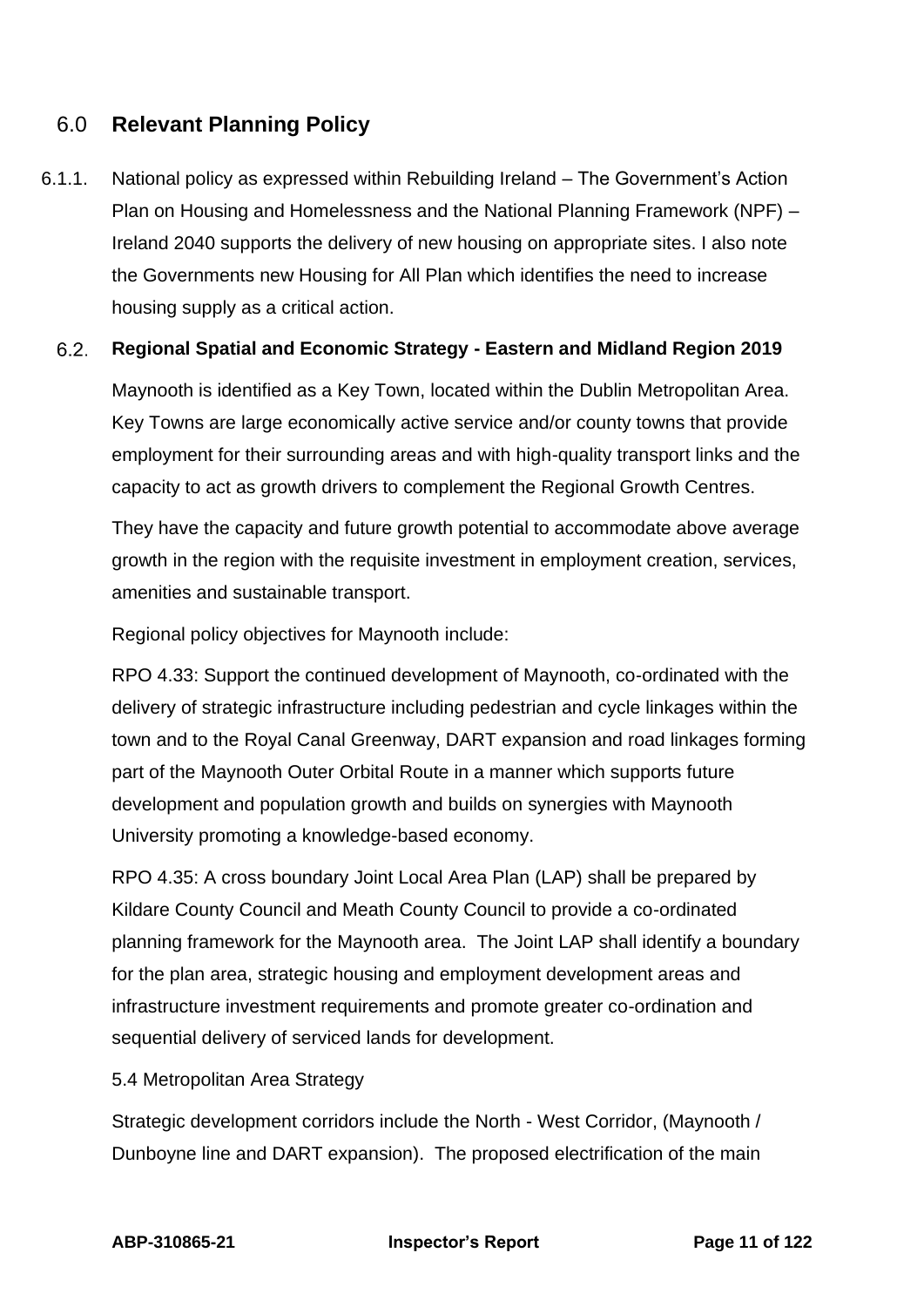Maynooth line, to be delivered by 2027, will support sequential growth in Leixlip and Maynooth.

### Rail Infrastructure

RPO 8.8: The RSES supports delivery of the rail projects set out in Table 8.2, subject to the outcome of appropriate environmental assessment and the planning process, including Dart extension to Maynooth.

#### $6.3.$ **Section 28 Ministerial Guidelines**

- 6.3.1. The following is a list of section 28 Ministerial Guidelines considered of relevance to the proposed development. Specific policies and objectives are referenced within the assessment where appropriate.
	- 'Guidelines for Planning Authorities on Sustainable Residential Development in Urban Areas' (including the associated 'Urban Design Manual').(2009)
	- 'Sustainable Urban Housing: Design Standards for New Apartments Guidelines for Planning Authorities' (Updated December 2020)
	- Urban Development and Building Height, Guidelines for Planning Authorities, 2018.
	- 'Design Manual for Urban Roads and Streets' (DMURS) (2019) / DMURS Interim Advice Note – Covid 19 (2020)
	- 'The Planning System and Flood Risk Management' including the associated 'Technical Appendices'.
	- 'Childcare Facilities Guidelines for Planning Authorities'.
	- Regulation of Commercial Institutional Investment in Housing Guidelines for Planning Authorities – May 2021

#### $6.4.$ **Kildare County Development Plan 2017-2023**

Variation no. 1 was adopted in June 2020 to take account of the provisions of the National Planning Framework and the Regional Spatial and Economic Strategy.

The preferred development strategy includes a focus on achieving critical mass in the Metropolitan Area Strategic Plan (MASP) area and in the Key Towns of Naas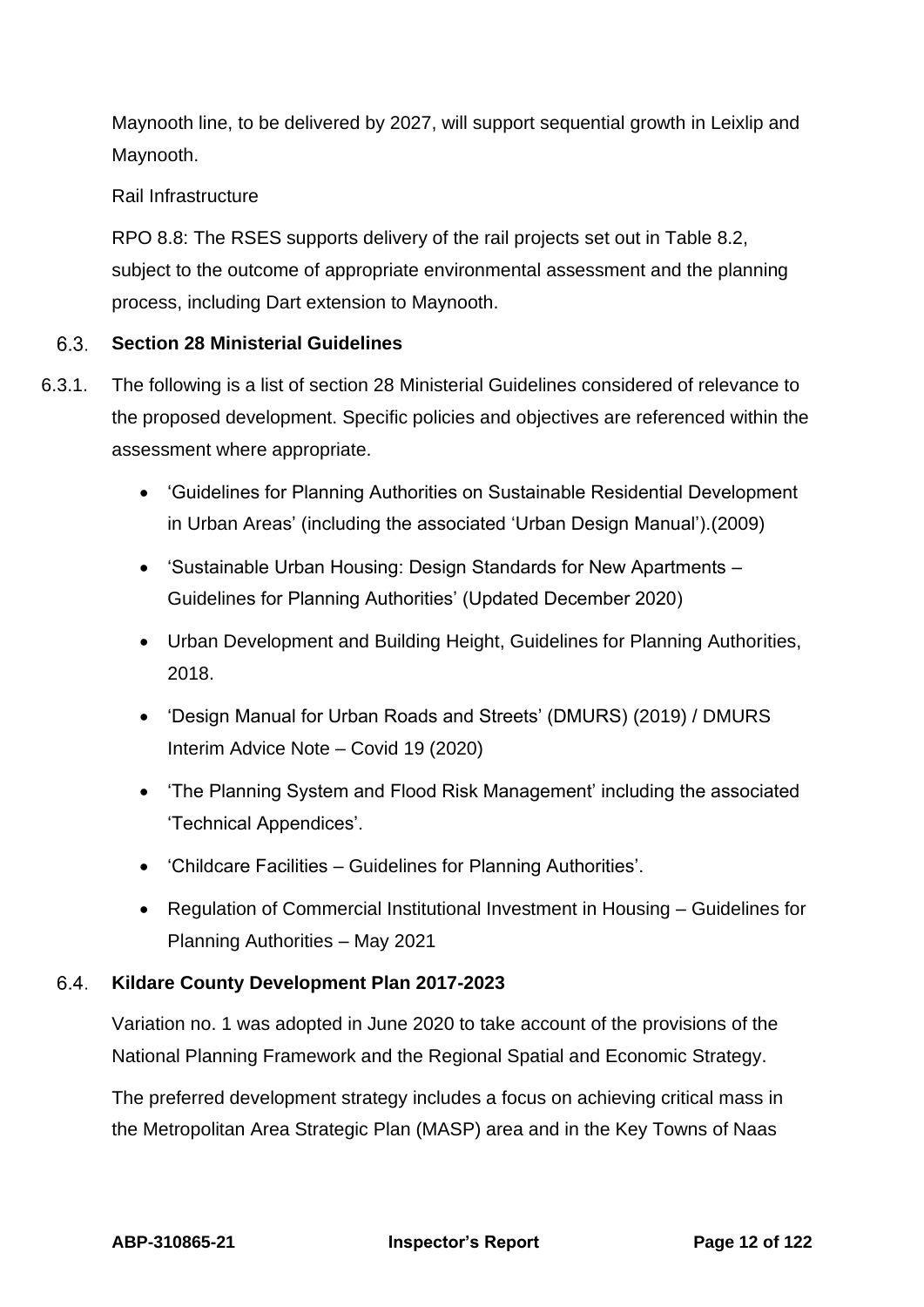and Maynooth. Growth based on NPF and RSES targets is allocated across the county, based on a need for 6,023 additional residential units by 2023.

Maynooth retains its allocation of 10.9% of the county population up to 2023, which will provide an opportunity for the town to absorb recent and pipeline developments. The variation identifies a dwelling target 2020 - 2023 of 657 dwelling units based on a population increase of 1,839 persons.

The Plan acknowledges RPO 4.35 of the RSES which requires the preparation of a Joint LAP for Maynooth with Meath County Council in order to deliver a coordinated planning framework for the town.

Objectives: Settlement Strategy

SO 1: Support the sustainable long-term growth of the Key Towns and the northeast of the county located within MASP and zone additional lands to meet the requirements of the Core Strategy and Settlement Hierarchy.

SO 2: Carry out a strategic Land Use, Employment and Transportation Study of north east Kildare including the Dublin Metropolitan area towns of Leixlip, Maynooth, …….., having regard to existing and emerging local area plans.

SO 3: Facilitate the implementation of the settlement strategy through the prioritisation of key strategic infrastructure ……...

SO 4: Ensure that the scale and form of developments envisaged within towns and villages is appropriate to their position within the overall Settlement Hierarchy

SO 7: Provide a greater degree of co-ordination between large population centres and corresponding growth in employment, public infrastructure, strategic and local amenities, community facilities, schools, public transport etc. through a plan-led approach.

SO 9: Sequentially develop lands within towns and villages in accordance with the Development Plan Guidelines, DEHLG (2007) including any updated guidelines and deliver at least 30% of all new homes that are targeted in settlements within their existing built-up footprint (defined by the CSO).

Section 4.5 deals with Location and Density Policy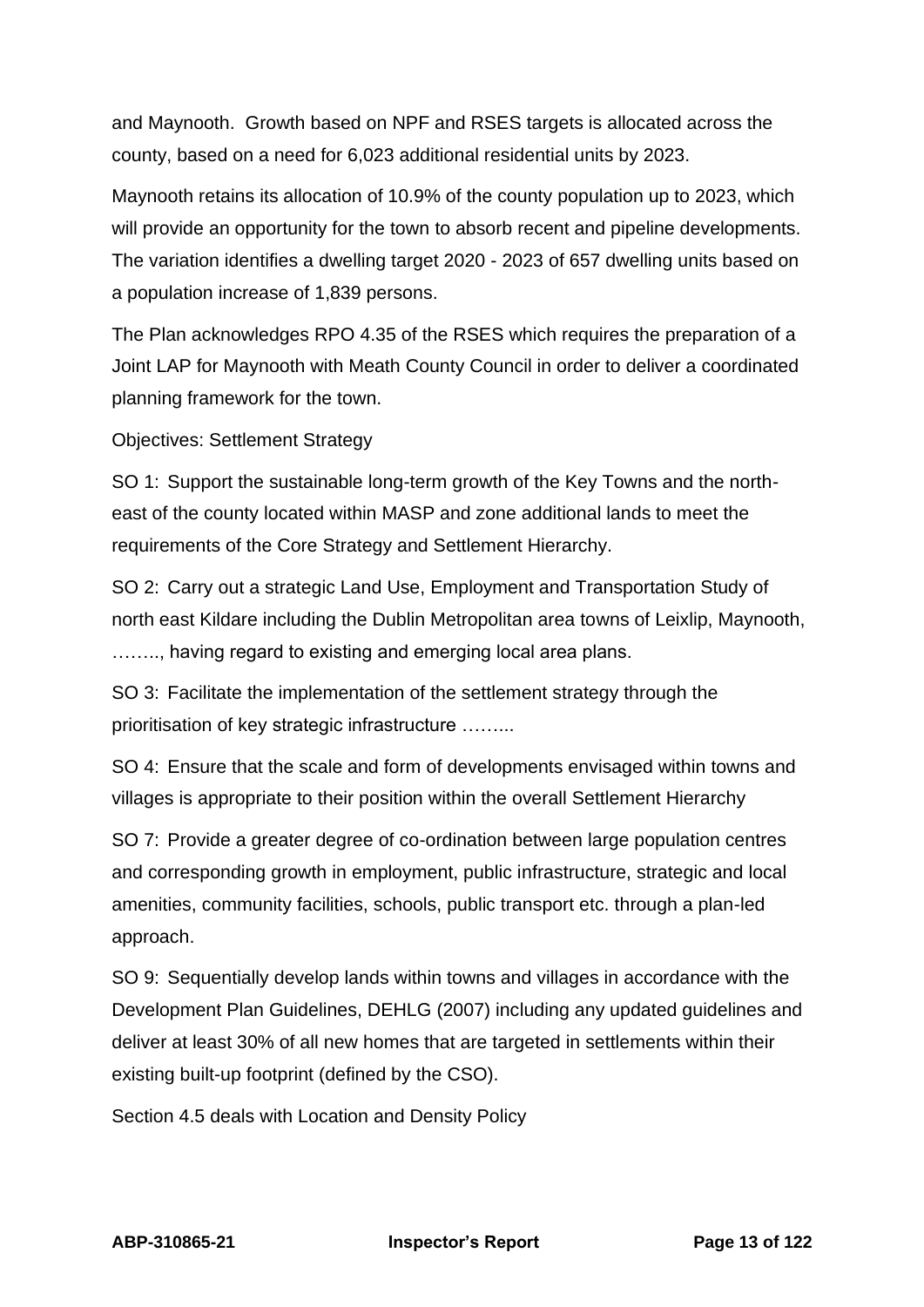LD 1 Promote residential densities appropriate to its location and surrounding context.

LDO 1 Ensure that the density of residential development maximises the value of existing and planned physical and social infrastructure and makes efficient use of zoned lands ………

LDO 3 Require higher residential densities at appropriate locations as set out in the Guidelines for Sustainable Residential Development in Urban Areas.

Table 4.2 identifies appropriate densities of 30-50 units per ha on Outer Suburban or 'Greenfield' sites.

Policy MD 1 Ensure that a wide variety of adaptable housing types, sizes and tenures are provided in the county in accordance with the Guidelines for Planning Authorities on Sustainable Residential Development in Urban Areas and the accompanying Urban Design Manual to support a variety of household types.

Chapter 17 sets out development management standards. In greenfield sites, the minimum area of open space that is acceptable within the site is 15% of the total site area. Residential car parking is required on the basis of 2 spaces per house and 1.5 spaces per Apartment unit + 1 visitor space per 4 apartments. Cycle parking is required on the basis of 1 space per apartment plus on visitor space per two units.

Table 6.1 identifies priority road and bridge projects including, Maynooth Outer Orbital Relief Road, Maynooth LAP roads objective TR02(b) L1012 Moyglare Road and Dunboyne Road (Co. Meath).

Table 6.2 lists regional roads identified for improvement, including the R157 from the R148 junction at Maynooth to the Co. Meath boundary.

#### $6.5.$ **Maynooth Local Area Plan 2013-2019 (Incorporating Amendment No. 1 as adopted 9th October 2018)**

The site is predominantly zoned **objective C**: To provide for new residential areas. This zoning objective provides for new residential development and associated local services ancillary to residential development.

A smaller portion of the site to the north-west is zoned **Objective B** 'Existing Residential' which has the following objective "To protect and improve existing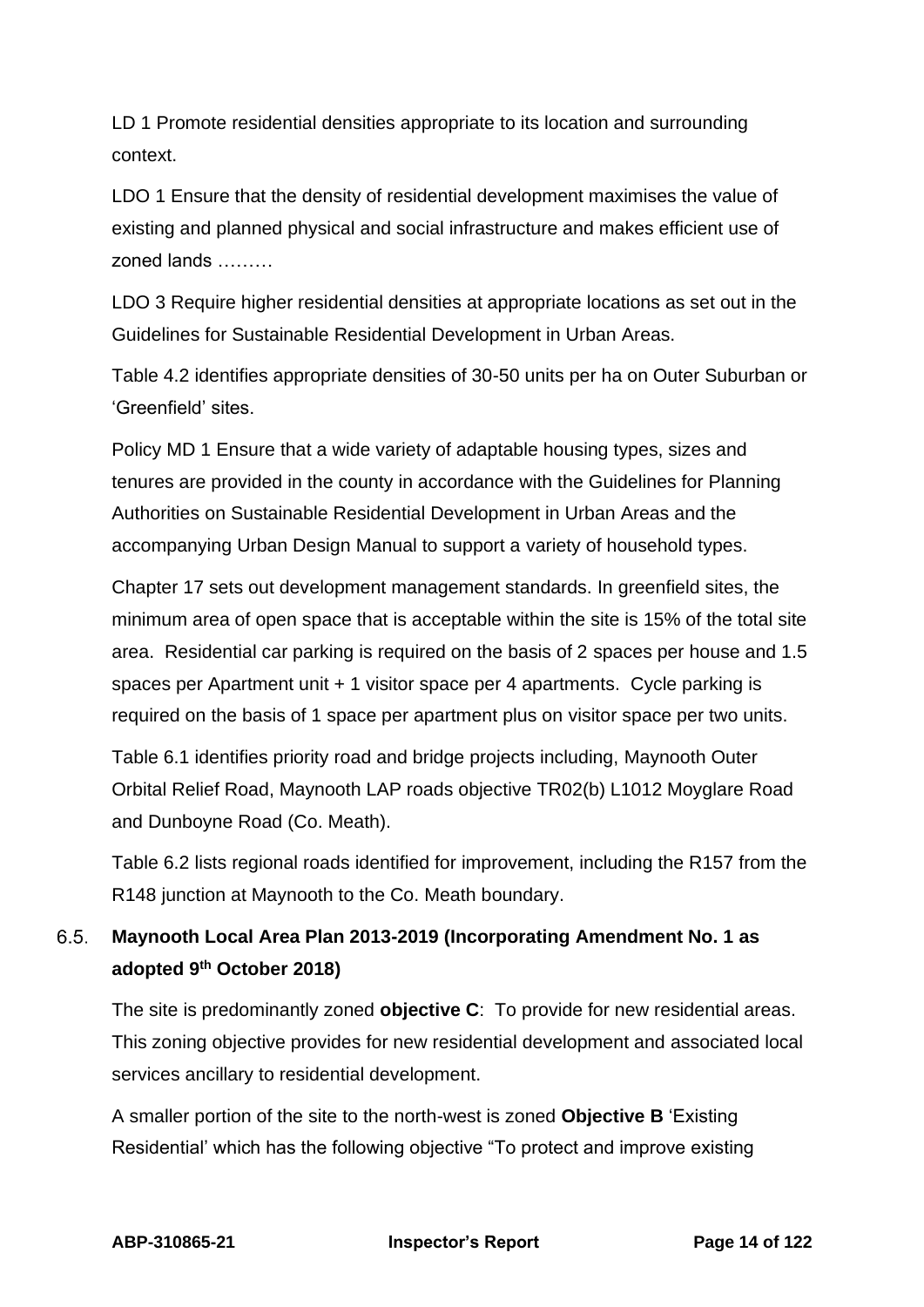residential amenity; to provide for appropriate infill residential development and to provide for new and improved ancillary services.

Lands including the quarry and proposed pumping station to the north-east, are zoned **Objective I**: To retain and protect agricultural uses.

The purpose of this zoning is to ensure the retention of agricultural uses and protect them from sprawl and ribbon development. Uses which are directly associated with agriculture or which would not interfere with this use are open for consideration, including amenity uses such as playing fields, parks and playground uses. Utility structures are permissible in principle.

Lands to the southeast, including the proposed pedestrian / cycle connection to Lime Walk are zoned **Objective F**: Open space and Amenity.

This zoning objective aims to protect, improve and provide for recreation, open space and amenity provision; to protect improve and maintain public open space and to provide for recreational and sports facilities. The Council will not normally permit development that would result in a loss of open space within the town except where specifically provided for in this Plan. Existing agricultural uses in open space areas will continue to be permitted, and reasonable development proposals in relation to this use will be considered on their merits.

Lands to the south of the site are zoned **Objective S**: Carton Avenue. To protect and provide for passive amenity use of a 60 metre buffer zone on either side of Carton Avenue / the Lime Walk. The area covered by this zoning objective shall remain undeveloped and shall include a management regime so that the character and setting of this historic walkway is protected and improved.

Housing policy HP6 - To restrict apartment developments generally to the University campus and town centre locations or suitably located sites adjoining public transport connections. Apartments will not be permitted where there is an over-concentration of this type of development. Higher density schemes will only be considered where they exhibit a high architectural design standard creating an attractive and sustainable living environment. Duplex units shall not generally be permitted.

Housing objective HPO 1 includes the encouragement of a variety of house types, sizes and tenure to cater for the needs of the population and facilitate the creation of balanced communities.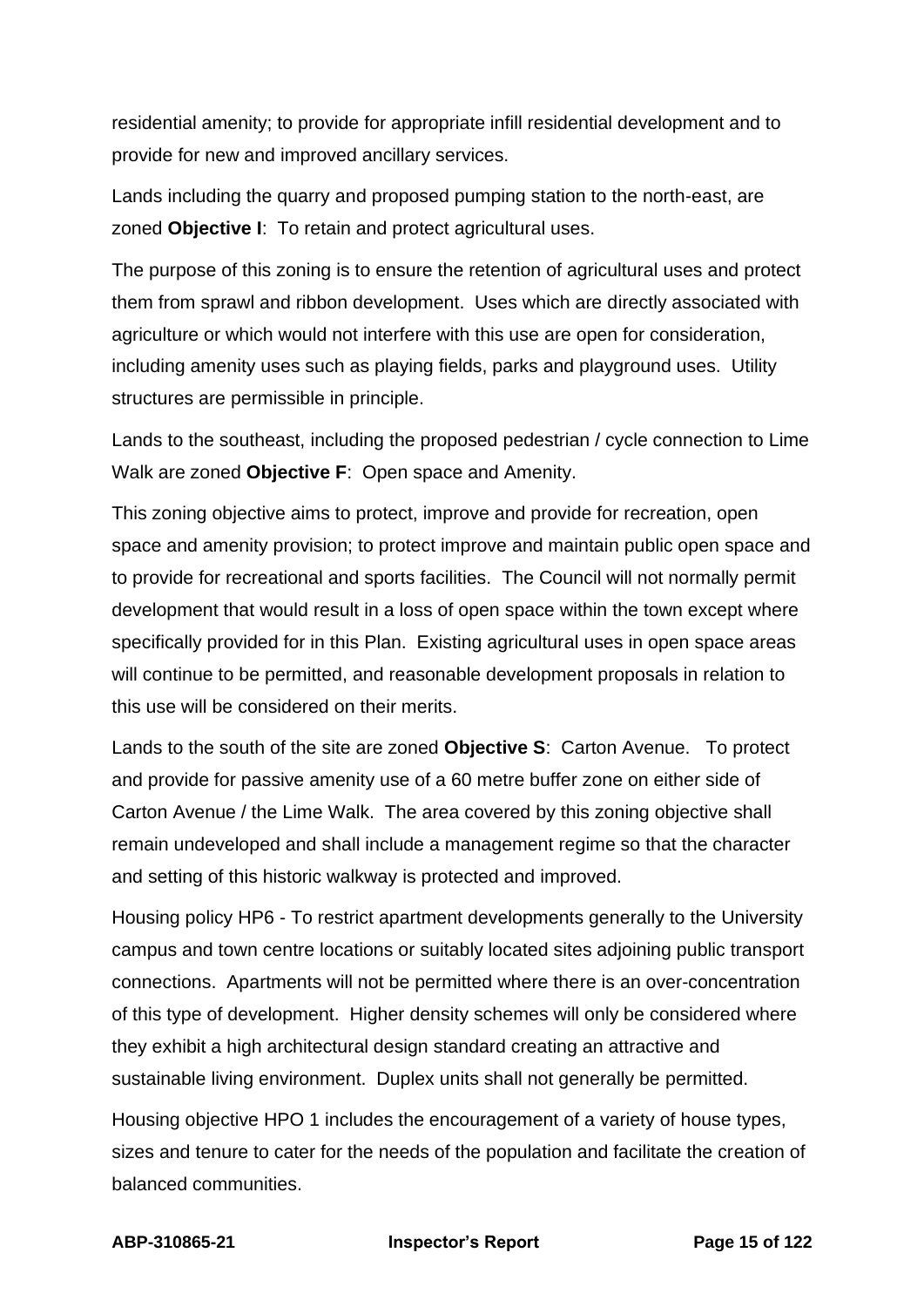Section 3.4 notes that in line with the town's position in the County Settlement Strategy and the Regional Planning Guidelines, the residential unit allocation for Maynooth over the lifetime of the CDP 2017-2023 is 3,542 units. Maynooth is projected to accommodate 10.9% of the residential unit growth allocated to Kildare in the RPGs in the period 2016– 2022.

The plan provided for the delivery of an additional 1,742 residential units on 61.7ha of New Residential zoned land, including the subject lands.

Roads objective TRO 3: To carry out the following road realignments and improvements at….(locations, including) c) Along sections of the Dunboyne Road.

PCO 3: To provide footpaths and public lighting at …. (locations including) (c) Along the Dunboyne Road between Convent Lane and Kildare Bridge.

The view / prospect southwest along the Lime Walk from the R157 is identified for preservation on Map 4 Natural & Archaeological Heritage.

GI 8: To ensure key hedgerows, identified on Map 5, and the linkages they provide to larger areas of green infrastructure and the wider countryside, are retained where appropriate and integrated into the design of new developments.

Map 5, *Green Infrastructure* identifies hedgerows on the site as part of the Lime **Walk** 

## <span id="page-15-0"></span>7.0 **Observer Submissions**

7.1.1. 8 no. submissions on the application have been received from the parties as detailed above. The issues raised in the submissions are summarised below.

### General/Procedural/Principle

- Site notices weren't accessible/were not in place
- Documents on the dedicated website weren't accessible/could not be opened
- Photos/rendering of proposed development is not accurate
- Proposed development is not 550m to the town centre as stated/it is approx 750m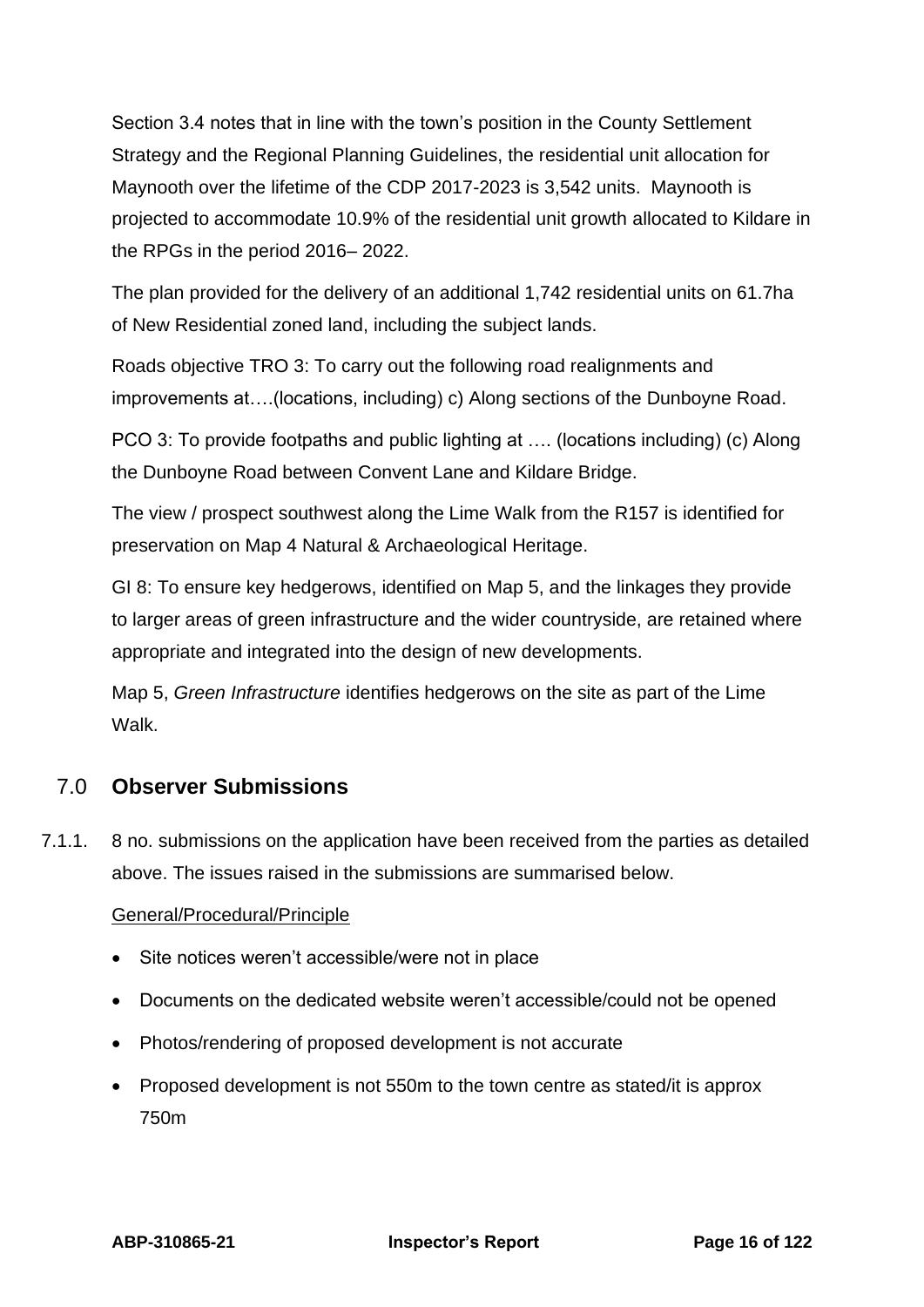- Concerns in relation to density, suitability for the location, traffic congestion, light and noise pollution, access to services
- Site is well beyond the town boundary as defined by Google Maps
- Outdated references in application documents

#### **Transport**

- Application documents state that development will have access to DART/this is not the case/train services have already reached capacity
- Welcome proposals to realign the road
- Traffic studies fail to take account of the new road through the applicant's previous scheme (Mariavilla) referred to as junctions 5 & 6 in the traffic surveys/traffic surveys carried out during lockdown period/more people will use their cars as a result of Covid.
- Concerned that the improved Dunboyne Road will become a rat run which will ultimately replace the long delayed ring road/traffic will become worse due to the road improvement alone.
- Connecting paths are unnecessary/council plans to have a continuous footpath and cycle track around the entire perimeter of land within the Dunboyne Road, Blacklion Road and Leixlip Road boundaries.
- Previous refusal in the site relating to road infrastructure
- Traffic impact did not factor in school or university traffic/did not factor in traffic that will emerge from what is now a blockaded road from the west to east of the town
- The Maybooth Eastern Relief Road is not due for completion until 2024.
- No further development should take place until the supporting roads infrastructure, including a park and ride facility is put in place.
- Cycling and walking infrastructure is poor and needs substantial investment
- Dangerous bend on the Dunboyne Road
- Concerns about the existing footpath that runs from the estate entrance to the town centre/is in a poor state of repair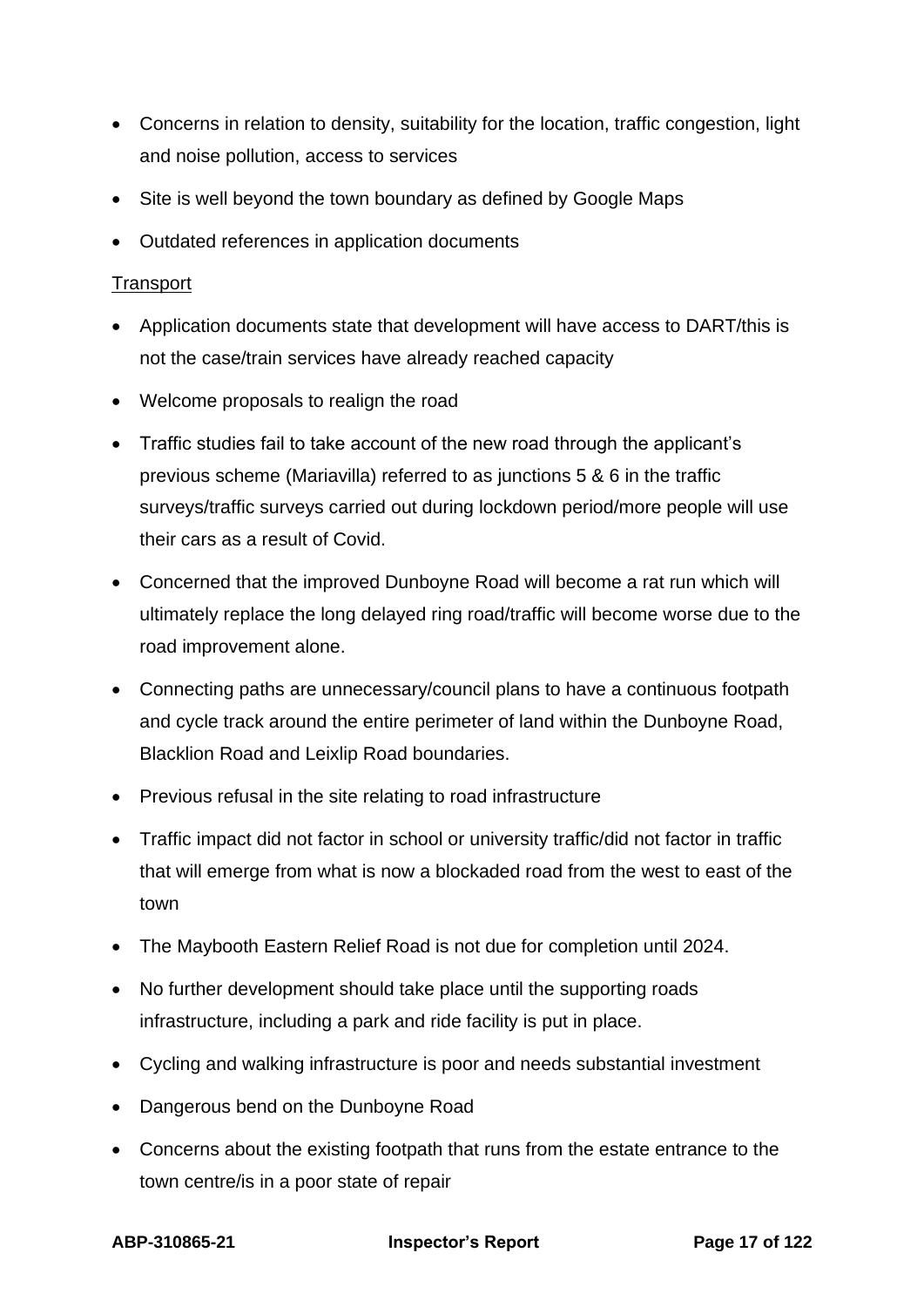- Landscape Design Statement refers to the Luas
- Site is 1.84km from Maynooth Train Station

#### Conservation/Design/Visual Impact/Impact on Views

- Development will dominate its surroundings
- Proposal is required to comply with Section 17.3 of the Development Plan submission of a Design Statement/proposal does not adhere fully to the criteria in Section 17.3
- No assessment of impact of the development on the Dunboyne Road and associated existing residential amenities/Visual Impact Assessment included in the application does not include an entire section of the Castlepark Estate
- Will impact on local views, especially from the Carton Demesne
- Impact of the proposed shared pedestrian/cycle track on the sterile set back zone that stretches 60m either side of the centre line of Carton Avenue/Lime Tree walk/established to protect the historic avenue/expressly forbids hard surface development
- Impact on the avenue/impact on the gatehouse, which is a protected structure
- Lack of clear data on the actual scale of the proposed homes.
- Apartment developments on University campus are not comparable
- Four storey apartment block is out of character for the surrounding dwellings
- No existing apartment blocks in the surrounding area
- CGIs are not accurate.
- Skyline of the proposed development will be visible from the Carton Demense during the winter months

#### Surrounding Residential Amenity

- Proposal would result in a loss of residential amenity to existing homeowners
- Will cast shadows on adjoining properties for most of the day
- Castlepark Estate will be enclosed on all sites once this and ABP-301230-18 are completed.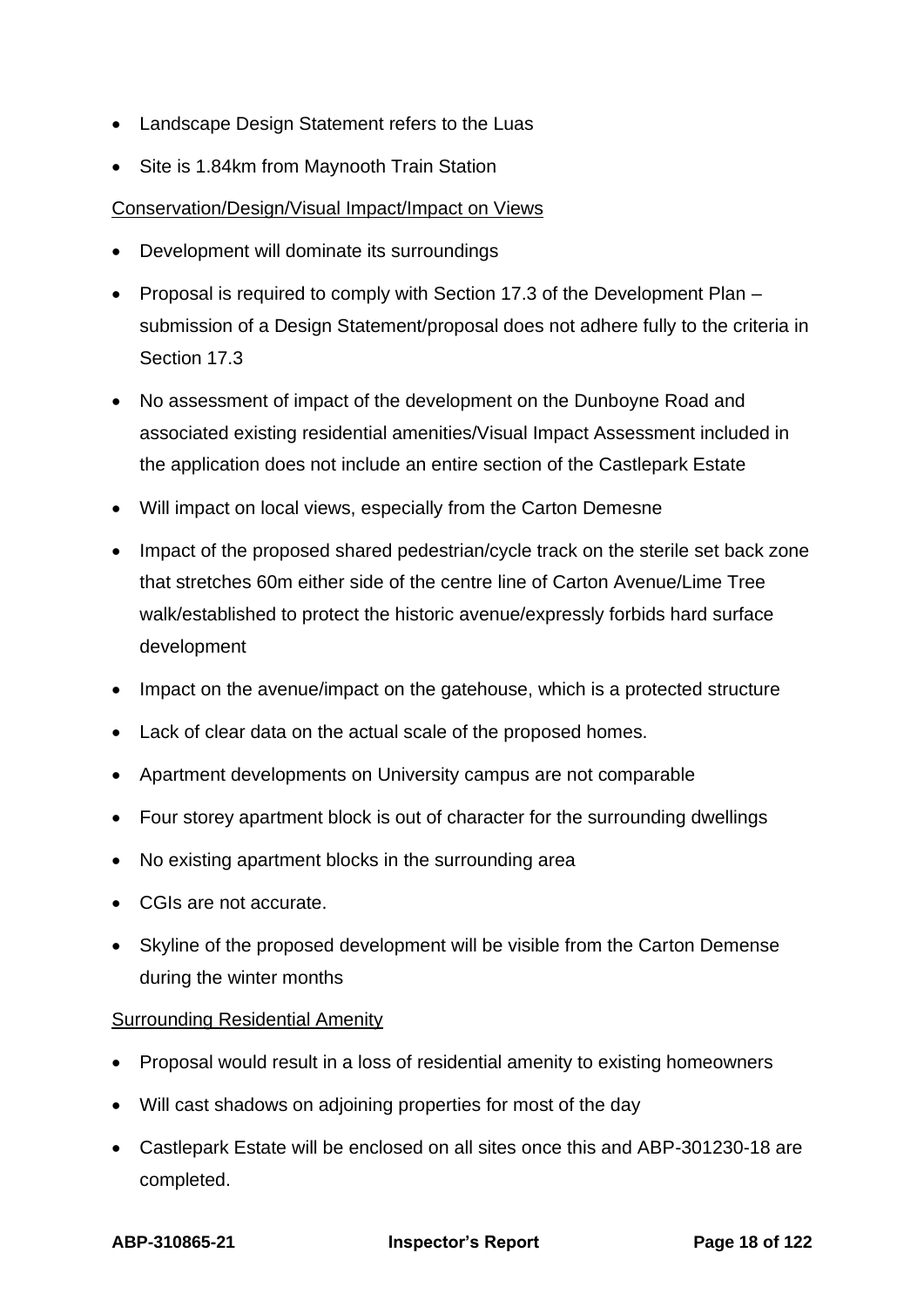- Proposal would overlook existing residential properties
- Section 17.2.5 refers to impacts on daylight and shadow/application does not document impact on existing residents
- Noise generated from the crèche.
- Separation distances from the proposed development to existing dwellings are unclear.
- Impacts on views
- Sunlight Assessment does not accurately depict dwellings in Castlepark
- Does not factor in that kitchen and living areas are combined within the existing dwellings
- Development fails 25 degree test
- Loss of natural light will be catastrophic/will no longer be able to observe the sun rising in the morning.

#### Residential Standards

- Open space provided on developments is not suitable for playing ballsports on
- Every housing estate of 100 or more houses should incorporate a Multi-Use Games Area (MUGA)

#### Biodiversity/Ecology/Trees/Hedegrows/Appropriate Assessment

- Bats significant omissions regarding implications of noise disturbance and foraging opportunities for the bat population/lack of clarity and contradictory statements
- Proposed scale, bulk and mass would dominate the rural context.
- Proposed connecting paths are cutting through the line of lime trees along the avenue that all have tree preservation orders on them/which includes the tree's root systems
- Previous refusal in the site relating to impacts on bats
- EcIA lacks specific detail on the proposed mitigation strategies
- A number of species not accounted for in the assessment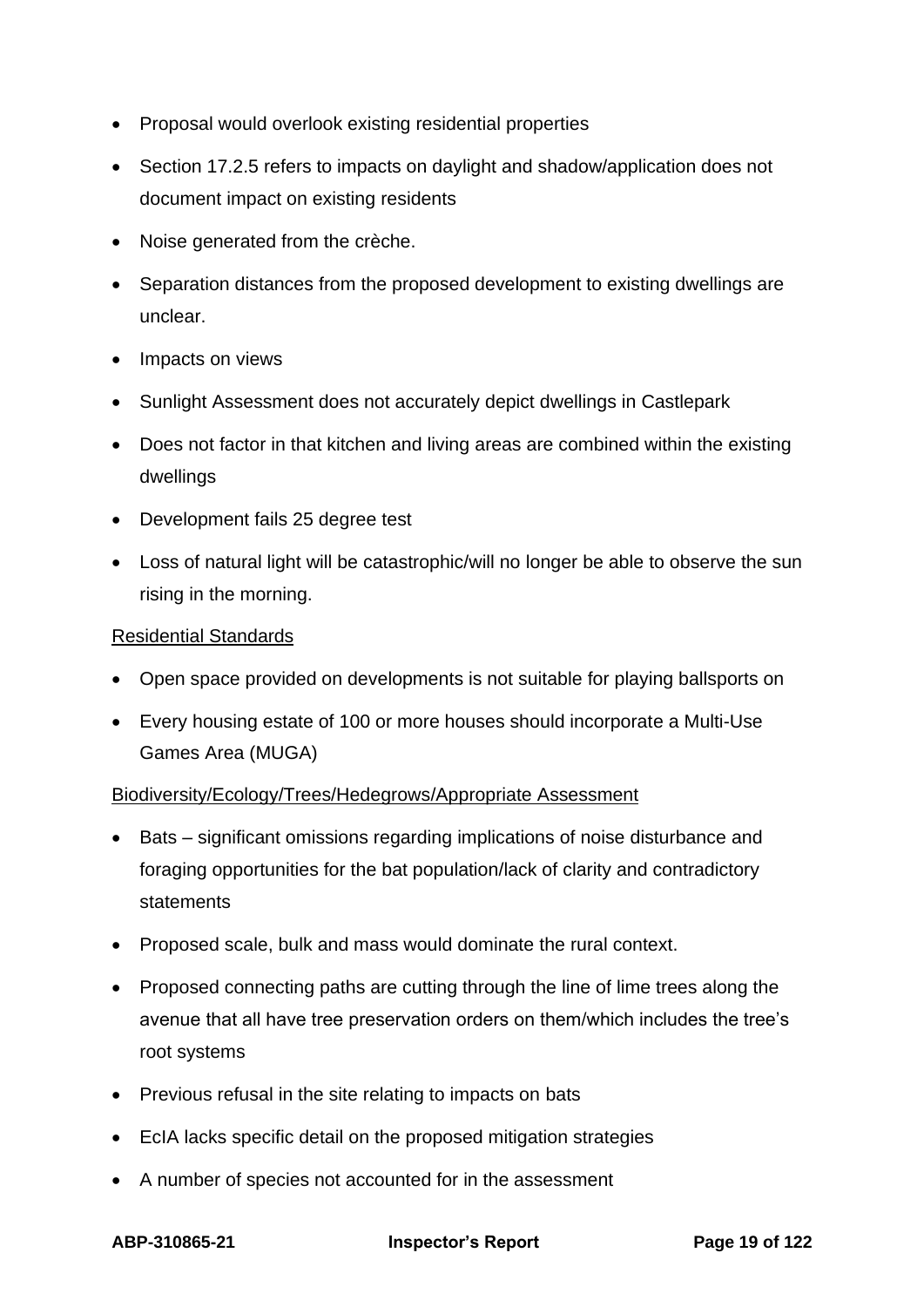- Assertions made about hydrological groundwater connections from the River Rye that are incorrect
- Impact on existing mature native hedgerow
- Cumulative impact on Rye Water/Carton SAC must be closely examined/updated review of the impact of developments currently underway and planned for Maynooth has not been undertaken
- The entrance from the new development to Carton Avenue should be carried out in such a way to ensure minimal impact on the natural environment and heritage
- Lime Trees should not be interfered with
- Impacts on the environment
- Bat Assessment has not been peer reviewed
- NIS does not mention bats
- Impacts on bats likely to be a contravention of Habitats Directive 92/43/EEC
- More details needed on how bat mitigation strategy is going to be implemented

#### Flood Risk

- Flooding issues on the Dunboyne Road
- Dunboyne Road is prone to flooding particularly during periods of heavy rainfall/incidences of intense rainfall will be more frequent and more severe as a result of climate change/mitigation measures in the SSFRA must be implemented and properly maintained

#### Social Infrastructure

- Complete lack of community facilities for the existing residents of Maynooth
- Insufficient health care capacity
- Social Infrastructure and School Provision Assessment is inaccurate
- Welcome provision of crèche
- Other permitted creches have never materialised
- Question the viability of the crèche.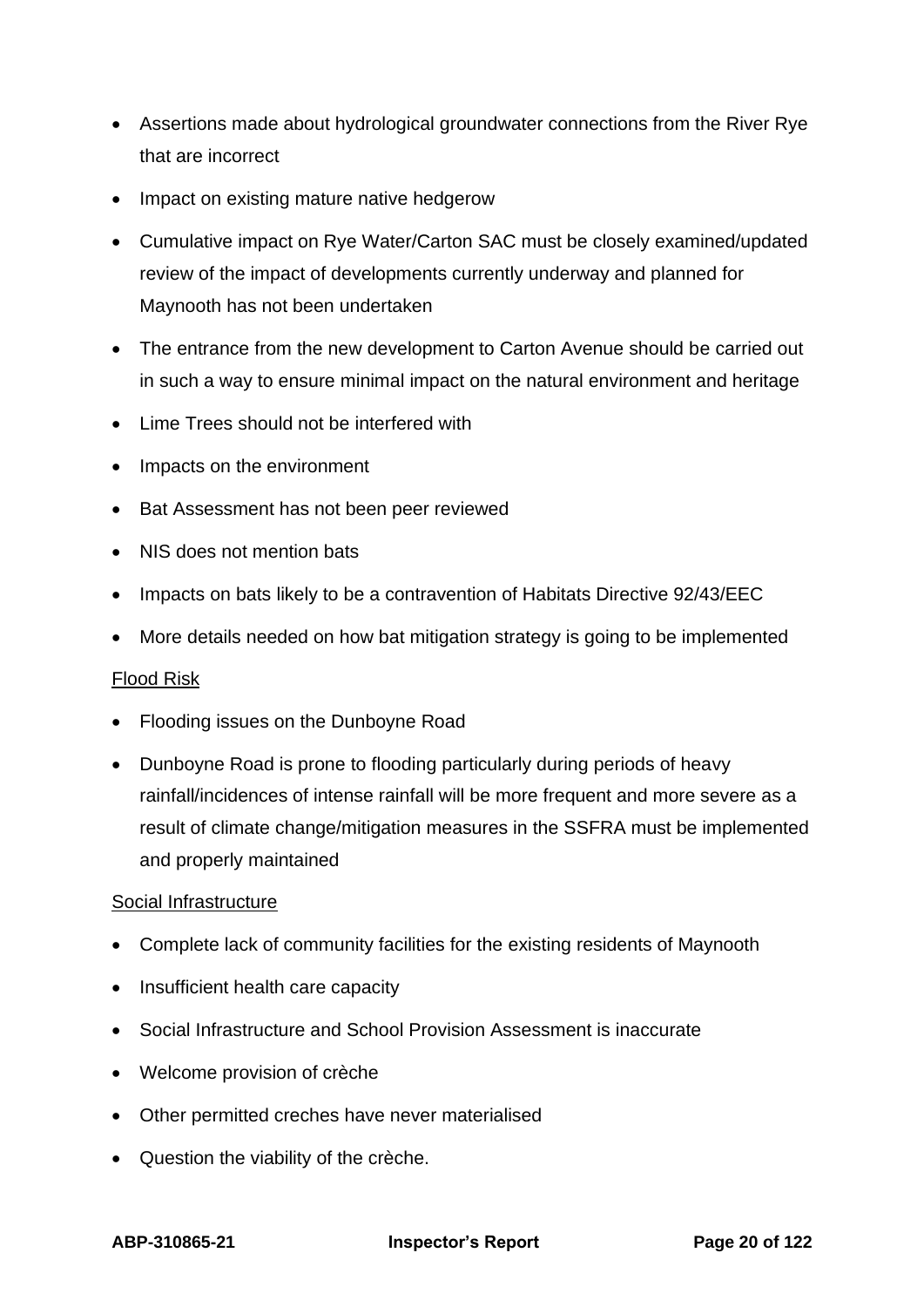#### **Other**

- Will have a negative financial impact on adjoining properties
- Concern that the development will be sold to an international fund
- Impending application on 301230 that intends to significantly increase the scale and density of the original permission.
- May be replacement applications in the future
- Applicant has previously sold units to private companies
- Question if the barn needs to be demolished.
- Emergency services have not been consulted in relation to the proposed development.
- Safety issues in relation to the water feature
- <span id="page-20-0"></span>• Proposed dwellings make no provisions for a home office.

## 8.0 **Planning Authority Submission**

- 8.1.1. Kildare County Council has made a submission in accordance with the requirements of section 8(5)(a) of the Act of 2016.
	- Proposed density is acceptable.
	- Mix of units and tenure proposed is considered to be appropriate
	- Quantum of open space accords with Development Plan and is line with relevant policies of the Maynooth LAP
	- Biodiversity value of end of life and fallen trees is given insufficient weight in the overall appraisal and landscaping plan.
	- Proposed development conform to the minimum floor area, storage requirement and minimum open space requirements for Dwelling Houses/Complies with SPPR3 of the Design Standards S28 Guidelines
	- There is in excess of 50% dual aspect/complies with SPPR4
	- Complies with SPPR 5 (floor to ceiling heights)/SPPR6 (apts per core)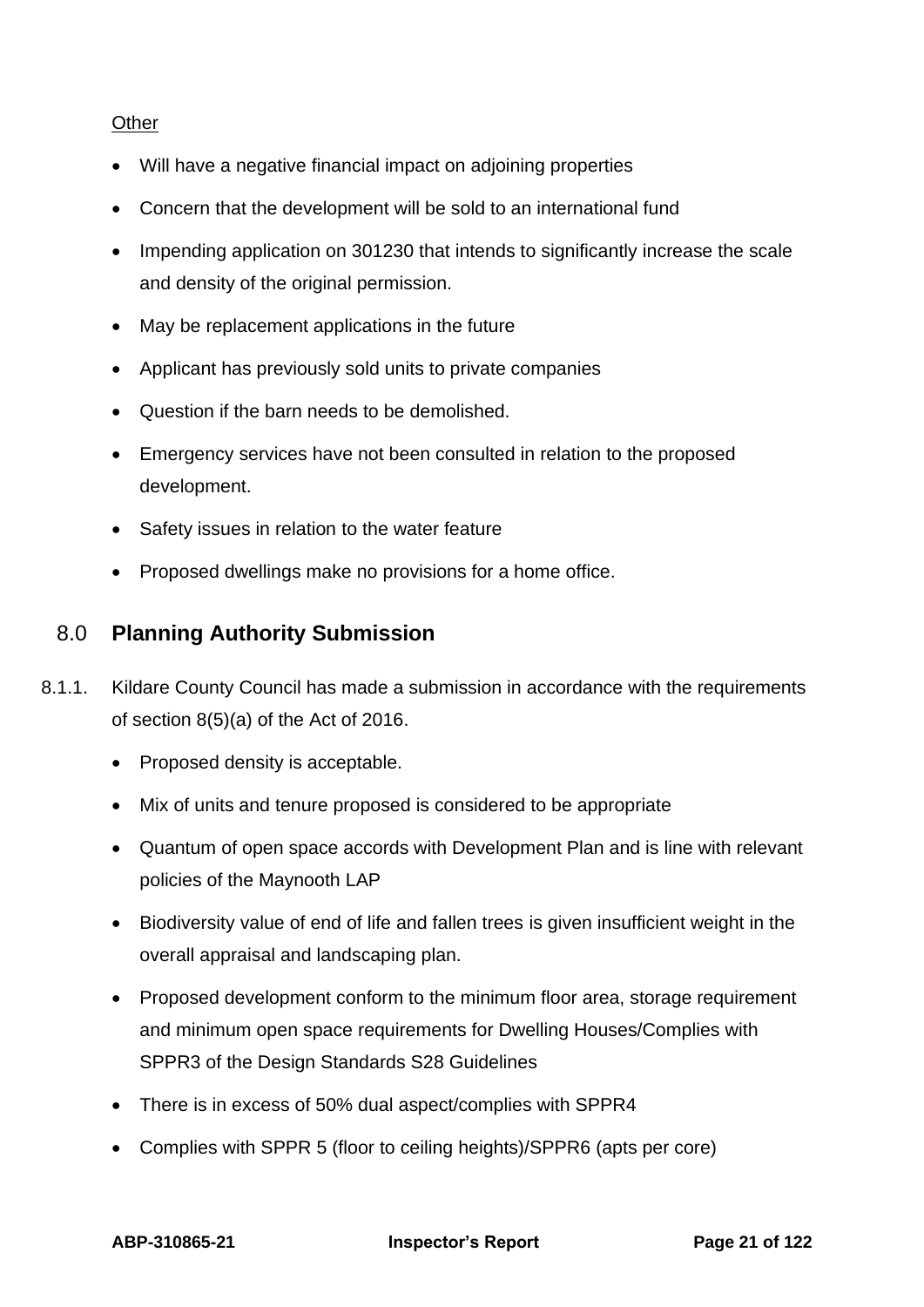- Significant shortfall in childcare spaces when the Childcare Facilities Guidelines are applied
- GP capacity is not outlined/clarity required.
- Social Infrastructure Assessment does not take into account existing planning permissions for residential developments in the area/additional demand from same
- Will not result in overlooking (internal/external)
- High levels of BRE compliance/no undue overshadowing
- Shortfall in car parking in relation to the crèche and houses.

### Layout and Design

- Concerns in relation to the rear laneways/number of units within the scheme that break building lines/location of bin store in a prominent location
- Serious concerns regarding the poor design of the apartment block/considered it needs further consideration/little in the way of architectural detailing/lack of integration of the balconies and use of railings add to the poor design of this block/ Block is located in close proximity to Pebble Hill House, a Protected Structure/Stepped height of the apartment blocks would help with the design/use of brick is an inappropriate material/natural limestone on the apartment block and duplex blocks that address the Dunboyne Road would reflect the limestone used on Peddle Hill House and the walls of Carton Demense.
- Revised boundary treatment along the Dunboyne Road and around the crèche to reflect boundary treatment of Pebble Hill House and Carton Demense.
- Internalised access to the duplex units would be a preferred choice
- Proposed heights are considered appropriate
- Semi-private open space around the ground floor apartments units needs further consideration.
- Ground floor WCs should be increased in size to facilitate a show room for future needs of the intended occupants.
- Should be an appropriately designed and designated set down area at the crèche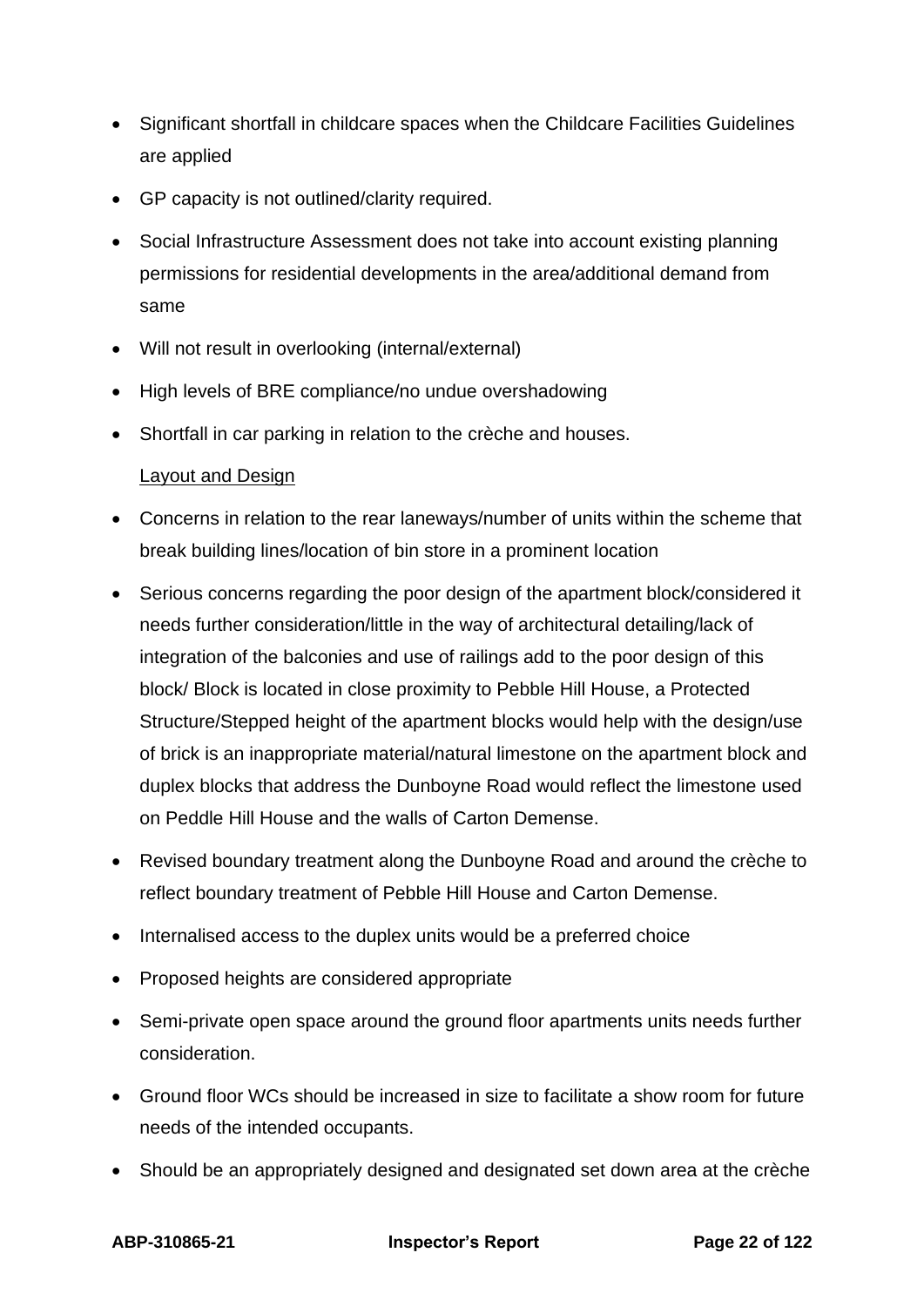**Transport** 

- No objections subject to conditions (see Internal Report below).
- <u>Flooding</u>

Water Services have no objection subject to conditions (see Internal Report below).

8.1.2. Section 5 of the Chief Executive's Report sets out that a residential development is appropriate in principle of the New Residential zoning, subject to conditions.

#### **Recommendation**

8.1.3. Section 6 of the Chief Executive's Report recommends that **Permission be Granted** subject to conditions. Conditions of note include:

2. Phasing – 50 no. units, crèche and public open space 1 and 2 in phase 1, phase 2 remainder of development

3. Amendments – Omit rear laneways/omit units 46, 59, 88 and 97/adjoining units to be redesigned to house type B1 units or similar side entry units/relocate Bin Store C to a less prominent location adjacent to the crèche.

4. (a) Revised design of Apartment Block (b) omission of externalised access to the duplex.

6. Revised materials – Apartment Block and Duplex Blocks

8. (a) Revised boundary treatment plan.

20/21. Revised Strategic Flood Risk Assessment

23 Details of the Toucan Crossing on the R157 Dunboyne Road ( I note reference is made to the R158 roundabout but this appears to be an error – the road to the east of the site is the R157).

26. Detailed design for the proposed upgrading and realignment works on the circa 500m section of the Dunboyne Road from the Castlepark Estate to the R157 roundabout.

27. Proposed upgrading and realignment works on the circa 500m section of the Dunboyne Road from the Castlepark Estate to the R157 roundabout to be completed prior to occupation of the residential units.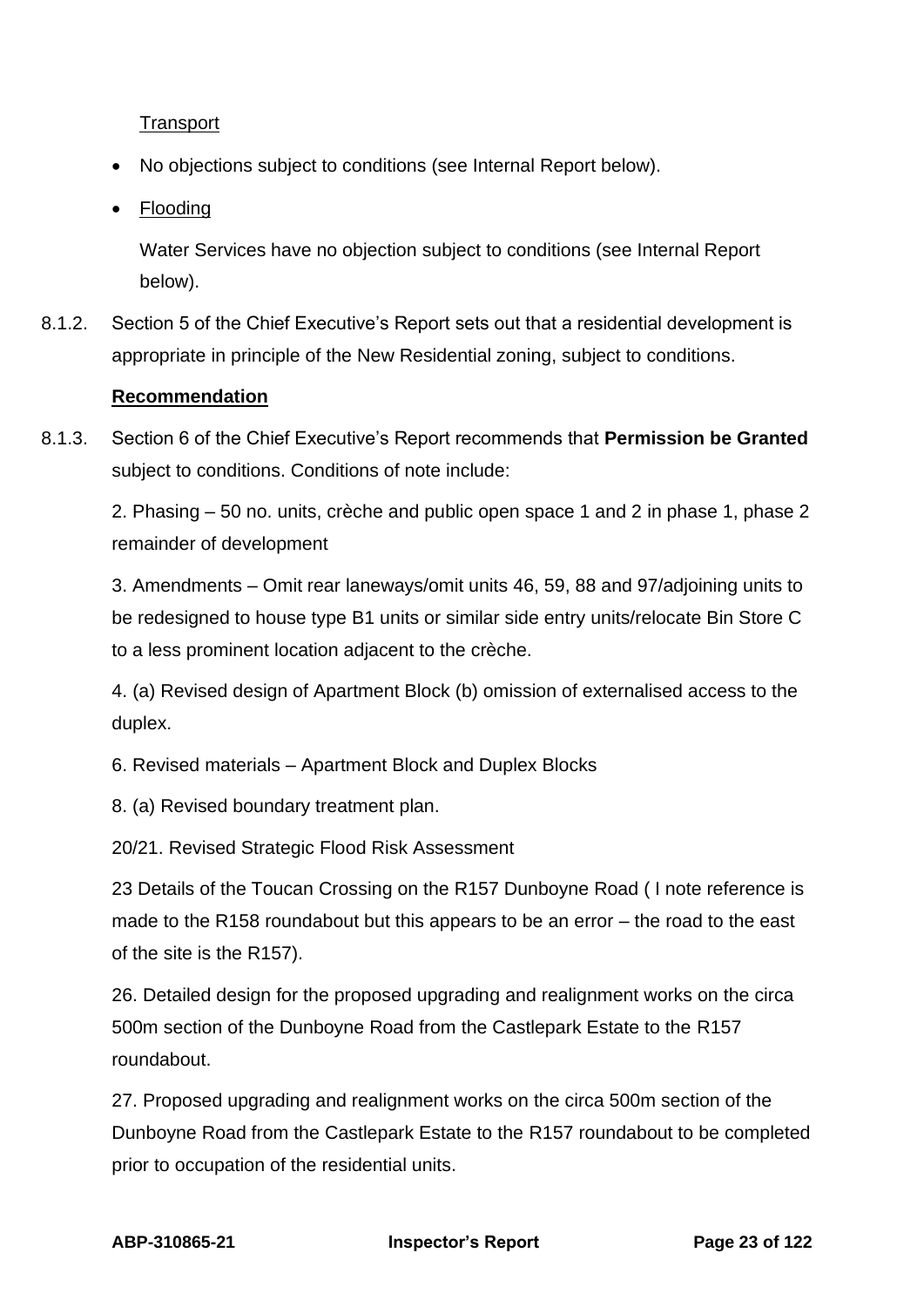29. Detailed design for the proposed off-road shared cycle/pedestrian access from the development along the R157 Dunboyne Road to the Lime Walk/Carton Avenue entrance and to the existing footpath on the R157.

30. Proposed off-road shared cycle/pedestrian access to be completed prior to occupation of the residential units.

33. Financial contribution of 1,350,000 paid by Kildare County Council toward delivery of circa 500m section of the Dunboyne Road from the Castlepark Estate to the R157 roundabout .

34. Details of contractor procurement process.

47. Details of the Lime Walk Connection Foothpath and Lime Walk Ditch Crossing.

48. Transfer of agricultural lands to the east of the application site to Kildare County Council for use a public open space.

#### **Internal Reports**

Parks Section – Recommend permission be granted subject to conditions relating to Landscape Design, Trees & Hedgerows, Open Space, Boundary Treatments, Play Areas.

Water Services - No objection to the proposed development subject to conditions relating to surface water drainage, flood risk.

Fire Service – No objection to the application subject to conditions.

Housing (Part V Assessment) – current proposal not acceptable to KCC as all the apt units are clustered in a single block on the same floor/Houses and maisonette type units are also clustered in one location adjacent to the apartment units and should be dispersed through the site/Concerns raised and amendments suggested re development control standards and design criterial including room widths, internal storage, provision of ensuites, parking provision, access from laneways, boundary treatments/Apartments are not generally acceptable.

Roads, Transportation and Public Safety Dept – Letter included from A/Director of Services - Confirm Council to make a Financial Contribution of 1,350,000 towards the cost of the proposed re-alignment works on the Dunboyne Road, subject to conditions.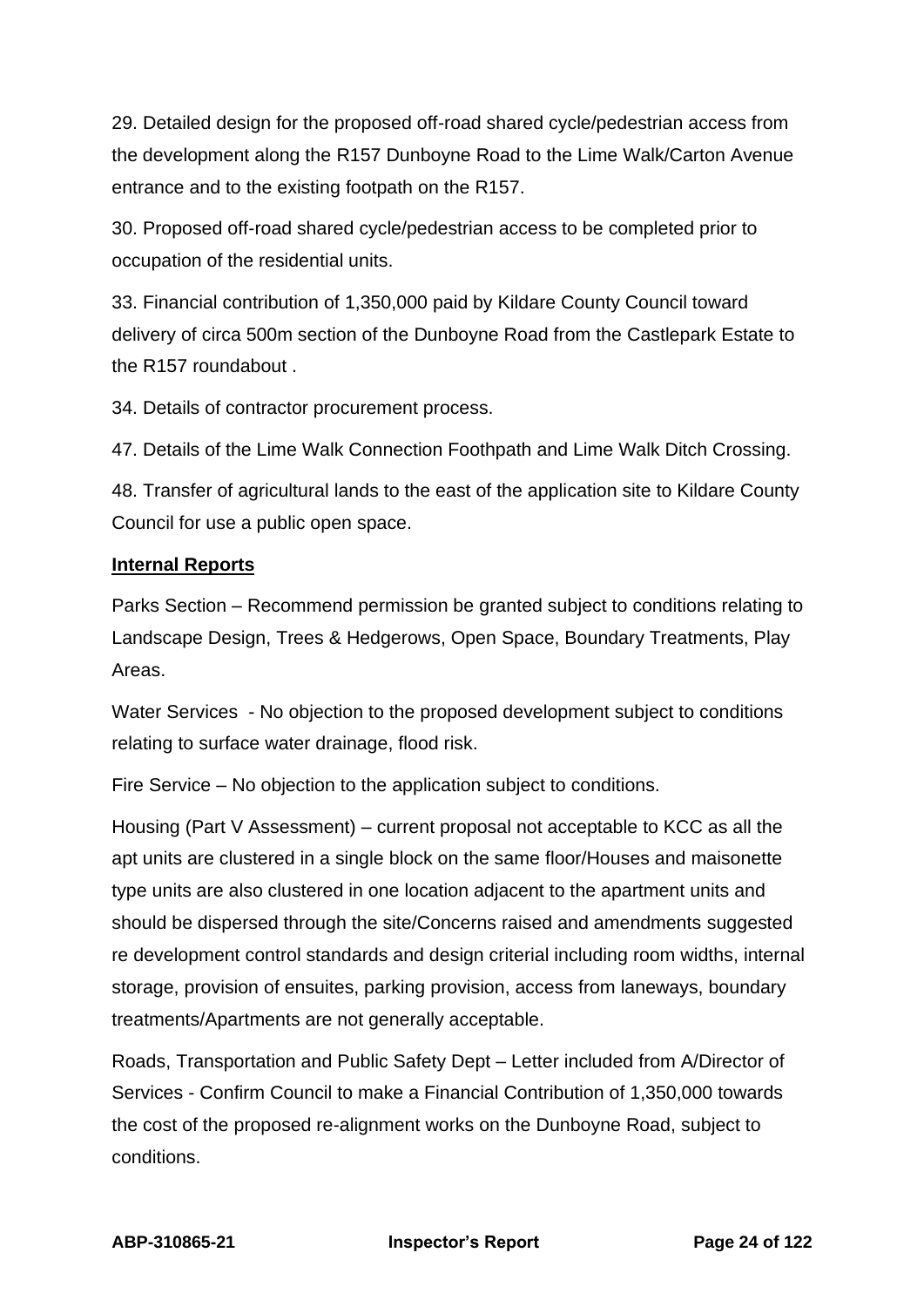Parking shortfall of 76 spaces/agree with design for realignment works/amendments recommended to shared cycle/pedestrian access/car parking dimensions should be as per KCC Development Plan/Recommendations in relation to the proposed Toucan Crossing/Recommends a grant of permission subject to conditions relating to the Toucan Crossing, site layout, Mobility Management Plan, details of proposed realignment works/legal agreement for same, details of proposed shared cycle/pedestrian access, road safety audit, CEMP, hours of operation, road opening licence, lighting scheme, CBR tests, surface finishes, cycle track standards, road maintenance, surface water runoff, drainage, construction stage parking.

#### Elected Members

Summary of views of the Elected Members of Maynooth Municipal District (Meeting Held on 3rd September 2021).

- Creche to be conditioned in the first phase
- Impact on the protected structure Pebble Hill House
- Overlooking of protected structure is a concern (Pebble Hill House)
- Concerns Part V are in one block and not dispersed though the site
- Poor design of apartments
- Poor design generally
- Concerns regarding the height of the apartments
- Access to Carton Avenue is welcomed by some and not by others
- Assurance there will only be one access and no more to Carton Avenue
- Safety concerns regarding quarry pond
- NIS not accurate, does not capture type and volume of affected species
- Traffic assessment carried out during Covid is not a true reflection of traffic conditions.
- Excessive tree removal.
- Concerns regarding local flooding.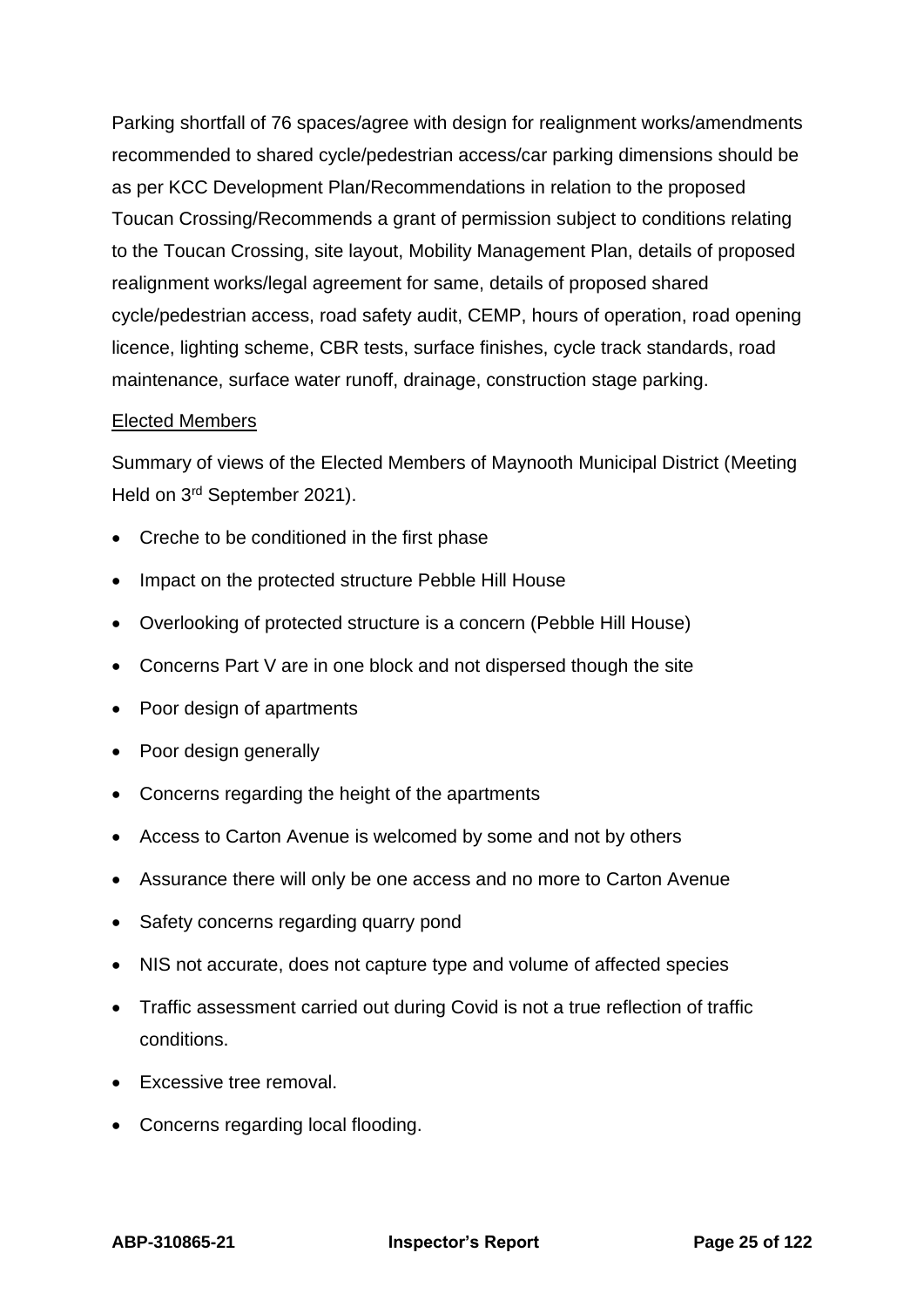• Lack of social infrastructure to support the proposed development, transportation, schools, childcare etc.

## <span id="page-25-0"></span>9.0 **Prescribed Bodies**

## Irish Water:

- Waste Water wastewater network will have to be extended approx. 600m/applicant will be required to fund the extension which will be delivered by Irish Water.
- Water water network will have to be extended by approx. 60 metres/approx. 75 metres of 150mm watermain is required to connect two existing 150mm watermains/applicants will be required to fund the extension which will be delivered by Irish Water.
- Design Acceptance Applicant has been issued a Statement of Design Acceptance for the development.
- Recommend conditions.

### IFI

- River Rye Water Brown trout, Sea trout, Atlantic salmon. It also supports populations of Freshwater Crayfish and Lamprey (both Habitats Directive Annex II species).
- Construction works have the potential to cause the release of sediments and pollutants into surrounding watercourses/could have a significantly negative impact on the fauna and flora of this sensitive and important freshwater system.
- Comprehensive surface water management measures must be implemented at the construction and operational stage/Silt and Pollution control measures need to be in place
- It is essential that the receiving foul and storm water infrastructure has adequate capacity to accept predicted volumes from this development with no negative repercussions for quality of treatment, final effluent quality and the quality of receiving waters/suggest a condition to require the owner to enter into an annual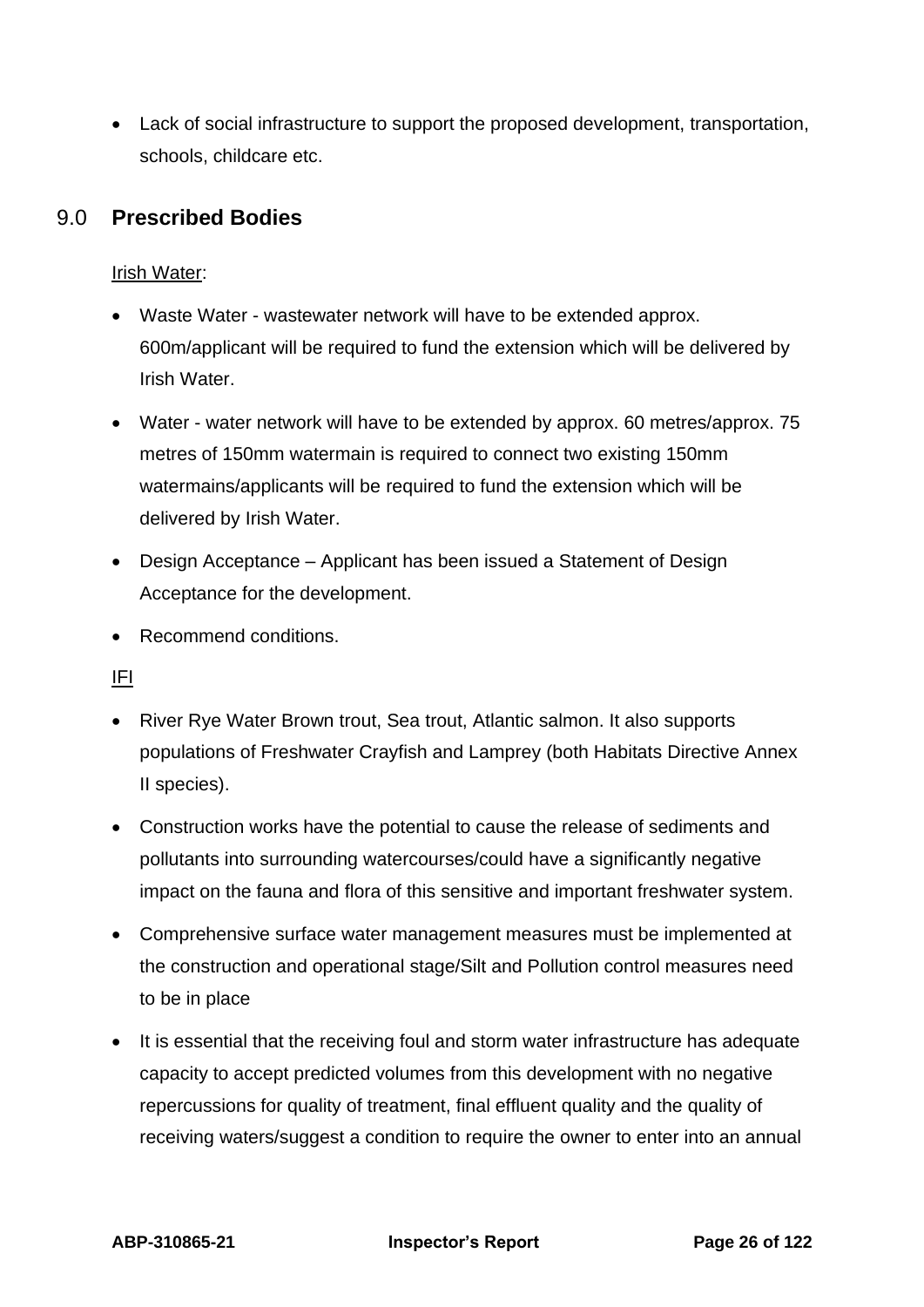maintenance contract in respect of the efficient operation of the petrol/oil interceptor, grease and silt traps.

## <span id="page-26-0"></span>10.0 **Assessment**

- 10.1.1. The main planning issues arising from the proposed development can be addressed under the following headings-
	- Principle of Development
	- Design and Conservation
	- Proposed Residential Amenities/Residential Standards
	- Surrounding Residential Amenity
	- Traffic and Transportation
	- Ecology/Trees
	- Flood Risk/Hydrology & Hydrogeology
	- Site Services
	- Other Issues
	- Planning Authority's Submission
	- Material Contravention

### **Principle of Development**

### Zoning

10.2.1. The majority of the subject lands are zoned Objective C 'New Residential' which has the following objective: "To provide for new residential areas. This zoning provides for new residential development areas and for associated local shopping and other services incidental to new residential development." A smaller portion of the site to the north-west is zoned Objective B 'Existing Residential' which has the following objective "To protect and improve existing residential amenity; to provide for appropriate infill residential development and to provide for new and improved ancillary services. Within the C and B zoned lands, it is proposed to provide residential development, and associated ancillary infrastructure and open space, and as such, the proposal complies, in principle, with these zoning objectives.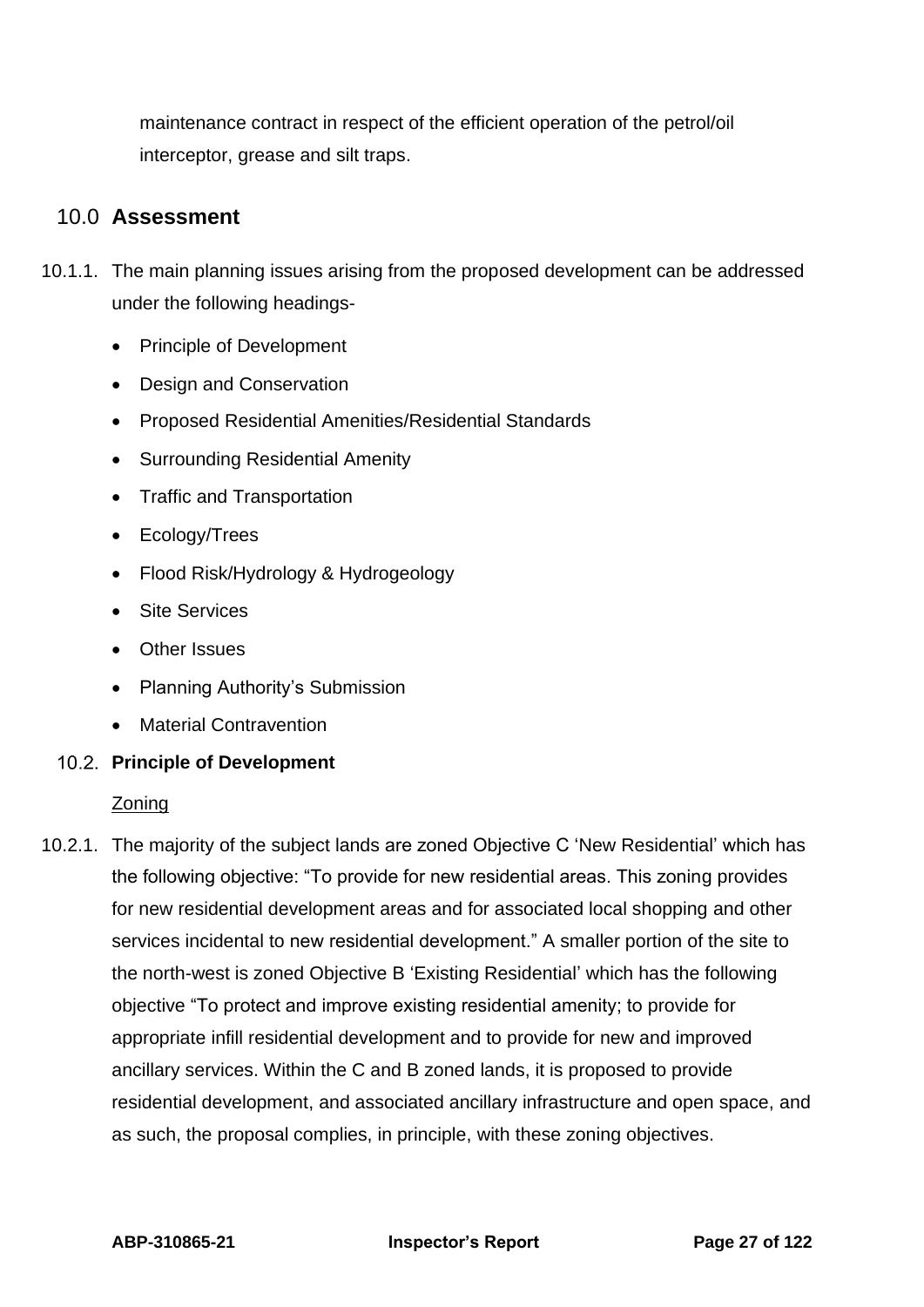- 10.2.2. A portion of the site to the north-east is zoned Objective I 'Agriculture' which has the objective "To retain and protect agricultural uses. Within this area it is proposed to provide an area of wooded open space and pedestrian walkways. Parks are a use that is considered 'Open for Consideration' within this land use zoning and as such, and as such the proposal complies, in principle, with this zoning objectives.
- 10.2.3. The site also encompasses an area proposed for a linear walkway that links into the Lime Walk. This portion of the site is zoned 'F – Open Space and Amenity' and S 'Carton Avenue'. The F zoning of the site has the following objective 'To protect and provide for recreation, open space and amenity provision." The LAP states the following about this zoning: "This zoning objective covers both private and public owned open space dispersed throughout the town. The aim of this land use zoning objective seeks to protect, improve and provide for recreation, open space and amenity provision; to protect improve and maintain public open space and to provide for recreational and sports facilities. Open for consideration uses include park/playground. I am satisfied that the provision of a pedestrian path would be in line with the above zoning objective. In relation to the S 'Carton Avenue' zoning objective, this states the following "To protect and provide for passive amenity use of a 60 metre buffer zone on either side of Carton Avenue / the Lime Walk." Within the LAP the supporting texts states that the area covered by this zoning shall remain undeveloped and shall include a management regime so the character and setting of this historic walkway is protected and improved. A park/playground use is 'Open for consideration'. As such, I am of the view that the pedestrian walkway is, in principle, compliant with the zoning objective, although I have expressed my concerns in relation to historical and landscape impacts on same in Section 10.3 below.

#### Core Strategy

10.2.4. The Core Strategy, as revised under Variation No. 1 of the Development Plan, designates Maynooth as a 'Key Town' along with Naas at the top of the county settlement hierarchy. Key Towns are defined as 'large economically active service and/or county towns that provide employment for their surrounding areas and with high-quality transport links and the capacity to act as growth drivers to complement the Regional Growth Centres'. The variation includes for 1,533 growth in units to 2026 and a dwellings target of 657 for between 2020 to 2023, which is set out in Table 3.3 'Settlement Hierarchy'. In relation to same, the applicants have set out in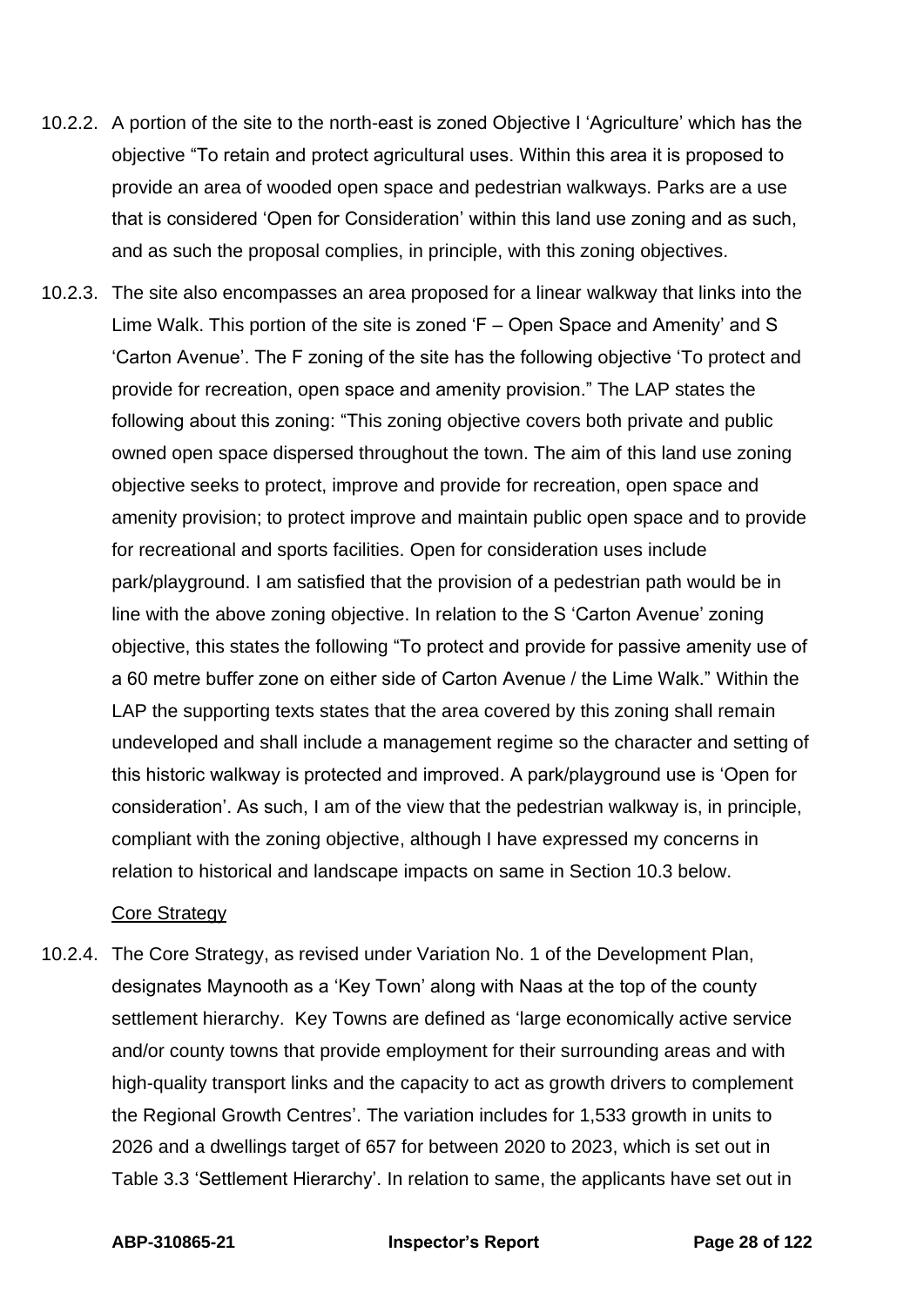the submitted Planning Report that there are no significant new permitted developments in the town, since January 2020. In relation to current applications with Kildare County Council, the applicants have cited a proposal for 183 no. apartments (Planning reg. ref. 21370 - Parson Street, lodged on the 23rd of March 2021 with further information requested on 14th May 2021). At the time of writing this report, this application was still at Further Information Stage. Other applications cited by the applicant include Planning Reg. Ref.21155 for 105 no. units which is also at Further Information stage, as well as a further proposal for 47 no. units (Planning Reg Ref 211156) also at Further Information stage. The latter two sites relate to lands at Railpark, Celbridge Road, Maynooth.

- 10.2.5. The Planning Authority have not raised any concerns in relation to the proposal breaching the housing unit allocation for Maynooth nor have any observer submissions raised this as an issue.
- 10.2.6. As such I am satisfied that the current proposal for 194 no units will not breach the housing allocation for Maynooth up to 2023, and furthermore will enable the Planning Authority to achieve this target of 657 dwellings to 2023.

**Density** 

- 10.2.7. The proposed density is 36.4 unit/ha (net). The Planning Authority has stated that the proposed density is acceptable. Observer submissions have raised concerns in relation to the density of the proposal.
- 10.2.8. In relation to national policy on density, Project Ireland 2040: National Planning Framework (NPF) seeks to deliver on compact urban growth. Of relevance, objectives 27, 33 and 35 of the NPF seek to prioritise the provision of new homes at locations that can support sustainable development and seeks to increase densities in settlements, through a range of measures.
- 10.2.9. Table 11 of the Maynooth LAP sets out that the New Residential zoned sites at Dunboyne Road and Dunboyne Roundabout will deliver 73 units, and 182 units respectively, developed at a density of 35 units/ha. The supporting texts states that a residential density of 30-50 units per hectare will fulfil the potential of the suburban sites. Table 12 of the LAP 'Indicative Residential Densities' indicates a general density parameter of 30-50 units/ha for 'outer suburban/greenfield, generally new residential zoning areas'. It is reiterated within the LAP that the densities are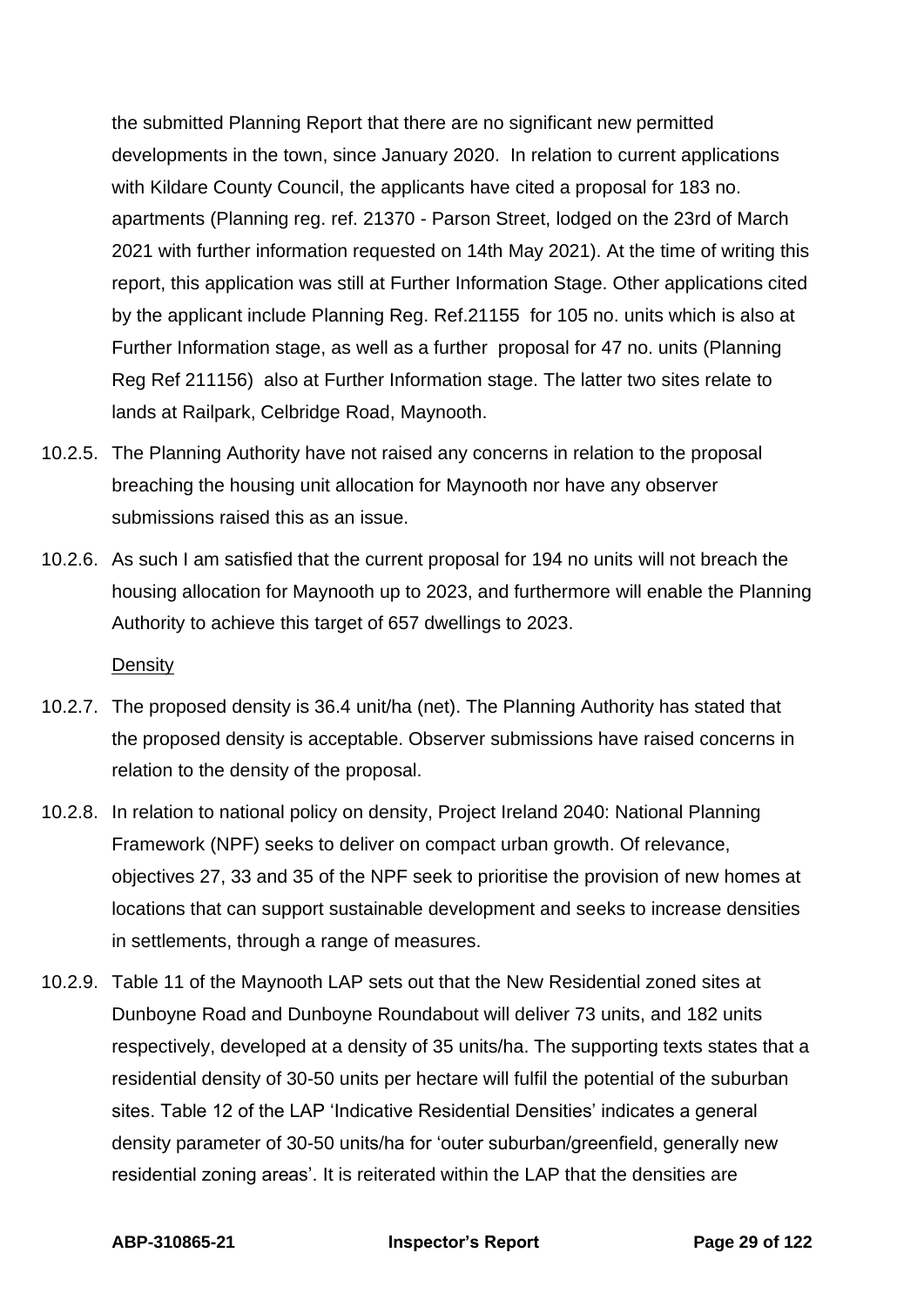indicative only, with applications for development required to have regard to the 'Sustainable Residential Development in Urban Areas (2009)'.

- 10.2.10. In relation to the Sustainable Residential Development in Urban Areas (2009), I am of the view that the site can be defined as an Outer Suburban/'Greenfield' site, as defined in the Guidelines. These are defined as open lands on the periphery of cities or larger towns whose development will require the provision of new infrastructure, roads, sewers and ancillary social and commercial facilities, schools, shops, employment and community facilities. A density range of 35-50 is encouraged on such lands.
- 10.2.11. In relation to the criteria as set out in the 'Sustainable Urban Housing: Design Standards for New Apartments – Guidelines for Planning Authorities' (Updated December 2020), I am of the view that, having regard to the range of locations as set out in same document, the site can be defined as a 'Peripheral and/or Less Accessible Urban Location', given the location and nature of same. These locations are generally suitable for higher density development that can comprise of a minority of apartments at low-medium densities, generally less than 45 units per hectare.
- 10.2.12. As such the density proposed in this instance is in line with the density range as set out in the 'Sustainable Residential Development in Urban Areas (2009) for such Outer Suburban/'Greenfield' sites, in the 'Sustainable Urban Housing: Design Standards for New Apartments – Guidelines for Planning Authorities' (Updated December 2020) for 'Peripheral and/or Less Accessible Urban Locations', and is in line with the density range as set out in the LAP for this site.

### **Design and Conservation**

#### Design including Height, Layout and Mix

- 10.3.1. The applicant has submitted a number of documents relating to the design, layout and visual appearance of the development including an Architectural Design Statement, an Apartment & Housing Quality Assessment, a Landscape and Visual Impact Assessment and a Landscape Design Statement*.* Further justification for the design and layout of the proposal is also set out in the Planning Report and Statement of Consistency.
- 10.3.2. The Planning Authority have raised a number of concerns in relation to design and conservation issues which I have addressed in the relevant sections below. Elected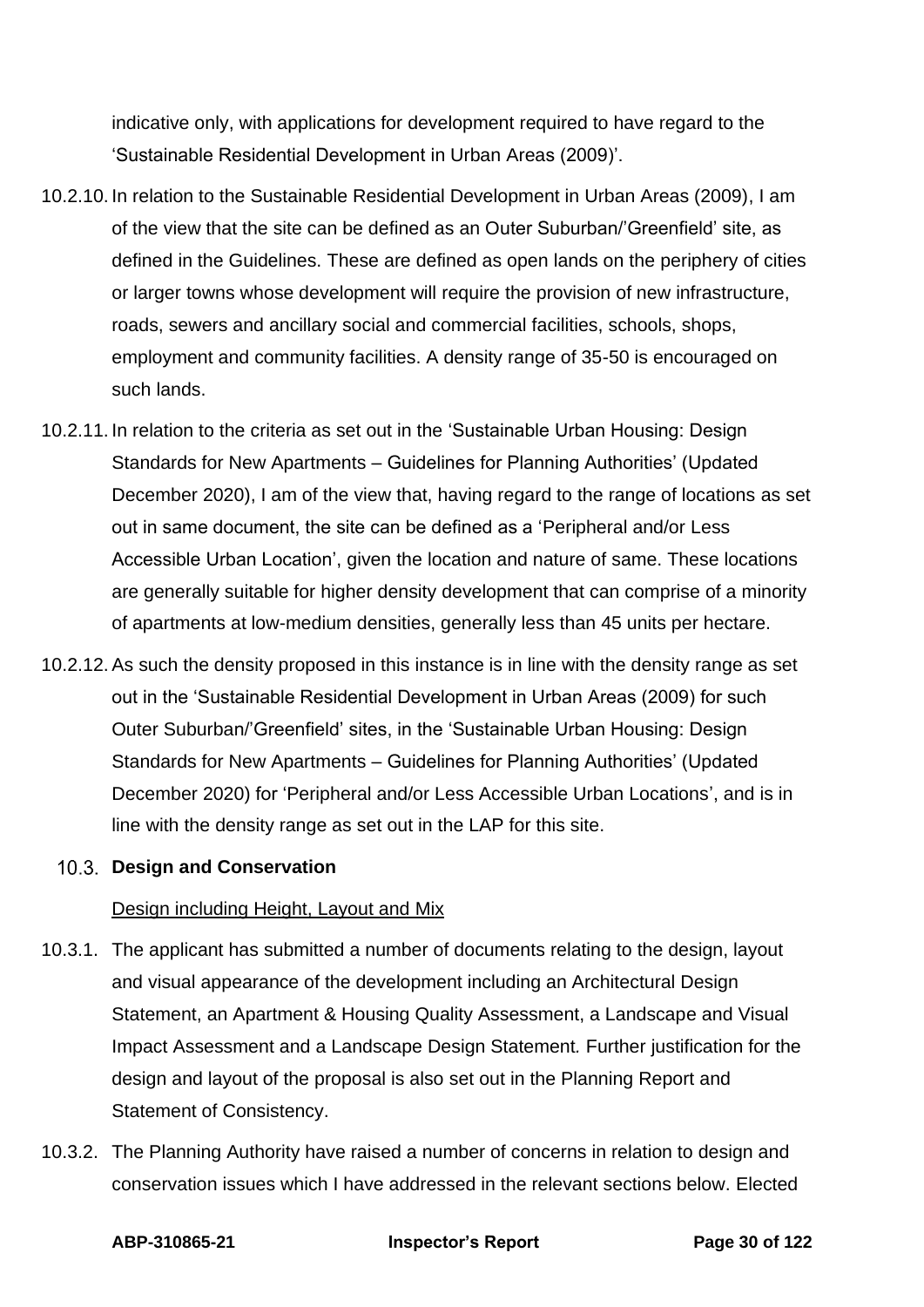Members have raised concerns in relation to the impact on Pebble Hill House (a Protected Structure) and have also raised concerns in relation to the height and design of the scheme. The proposed link to Carton Avenue is welcomed by some Elected Members and opposed by others.

- 10.3.3. A number of observer submissions have raised concerns in relation to the demolition of the existing barn, design and conservation, and these issues include the potential dominant appearance of the 4 storey apartment block, impact on views, impacts on Carton Avenue (also referred to as Lime Walk or Lime Avenue) and impacts on Pebble Hill House. A number of observers have contended that the visual impact of the proposal from Castlepark has not been considered, and the submitted CGI documentation is not accurate. I have addressed all of these issues in the relevant sections below.
- 10.3.4. In relation to the demolition of the existing barn on the site, I note the Planning Authority has not raised an objection to its removal. The structure, while of some merit in that it is an example of a vernacular traditional style barn, is not a protected structure nor it listed on the National Inventory of Architectural Heritage, and as such its removal to facilitate the efficient use of the site and to allow a development of appropriate density, is on balance, acceptable.
- 10.3.5. In relation to the height proposed, the current proposal consists of 119 no. 2 storey houses, 3 no. blocks of 3 storey duplex units (36 units in total) and 1 no. 4 storey apartment block (31 no. units in total).
- 10.3.6. In relation to national policy on heights, the National Planning Framework supports increases in densities generally, facilitated in part by increased building heights. It is set out that general restrictions on building heights should be replaced by performance criteria that seek to achieve well-designed high quality outcomes in order to achieve targeted growth (NPO Objectives 13 and 35 refer). The principle of increased height, such as that set out here, is supported by the NPF therefore, subject to compliance with the relevant performance criteria.
- 10.3.7. In relation to Section 28 Guidelines, the most relevant to the issue of building heights, is the Building Height Guidelines (2018). Within this document it is set out that that increasing prevailing building heights has a critical role to play in addressing the delivery of more compact growth in our urban areas. (Section 1.21 refers).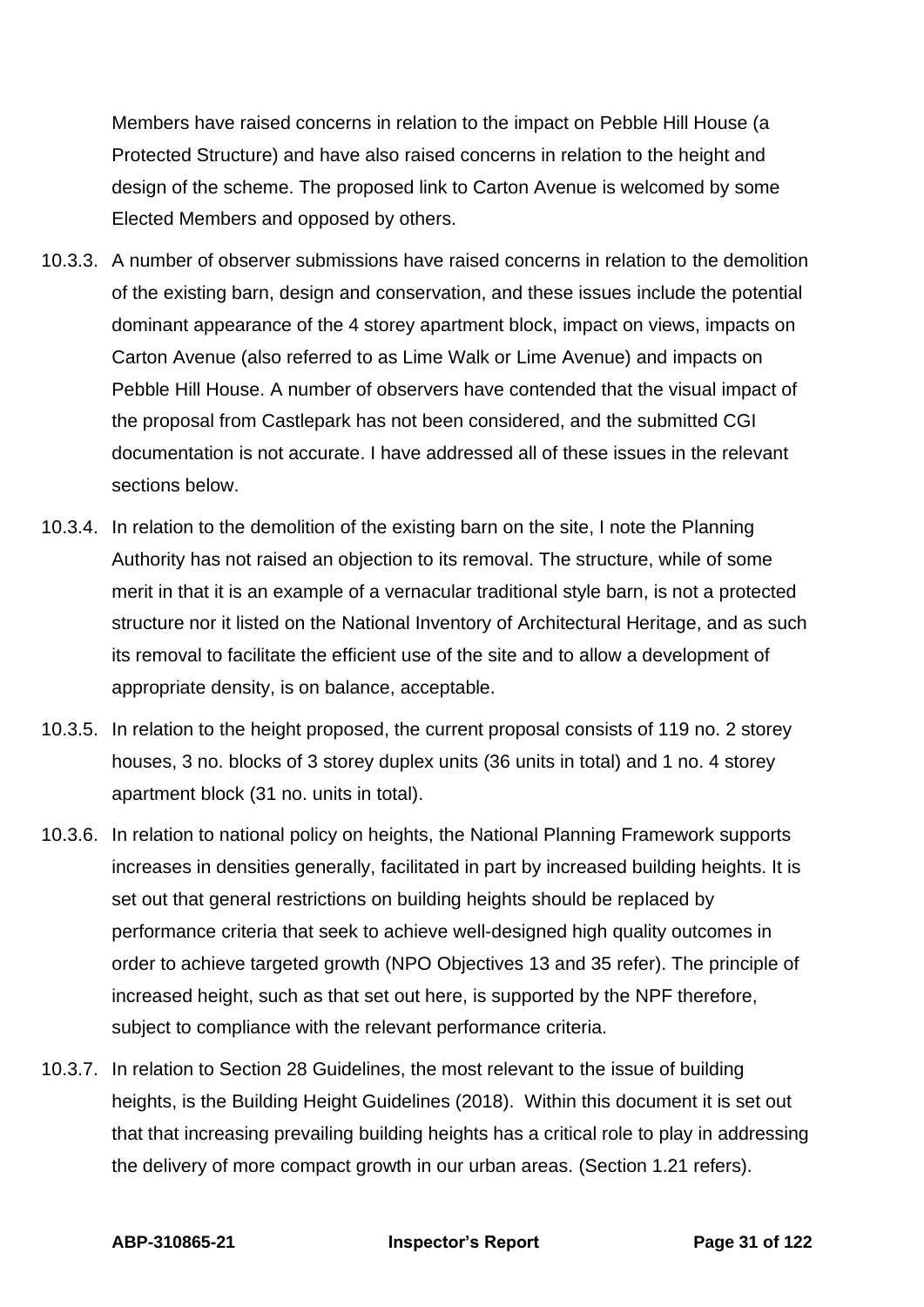Section 3.2 of the Guidelines set out development management criteria to be applied when assessing development proposals for buildings taller than prevailing building heights. SPPR 3 of the Height Guidelines states that where a planning authority is satisfied that a development complies with the criteria under section 3.2 of the guidelines, then a development may be approved, even where specific objectives of the relevant development plan or local area plan may indicate otherwise. In this instance, there is no restriction within the Development Plan in relation to the heights proposed here and the Planning Authority have not objected to the heights proposed. However, given that the 4 storey height proposed is generally higher than prevailing building height (which is generally 2 storey housing, although there are exceptions to this, as set out below), the criteria contained with Section 3.2 of the guidelines are an appropriate framework within which to address the issue of height.

- 10.3.8. At the scale of the city, I note the site is currently poorly connected with no pedestrian or cycle links to the town centre or surrounding locations. However, the proposal includes the provision of pedestrian and cycle links to the town and to the east of the site. Once these connections are in place the site will be reasonably well served by public transport, with good links to the bus stops in Maynooth town centre and to the train station. The town of Maynooth is served with relatively frequent bus and train links (see detailed discussion on same in Section 10.3.21 below)
- 10.3.9. A further criteria in Section 3.2 of the Height Guidelines relates to impacts on architecturally sensitive areas, on key landmarks and on key views, I note the Planning Authority have raised an issue, not related to the height *per se*, but in relation to the materiality of the proposal, and its relationship with the materiality of the adjacent Pebble House, a Protected Structure, and with the materiality of boundary treatment of the Carton Estate. I have discussed the issue of materiality below. In relation to visual impact and impacts on key views, the application is accompanied by a Landscape and Visual Impact Appraisal which considers same. This notes that the site is designated as being the in the 'Northern Lowlands', as defined in Kildare's Landscape Character Area study, and such areas are deemed 'Class 1 Low Sensitivity' and as being 'an area with the capacity to generally accommodate a wide range of uses without significant adverse effects on the appearance or character of the area'. 11 no. views were selected for analysis, with a rationale for each selection set out in the report. Of particular note is view 11, a long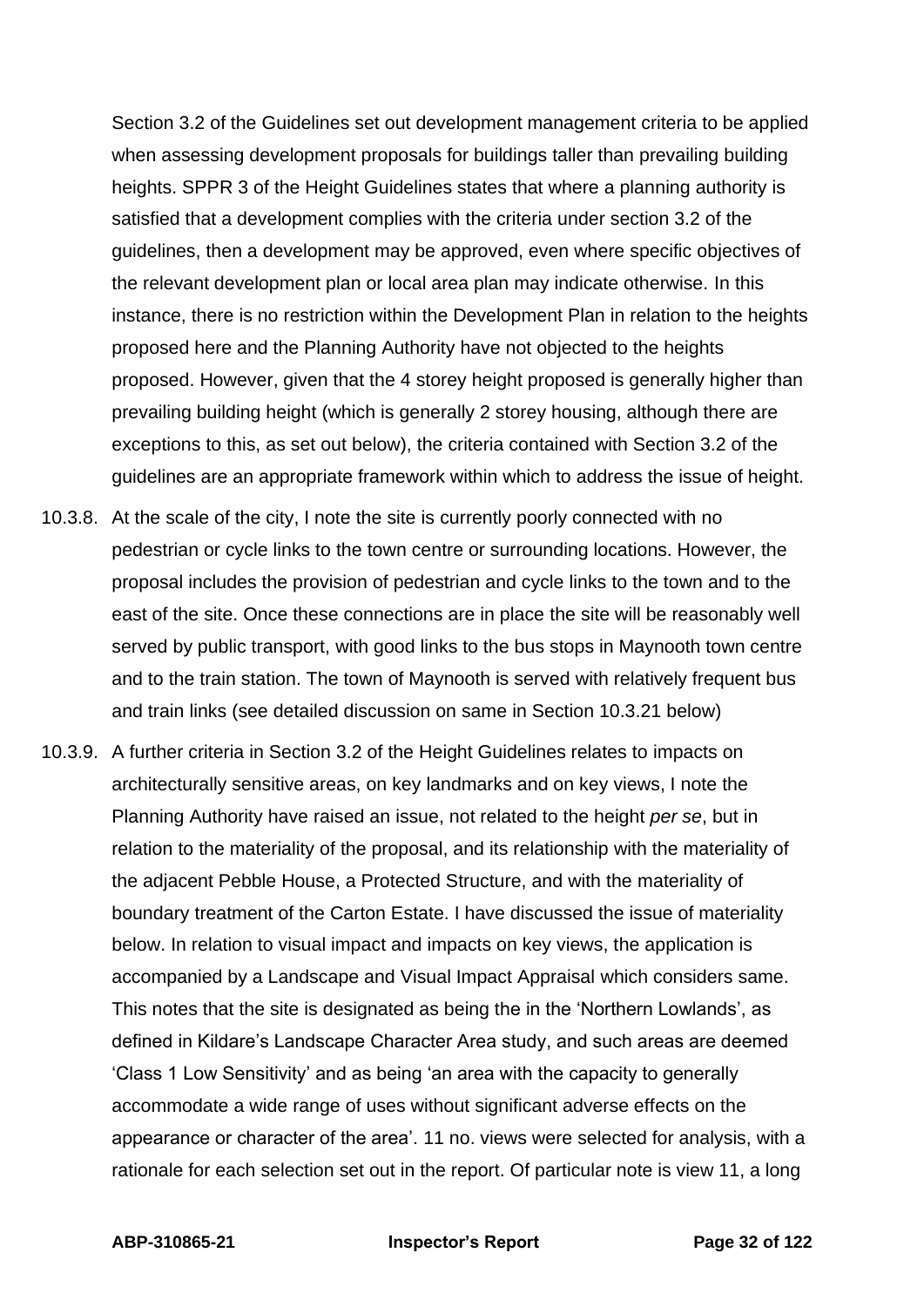distance view looking west from Carton Demesne, which is a protected view as defined in the Kildare County Development Plan 2017-2023. In terms of impacts, it is set out in the report that, from the majority of views, the visual impact would be neutral (Views 1, 3, 4, 5, 8 and 11) or there would be no impact (Views 6, 7, 9 and 10). Where an adverse impact was identified (View 2 - Looking north from Dunboyne Road - about 200m west from the roundabout) this was considered to be short-term, with the impact changing to neutral as the landscaped boundary re-establishes a semi-rural character in the medium to long-term. Overall the report concludes that the development is regarded as a neutral change to the landscape of the area. I concur with the conclusions of the report and I am satisfied that the overall visual impact will be neutral and there will be a neutral impact on the key views (View No. 11) from the Caron Demense. In relation to views from Castlepark estate, View No. 5 of the CGI booklet indicates a view from the Castlepark Estate and it is seen that the proposed development sits at a lower elevation than the existing dwellings, and will have a very limited visual impact on same. I do not consider that there is a need for additional views from Castlepark nor do I have evidence that the accuracy of the CGIs is in question.

10.3.10. In relation to impacts on architecturally sensitive areas, the application is accompanied by a Conservation Appraisal (dated 18<sup>th</sup> February 2021). This notes that there are no protected structures on the site. To the western boundary, there is a farmhouse and outbuildings 'Pebble Hill'. This is included in the Record of Protected Structures in the Kildare County Development Plan (Ref B05-77), with the description 'House'. The house is not listed in the Record of Protected Structures in the Maynooth LAP, or in the variation to the LAP, published in 2018. The house is not included in the National Inventory of Architectural Heritage. The site is not in or adjacent to an architectural conservation area, although the town of Maynooth is an architectural conservation area, the boundary of which is approximately 600m from the application site. The Conservation Appraisal sets out a description of Pebble Hill House and the Carton Estate. In relation to the latter, it is set out in the report that the site was never part of the Carton demesne, the extent of which is clearly defined by the high demesne wall that encloses the land and from Ordnance Survey mapping. It is stated that it is unclear if the avenue from Carton to Maynooth (Lime Avenue) was ever part of the Carton demesne. In any event it is noted that the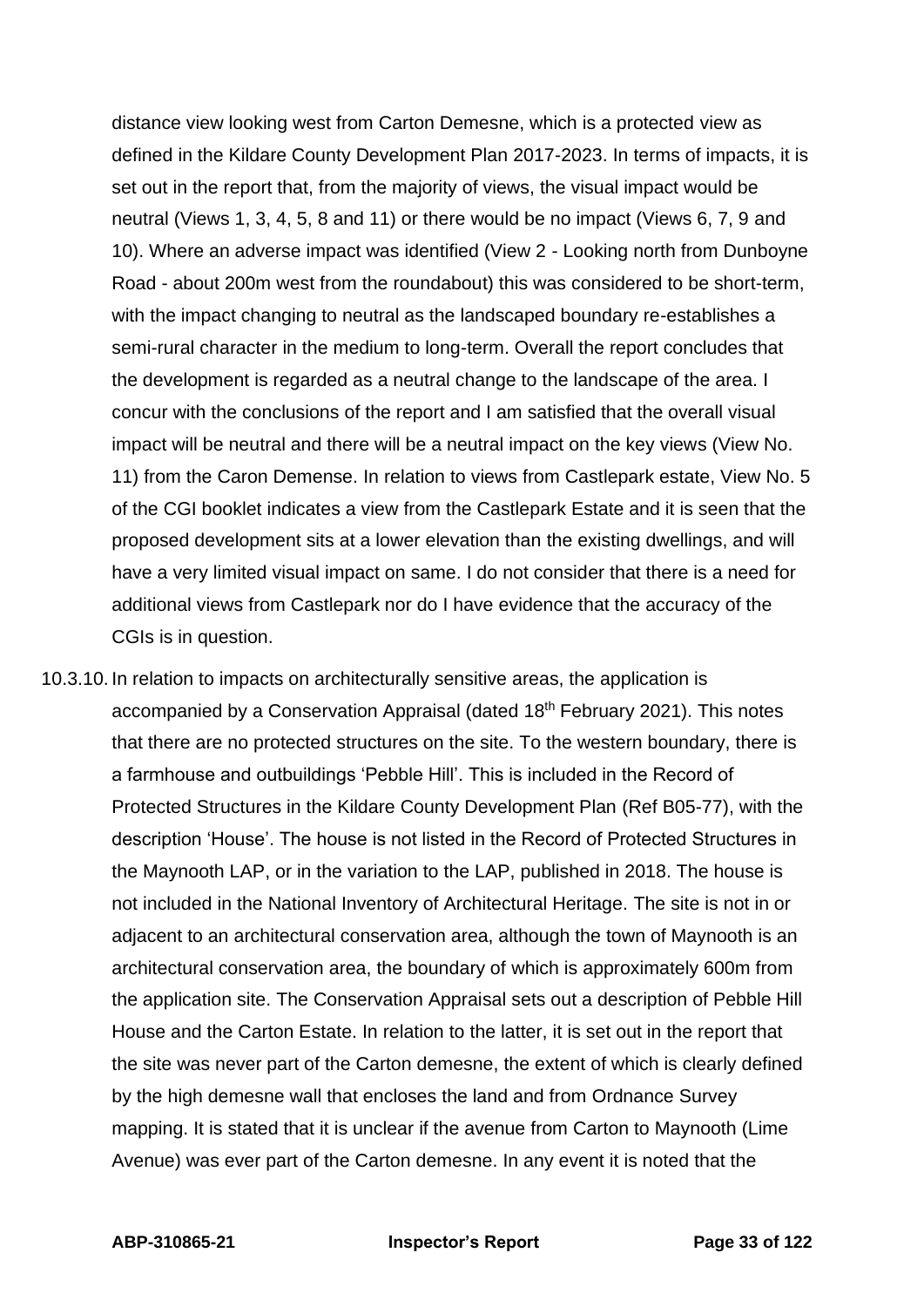closest point the nearest house is 190m from the avenue. It is stated that the application site boundary is some 65m from the avenue. This is incorrect as the application site boundary effectively adjoins the avenue by virtue of the proposed pedestrian/cycle link. There is no appraisal in relation to the latter link, in terms of the impact on the landscape heritage value of the avenue itself, and this is a concern in my view, given the historical value of the avenue. I am of the mind to recommend that the pedestrian link to Lime Avenue be omitted from the scheme, given the lack of any assessment of the conservation and heritage impacts of same. I do not consider that this should necessarily preclude the applicant pursuing this as an option at a later date, subject to the necessary supporting documentation being provided. While the link provides a useful and off-road pedestrian and cycle link, similar provision is provided adjacent to the R157 to the east of the site by way of a shared pedestrian/cycle link. I note that there are existing informal and formal links provided to the avenue from other residential areas within Maynooth, namely Carton Square and Limetree Hall, further to the south-west along Lime Avenue. However I do not consider that these necessarily justify further incursions into the avenue, without adequate justification or an appraisal in relation to the impacts of same.

- 10.3.11. The Conservation Appraisal considers impacts from the protected views at Carton Estate and on views generally from the estate. It is noted that views out of the estate are limited with the exception of views from the higher ground near Tyrconnell Tower. The proposed development would be visible from same, but would be seen in addition to other housing within Maynooth Town. Views are not possible from other areas due to distance or tree cover. The report notes the view along Carton Avenue/Main Street is protected and states the proposed development will not impact same. I am satisfied that views along the avenue will not be impacted, notwithstanding my concerns in relation the proposed pedestrian link above.
- 10.3.12. In relation the impact on Pebble Hill, the report notes the tree screening is to be maintained directly adjacent to Pebble Hill. The report concludes that there will be no negative impact on the character and setting of Pebble Hill. I concur with the conclusions of same, and I am satisfied that having regard to the height of the proposed apartment block, the screening provided by the trees and the distance from Pebble Hill to the proposed apartment block (approximately 33m from the house, and 27m to the boundary of Pebble Hill), the proposal will not negatively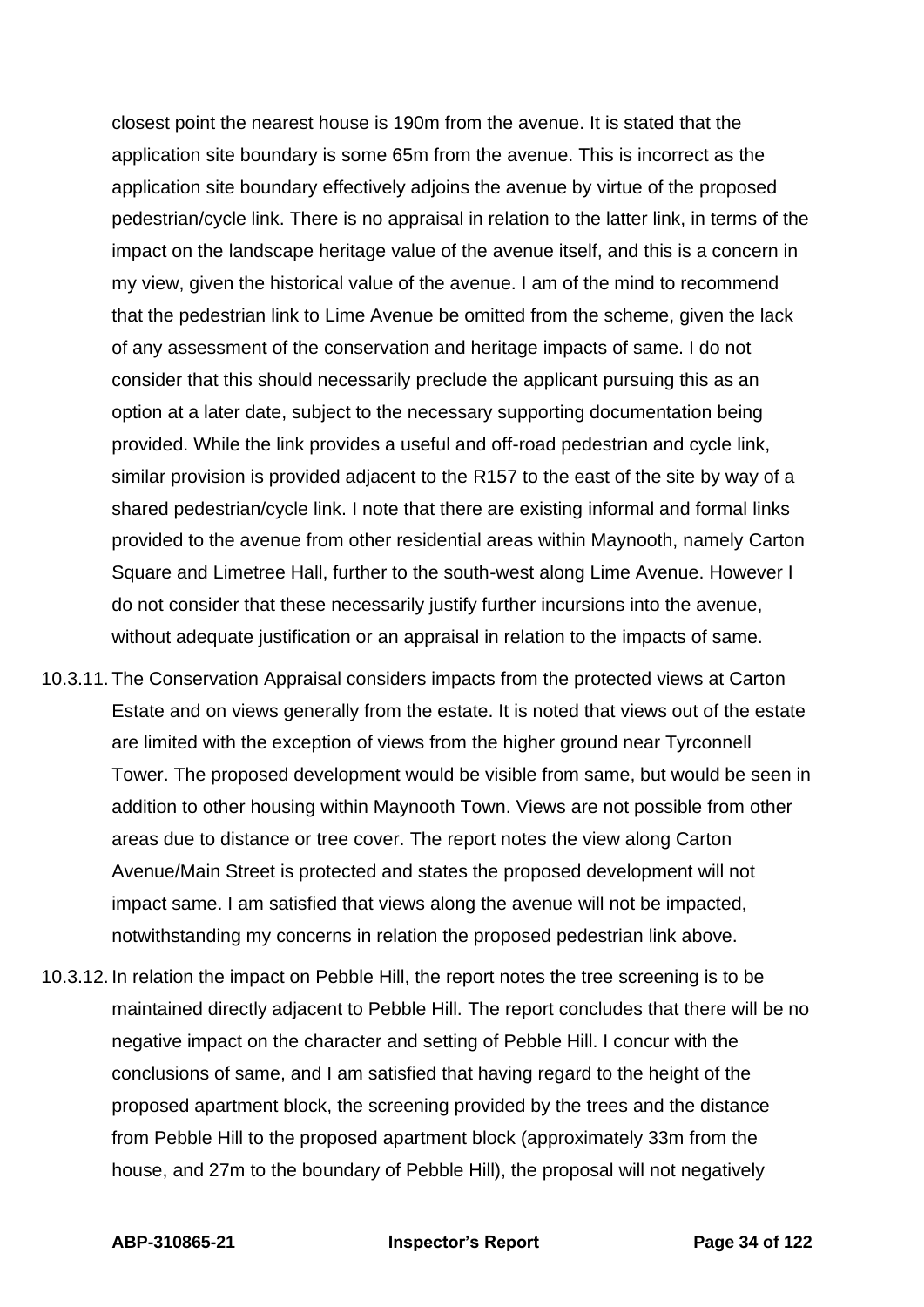impact on the character and setting of Pebble Hill house, the associated outbuildings or on the boundary of same. I note that the proposal intends to reuse an existing disused entrance to Pebble Hill House, providing an alternative entry/exit point to same, allowing for safer access to this property. This is not a traditional gateway and the Conservation Appraisal concludes that the modifications to the gateway will not impact on the historic fabric or on the character of the protected structure and its curtilage, and I concur with these conclusions, given that this existing gate appears to be a modern addition to the property.

- 10.3.13. At the scale of the district/neighbourhood/street, and also in response to Criteria 1 of the Urban Design Manual – Context, I am of the view that the proposal responds well to the context of the site, and provides a positive contribution to the creation of a streetscape along Dunboyne Road, with the 4 storey apartment block and the 3 storey duplex units providing definition along this frontage. The height, scale and appearance of the proposal is generally in keeping with the more recently completed development at the adjacent Mariavilla development, a recently constructed SHD development permitted under ABP-301230-18. This constructed development consists of residential 2 & 3 storey houses, terrace and semi-detached, and 3 storey duplex blocks. The current proposal consists of 2 storey houses, 3 storey duplex units and 1 no. 4 storey apartment block. The Castlepark development, immediately to the south and south-west of the site, is comprised of more traditional suburban style larger dwellings which are 2 storeys in height. This proposal, with one element of 4 storey built form to the west of the site and 3 storey elements is somewhat higher than same. However it is not overly dominant and the additional height is not significant in my view, and is limited to that portion of the site that fronts onto Dunboyne Road. For the most part the development consists of 2 storey terraced and semi-detached housing. I am of the view that the overall scale and quantum of development is generally appropriate for the site's context (see also discussion also on density above).
- 10.3.14. In relation to the detailed design of the development, including the materials proposed, the Design Statement sets out the approach to same. Brick and render are proposed as the principal finish to all the house and maisonette units, finished in a 'biscuit' colour. The apartment and duplex elevations adjacent to the Dunboyne Road and Pebble Hill House will have also have brick and render finish with an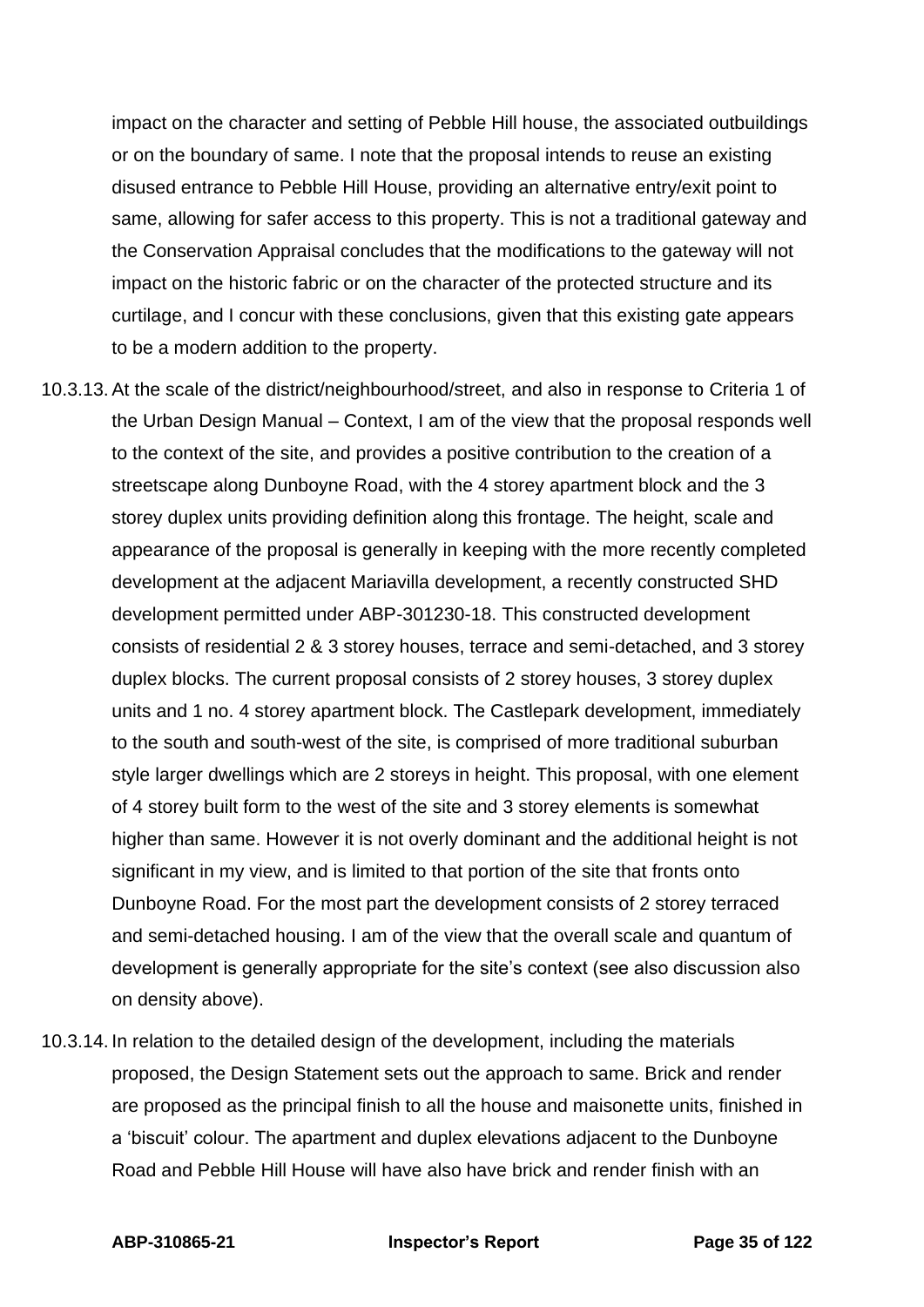alternative buff/brown colour, with metal framed balcony structures and low maintenance contemporary metal balustrades. The Planning Authority have raised concerns in relation to the overall design of the apartment block, citing the lack of architectural detailing, the use of railings for the balconies and the materiality of the block, which should be more reflective of the materiality of the boundaries of Pebble Hill House and Carton Estate. It is suggest that the height of the apartment block should be stepped up from the western boundary of the site and natural limestone should be utilised for the apartment blocks and apartment units. The Planning Authority have also suggested that an internalised access to the duplex units would be preferable to the external access units proposed here. The Planning Authority have also raised concerns in relation to the rear laneways and note that a number of units within the scheme that break building lines, and have suggested omitting units 46, 59, 88 and 97. The location of bin store in a prominent location is also raised as a concern.

10.3.15. In relation to the concerns raised by the Planning Authority, I am not of the view that that a redesign of the apartment blocks is necessary and architectural detailing is provided by way of the use of contrasting brink and render materials. I am not of the view that a stepping up in height is necessary. The 4 storey block is some 27 m from the boundary of Pebble Hill House and is some 33m from the house itself and does not visually dominant same, and benefits from substantial screening provided by the retained trees. In relation to the materiality, I am satisfied that the proposed finishes to the apartment and duplex blocks has had sufficient regard to the context and materiality of the boundary treatments of Pebble Hill and Carton Estate and I am not of the view that an alternative treatment such as natural limestone render is necessary. However, should the Board consider that this would be of benefit to the scheme, I would recommend that this alternative finish is sought be way of condition. In relation to external accesses proposed, I am of the view that the duplex units are well designed and do not consider that the external accesses detract from the visual amenity or the amenity of the units as a whole. In relation to the issue of building lines, and the suggested omission of units 46, 59, 88 and 97 I am not of the view that this is necessary. I do not consider that is required, in urban design terms, to slavishly follow a building line in all instances, and the location and design of these units add visual interest to the scheme. The laneway access to some of the housing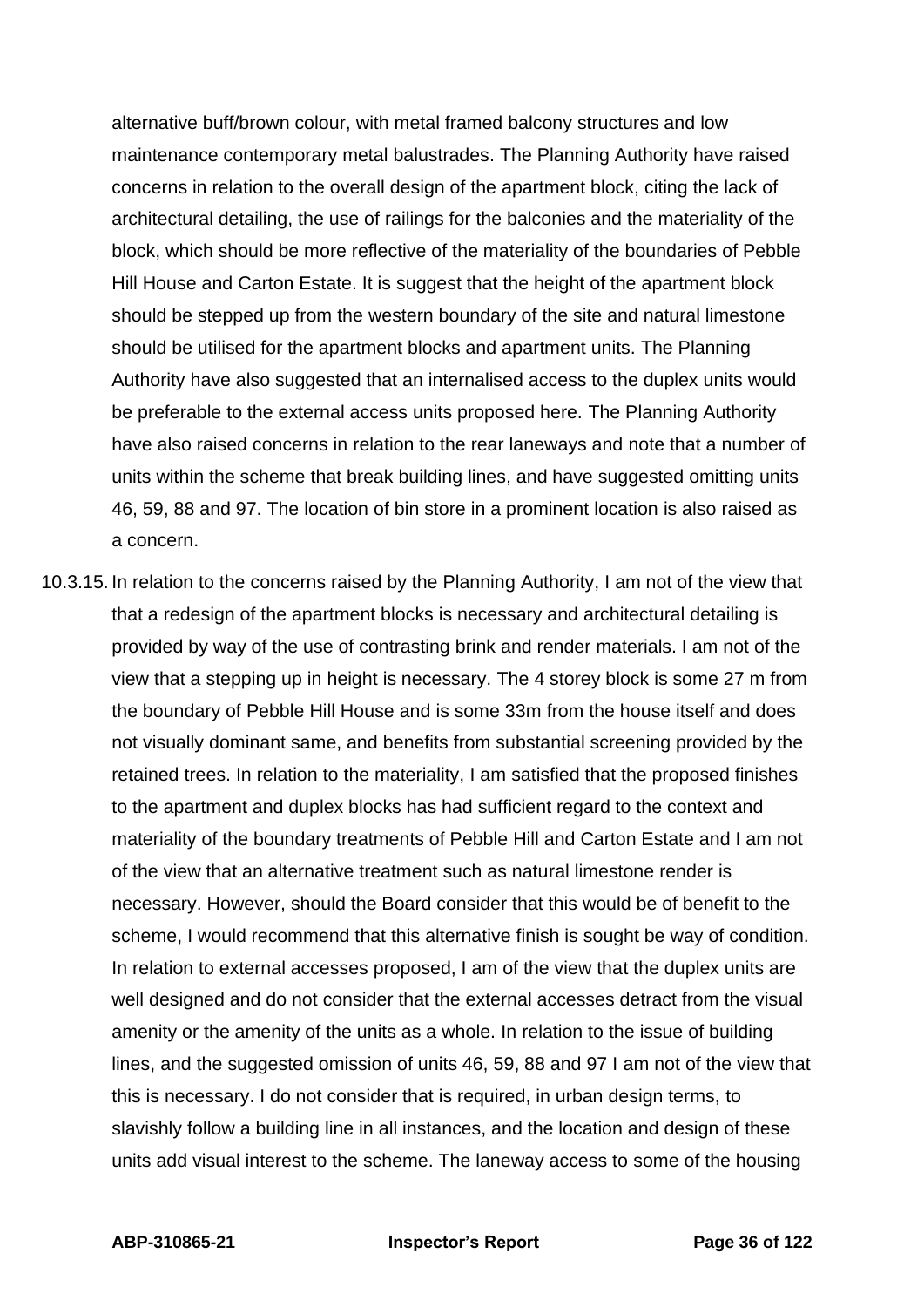units allows for bins, cycles etc to be brought out without the need to bring such items through the property and is a benefit in my view, which outweighs any potential amenity concerns in relation to same. In relation to the location of the bin store, to the south of the apartment block, adjacent to the crèche play area, I concur that the location of same is unduly prominent and inappropriate, given its location adjacent to the crèche play area. Details of an alternative location for same should be agreed with the Planning Authority.

- 10.3.16. Criteria 3.2 sets out that, at the neighbourhood scale, proposals such as these are expected to contribute positively to the mix of use and building dwelling typologies, I have considered the mix and building typologies below in Section 10.3.22 of this report, and I have concluded the proposal complies with this criteria.
- 10.3.17. While the principle of the proposed heights are acceptable, further criteria to be considered within Section 3.2 include the need to ensure that the massing and height of the proposed development is carefully modulated so as to maximise access to natural daylight, ventilation and view and minimise overshadowing and loss of light, with appropriate and reasonable regard taken of quantitative performance approaches to daylight provision outlined in guides like the Building Research Establishment's 'Site Layout Planning for Daylight and Sunlight' (2nd edition) or BS 8206-2: 2008 – 'Lighting for Buildings – Part 2: Code of Practice for Daylighting'. Where a proposal may not be able to fully meet all the requirements of the daylight provisions above, this must be clearly identified and a rationale for any alternative, compensatory design solutions must be set out. I have set out my assessment of the internal amenity of the proposed units, as results to daylight and sunlight in Section 10.4 below, and I am satisfied that a sufficient standard of daylight and sunlight would be provided to the units. I have considered the issue of overshadowing of proposed amenity spaces in Section 10.4 below. I have considered the issues of surrounding residential amenity, in relation to overshadowing, daylight and sunlight in Section 10.5 below, and I am satisfied that there will be no significant adverse impact on surrounding residential amenity, as relates to daylight, sunlight and overshadowing impacts.
- 10.3.18. In relation to specific assessments, the Guidelines require that such assessments may be required, and refer to an assessment of the micro-climatic effects of the proposed development. In relation to same, I am not of the view that the height is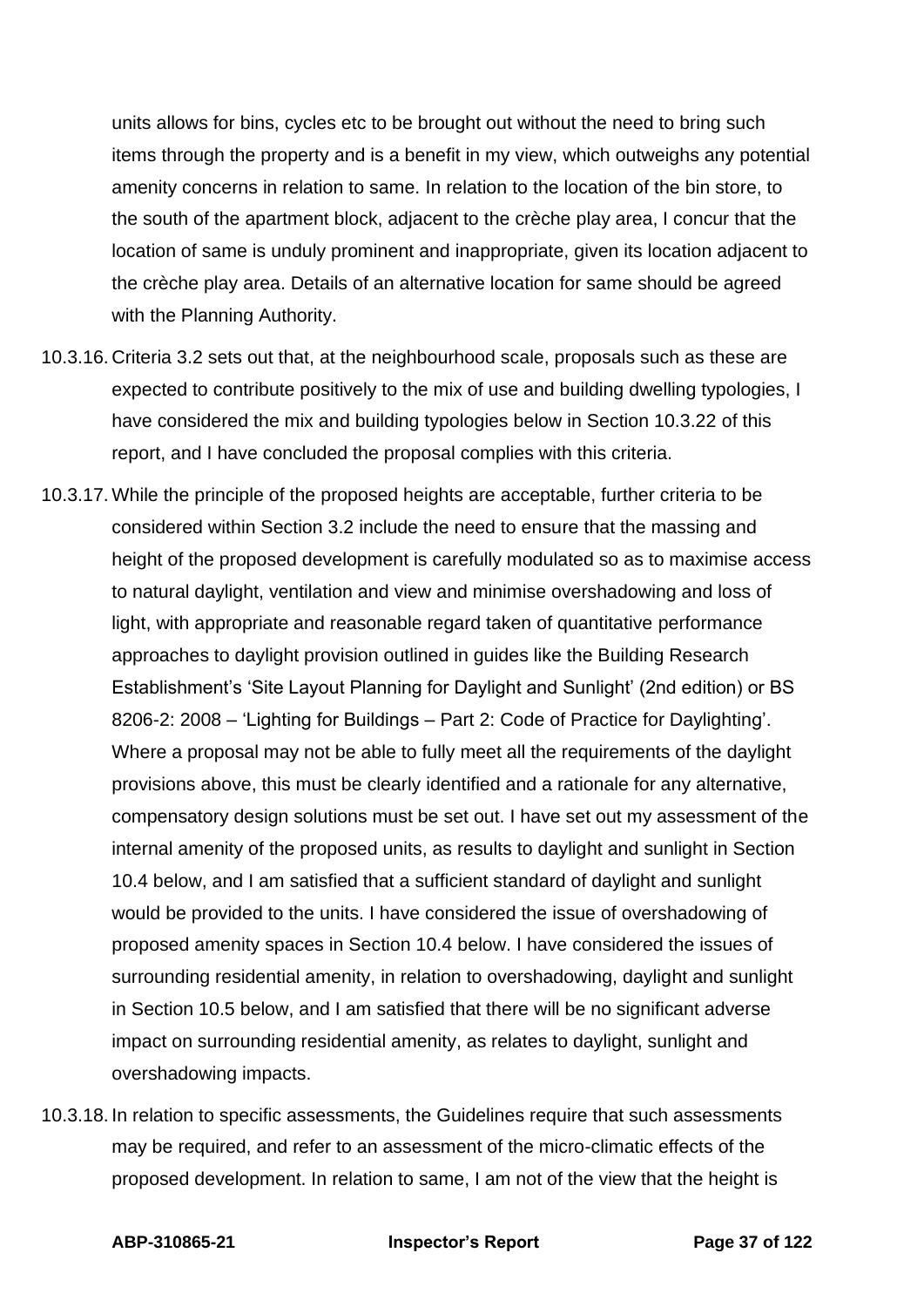such that any specific technical assessments such as wind study or telecommunications study is required nor are the site sensitivities (in relation to birds and bats) such that at a specific bat or bird collision study/assessment is required.

10.3.19. The Design Statement submitted with the application evaluates the proposal against the criteria in context of the 12 design criteria set out in s.28 Urban Design Manual – A Best Practice Guide and it is stated that the proposal complies with same. In relation to the criteria set out the Urban Design Manual, I have evaluated the proposal in relation to same below.

#### *Criteria 1 Context*

10.3.20. I have considered this issue in paragraph 10.3.12 above and I have concluded that the overall scale and quantum of development is generally appropriate for the site's context (see also discussion also on density above).

*Criteria 2 Connections - How well connected is the new neighbourhood?*

10.3.21. In relation to pedestrian and cycle connections, there is no existing cycle and pedestrian facilities on the Dunboyne Road, immediately adjacent to the site and as such the site is currently poorly connected to the town of Maynooth. The proposal provides for upgrades along the northern section of the Dunboyne Road in the vicinity of the subject site which will include new cycle and pedestrian facilities (see also discussion in Section 10.6 of this report). These upgrades include new footways and cycle tracks along the Dunboyne Road corridor and the R157. Further connections are provided via a shared cycle/pedestrian facility proposed from the eastern side of the eastern site access road and continuing to Lime Walk, which in turn provides connection to Maynooth Town Centre and the R157, creating an offroad cycle and pedestrian route between the subject site and Maynooth Town Centre. With these upgrades in place, the pedestrian and cycle connections to the town of Maynooth, and to the Carton Estate, will be varied, with the connection to the Lime Walk via the R157 in particular providing the opportunity for an off-road cycle and pedestrian route to the town centre. Walking times via the western site entrance on the Dunboyne Road to the town centre and bus stops will be approximately 11mins (850m), approximately 20 (1.5km) minutes to Maynooth Train Station and approximately 23 minutes to the university (1.8km).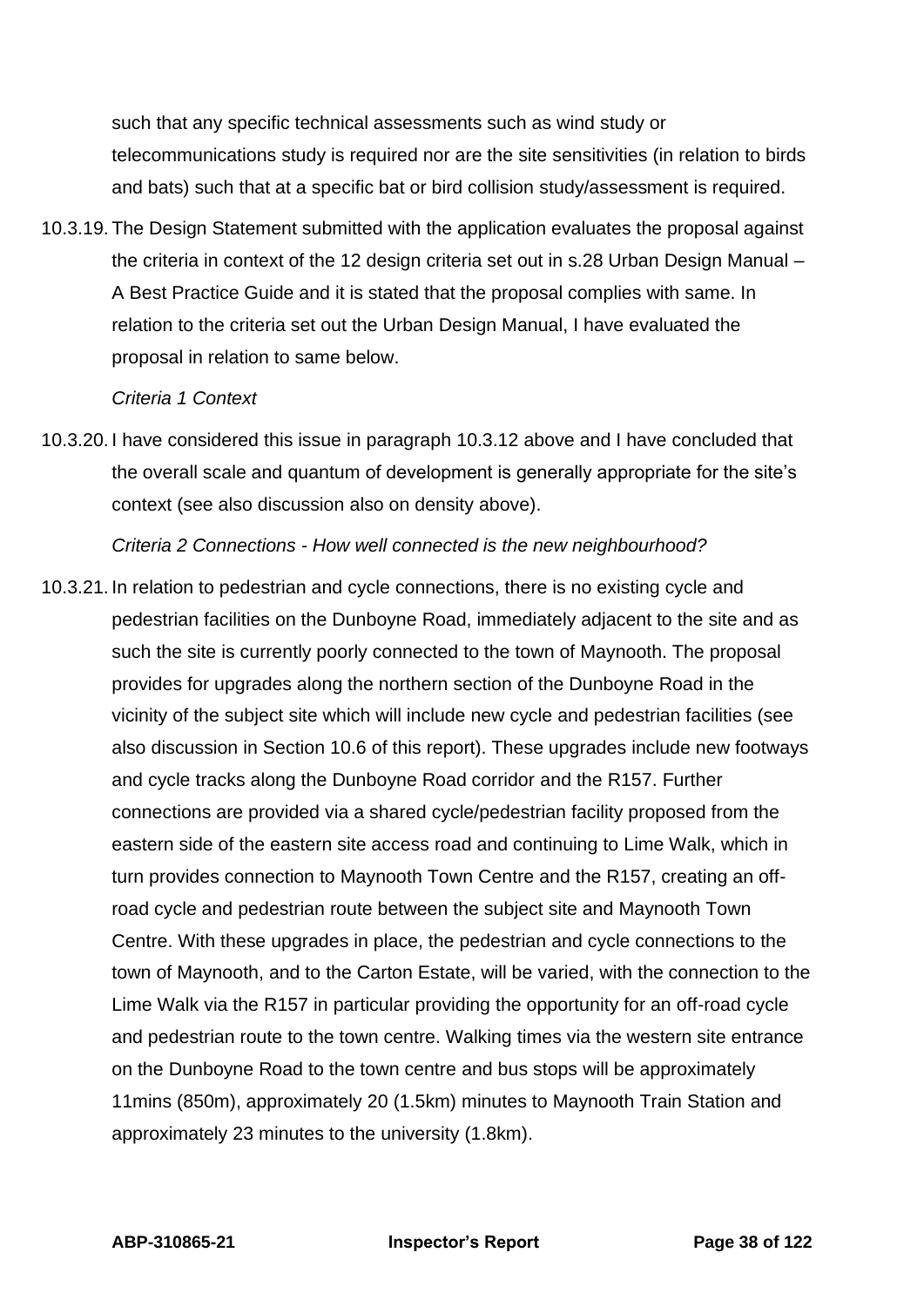10.3.22. In terms of public transport, Dublin Bus operates two no. bus services between Maynooth and Dublin City Centre, including bus routes 66 and 67. The bus stop for route No. 66 is located on Main Street, Maynooth and is approximately 0.95km from the subject site, while the stop for route No. 67 is located approximately 1.2km from the site. Route No. 66 operates generally on a 30 minute frequency Monday to Sat, with a slightly shorter frequency in the AM Mon-Fri peak from Maynooth (minimum 15 min) and with reduced frequencies on Sundays. This route serves Maynooth, Leixlip, Lucan, Chapelizod, Parkgate St and Merrion Sq. The 67 operates generally on a 30 minute frequency Monday to Sat, with reduced frequencies on Sundays. The 67 serves Celbriidge, Lucan, Liffey Vally, Chapelizod, Parkgate St, O'Connell Bridge and Merrion Sq. There is also 6 no. Bus Eireann Services which serves Dublin Airport/ Longford (route 22), Dublin Airport/Sligo (route 23), Dublin/Dublin Airport/Galway (20/X20) and Dublin/Dublin Airport/Mullingar (115). There are rail services from Maynooth Station and the site is located approximately 1.5km from same. Services operate between Maynooth-Dublin, Longford-Maynooth-Dublin and Sligo-Longford-Maynoth-Dublin. There are 36 services per day between Dublin and Maynooth (37 between Maynooth and Dublin). As such the town is well served by public transport.

*Criteria 3 Inclusivity - How easily can people use and access the development?/ Criteria 9 Adaptability How will the buildings cope with change?*

10.3.23. The proposal has provided a relatively wide variety of housing typologies, although there the majority of the units are houses (119 no), although there is a variety in terms of house types provided. I have set out the mix of units below.

| <b>Unit Type</b> | 1 bed | 2 bed | 3 bed | 4 bed          | 5 bed          | <b>Total</b> |
|------------------|-------|-------|-------|----------------|----------------|--------------|
| House            |       | 7     | 89    | 22             | $\mathbf{1}$   | 119          |
|                  |       | 5.9%  | 74.8% | 18.5%          | 0.8%           |              |
| Apartment/Duplex | 22    | 35    | 18    | $\blacksquare$ | $\blacksquare$ | 75           |
| %                | 29%   | 47%   | 24%   |                |                |              |
| Total unit mix   | 22    | 42    | 107   | 22             | $\mathbf 1$    | 194          |
| %                | 11.3% | 21.6% | 37.8% | 11.3%          | 0.5%           |              |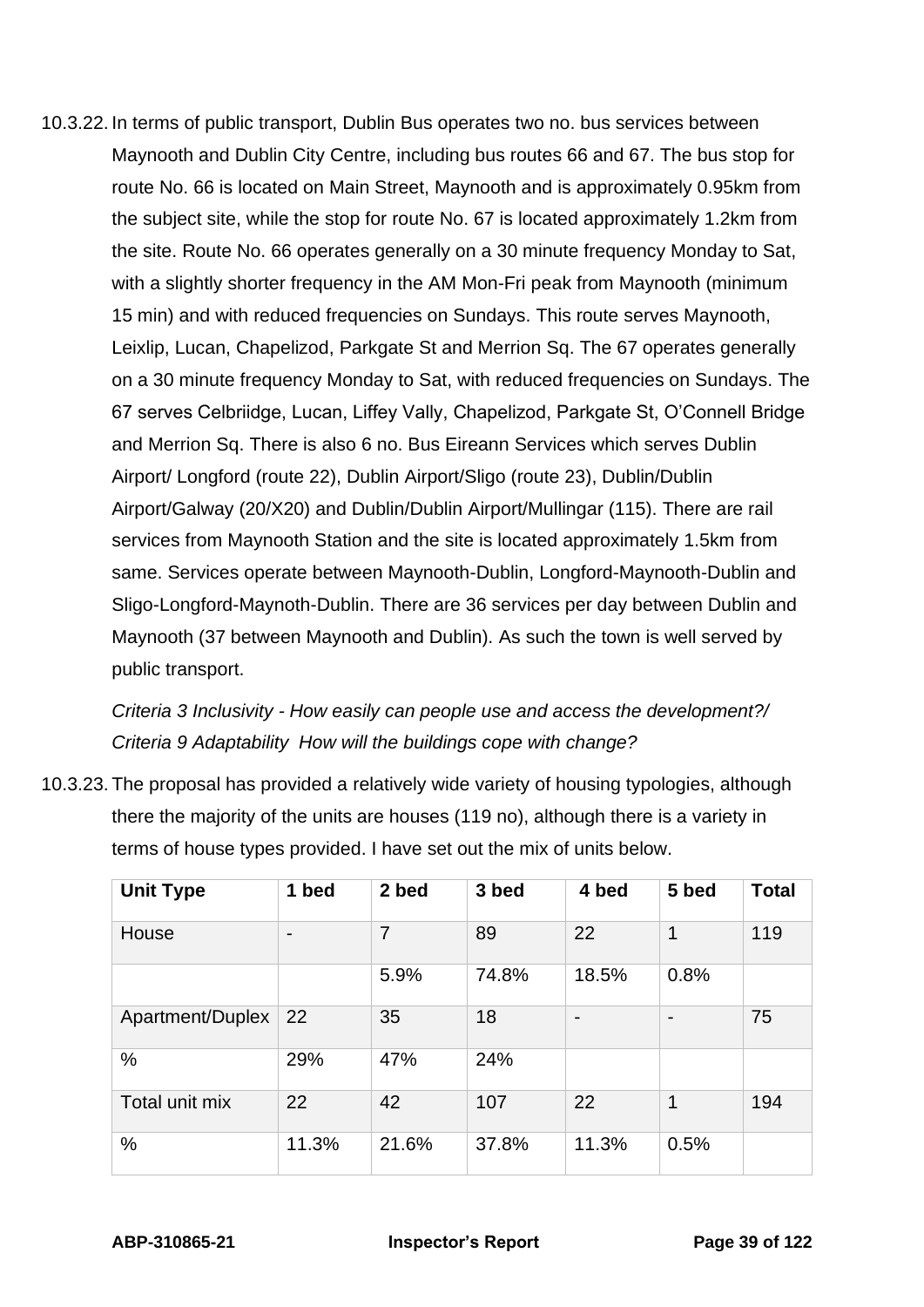- 10.3.24. I am satisfied that the mix provides for household choice and the creation of a diverse community and would accommodate a range of age cohorts and household types, including downsizing and freeing up under occupied larger units in the vicinity.
- 10.3.25. In terms of adaptability, Section 9 of the Architectural Design Statement set out how the proposal has responded this criteria. Within the housing units, the roof space allows for future conversions to a habitable room. Internally the housing units allow for future adaptations including the addition of an accessible shower room and an internal lift. Internal design features within the apartments and houses include level transition at all doors and sufficient door clearance space also allow for universal access.

*Criteria 4 Variety - How does the development promote a good mix of activities?*

10.3.26. Given the nature of the proposal as a Strategic Housing Development, the proposal is by definition limited in terms of the mix of uses that can be provided. However, a crèche of 303.5sq. m, has been provided, and a variety of open space with play areas. Overall therefore a good mix of activities has been provided.

*Criteria 5 Efficiency - How does the development make appropriate use of resources, including land?* 

10.3.27. I have considered the issue of the quantum of development, in terms of density, above, and have concluded that overall the quantum of development is appropriate for the site context, and makes efficient use of land. The Building Lifecycle Report sets out a number of energy efficient measures that have been incorporated into the design, which will ultimately reduce the overall light and heat demand of the finished units. The proposal also provides EV charging points.

*Criteria 6 Distinctiveness - How do the proposals create a sense of place?/Criteria 12 Detailed Design - How well thought through is the building and landscape design*?

10.3.28. I have considered the issue of materiality in paras 10.3.13 and 10.3.14 above. The scheme addresses internal road junctions/corners in a positive manner, with dual frontage end of terrace units provided at a number of locations. The apartment units and duplex units which are relatively taller in height, at 4 and 3 storeys respectively, provide an edge along the Dunboyne Road. While the scale of the scheme does not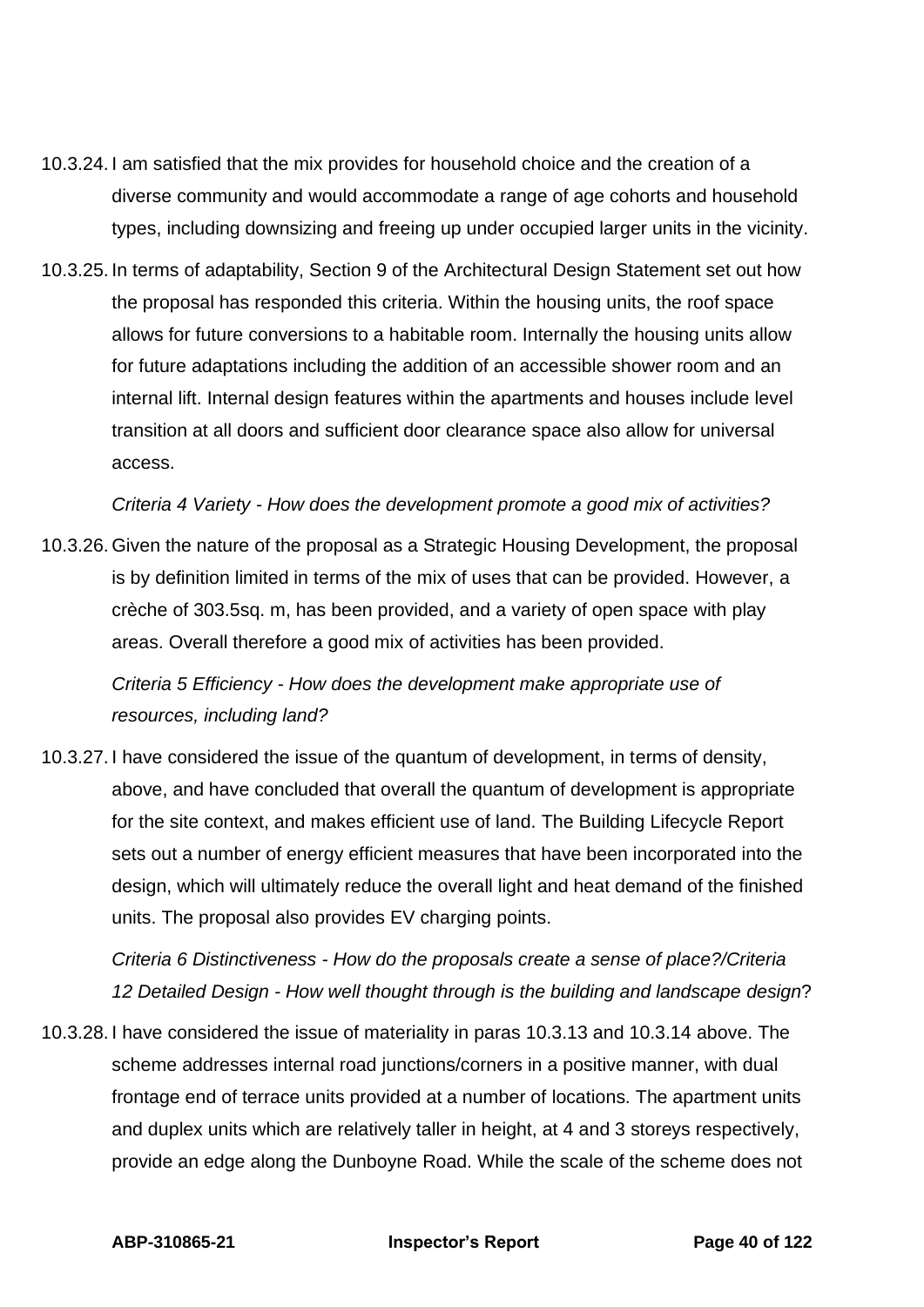necessarily require the need to provide a wide variety of character areas, the proposal has provided provide a range of housing typologies within the overall development. The overall environment created by the development is considered to be pleasant given the large areas of open space within easy access of the units.

*Criteria 7 Layout - How does the proposal create people friendly streets and spaces?* 

- 10.3.29. DMURS (2019) states that that when designing new street networks designers should implement solutions that support the development of sustainable communities. In general, such networks should be based on layouts where all streets lead to other streets, limiting the use of cul-de sacs that provide no through access and should maximise the number of walkable/ cycle routes between destinations.
- 10.3.30. In this instance the applicant has allowed for cycle and pedestrian connections both from the Dunboyne Road and via Lime Walk (via the R137), the latter of which provides an off-road route into Maynooth Town Centre. I have recommended the connection to the Lime Walk via the internal pathway is omitted for the reasons I have outlined in Section 10.3.9 above. The internal road layout has avoided cul-desacs.

*Criteria 8 Public Realm - How safe, secure and enjoyable are the public areas?* 

10.3.31. Each of the public spaces that have been provided benefit from passive surveillance from the housing, duplex and apartment units, As noted the pedestrian and cycle paths via the R137 allows for safer car free access to Maynooth Town Centre.

*Criteria 10 Privacy and Amenity – How does the scheme provide a decent standard of amenity?* 

10.3.32. I have discussed compliance with this criteria in detail in Sections 10.5 (in terms of neighbouring amenity) and 10.4 (in terms of residential standards). In general however it is considered that the amenity space provided for each unit is sufficient in quality and quantity, and I note that 77% dual aspect units are provided (of the duplex/apartment units).

*Criteria 11 Parking - How will the parking be secure and attractive?* 

10.3.33. The quantum of parking is discussed in Section 10.6. In terms of compliance with Criteria 11, I note that the proposed car parking will be easily accessible to residents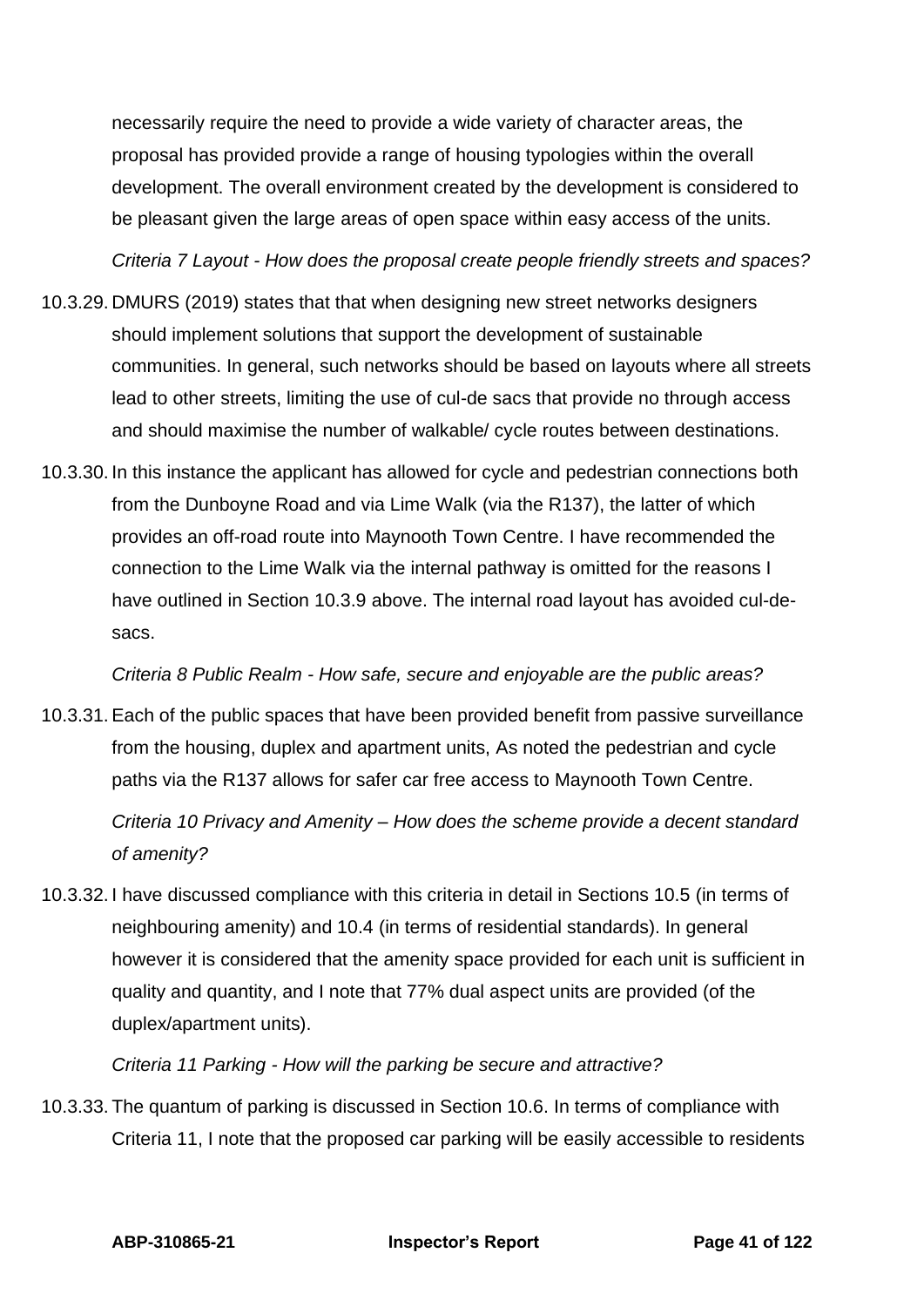and that the spaces are overlooked by residents and pedestrians. Secure cycle parking facilities are provided.

# **Proposed Residential Amenities/Residential Standards**

## Daylight, Sunlight and Overshadowing

- 10.4.1. I note that the criteria under section 3.2 of the Building Height Guidelines include the performance of the development in relation to daylight in accordance with BRE criteria, with measures to be taken to reduce overshadowing in the development. Sections 6.5 to 6.7 of the Sustainable Urban Housing: Design Standards for New Apartments (December 2020) also contain similar requirements as relates to daylight provision. However, it should be noted that the standards described in the BRE guidelines are discretionary and not mandatory policy/criteria. Section 1.6 of the BRE 209 Guidelines states that the advice given within the document is not mandatory and the aim of the guidelines is to help, rather than constrain the designer. Of particular note is that, while numerical guidelines are given with the guidance, these should be interpreted flexibility since natural lighting is only one of many factors in site layout design, with factors such as views, privacy, security, access, enclosure, microclimate and solar dazzle also playing a role in site layout design (Section 5 of BRE 209 refers).
- 10.4.2. Section 17.2.5 Overshadowing of the Kildare Development Plan 2017-2023 states that:

*Where development of a significant height is located close to existing development, the planning authority may require daylight and shadow projection diagrams to be submitted. The recommendations of Site Layout Planning for Daylight and Sunlight: A Guide to Good Practice (BRE 1991) or Lighting for Buildings Part 2 1992: Code of Practice for Day Lighting B.S. 8206 and any updates to these documents should be followed as a minimum in this regard.*

10.4.3. The application is accompanied by an Internal Daylight, Sunlight and Overshadowing Report. In relation to daylight the report demonstrates that 98% of the habitable rooms assessment will meet the minimum recommended ADF (Average Daylight Factor) with 99% of the rooms meeting the recommended criteria for NSL (No Sky Line). In relation to internal sunlight, 83% of the relevant windows will meet the criteria for winter sunlight, and 82% for total (annual) sunlight, with 99% of rooms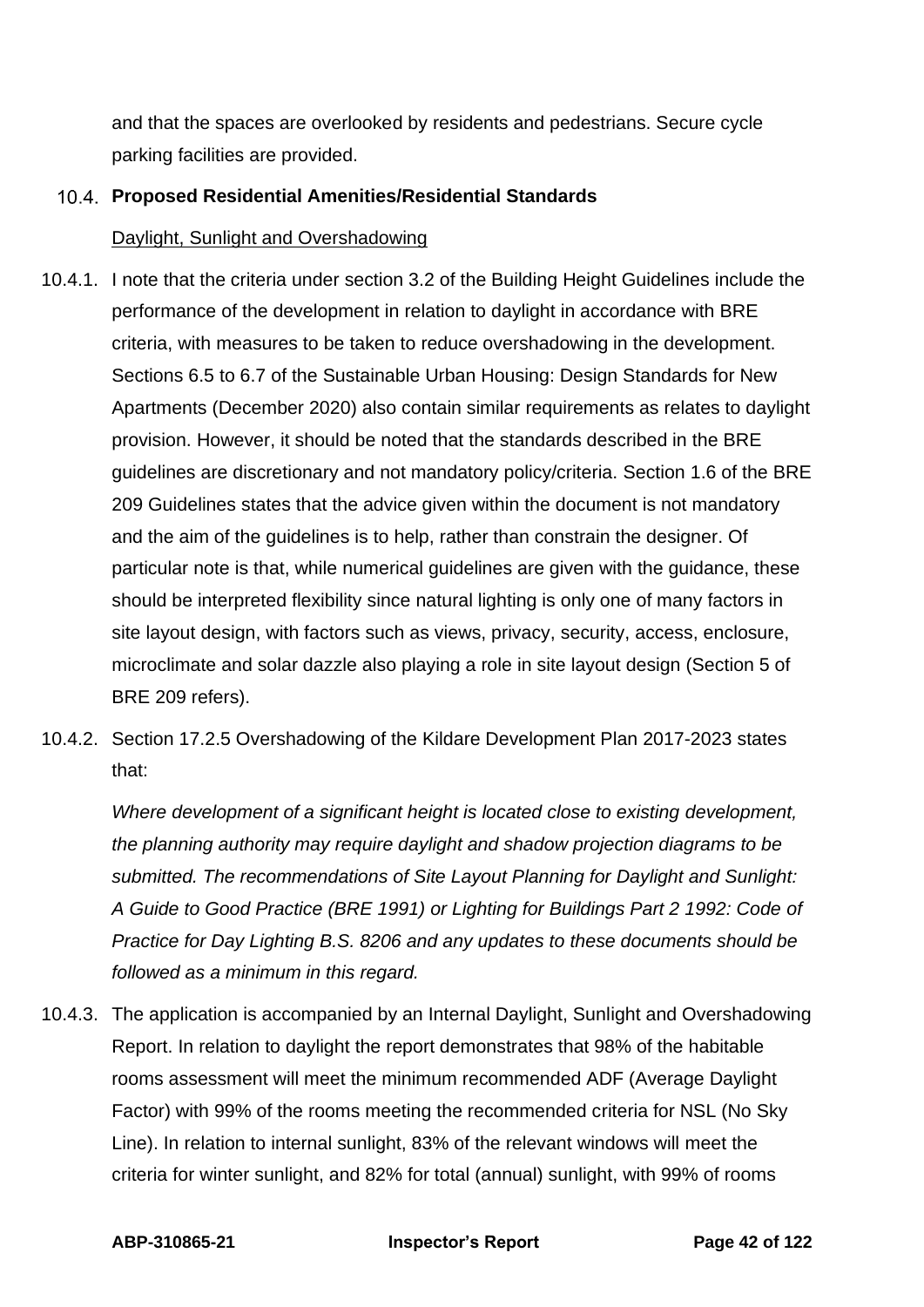meeting the winter and annual targets. In relation to overshadowing of open spaces, all four public amenity areas will meet the BRE guidelines. 35 out of 45 private amenity areas will meet the 21st March test, with all areas meeting the 21st June assessment.

- 10.4.4. In terms of daylight, the report uses the following ADF values in the assessment:
	- 2% for a kitchen/living/dining room, living/dining room, office and living/kitchen/dining room1.5% for a living room, and 1% for a bedroom.
- 10.4.5. A total of 834 habitable rooms were assessed for ADF (and NSL) within the development. A total of 820 rooms (98%) meet or exceed the minimum recommended ADF targets. Of the 12 no. LKDs, LDs or KD spaces that fall below the 2% target, 11 of the 12 rooms will achieve an ADF of over 1.9%, with the remaining room achieving a target of 1.89%.
- 10.4.6. In terms of NSL, all 12 rooms will also achieve an NSL to over 90% of the room area, which exceeds the 80% target implied by the BRE Guidelines.

# **Sunlight**

10.4.7. In relation to sunlight, 553 of the 663 relevant windows will meet BRE targets for winter sunlight and 541 windows for total sunlight. The report notes that for a dwelling to appear reasonably sunlit, at least one main window within 90 degrees of due south, and it is reported that 99% of rooms will meet the BRE target criteria. Where the target has not been achieved, the living rooms in question are over-sailed by projecting balconies, which limits the amount of sunlight hitting the centre point of the window.

# Overshadowing of Amenity Spaces

- 10.4.8. The BRE Guidelines recommend that for a garden or amenity area to appear adequately sunlit throughout the year, at least 50% of the area should receive at least two hours of sunlight on March 21st.
- 10.4.9. The report considers 45 no. private amenity areas and it is stated that 35 out of 45 of the proposed private amenity areas will comply with the recommended BRE criteria, achieving two or more hours of direct sunlight to over 50% of their areas on the 21<sup>st</sup> March. In relation to the public open spaces, all 4 no. spaces will achieve recommended BRE criteria. On 21<sup>st</sup> June it is found that 100% of the private amenity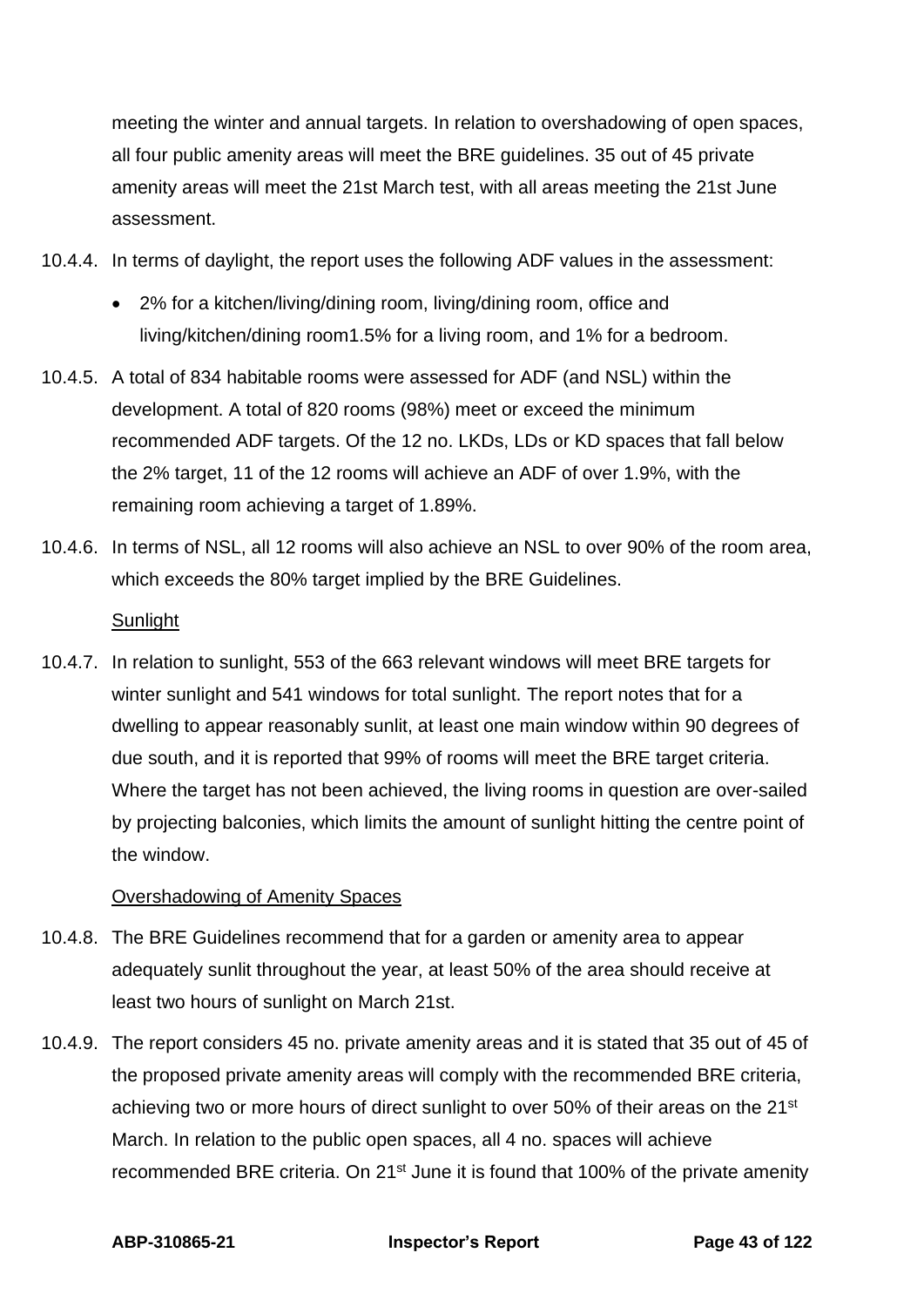spaces two or more hours of direct sunlight to over 50% of their areas on the 21<sup>st</sup> March. In relation to those private amenity spaces that do not achieve the recommended BRE Guidelines on 21st March, these areas have built form to the south and/or boundary walls. I note that the report has not considered all of the amenity spaces and has not set out a justification for this approach. However, those spaces that have been analysed are varied in terms of their orientation, and to my mind are a representative selection of the amenity spaces as a whole. I am satisfied that is likely a similar proportion of spaces (78%) would achieve BRE recommended standards, if the study was carried out on 100% of the amenity spaces.

#### Conclusion on Daylight/Sunlight/Overshadowing

10.4.10. As expected in a scheme of this nature, in which heights are not excessive, with the majority of the built form being 2 storey houses, with one no. 4 storey block and 3 no. 3 storey duplex blocks, and where the site is surrounded by low density development, levels of internal daylighting and sunlighting are shown to be relatively high, and the proposed amenity spaces receive sufficient sunlight, and only few instances of 'failures' or non-compliance with BRE targets have been identified. As set out in Section 10.3 above, Section 3.2 of the Building Height Guidelines states that appropriate and reasonable regard taken of quantitative performance approaches to daylight provision as set out in BRE 209 and where a proposal may not be able to fully meet all the requirements of the daylight provisions set out in same, this must be clearly identified and a rationale for any alternative, compensatory design solutions must be set out. The applicant has clearly identified where the proposal has not meet the BRE targets and these are few in quantity and minor in the quantum of the shortfall. While compensatory design features are not explicitly put forward by the applicant, I note that the units themselves are generally larger than the minimum standard, in terms of floor areas, and 77% of the proposed apartment and duplex units being dual aspect. The apartment units are located directly adjacent to the area of landscaped open space (POS1) and will benefit from same, as well as from the other areas of open space provided on the overall site. As such the proposal is in line with Sections 6.5 to 6.7 of the Sustainable Urban Housing: Design Standards for New Apartments (December 2020) and also complies with the requirements of criteria 3.2 of the Building Height Guidelines.

#### Public Open Space/Communal Open Space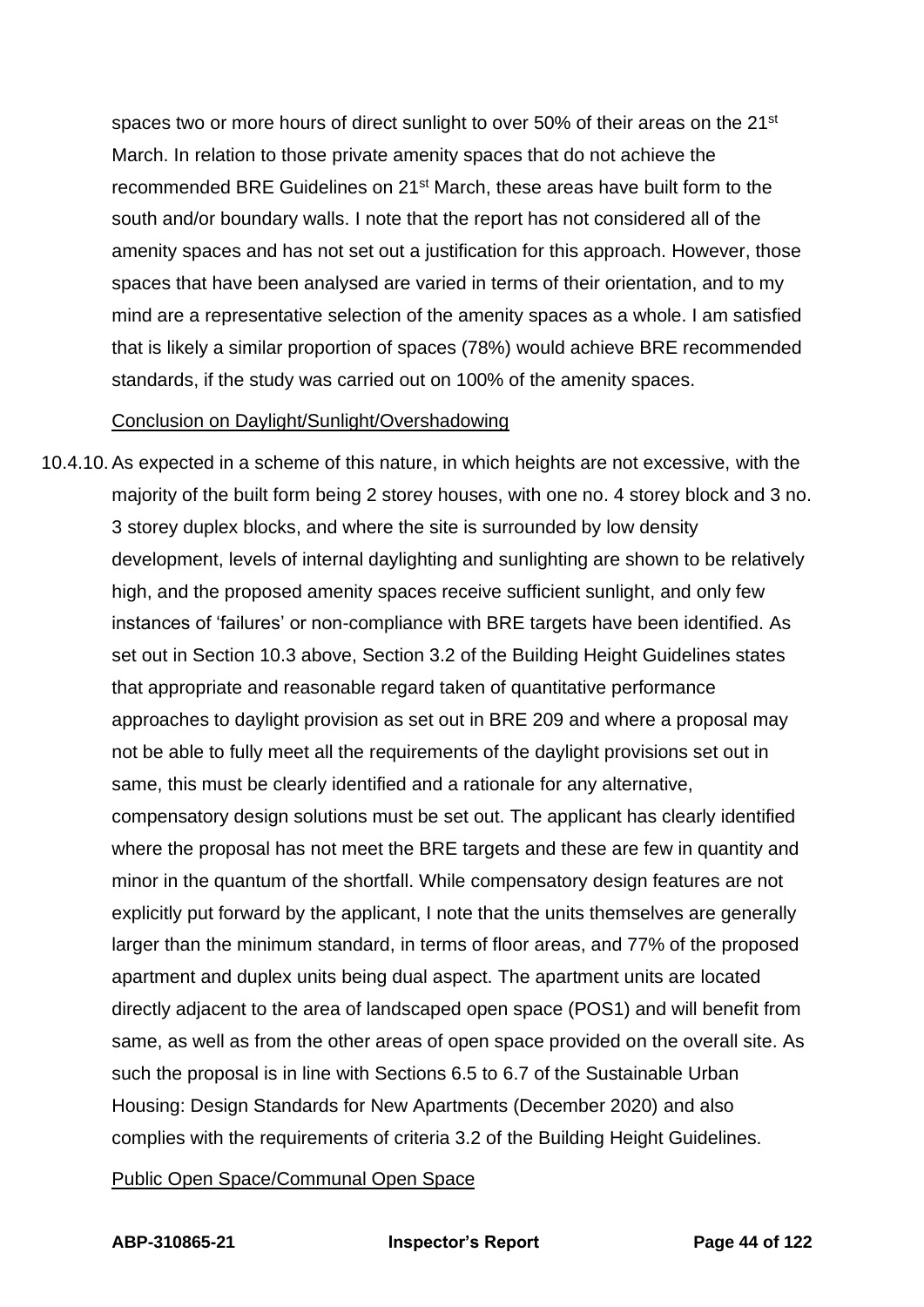- 10.4.11. Section 17.4.7 of the Development Plan states that, in greenfield sites, the minimum area of open space that is acceptable within the site is 15% of the total site area. 4 no. 'principal' open spaces have been provided with the residential net site area, and the total area of these spaces is 0.844 Ha, equivalent to 15.82% of the net site area. In addition, a landscaped quarry area is being provided (0.827 Ha) as well as a 'Limewalk Link' (0.203 Ha). The total open space being provided therefore is 1.874 ha, which is 24.81% of the gross site area, exceeding Development Plan Standards.
- 10.4.12. In terms of the quality of open space provided, the layout is a logical one, with the Design Statement noting that no. dwelling is more than 150m from an area of public open space. The main area of open space (POS 2 – Natural Park) is centrally positioned, and will be overlooked by housing on three sides. The two remaining open spaces are located to the east and west of the site, close to the entrances and are overlooked by the apartment and duplex units.
- 10.4.13. In relation to communal open space to the apartments, maisonettes and duplexes, a total of 517 sq. m. is required, with a total of 540 sq. m provided. The Planning Authority have suggested that the communal open space to the apartment blocks needs further consideration. In relation to same, I note that an area to the west of the proposed apartment block has been provided, which is clearly defined by way of a 1.0m high railing (as per the Boundary Treatment Plan). I am satisfied that this area will provide sufficient amenity to the proposed apartment units.

## Private Amenity

10.4.14. The houses, duplex and apartment units are provided with either a terrace or garden area, or balcony of sufficient size and which meet or exceed standards.

## Dual Aspect

10.4.15. 77% of the proposed apartment and duplex units within the scheme are dual aspect, in excess of the 50% required by the SPPR 4 of the Apartments Guidelines, for suburban sites such as this one.

## Floor Area

- 10.4.16. The apartment floor areas meet or exceed the minimum standards provided in Appendix 1 of the Apartment Guidelines.
	- **10.5. Surrounding Residential Amenity**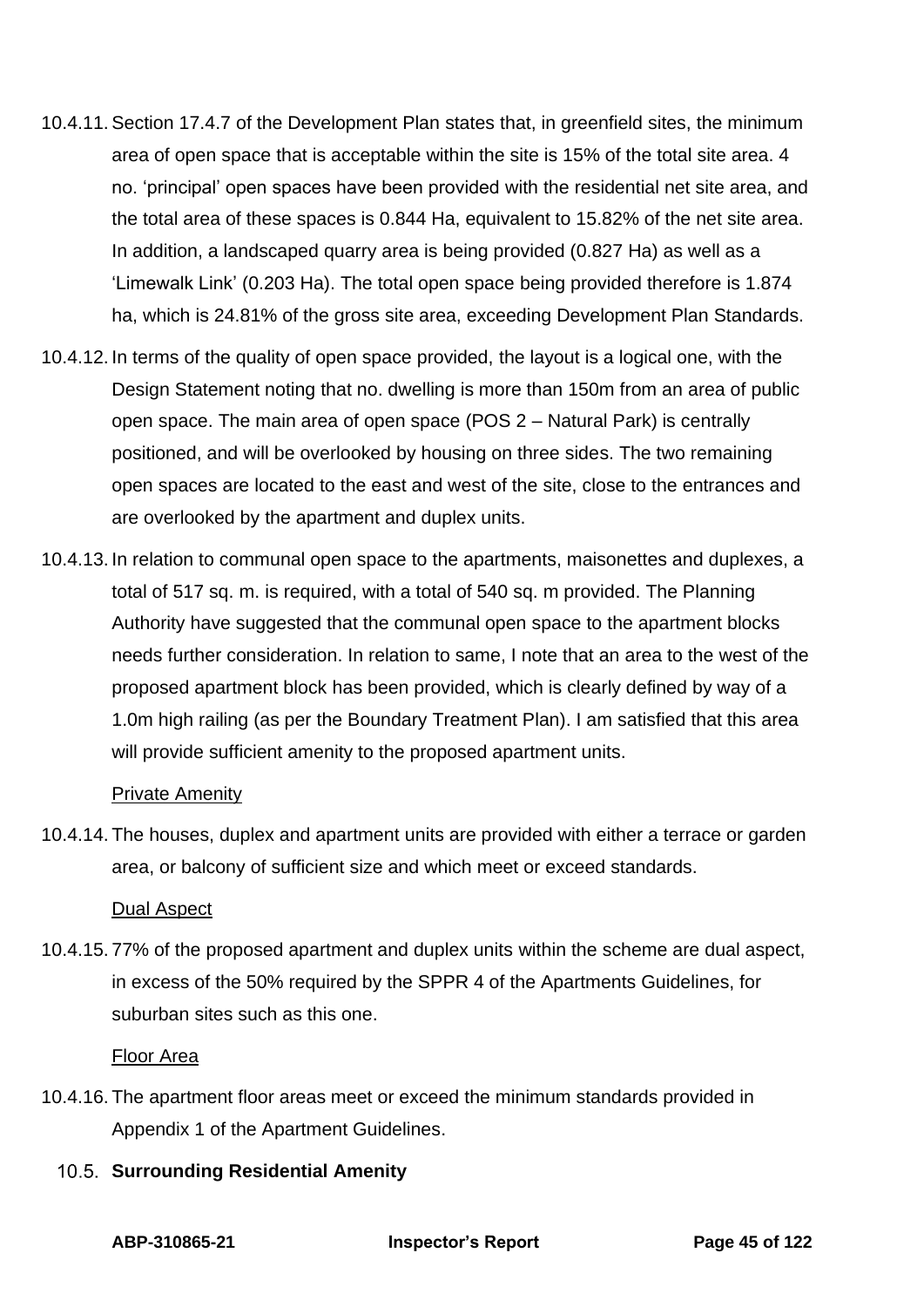- 10.5.1. To the south-west and south of the site is the Castlepark Housing Development, which is 2 storey housing. There is proposed housing units to the north and northeast of Castlepark Drive.
- 10.5.2. The Planning Authority have not raised any concerns in relation to residential amenity.
- 10.5.3. A number of observer submissions have raised concerns in relation to residential amenity, including concerns relating to loss of sunlight, daylight and overshadowing and the accuracy of the submitted assessment, overlooking, noise impacts from the crèche and impacts on views. I have considered all of these issues in the relevant sections below.

## Loss of Sunlight/Overshadowing

10.5.4. Section 3.2.2 of the BRE Guidelines states "Obstruction to sunlight (to existing dwellings) may become an issue if –

(i) some part of a new development is situated within 90º of due south of a main window wall of an existing building.

(ii) …the new development subtends an angle greater than 25º to the horizontal measured from the centre of the lowest window to a main living room.

10.5.5. To this end, in respect of the proposed development, as all of the dwellings potentially affected at Castlepark are south of the proposed development, it can be confirmed that the new development is situated outside of "90º of due south" of these houses. The proposed development is therefore not considered to cause an obstruction to sunlight, and as such no further tests in respect of overshadowing to these properties is required. I am satisfied that in respect of overshadowing, given the orientation of these dwellings (south of the proposed development) there is no potential adverse impact as a result of overshadowing.

# Daylight

10.5.6. In designing a new development, it is important to safeguard the daylight to nearby buildings. BRE guidance given is intended for rooms in adjoining dwellings where daylight is required, including living rooms, kitchens, and bedrooms. Tests that assist in assessing this potential impact, which follow one after the other if the one before is not met, are as noted in the BRE Guidelines: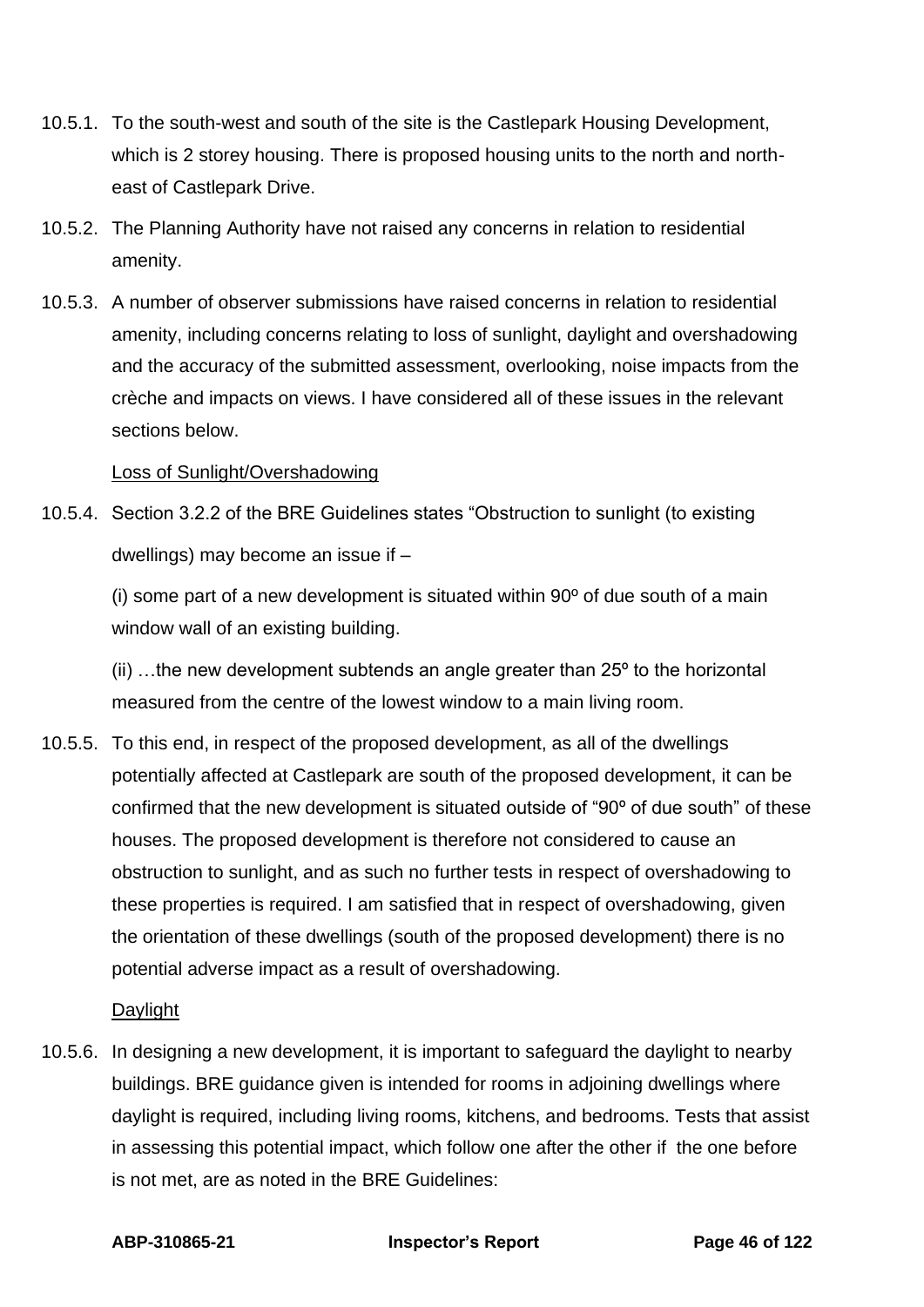- 1. Is the separation Distance greater than three times the height of the new building above the centre of the main window (being measured); (ie. if 'no' test 2 required)
- 2. Does the new development subtend an angle greater than 25º to the horizontal measured from the centre of the lowest window to a main living room (ie. if 'yes' test 3 required)
- 3. Is the Vertical Sky Component (VSC) <27% for any main window? (ie. if 'yes' test 4 required)
- 4. Is the VSC less tha 0.8 the value of before ? (ie. if 'yes' test 5 required)
- 5. In room, is area of working plan which can see the sky less than 0.8 the value of before ? (ie. if 'yes' daylighting is likely to be significantly affected)
- 10.5.7. Section 5 of the Internal Daylight, Sunlight and Overshadowing Report considers the impacts on existing neighbouring properties i.e. those dwellings at Castlepark Drive. The report and associated drawings in Appendix V of the report show that the all of the properties meet the 25 degree test and that as a result neighbouring properties should retain sufficient levels of daylight and sunlight amenity. As such it is concluded that no further tests are required. I note an observer submission from an occupier of Castlepark Drive states that the drawings within the report are not correct, and it is stated that, in fact, the 25 degree test is not passed. This submission has included drawings indicating that the 25 degree test is not, in fact, passed. I concur with the view that the accuracy of the drawings within the applicant's report is somewhat in doubt. From my site visit it was evident that the houses and rear gardens at Castlepark were at a higher elevation that the application site. From the CGI documentation (View 5 refers), it is evident that the proposed houses sit at a lower elevation than the existing dwellings at Castlepark. However this would not affect the result of 25 degree test, and the dwellings at Castlepark would still pass this test, by virtue of their higher elevations, and as such the impact would be even less, and as such I am satisfied that any impact on daylight to these dwellings would be within BRE guideline targets.
- 10.5.8. Having regard to the above I am satisfied that there will be no material impact on sunlight and daylight levels to existing properties, nor will the proposed development result in any overshadowing of existing amenity spaces.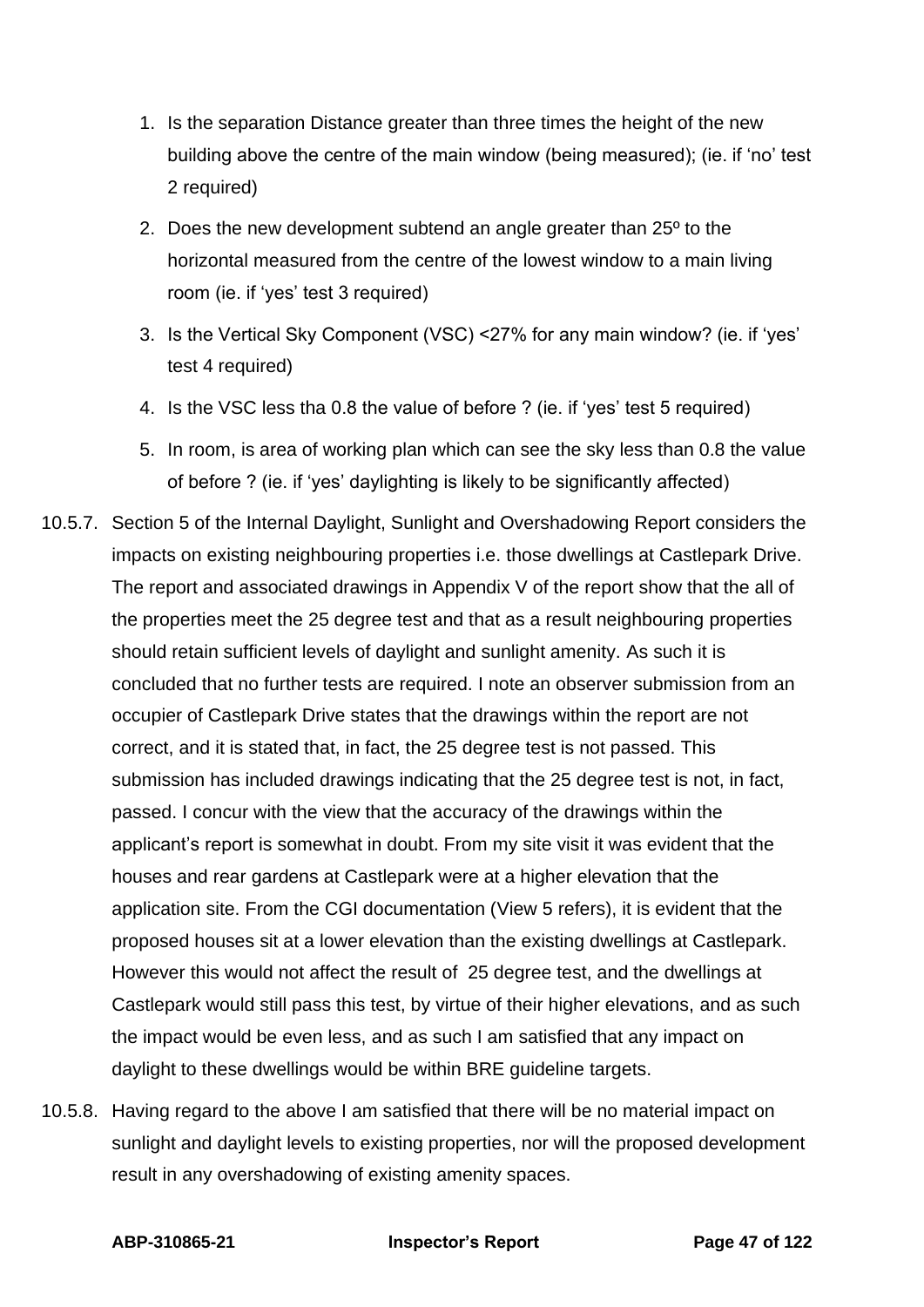# Overlooking/Loss of Privacy

10.5.9. The nearest dwellings, Castlepark Drive to the south and southwest are set back at least 20.5 m from the proposed houses (with the nearest directly opposing windows also located at least 20.5 m from each other). This is a sufficient distance to ensure that no material overlooking occurs. Overall I am of the view that the layout of the proposed development, and its relationship to existing residential properties is such that no material overlooking or loss of privacy will occur.

## Visual Impact/Visual Amenity/Impact on Views

10.5.10. In relation to visual impact, I have discussed this in detail in Section 10.3 above, and in summary, I am of the view that the proposal has responded well to its context and the proposal would not present an overbearing visual impact on surrounding developments*.* In relation to views from Castlepark, I have considered impacts on same in Section 10.3 above.

## Noise

10.5.11. Concern has been raised in relation to noise impacts from the crèche area. I note that this crèche is set back a significant distance from the nearest existing dwellings, and any noise generated from same will be within normal working hours. As such I do not considered any material impact will result from same, having regard to noise.

# **Traffic and Transportation**

- 10.6.1. In relation to traffic and transport issues, I have had regard to the Traffic and Transport Assessment (dated 16/07/2021), the DMURS Design Statement (July 2021), the Infrastructure Design Report (dated July 2021) and the Construction and Environmental Management Plan (July 2021).
- 10.6.2. I have also had regard to the submission from the Planning Authority, from Prescribed Bodies as well as observer submissions.
- 10.6.3. The Planning Authority submission, in relation to transport Issues, have noted a shortfall in car parking provision, but have not raised any in principle objection to the development, subject to conditions. Elected Members have stated that the traffic assessment carried out during Covid is not a true reflection of traffic conditions.
- 10.6.4. Observer submissions state that train services in Maynooth have already reached capacity. A number of observer submissions welcome the proposals to realign the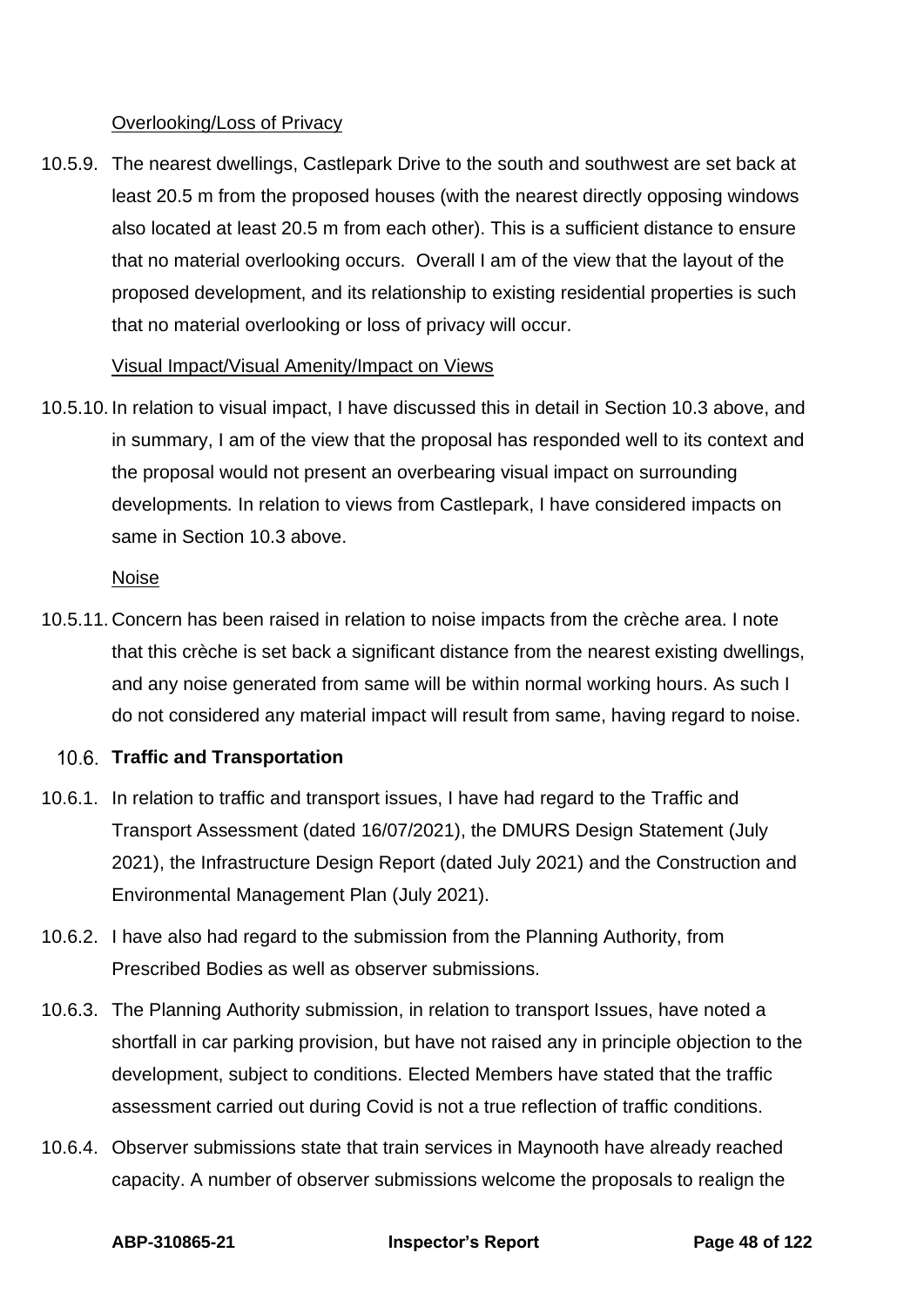Dunboyne Road. In relation to the submitted TTA, it is stated that the report fails to take account of the new road through Mariavilla referred to as junctions 5 & 6 in the traffic surveys and that the baseline traffic surveys were carried out during lockdown period, did not factor in school or university traffic, did not factor in traffic that will emerge from what is now a blockaded road from the west to east of the town. Concern is raised that the improved Dunboyne Road will become a rat run which will ultimately replace the long delayed ring road and that traffic will become worse due to the road improvement alone. It is stated that the Maynooth Eastern Relief Road is not due for completion until 2024. It is stated that no further development should take place until the supporting roads infrastructure, including a park and ride facility, is put in place, and that cycling and walking infrastructure is poor and needs substantial investment. It is further contended that the connecting paths to Lime Walk are unnecessary and the council plans to have a continuous footpath and cycle track around the entire perimeter of land within the Dunboyne Road, Blacklion Road and Leixlip Road boundaries. The previous refusal in the site relating to road infrastructure and the dangerous bend on the Dunboyne Road are also raised as issues in the submissions.

## Proposed Transport Infrastructure in the Wider Area

- 10.6.5. The Maynooth LAP sets out a number of roads objectives and Map 1 of the LAP illustrates same. The permitted Mariavialla Development has delivered a section of link road (Objective TRO 2(g) as defined in the LAP) which links the Dunboyne Road corridor with the Moyglare Road corridor as per the LAP objective. This includes a 6.5m wide road carriageway and a 2m wide cycle track with adjoining 2m wide footpath on both sides of the carriageway. In addition the Maynooth Eastern Ring Road has been granted permission (Objective TR02 C – between the Celbridge Road (B) and the Leixlip Road (E) and delivery of same is expected in the next two years. In addition it is of note that permission has been granted for the Maynooth Orbital Route from Mariavilla to the R157 Moygaddy Junction (currently being Judicially Reviewed).
- 10.6.6. I note that, for the purposes of the Traffic Assessment (see below), the proposal assumes that, with the exception of the link road which has been developed, the above roads proposals will not be constructed by the future design year, in the interests of providing a worst case scenario assessment.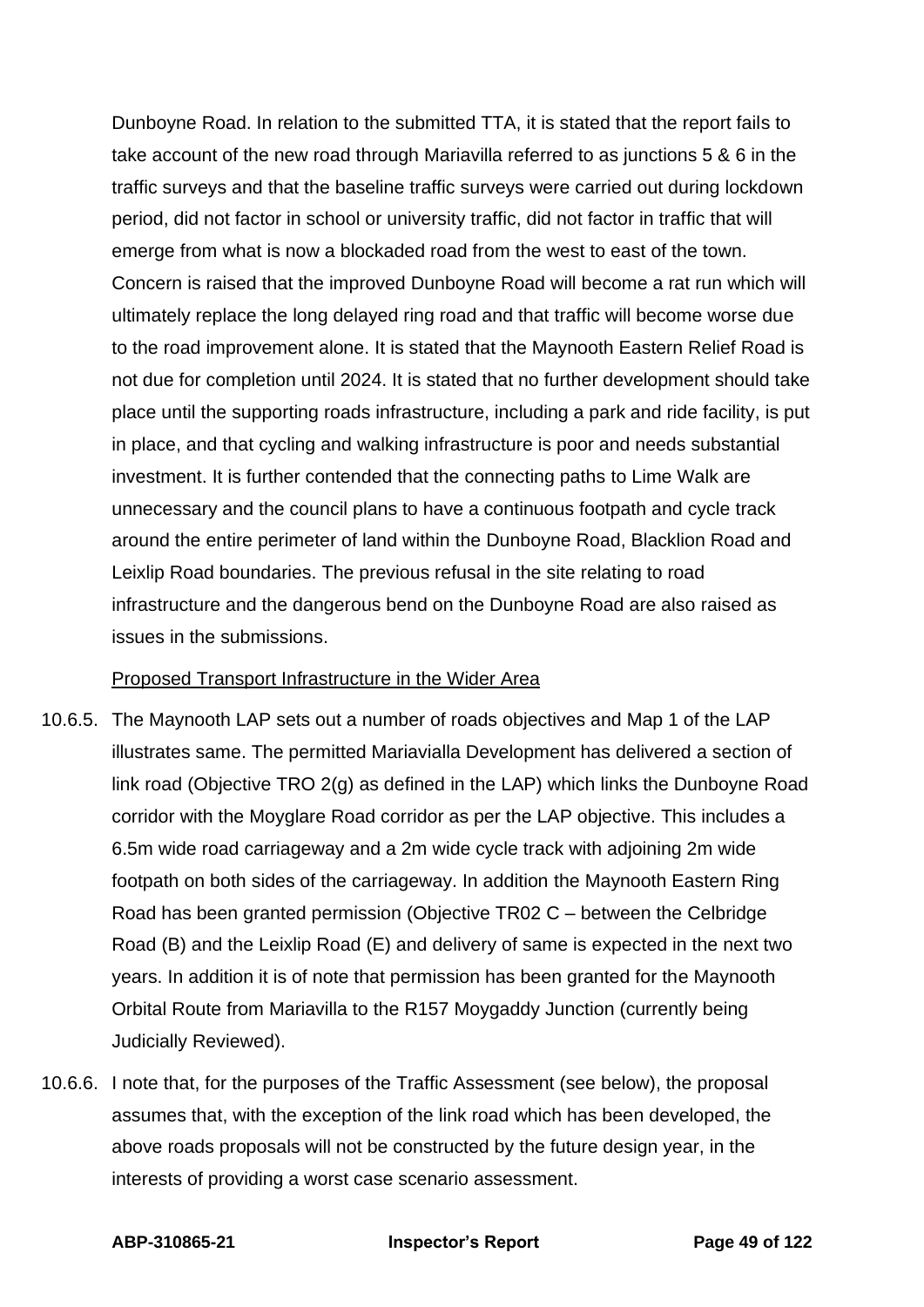# Proposed Bus and Rail Improvements

- 10.6.7. Under BusConnects, Maynooth is to be served by the route C3 which has a similar route to the existing 66, but will utilise the Chapelizod Bypass, improving journey times to the City Centre. Route W8 will operate between Maynooth and Tallaght, with an additional bus service operating at peak hours only between Maynooth and Merrion Sq. (Route 325).
- 10.6.8. The Dart+West programme will extend DART services as far as Maynooth. Information on the dedicated website related to same states and result in an increase from the existing 6 trains per hour to 12 no. trains per hour. This will increase capacity from 5,000 per hour to 13,200 per hour (I note that the TTA has slightly outdated information in relation to capacity of same). This is currently at a second round of public consultation. In terms of timeline, as of the time of writing this report, it is stated on the dedicated website that, subject to the Railway Order being granted by An Bord Pleanála, it is expected that construction stage work is expected to commence in 2023 and will be completed/operational in 2027<sup>1</sup>

# DMURS/Proposed Transport Infrastructure

- 10.6.9. A DMURS Design Statement has been submitted with the application. This highlights the improvement to the Dunboyne Road which will provide an important arterial link to Maynooth and the R157. The internal road network delivers a hierarchy of local streets, with local primary and secondary streets. Pedestrian and cycle linkages are provided to the wider pedestrian and cycle network, providing permeability through the site. The creation of a sense of enclosure, reducing the dominance of car parking, footpaths of sufficient width, pedestrian crossing facilities, traffic calming features, appropriate use of materials, have all been considered within the scheme.
- 10.6.10. Section 3.3 of the Design Manual for Urban Roads and Streets considers permeability and legibility and states that inter alia designers should maximise the number of walking and cycle routes between destinations. Criteria 2 of the Urban Design Manual (the companion document to the Guidelines for Planning Authorities on Sustainable Residential Development in Urban Areas 2009 ) considers connections and notes that attractive routes should be provided for pedestrians and

<sup>1</sup> [DART+ DART+ West \(dartplus.ie\)](https://www.dartplus.ie/en-ie/projects/dart-west)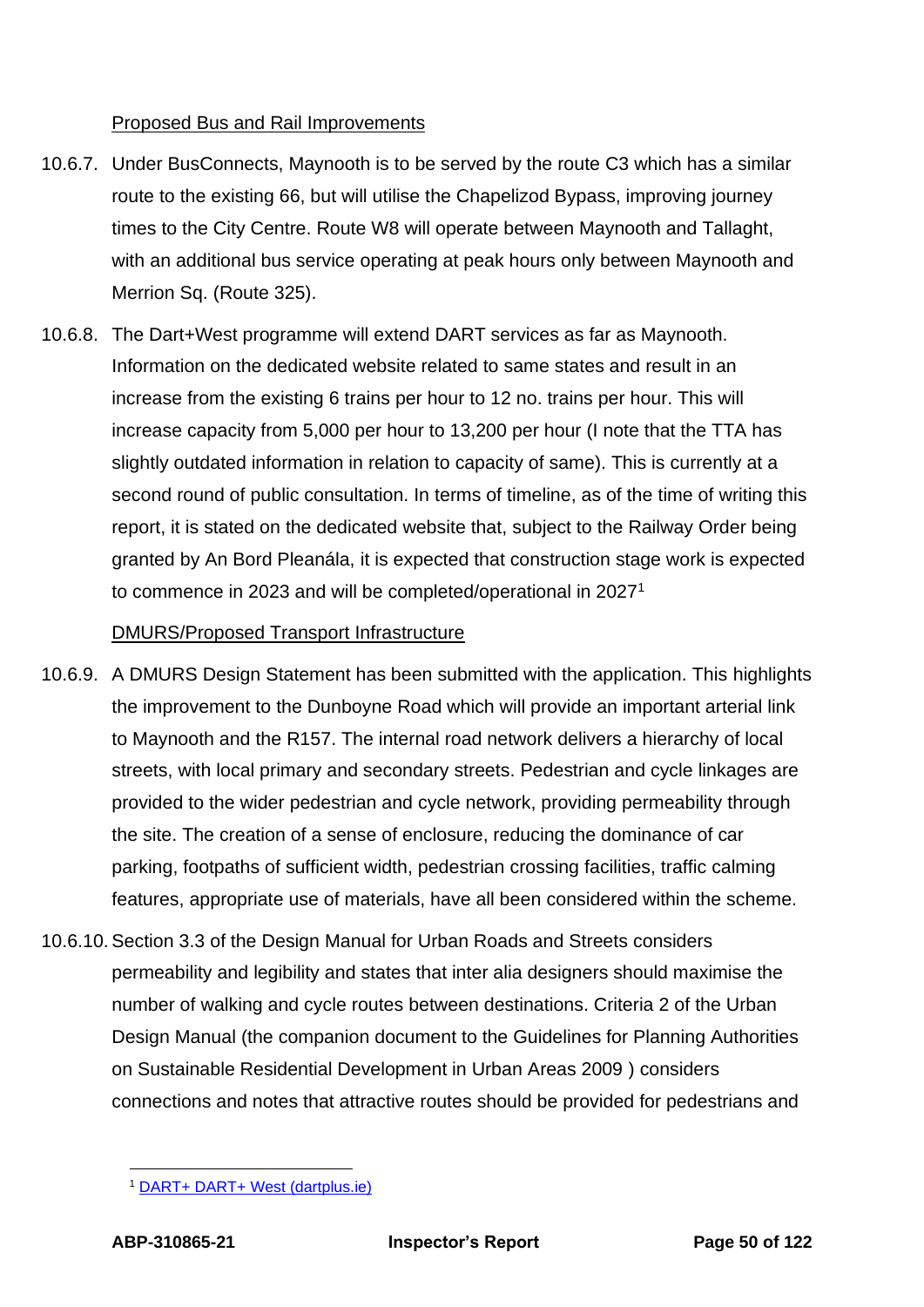cyclists and that proposals should prioritise the pedestrian and cyclist in the layout and design of the public realm.

- 10.6.11. In relation to the transport infrastructure upgrades proposed under this current application, it is proposed to upgrade approximately 500m of the existing Dunboyne Road in a section between Castle Park and the R157 roundabout. This includes realignment and widening of the road and the provision of cycle lanes and footpaths. It is proposed to upgrade and realign the existing Dunboyne Road, which is substandard in terms of width, horizontal curvature and pedestrian and cycle facilities. Segregated cycle and pedestrian routes are proposed on both sides of the road from a point west of the site (to tie into the existing cycle and pedestrian facilities) to a point north of the site, where a toucan crossing is proposed. From this point a shared pedestrian/cycle path is proposed on the southern side of the road which provides a link to the proposed pedestrian link to Lime Walk (the merits of which I have discussed in Section 10.3 above). This shared pedestrian/cycle route continues to the north and east of the site, along to the R157 to link to the eastern extent of the Lime Walk.
- 10.6.12. I note the Planning Authority is proposing to part fund the Dunboyne Road upgrades and have suggested conditions relating to same, including a condition (KCC Recommended Condition No. 33) that suggests a legal agreement which will include an obligation on KCC to deliver a financial contribution towards the road. I do not consider such a condition is appropriate as generally conditions are an obligation on the developer and not on any other party. However I am recommending a condition that none of the residential units is occupied prior to the completion of the road and related cycle/pedestrian links and that the crèche is not operation prior to the completion of same. Subject to this condition being imposed, I am satisfied that this scheme will deliver sufficient footpath and cycle links to the west and the east of the site, adequate to serve the development.

## Access/Servicing

10.6.13. Proposed vehicular/servicing is via 2 no. site access points from the Dunboyne Road and adequate sightlines have been demonstrated from point access points.

## Car and Cycle Parking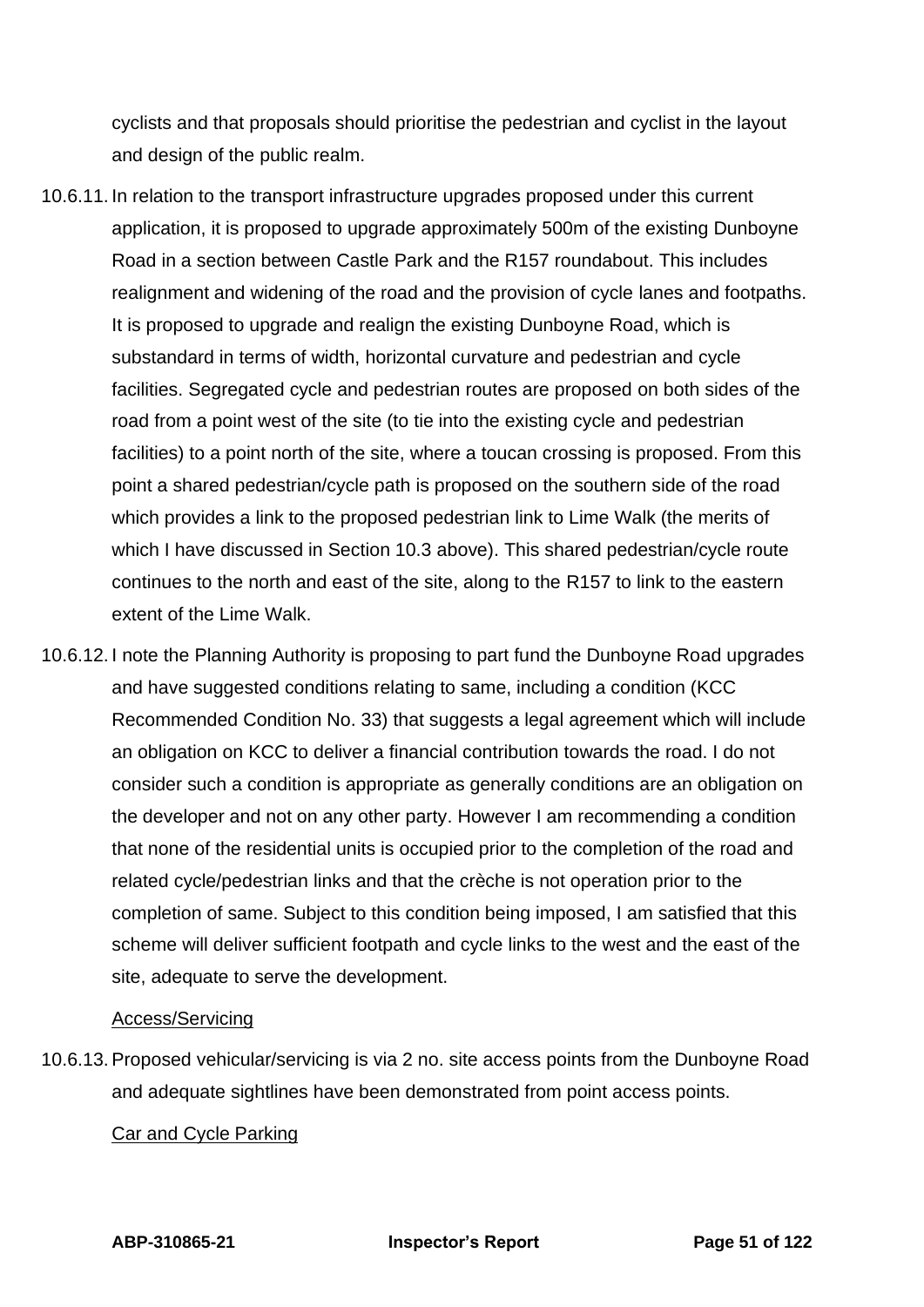- 10.6.14. I note a Material Contravention Statement has been submitted by the applicant which considers the issue of inter alia car parking provision. As I have concluded in Section 10.13, I am not of the view the proposal represents a material contravention as relates to car parking, for reasons which I have set out in Section 10.13.
- 10.6.15. Table 17.9 of the Kildare County Development Plan sets out the car parking standards for new developments, and for the overall development the Development Plan requirement is 370 no. spaces, with an additional 20 no. crèche spaces. It is proposed to provide a total of 336 no, car parking spaces. For the 3+ bed houses, it is proposed to provide 2 no. spaces per unit. 1.25 spaces per 2 bed house is provided and for the apartment units. For the apartment/duplex units, the parking space is not provided with the unit, but rather annual permits and visitor permits will be issued to the owners/occupiers of same.
- 10.6.16. Section 17.7.6 'Car Parking' of the CDP states that lower rates of parking may be appropriate at certain sites. In determining this the Council will have regard to criteria which I have set out below:
	- The proximity of the site to public transport.
	- The proximity of the site to the town centre and services that fulfil day-to-day needs; The potential for linked trips (where multiple needs are fulfilled in one journey);
	- The nature of the uses of the site and likely durations of stays;
	- The nature of surrounding uses and potential for dual use of parking spaces depending on peak hours of demand;
	- Proximity to public car-parking areas;
	- The need to protect the vibrancy of town centres and regenerate vacant / underused buildings;
	- Any modal shift demonstrated through a Traffic and Mobility Assessment; and
	- The suitability of a contribution in lieu of parking in accordance with the Development Contribution Scheme, as part of a grant of planning permission.
- 10.6.17. In relation to the criteria above, the site is proximate to bus and rail services (see Section 10.3 above) and is within walking distance to the town centre. There is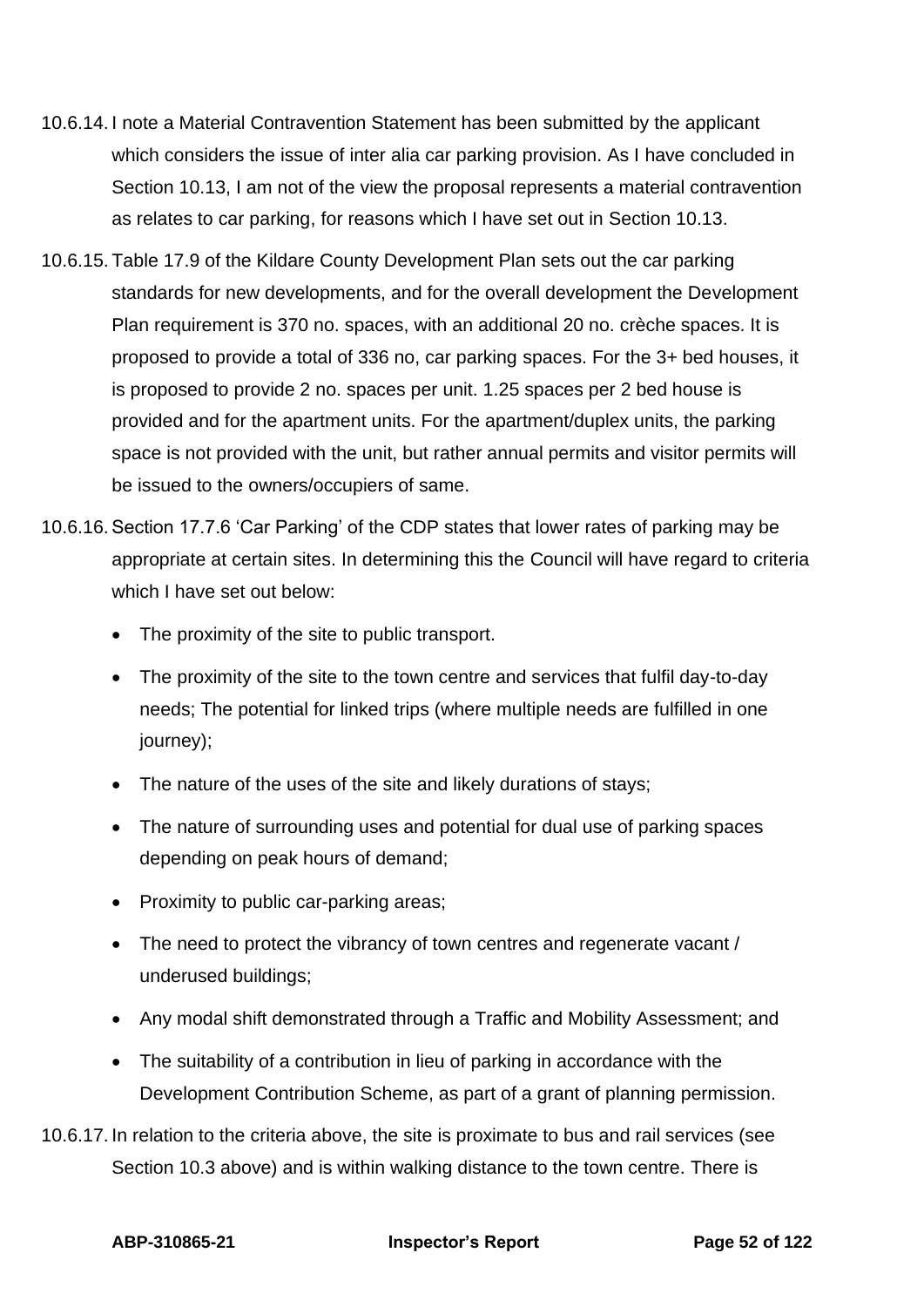potential for linked trips given the wide range of services in the town centre. Modal shift has been demonstrated via the TTA and the MMP. I am satisfied the site's location and the nature of the proposal would allow for a reduction in the car parking standards as allowed for within the Development Plan, and I am satisfied that the quantum of same is appropriate.

# Cycle Parking

10.6.18. The proposal provides for a total of 209 cycle parking spaces. This exceeds the Development Plan requirement of 132 no. spaces and exceeds the Design Guidelines Standards 203 spaces and the overall provision is acceptable in my view.

# Impacts on the surrounding road network.

- 10.6.19. The baseline traffic conditions within the TTA are based upon the strategic local area traffic model of Maynooth which was developed as part of the Maynooth Traffic Management Plan (MTMP) and Traffic Model in June 2017, with future development areas considered with the MTMP, but not having yet received planning permission, discounted from the base traffic conditions utilised in the assessment within the TTA.
- 10.6.20. Trip generation rates from the TRICS database were utilised. For the purposes of the assessment, it is assumed that 100 residential units would be complete and occupied by the end of the adopted 2022 Opening Year, while the crèche and remaining residential units will be complete and occupied by the adopted 2027 Future Design Year. Permitted developments in the surrounding areas are considered in the assessment also, as well as an expected new application for Mariaville Phase 3, which will comprise of 349 no. apartments (and hence excludes the permitted Phase 3 element of the scheme which comprises of 81 units).
- 10.6.21. In order to determine Traffic Growth, a Design Year (Opening Year) of 2022 is expected, and a Future Design years (+ 5 years 2027 and +15 years 2037) were adopted. Based on TII medium growth factors for cars and light vehicles for Kildare, traffic is forecast to grow by 2% between 2021 and 2022, 12.4% between 2021-2027 and 22.8% between 2021 and 2037. Modal Split data and trip distribution data was derived from 2016 Census data.
- 10.6.22. 7 no. junctions were considered in the analysis:
	- Junction 1 NUIM Access/Moyglare Road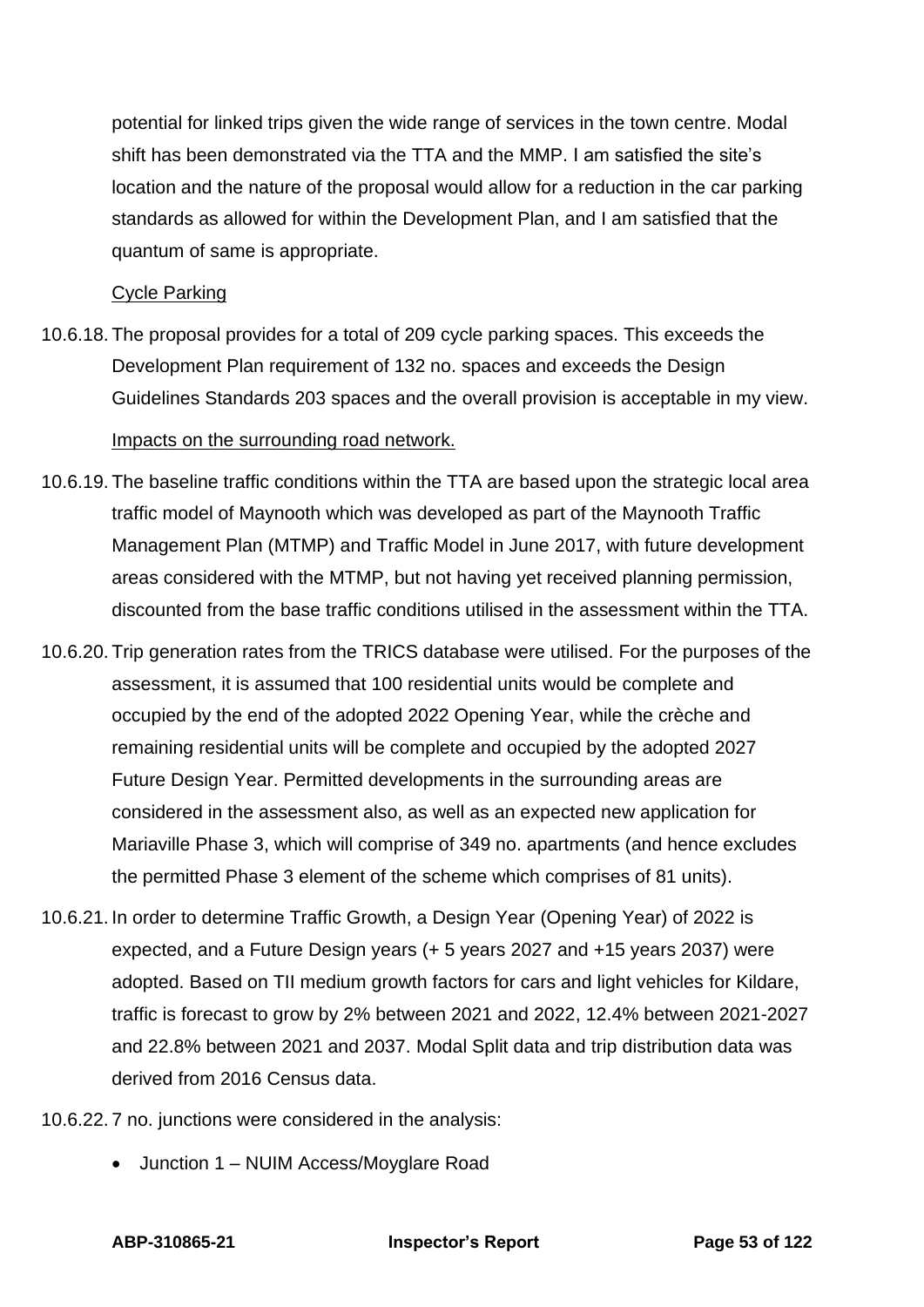- Junction 2 Kilcock Road/Moyglare Road/Mill Street
- Junction 3 Dunboyne Road/Castlepark
- Junction 4 Main St/Doctors Lane/Dunboyne Road
- Junction 5 Moyglare Road/New Link Road
- Junction 6 Dunboyne Road/New Link Road
- Junction 7 R157 Dunboyne Road roundabout
- 10.6.23. As per the TII guidance, three different traffic scenarios were considered, do-nothing, do-minimum (Do Nothing + Zoned Lands Committed Developments+ Mariavilla Phase 1 & 2 + Future Mariavilla Phase 3 residential development), and postdevelopment (do something).
- 10.6.24. In terms of the impacts on the surrounding road network, the TTA analysis demonstrates that the proposals will generate a subthreshold impact on all key offsite junctions (i.e. less than 10% or 5% at congested junctions). The highest rate of increase is seen at the Dunboyne Road/Castle Park junction (Junction 3), with an increase of 4.99% and 6.7% at the AM and PM peak hours respectively, by 2037 Future Design Year, and during the AM Peak Hour, the impacts on this junction, and Junctions 5 and 6 considered 'Not Significant'. Impacts on the remaining junctions were considered 'Imperceptible'. During the PM Peak Hours, the impacts on this junction, and Junction 6 were considered 'Slight'. Impacts on the remaining junctions were considered 'Imperceptible'.
- 10.6.25. Mitigation measures, to reduce any impacts on the surrounding road networks are set out in the TTA. At construction stage, a Construction Management Plan and an associated Construction Traffic Management Plan (CTMP) will incorporate traffic control measures. At operational stage, infrastructure upgrades, including the introduction of pedestrian and cycle facilities, and the compilation of a resident specific Mobility Management Plans (MMP), will serve to reduce dependence on private car use. In the wider context the delivery of the Link Street between Moyglare Road and Dunboyne Road, and the delivery of the Maynooth Eastern Distributor Road, will serve to reduce traffic flows with Maynooth Town Centre.
- 10.6.26. The assessment of the local road network demonstrates that the predicted additional traffic generated by the proposed development will have a negligible impact on the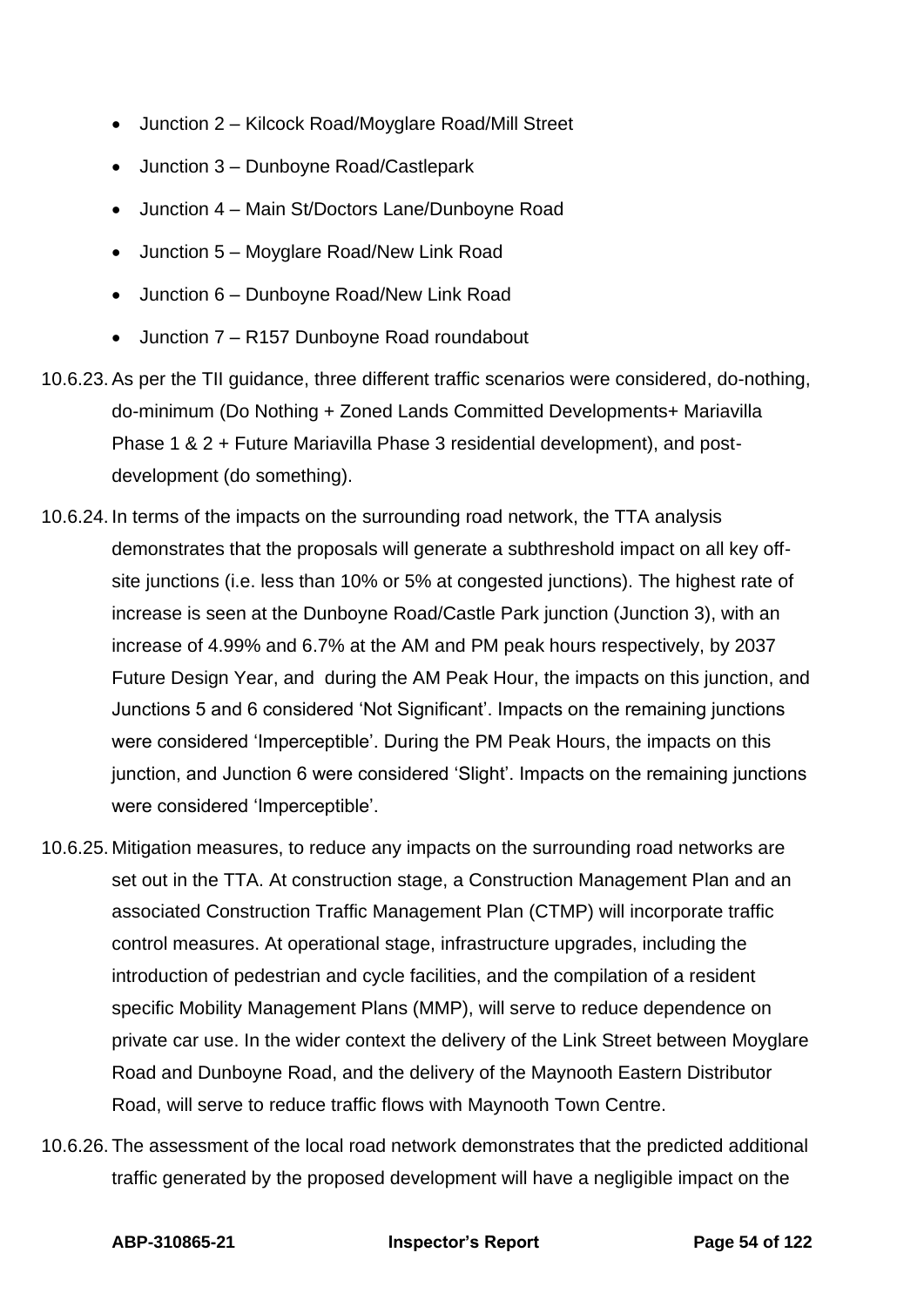operational performance at key off site junctions in the opening year 2022 and future design years 2027 and 2037. The analysis of the subject site access junction concludes that the proposed priority junction arrangement will operate with significant reserve capacity in the opening year 2022 and future design years 2027 and 2037.

- 10.6.27. In relation to the issues raised in observer submissions, I note the TTA has taken account of the new link road which runs through Mariaville and has assumed it will be operational by the 2022 opening year. The baseline data was not obtained during the COVID period rather are based upon the strategic local area traffic model of Maynooth which was developed as part of the Maynooth Traffic Management Plan (MTMP) and Traffic Model in June 2017. There is no evidence to suggest that the improved Dunboyne Road will attract greater volumes of traffic solely by virtue of the road improvements, however this will greatly improve the safety of the road, for vehicles, cyclists and pedestrians. There are advanced plans to improve the wider road infrastructure network in and around Maynooth which will result in reduction traffic volumes through the town itself and, as such, I am not of the view that this development is premature pending delivery of same. I concur with submissions that the link to the Lime Walk is not strictly necessary to enable connections to surrounding areas, although there are benefits to same. Notwithstanding I have set out my concerns in relation to same in Section 10.3 above and I have recommended it be omitted from the scheme, for reasons relating to potential impact on landscape heritage. Observers have raised the previous reason for refusal on this site which related to road infrastructure and the nature of the Dunboyne Road. However, the proposals in this instance seek to improve the Dunboyne Road and improve the alignment of same and have addressed the previous reason for refusal, in my view. I have considered the capacity of the train services to Maynooth and proposed improvements to same in this section of this report.
- 10.6.28. In conclusion I am satisfied that any impacts on the surrounding road network will be acceptable, in terms of additional traffic volumes.

## **Ecology/Hedgerow/Trees**

10.7.1. The Planning Authority have not raised any fundamental objections in relation to ecology, trees or hedgerows. The report form the Parks Section recommend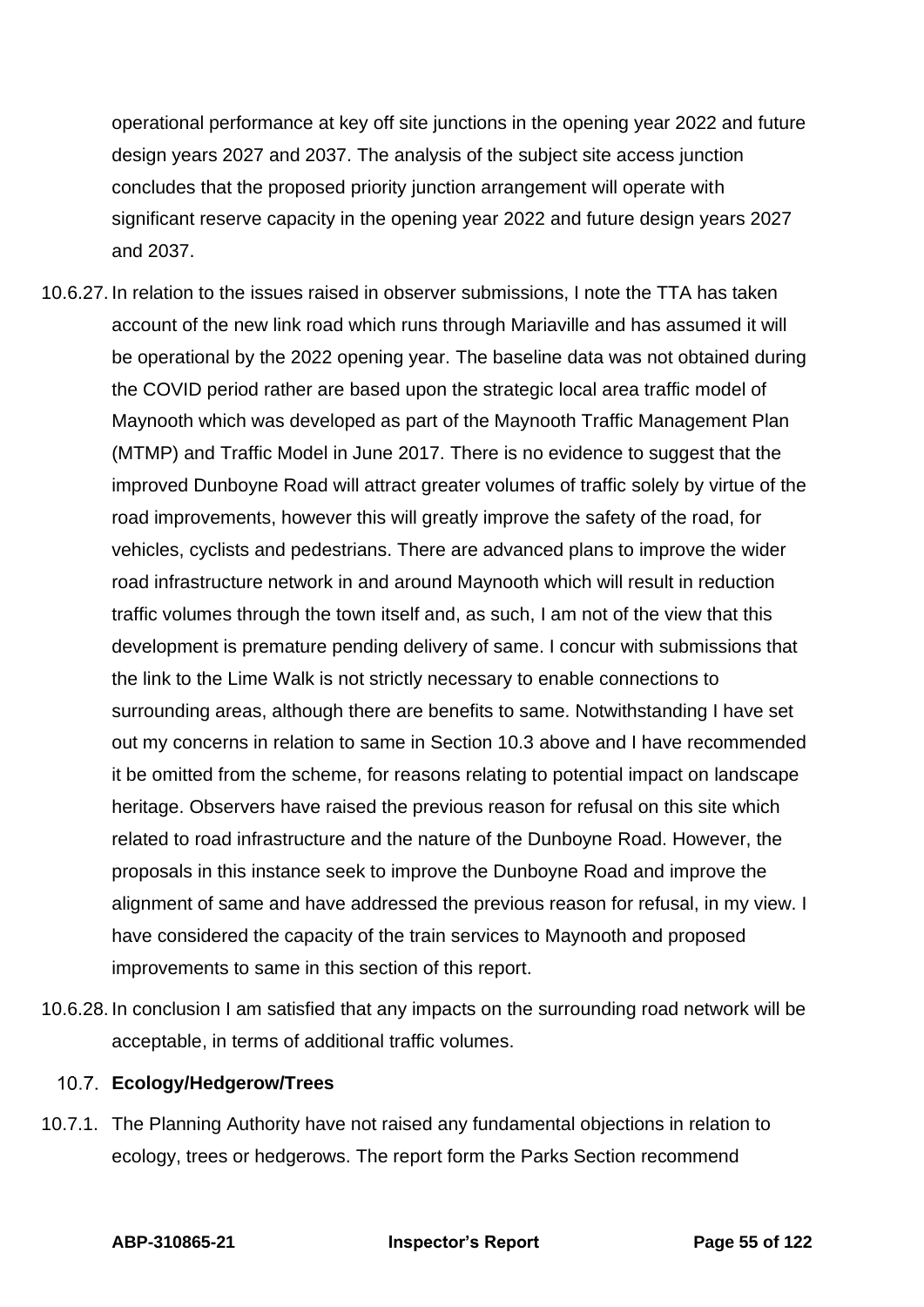permission be granted subject to conditions relating to *inter alia* trees and hedgerows. Elected Members have stated that there is excessive tree removal.

- 10.7.2. A number of observer submissions have raised issues relating to ecology, trees and hedgerows and it is that there is insufficient information in relation to the impacts on bats, and make reference to a previous refusal on the site as relates to bats. More generally it is contented that there is insufficient detail in the EcIA relating to mitigation strategies and it is stated that a number of species are not accounted for in the document. Impacts on trees and hedgerows are raised as a concern. I have considered these issues below.
- 10.7.3. The application is accompanied by an Ecological Impact Assessment (dated July 2021) and a Bat Assessment (dated 14<sup>th</sup> July 2021). As described in the EcIA, habitat types on site include recolonizing bare ground (ED3) to the north-east and the remaining fields comprising of improved agricultural grassland (GA1). Field boundaries generally consist of treelines (WL2) and Hedgerows (WL1), with the historic quarry on site consisting of broadleaved woodland (WD1). The EcIA notes that the woodland and boundary features are of high local value to biodiversity while grassland and other features can be considered of low value to biodiversity.
- 10.7.4. In addition, it is stated that features on the site are considered to be of high suitability for bat roosting, particularly in large trees. The hedgerows and treelines are suitable for foraging bats. The Bat Assessment submitted with the application notes that seven species of bat were recorded commuting through the survey areas, with six of these species recorded foraging and one species recorded roosting in a tree.
- 10.7.5. While suitable habitat for Otter is recorded along the River Lyreen and Rye Water, this habitat is separated from the site by a road and open ground and impact on same were ruled out. No suitable otter habitat was recorded on the site. No hare or signs of deer were recorded on the site. Suitable habitat exists on site for Hedgehog, Pygmy Shrew and Irish Stoat. Non-protected species including Red Fox, House Mouse, Wood Mouse and Brown Rat may also be found on the site, with a fox den recorded on the site, with a fox observed emerging from same. Rabbit burrows are also present on the site.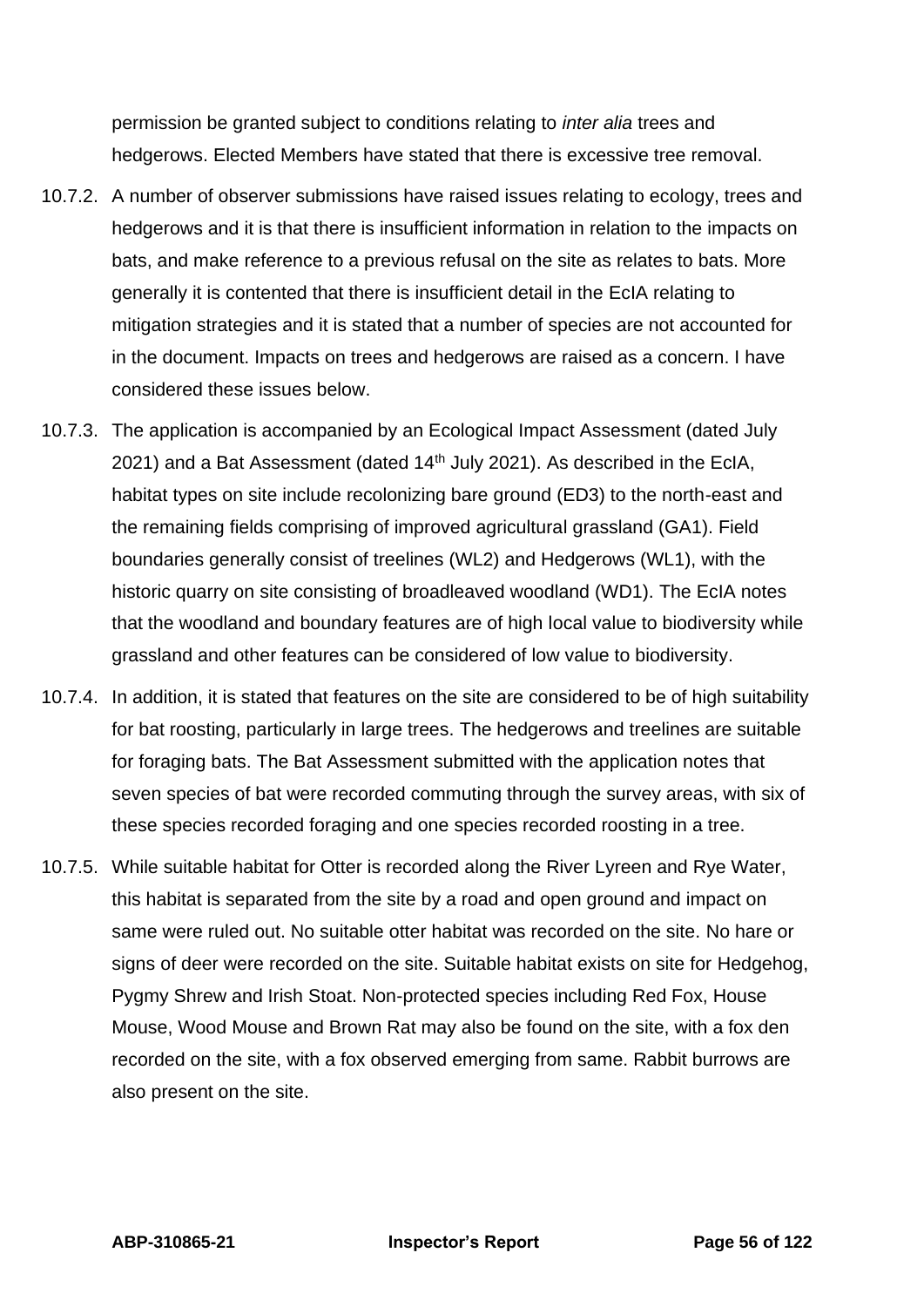- 10.7.6. A Badger sett was recorded on site (to the southern side of the woodland within dense tree cover) with signs of activity recorded during the March 2021 survey. It was concluded that the site was likely to be a main breeding sett.
- 10.7.7. In relation to Birds, surveys of same were carried out in May 2020 and March 2021. Species recorded were all of 'low conservation concern' (green list) and included Wren, Robin, Bullfinch, Blackbird, Pheasant, Goldfinch, Wood Pigeon, Chiffchaff, Great Tit and Blue Tit. Wintering bird surveys were carried out in December 2020, and January, February and March 2021. Birds noted on site included Blackbird, Wood Pigeon, Magpie. Pheasant, Robin and Song Thrush, with Buzzard being noted during the February and March 2021 surveys. It is stated that it is possible that Buzzard nesting is occurring in the tall pines on the site. It is noted that the site is not likely to harbour resources for species of high concern.
- 10.7.8. Frogs and Common Lizard, which are protected under the Wildlife Act 1976, are likely to be present on the site.
- 10.7.9. There are no habitats which are examples of those listed on Annex 1 of the Habitats Directive or habitats suitable for species listed on Annex 1 or Annex II of the Birds Directive, and are not considered suitable wetland/wading/wintering birds associated with coastal Natural 2000 sites, nor is there any data that suggests these birds are present, and were not recorded during the wintering bird surveys.
- 10.7.10. The Bat Assessment considers potential impacts on Bats, and concludes that potential impacts relate to foraging and commuting, as well as impacts relating to lighting. Section 5.6 of same states that within mitigation the proposed development will have an overall Moderate Impact on local bat populations with potential Moderate to Major impacts in relation to brown long-eared bats and Natterer's Bats. Mitigation includes appropriate tree felling procedures, including the requirement for a NPWS Derogation Licence for the felling of Tree Group 3, planting of trees and hedgerows with a Bat Mitigation Strategy included in the Landscape Plan, the provision of bat boxes and supplementary roosts, and an appropriate lighting plan. It is concluded that, with mitigation, the proposed development will likely have a Minor-Moderate impact on local bat populations, in the long-term.
- 10.7.11. Potential Impacts on both bats and the wider ecology of the site are also set out in Section 5 of the EcIA, impacts of the development are set out, both without and with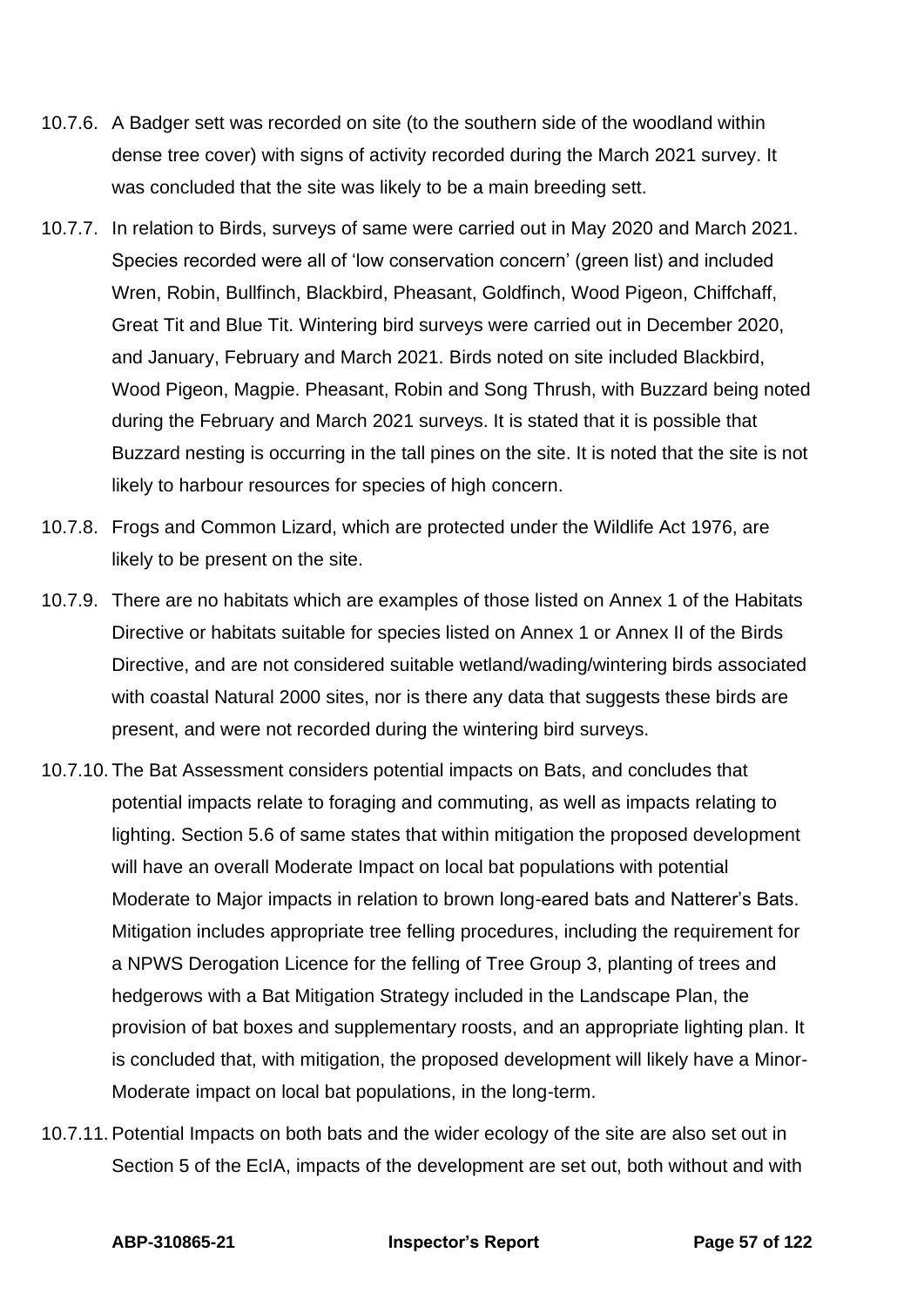mitigation measures in place. I have summarised this Section of the EcIA in the table below:

| <b>Impact</b>                  | <b>Significance (without</b> | Significance (with |  |
|--------------------------------|------------------------------|--------------------|--|
|                                | mitigation)                  | mitigation)        |  |
| <b>Construction Phase</b>      |                              |                    |  |
| Loss of Habitat                | Moderate negative            | Minor-moderate     |  |
|                                |                              | negative           |  |
| Direct mortality of birds and  | Moderate negative            | <b>Neutral</b>     |  |
| Fox                            |                              |                    |  |
| Direct mortality of bats       | Moderate negative            | <b>Neutral</b>     |  |
| <b>Disturbance of Badgers</b>  | Moderate negative            | Minor negative     |  |
| Pollution of watercourses      | Moderate negative            | Minor negative     |  |
| Impact on Trees to be          | Moderate negative            | <b>Neutral</b>     |  |
| retained (root zone impacts)   |                              |                    |  |
| <b>Operational Phase</b>       |                              |                    |  |
| <b>Wastewater Discharge</b>    | <b>Neutral</b>               | <b>Neutral</b>     |  |
| <b>Surface Water Pollution</b> | <b>Neutral</b>               | <b>Neutral</b>     |  |
| Noise/Light Disturbance        | Moderate negative            | Minor-moderate     |  |
| (Bats)                         |                              | negative           |  |
| <b>Disturbance of Badgers</b>  | Minor negative               | Minor negative     |  |
| Impacts to protected areas     | <b>Major Negative</b>        | <b>Neutral</b>     |  |

10.8.1. Section 6 sets out Avoidance, Remedial and Mitigation Measures, and include, but are not limited to, appropriate timing of vegetation removal, bat survey undertaken prior to tree felling, erection of alternative roosting sites 6 months prior to tree felling, bat boxes and appropriate landscaping. Specifically in relation to Badgers, it is noted within the EcIA that there is no requirement for the destruction of the sett, the exclusion of Badgers from the sett, or the installation of a replacement sett. However as works will come within 30m of the sett, mitigation measures are proposed,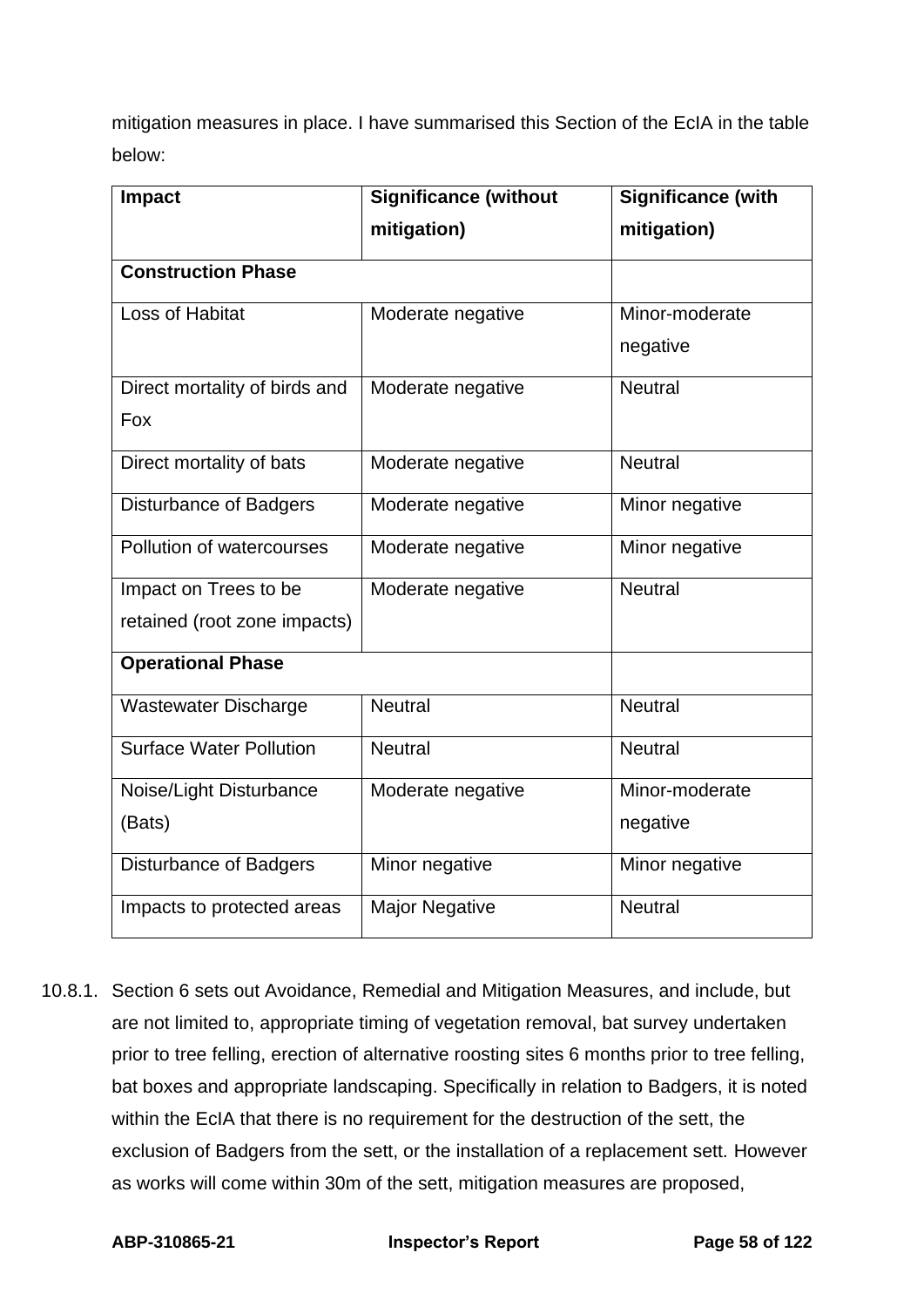including appropriate timing of works within the woodland (which includes attenuation storage and pedestrian access to the north), works to the pumping station and connection pipe, fencing off of woodland boundary area and exclusion of vehicles or heavy machinery within this exclusion zone. Mitigation measures relating to appropriate lighting are also proposed. In relation to water quality, construction practices are to adhere to guidance from Inland Fisheries Ireland on the prevention of pollution during construction projects, as well as adhering to measures as recommended in the Hydrological Assessment Report and the Construction and Environmental Management Plan. Section 8 of the report sets out monitoring proposals.

- 10.8.2. In relation to trees, a Tree Survey Report has been submitted with the application. This notes that a total of 20 no. individual trees, eleven tree groups and seven hedgerows were recorded as part of the survey. It is proposed to remove 10 no. individual trees (3 of which are B1 category with the remaining 7 C2). It is also proposed to remove a group of approximately 30 no. Scots Pine Trees (Tree Group 6) which are B2 Category. Potions of two no. hedgerows (Hedgerow 5 and 6) will be removed to facilitate the proposed new road alignment. For those trees to be retained tree protection measures are set out in the report, with Tree Protection Area (TPAs) indicated on the accompanying Tree Protection Plan. The mitigation measures and protection measures as relates to the trees on site should be required by way of condition.
- 10.8.3. I consider that, subject to the recommendations of the appraisal being carried out, the impact on ecology will be minimal and I concur with the conclusions as set out in the EcIA. I am of the view that, notwithstanding the comments from observer submissions, there is sufficient detail in the EcIA in relation to the species on the site and mitigation measures design to minimise impacts on same, where appropriate. Specifically in relation to bats, while I acknowledge the submissions from observers in relation to the potential impacts on bats, I am satisfied that, subject to the measures as outlined in the EcIA, and as set out in the Bat Assessment, being carried out, the impacts on bats will be as set out in the EcIA; neutral at construction stage with a minor negative impact at operational stage. On balance, and having regard to making efficient use of the site, in terms of providing housing at an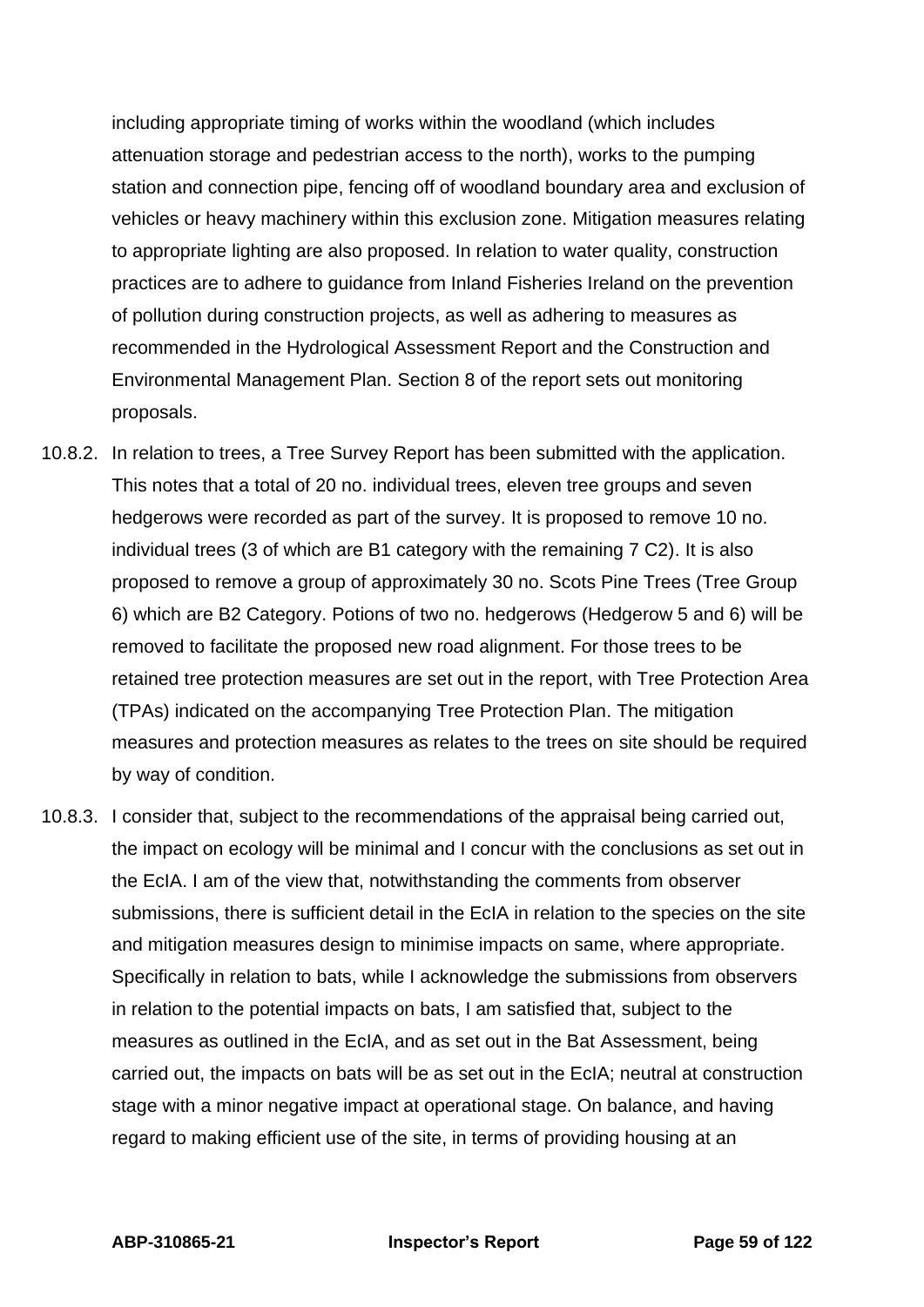appropriate density, this does not necessarily allow the avoidance of all impacts. As such the overall impact on bats is, on balance, acceptable.

10.8.4. Specifically in relation to tree and hedgerows, a tree survey report has been submitted. I noted that the vast majority of the hedgerow internal to the site is to be retained, although the some of the hedgerows to the Dunboyne Road boundary is to be removed in order to facilitate the road upgrade works. There is also a loss of some 40 no. trees on the site. However, all of the category 'A' trees are to be retained as well as other trees within the site. In relation to same, and having regard to the need to provide housing at an appropriate density, I am of the view that the loss of the trees and hedgerows is on balance, acceptable.

# **Flood Risk/Hydrology & Hydrogeology**

- 10.9.1. Section 9.3 of the National Planning Framework (NPF) includes guidance for water resource management and flooding with emphasis on avoiding inappropriate development in areas at risk of flooding. National Policy Objective 57 requires resource management by "ensuring flood risk management informs place-making by avoiding inappropriate development in areas at risk of flooding in accordance with The Planning System and Flood Risk Management Guidelines for Planning Authorities".
- 10.9.2. The Planning Authority have not raised any fundamental objections in relation to Flood Risk but have raised some issues which are proposed to be dealt with by way of conditions, and the PA submission has set out a number of conditions as relates to flood risk. These issues relate to appropriate allowance for climate change, including that relating to groundwater flood risk, flood risk to adjacent properties including any increased flood risk relating to the road and previous flooding events adjacent to the site. Elected Members have raised concerns regarding local flooding. I have addressed these concerns in the relevant sections below.
- 10.9.3. Observer submissions have raised the issue of previous flooding events on the Dunboyne Road and note the impacts of climate change on flood risk. I have addressed this issue in the relevant section below.
- 10.9.4. A Site Specific Flood Risk Assessment (dated July 2021) has been submitted with the application as well as a Hydrological and Hydrogeological Assessment (Dated 14th July 2021).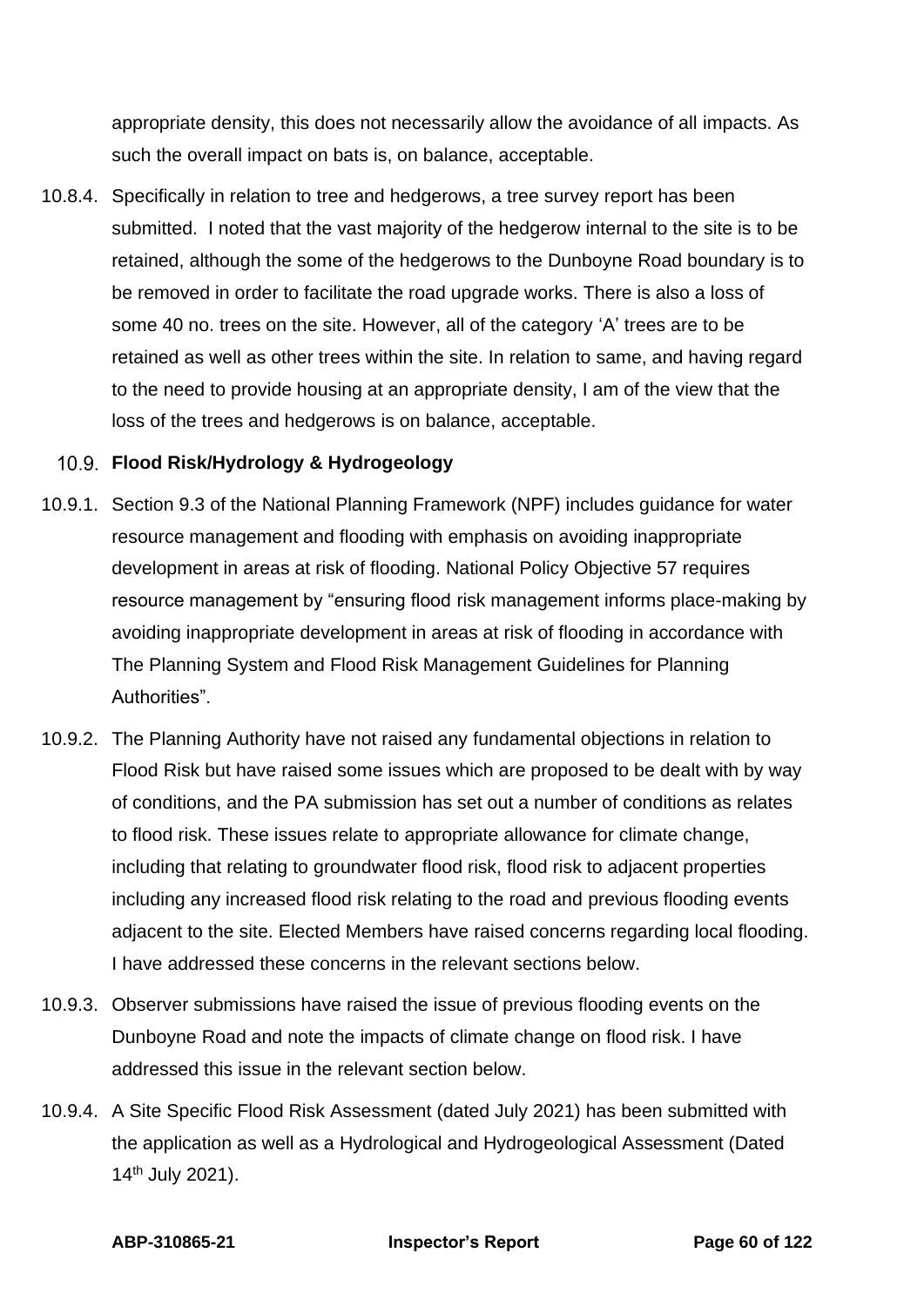- 10.9.5. The Site Specific Flood Risk Assessment (SSFRA) notes that the Lyreen River is located to the west of the site, which is a tributary of the Rye River located to the north of the site. There are no watercourses running through the site. CFRAM mapping indicates that the site lies outside the 1 in 100 year and 1 in 1000 year flood extents, and is therefore within Flood Zone C (low risk of flooding). The Strategic Flood Risk Assessment carried out as part of the Maynooth Town Local Area Plan 2013-2019 is consistent with the CFRAM mapping, with flood extents contained on the northern side of Dunboyne Road. The SSFRA notes that the development site is outside of the 1 in 1000 year floor extent and therefore there is no requirement to provide compensatory flood storage.
- 10.9.6. In relation to previous flooding events, the SSFRA reports that the OPW run floodmaps.ie website indicated that there were 9 no. previous flood events within 2.5km of the subject site, although no fluvial flooding events were recorded within the site itself. 3 of these events related to the area west, north-west and north of the Dunboyne Road, and related to flooding of the Lyreen and/or the Rye Water. On the 7<sup>th</sup> November 2000 event, some ponding from rainfall was recorded on the site, as evidenced from aerial photography.
- 10.9.7. No other sources of flooding was noted as affecting the site. In relation to groundwater, it is noted that groundwater was encountered in some locations during preliminary site investigations, and groundwater monitoring was carried out on the site. It is stated that groundwater flooding is not a characteristic of the area. In relation to the concerns of the Planning Authority in relation to the impact of climate change on groundwater flooding, I note the site is not identified as an area that is at risk of groundwater flooding on the OPW Groundwater Flooding Probability Maps<sup>2</sup>. However I am of the view that the SSFRA should have considered the impacts of climate change on the overall risk of groundwater flooding to the site, over the longer term, and set out any mitigation measures in relation to same. I am of the view that this can be considered within a revised SSFRA, which can be requested by way of condition. This is in line with Section 5.22 of 'The Planning System and Flood Risk Management Guidelines' which sets out that, in most cases, conditions will be

<sup>2</sup> https://www.floodinfo.ie/map/floodmaps/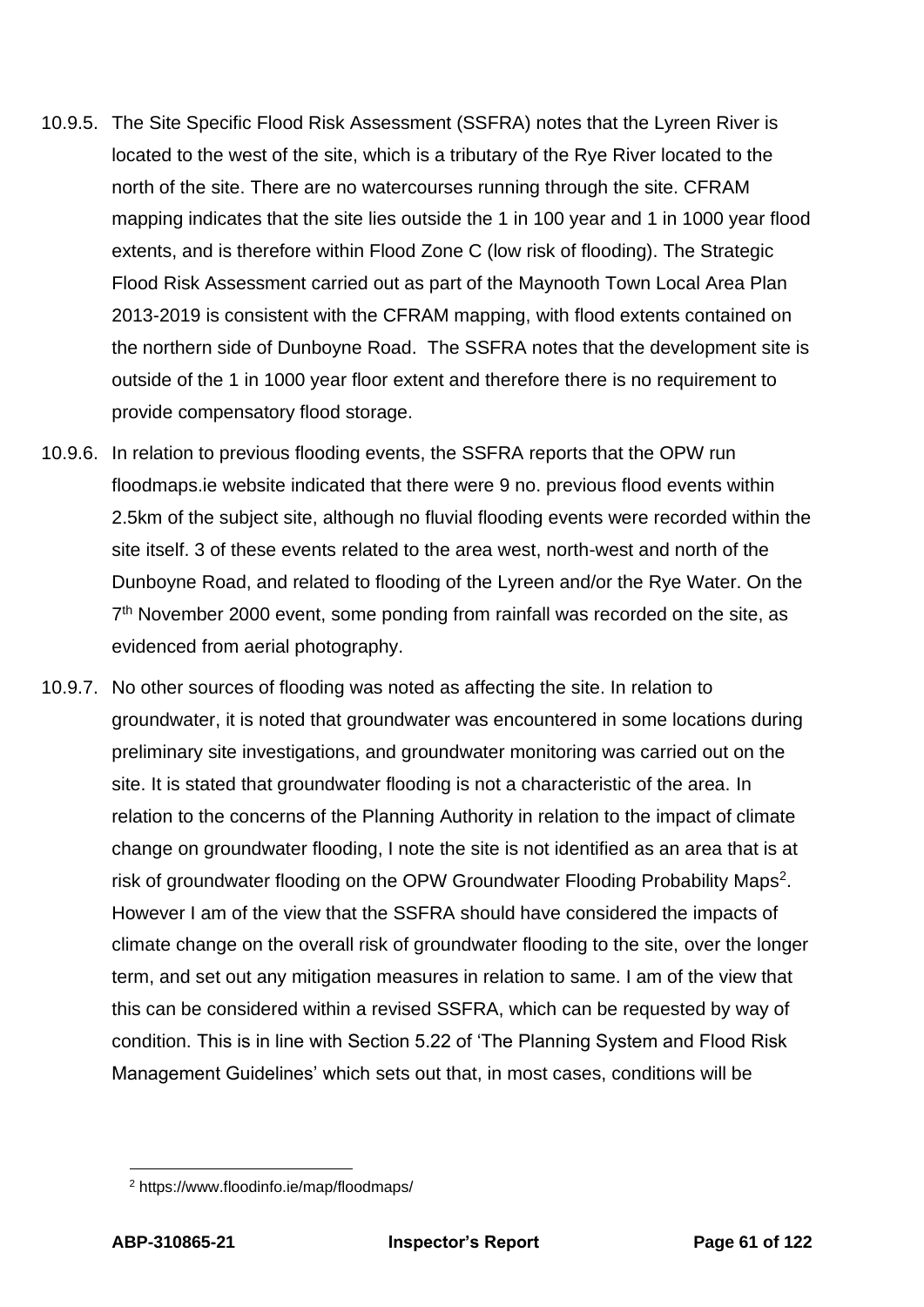required to amend, clarify or further detail flood mitigation measures, and that conditions relating to overall flood risk may also be appropriate.

- 10.9.8. The SSFRA notes that the finished floor levels (FFLs) of the proposed housing units will have a minimum 2.272m freeboard between the lowest FFL and the highest flood level closest to the site as indicated on the CFRAM mapping. The proposals for widening and realigning the existing Dunboyne Road will raise road levels locally and remove the current low point on the road.
- 10.9.9. The SSFRA identifies that any pluvial flood risk within the development site is mainly related to future drainage networks and overall layout, with flooding related to substandard design, volume exceedances or blockages. In relation to same, the stormwater system limits surface water run-off to greenfield run-off rates via a hydrobrake. The system is designed to accommodate a 1 in 100 year flood event with the volume allowing for climate change. The design of the system has taken account of groundwater levels, with impermeable lining required for the Dunboyne Road and in the open space attenuation systems to mitigate against any groundwater entering the drainage system. It is also proposed to accommodate the existing outfall from Castlepark, which currently discharges to the disused quarry which current functions as both an infiltration and stormwater storage area. Other SuDs measures are also proposed in including permeable paving, swales and bioretention areas provided to adjacent streets and a petrol interceptor to be provided before the outfall to the attenuation areas.
- 10.9.10. It is proposed to discharge stormwater by a combination of infiltration and via attenuated drainage to the existing public stormwater sewer located at the Dunboyne Road roundabout to the north-east of the site. It is noted that the invert level is approximately 0.8m above the nearest 0.1% AEP flood level node indicated on CFRAM mapping, and as a result it is concluded that the risk of surcharge resulting from flood levels in the Rye Water is therefore low.
- 10.9.11. The SSFRA sets out that for storms greater than the 1% AEP pluvial event, the capacity of the proposed drainage network will be exceeded. The proposed road levels generally fall in a northerly direction towards the surface water drainage outfalls. The overland flow routes generally follow the predevelopment scenario. The exceedance flow routes generally follow the proposed road network internally. The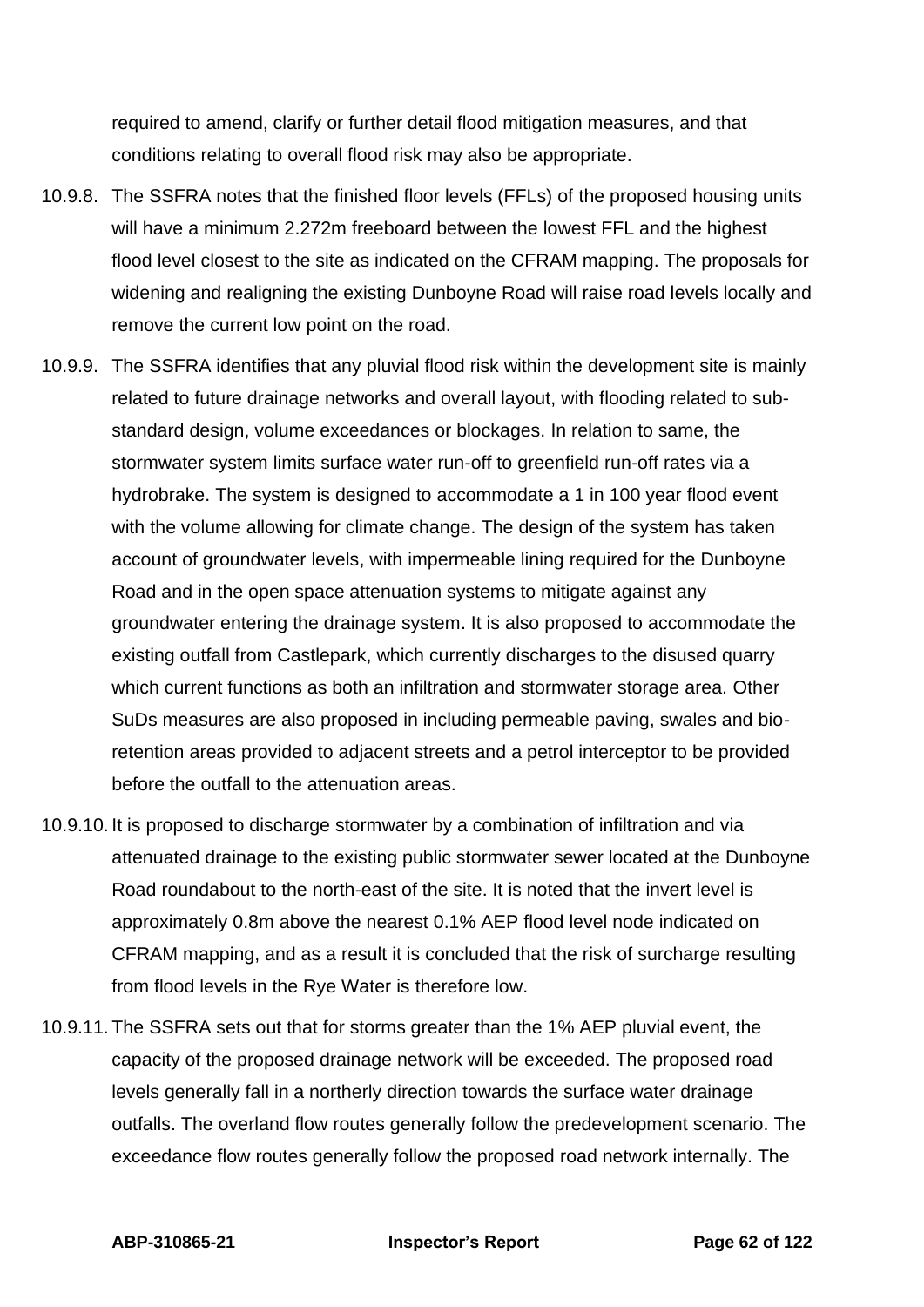SSFRA notes that the development layout and levels are designed with flood conveyance and exceedance in mind. Lower FFLs are set a minimum of 0.5m above the top water level in the corresponding attenuation facility.

- 10.9.12. In terms of flood risk to adjoining sites, the SSFRA notes that the existing Castlepark development and the Pebble Hill dwelling are not at risk of being impacted by the development, given the above discussion in relation to overland flow routes. Any existing flooding issues on the Dunboyne Road will be improved as a result of the proposed upgrades to the Dunboyne Road. I am satisfied that the proposed development of the site itself will not lead to flooding issues and the flooding issues on Dunboyne Road will be resolved as a result of the upgrading. I note the concern of the Planning Authority in relation to the implication of the road upgrades on flood risk to adjacent sites, namely those individual dwellings to the north of the upgraded road and I note there is little detail of same within the SSFRA, although surface water attenuation for the proposed road is detailed in the application. However, I am of the view that overland flow routes should be detailed in a revised SSFRA in a scenario where the capacity of the proposed attenuation arrangements for the upgraded road will be exceeded. This can be requested by way of condition. As per the discussion above, this is in line with Section 5.22 of 'The Planning System and Flood Risk Management Guidelines'.
- 10.9.13. Residual risks are identified as blockages and excess pluvial volumes over and above the 100 year drainage capacity. With the implementation of mitigation measures, including regular maintenance and overland flood routing, these risks can be managed.
- 10.9.14. In relation to the conclusions of the Site Specific Flood Risk Assessment (SSFRA), I am satisfied that the site is not subject to pluvial, fluvial flooding, groundwater or tidal flooding. The longer term implications of climate change and groundwater flooding, and mitigation measures to address same, can be addressed in a revised SSFRA and I recommend a condition in relation to same. I have examined the mapping available on the OPW run website 'Floodinfo.ie' and this does not indicate any previous flooding events on site. The SSFRA notes other events in the vicinity of the site which I have discussed above. In relation to the operational stage of the development, I am satisfied that the measures outlined in the SSFRA are sufficient to ensure that no residential properties on the site or adjacent to the site will be at an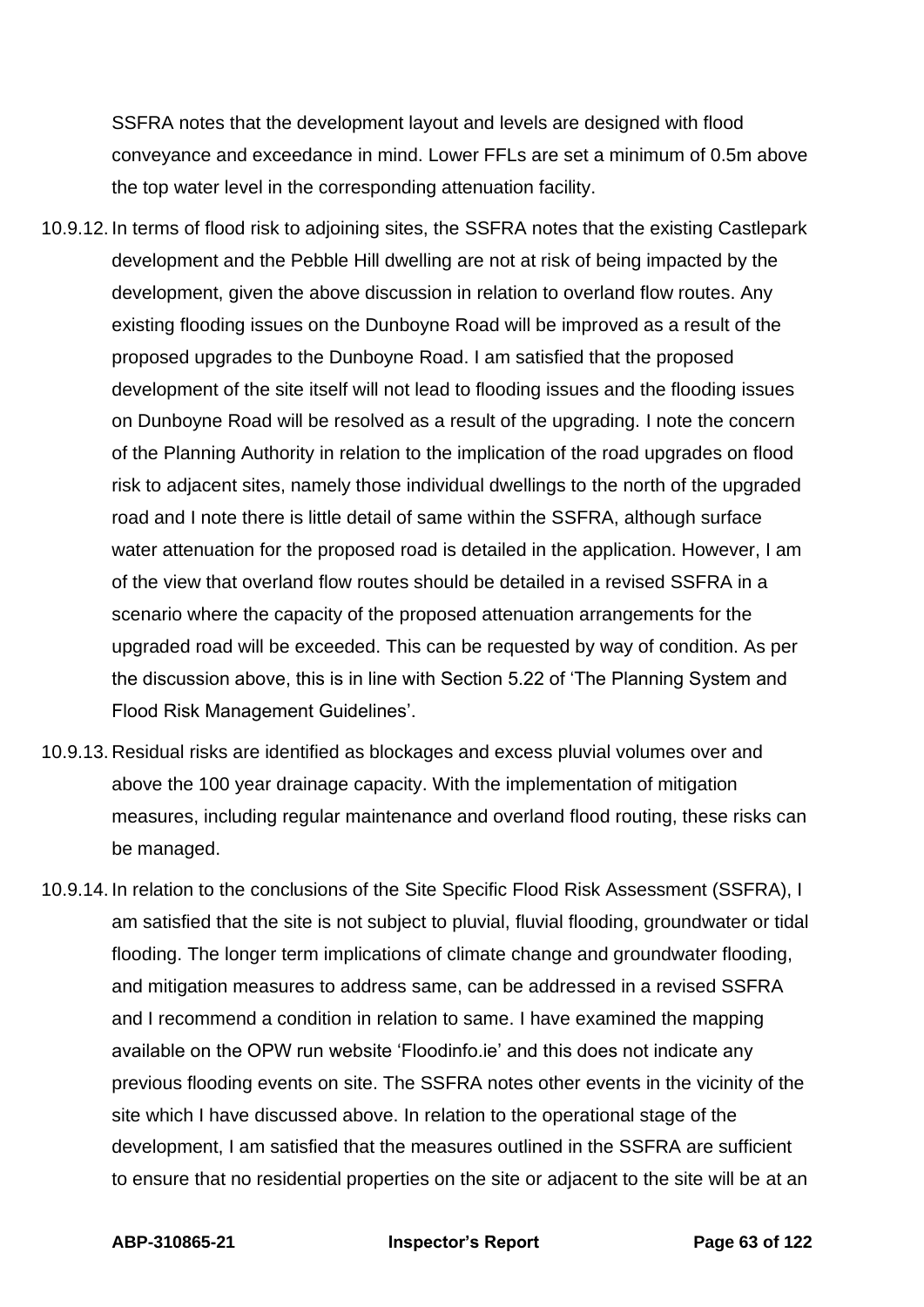increased risk of pluvial flooding, subject to a condition relation in relation details of overland flow routes along the upgraded Dunboyne Road and measures to address residual flood risk in an exceedance event.

10.9.15. In conclusion, having regard to the fact that the site lies within Flood Zone C, the lack of an evident history of flooding on the site itself and having regard to the surface water management proposals as set out in the application documents, I do not consider that the proposal will increase flood risk on this site or on surrounding sites, subject to conditions.

### Hydrology & Hydrogeology

- 10.9.16. This report has been submitted in response to a previous concern raised by the Board in relation to a previous refusal on this site (Planning Reg Ref 14/637 and ABP Ref 245305) for a development of 112 units. While not a reason for refusal, the Board Direction noted the absence of adequate information as relates to the impact on hydrological and geological conditions of the site and the resulting implications for the petrifying springs and tufa within the Rye Water/Carton SAC. I refer the Board to Section 12 for an assessment of this issue as relates to Appropriate Assessment.
- 10.9.17. The report notes that groundwater vulnerability is mapped located as moderate to high, and local bedrock is classified as a Locally Important Aquifer, bedrock which is moderately productive only in local zones. In relation to the Water Framework Directive, the reported notes that the River Lyreen waterbody achieved 'Poor' status under the 2013-2018 WFD round and the Rye Water waterbody achieved 'Moderate Status' under the 2013-2018 WFD round. In terms of catchments, the site is situated within the Dublin GWB, which achieved 'Good' status under the 2013-2018 WFD round.
- 10.9.18. Site investigations were carried out in 2019 and 2020 and groundwater encountered in 2 no. of the 12 no. trial pits in the 2019 investigation, at a depth of 1.6m, with groundwater encountered in 2 no. of 5 additional trail pits on the site, at depth of 1m and 2m below ground level. The report accompanying both site investigations states however that the exploratory holes were not left open long enough to establish the hydrogeological regime and that groundwater will vary with factors such as time of year, rainfall and other factors. The report refers to the results of long-term EPA Groundwater Level Monitoring within the grounds of Carton House, which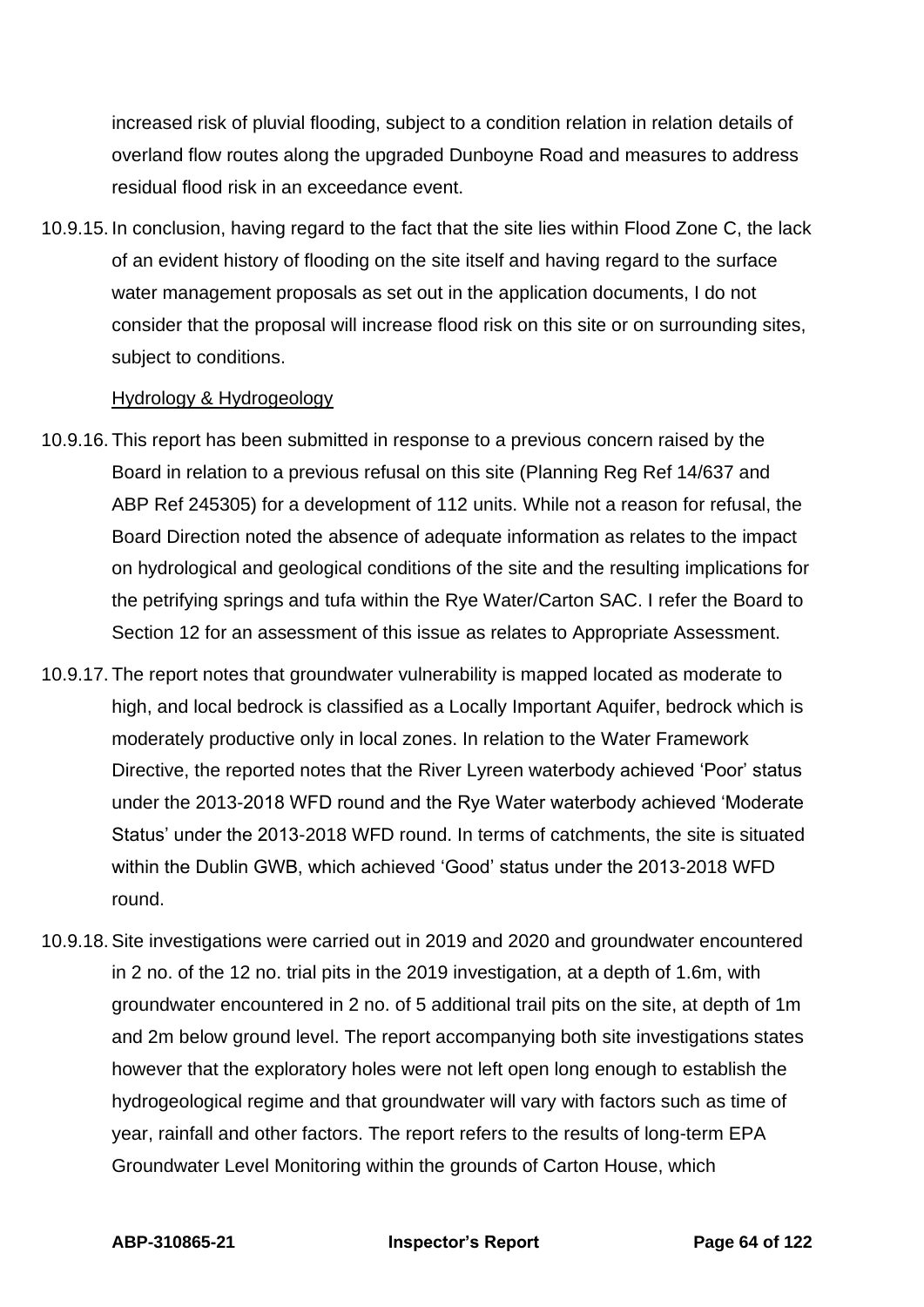establishes that the local groundwater flow regime is southwards from the monitoring points, towards the Rye Water with A similar flow regime exists to the south of the river at the proposed development site where the elevation of the shallow groundwater table decreases to the north towards the Rye Water. Section 4.1 of the Report sets out a conceptual site model and risk assessment. At construction stage, without mitigation, it is concluded that there will be a Negative, indirect, slight, shortterm, low probability impact on downstream surface water quality in the Lyreen River and Rye Water. With drainage control measures, the residual impact will be negative, indirect, imperceptible, short-term, low probability impact on downstream surface water quality in the Lyreen River and Rye Water. At operation stage without mitigation, the impact will be negative, slight, indirect, long term, low probability impact on water quality in the nearby waterbodies. There is a low probability of impacting on the ability of the nearby waterbodies to meet their required/projected status under the Water Framework Directive. With standard drainage design controls, the development is not expected to give rise to any significant surface water or groundwater quality impacts at or downstream of the site, or within the mapped Zone of Influence (ZoI) as defined in the report.

### 10.10 Site Services

- 10.10.1. The application is accompanied by an Infrastructure Design Report. This sets out proposals for access and roads (see further discussion of same in Section 10.3 and 10.6 of this report), surface water drainage and foul drainage.
- 10.10.2. In relation to surface water, it is noted that there is an existing 450mm diameter surface water sewer from the Castlepark Development which bounds the south-east and east of the site and outfalls to the quarry which is located in the wooded area to the northeast of the site. There is an existing 600mm surface water sewer to the north east of the site at the roundabout on the R157 which outfalls to the Rye River to the north. In relation to the quarry on the site, it is noted that this is up to 5m deep with steep side slopes. It does not have an outfall and acts an infiltration basin for the surface water run-off for a portion of the Castlepark development. No issues are reported with this arrangement.
- 10.10.3. The surface water from the proposed development will be discharged to the surface water sewer referred to above. SUDs measures proposed include permeable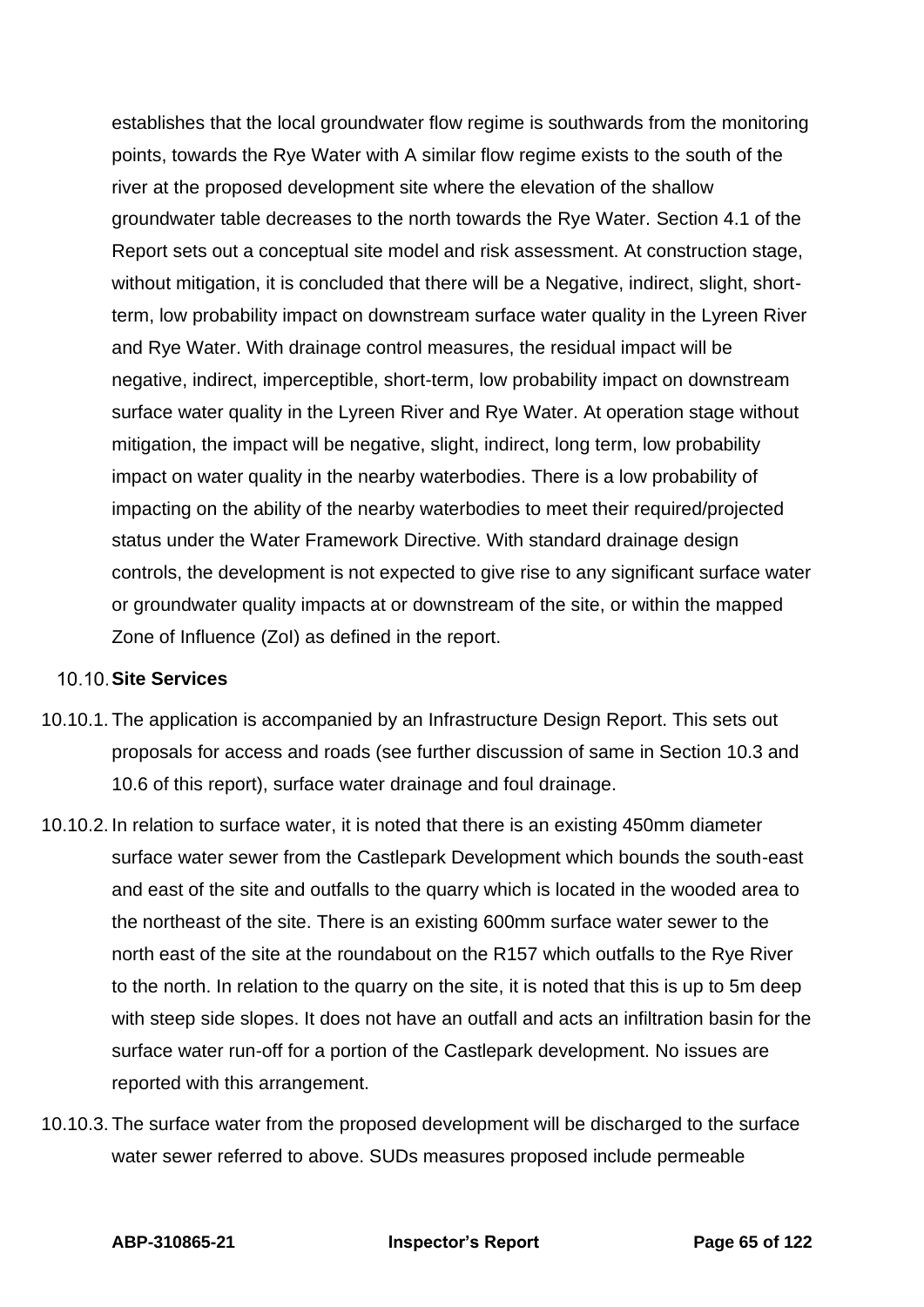driveways, naturally occurring infiltration in the quarry, attenuation storage, provision of swales, tree pits connected to gullies and a petrol interceptor.

- 10.10.4. In relation to the attenuation storage, 3 no. attenuation sites are proposed, Catchment 1B, 1A and the Dunboyne Road upgrade. Catchment 1B is the public open space, which will serve as a catchment for the western portion of the residential site, utilising an underground stormtech attenuation tank, incorporating an impermeable liner to prevent groundwater from entering the network.
- 10.10.5. Catchment 1A refers to the existing quarry area. It is proposed to use this area as attenuation storage for both the subject site and the existing Castlepark development. Underground storage is proposed by way of attenuation cells for the 1:30 year storm, and a detention basin on top of this to cater for the 1:100 year storm. Grated manholes will be provided in the infiltration basis to the underground stormtech system. It is also proposed to alter the nature of the existing quarry to address the health and safety issues related to same. The bottom level of the quarry will be raised with infilling of stone and the underground stormtec cells. The bottom level of the proposed detention basin, which sits on top of the attenuation cells, will be 50.57m OD with 1:3 side slopes. The top of the water level will be 50.5m OD. The existing quarry will be an open bottom attenuation that allows natural infiltration.
- 10.10.6. A pond feature is also proposed which is fed by the Castlepark development and overflows to the detention basin. This is an amenity feature and is not designed as storage. This feature will be 0.5m in depth. Notwithstanding the limited depth of same, I am of the mind to request additional details of same, in particular details of measures to address any health and safety issues related to same, and issues which has also been raised in an observer submission on this application and which has been raised by Elected Members. These details can be requested by way of condition.
- 10.10.7. In relation to the Dunboyne Road upgrade, the quarry will serve as the attenuation area for the road, with the surface water from same stored in the quarry area, separate from the residential development surface water run-off. Storms up to the 1 in 100 year period will be facilitated by the underground attenuation system, with impermeable lining to prevent groundwater entering the network.

Foul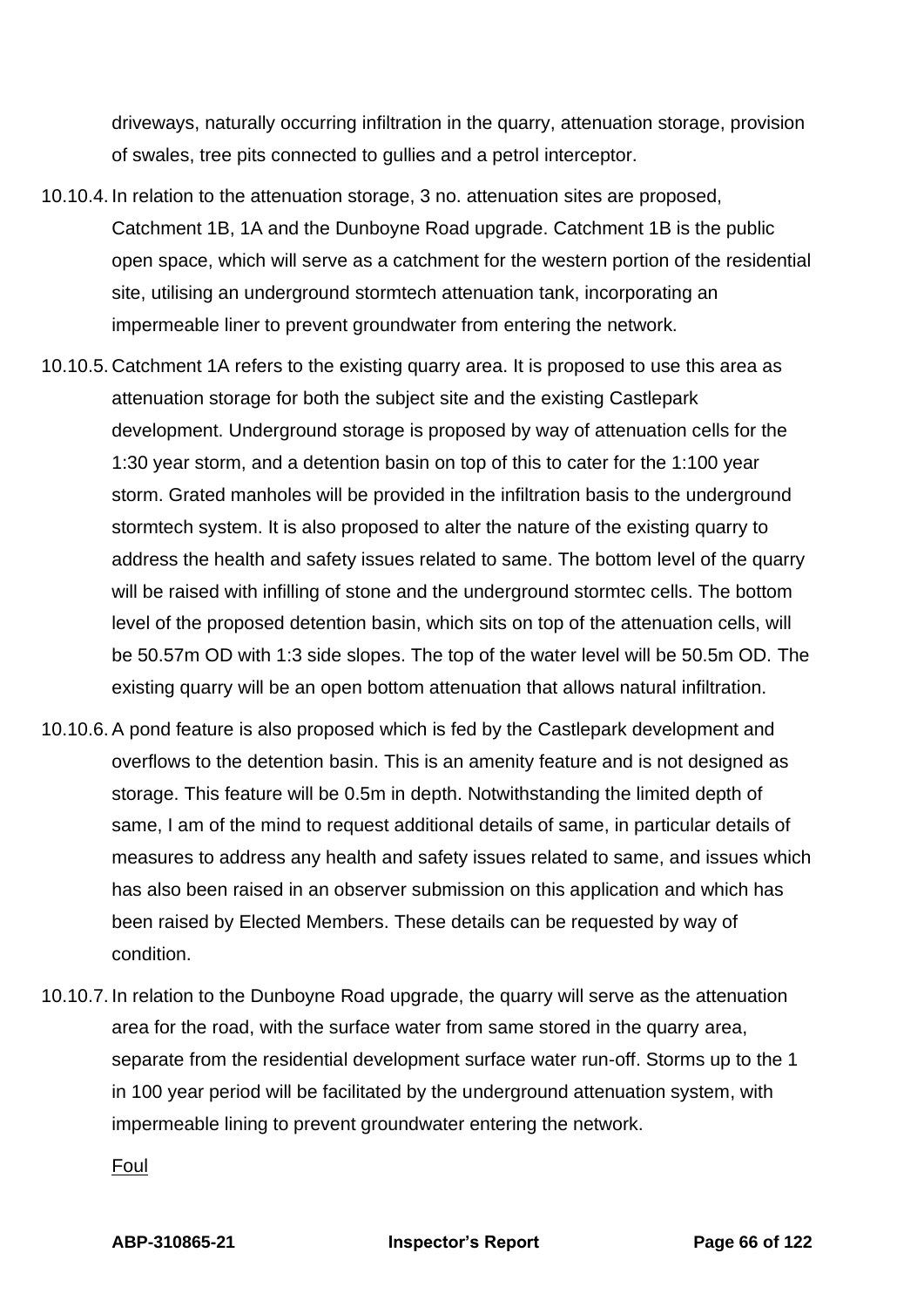- 10.10.8. It is noted within the Drainage Design Report that there is no foul infrastructure in the immediate vicinity of the proposed development, with the Castlepark development served by gravity foul sewers at a higher than the level proposed for this site. A pumping station is proposed for the site. The proposed foul water will drain by gravity to the proposed pumping station where it will be pumped to the existing Irish Water network to the south on Dunboyne Road. A Statement of Design Acceptance has been received from Irish Water in relation to same although it is noted that the existing wastewater network will have to be extended approx. 600m and that the applicant will be required to fund the extension which will be delivered by Irish Water. The foul water ultimately discharges to the Maynooth Pumping Station.
- 10.10.9. I am generally satisfied that, subject to details of the proposed foul and surface water infrastructure being to the satisfaction of the Planning Authority and Irish Water, the proposals will be adequate to serve the proposed development.

#### Water Supply

10.10.10. The development will be served from a primary 150mm diameter spine watermain which will be brought into the site from the Dunboyne Road.

## **Other Issues**

10.11.1. Archaeology - The application is accompanied by an Archaeological Heritage Impact Assessment Report (dated June 2021). The methodology in producing same included a field survey carried out in April 2020 which built on a previous archaeological survey undertaken in 2014, which included archaeological testing. This previous survey did not uncover any features of archaeological interest or potential. The report notes that there are no previously identified archaeological monuments listed, either by the Record of Monuments and Places (RMP) for Co. Kildare or by Development Plans, as being located within, or immediately adjacent, the proposed development lands. There is 1 no. previously identified monument (St. Patrick's Well) located within the defined study area (of 500m radius), located to the north-east of the site (80m from the easternmost development boundary). There are no artefacts recorded by the National Museum of Ireland as having been discovered from the lands or immediate environs. The report concludes that the subject proposed development lands are of very low/negligible archaeological potential and it is not considered likely that the proposed development will cause any impacts with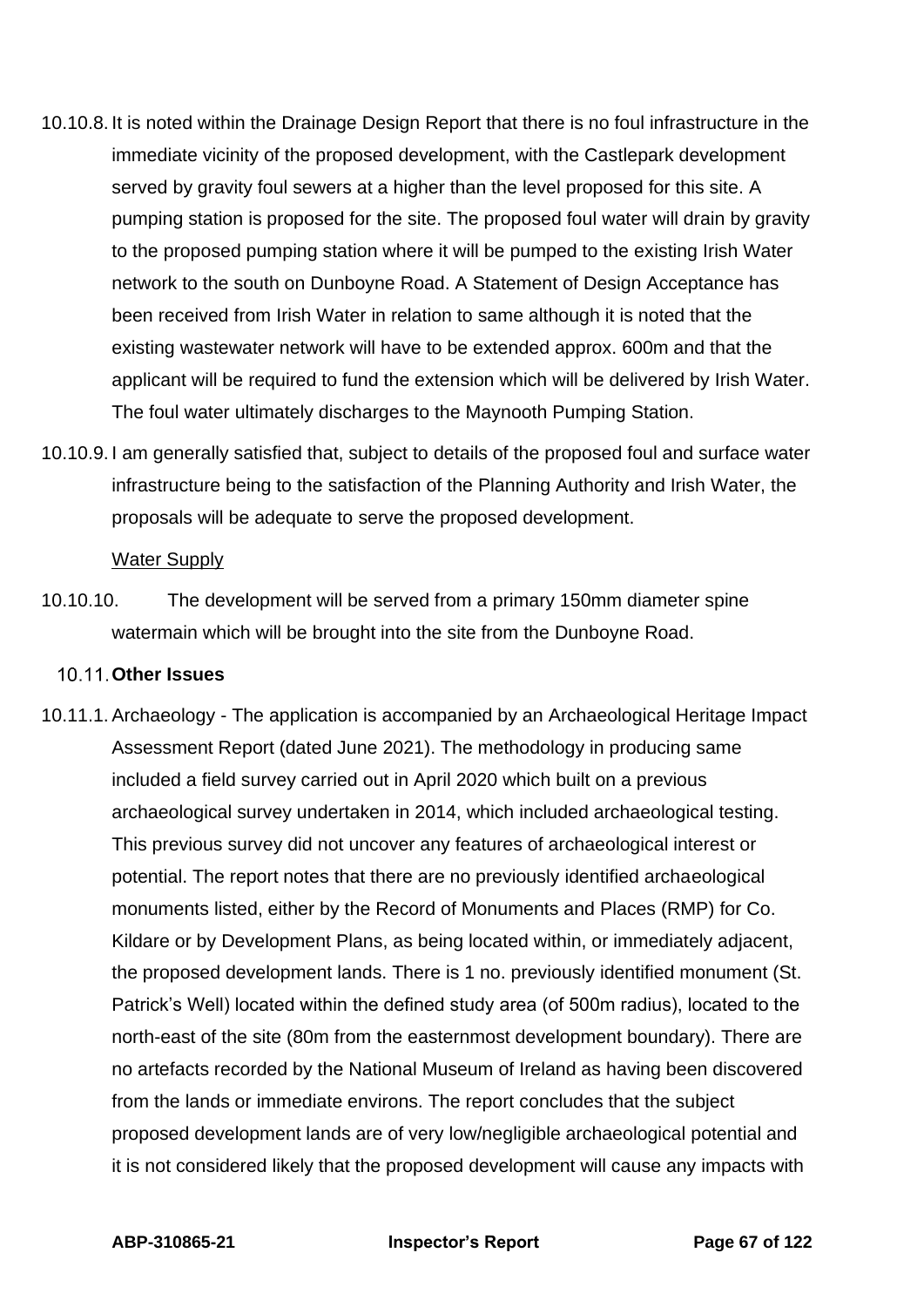respect to any features of archaeological heritage interest during the construction phase of the project and that no further archaeological interventions are required of the development.

- 10.11.2. Social Infrastructure Elected Members and a number of observer submissions have stated that there is insufficient social infrastructure to support the proposed development. A Social Infrastructure and School Provision Assessment has been submitted with the application. The report notes that the site is well served by health care, Sports and Recreation, Community, education and other facilities. I note that the Planning Authority have stated that there is a significant shortfall in childcare spaces when the Childcare Facilities Guidelines are applied and have also stated that there is no assessment of GP capacity. In relation to same, the Social Infrastructure report estimates that there are currently an estimated 75 no. childcare places with the catchment area (the town of Maynooth). The proposed development is providing a childcare facility of 303.5 sq. m. and a play area, with an estimated capacity of 60-75 children. This exceeds the requirements of the Guidelines for Planning Authorities on Childcare Facilities (2001), which sets out, in the absence of contrary evidence in terms of existing facilities or demographic profile, a minimum of one childcare facility with 20 places for each 75 dwellings. This would require a total of 52 spaces. In relation to schools, it is set out that the there is sufficient capacity in the area to accommodate same. In relation to health, it is set out that there is a total of 7 no. medical centres in the town of Maynooth and it is concluded that there is sufficient capacity to accommodate the development.
- 10.11.3. Phasing The Planning Authority have suggested that 50 no. units, crèche and public open space 1 and 2 should be delivered in Phase 1 with the remainder to the development delivered in Phase 2. Elected Members have suggested that the crèche should be delivered in the first phase. In relation to same, I am not of the view that the crèche and open space areas would need to be delivered at the suggested point, and I am satisfied that the scale of development is not such that phasing is required.
- 10.11.4. Property Values A number of submissions have stated the proposal will result in a reduction in property values. This contention is not supported by any evidence of same and I do not consider the Board has sufficient evidence before it to conclude that the proposal would have an adverse impact on property values.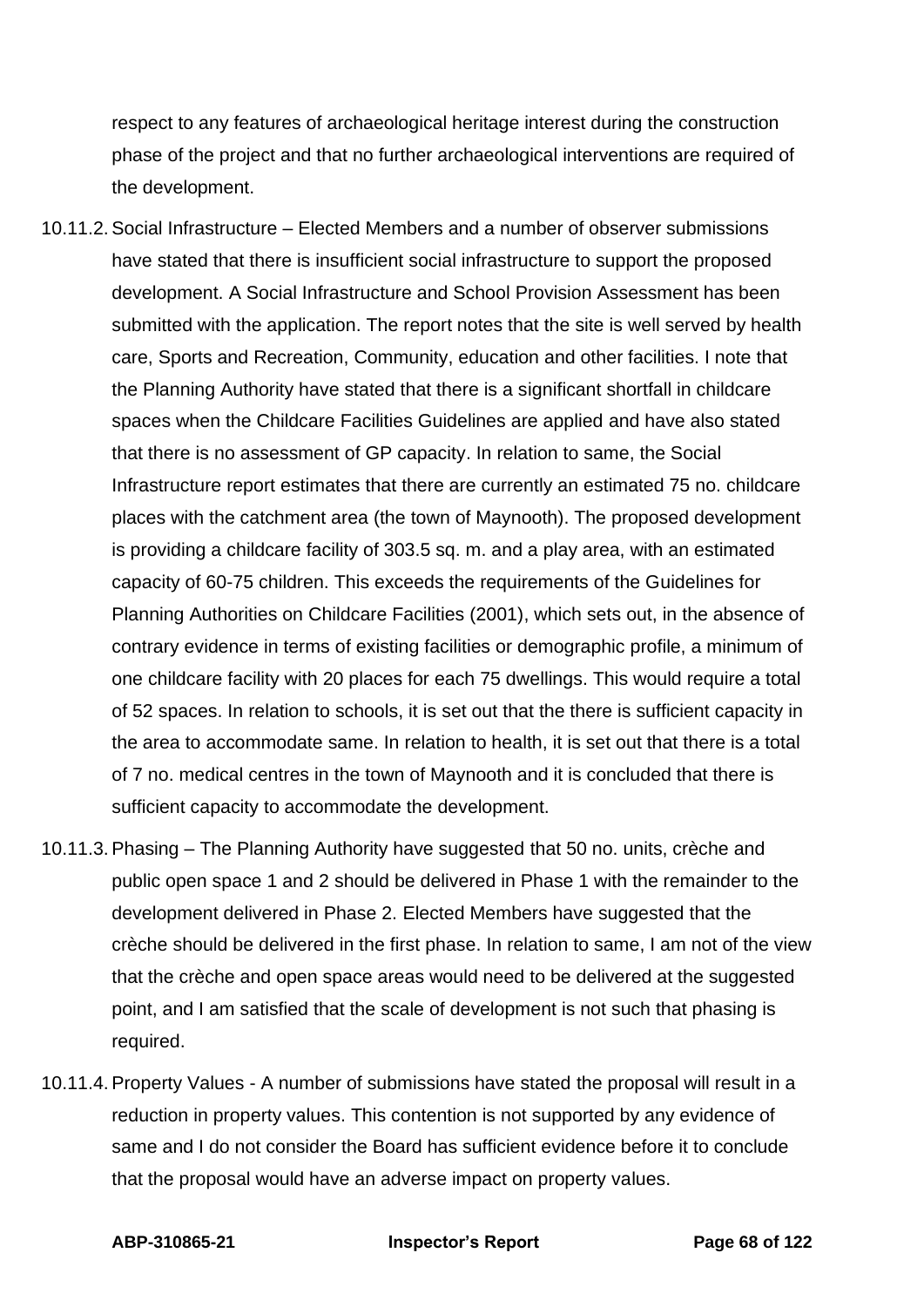10.11.5. Part V - The applicant has submitted Part V proposals as part of the application documents. 19 no. units are currently identified as forming the Part V housing. The Planning Authority Housing Department have made detailed comments with respect to the council's preference for Part V units in terms of design and layout. I note the recent Housing for All Plan and the associated Affordable Housing Act 2021 which requires a contribution of 20% of land that is subject to planning permission, to the Planning Authority for the provision of affordable housing. There are various parameters within which this requirement operates, including dispensations depending upon when the land was purchased by the developer. In the event that the Board elects to grant planning consent, a condition can be included with respect to Part V units and will ensure that the most up to date legislative requirements will be fulfilled by the development.

# **Planning Authority's Submission**

10.12.1. While the Planning Authority are generally supportive of the scheme, and have recommended that the proposed development be granted permission, subject to conditions, the PA submission does set out a number of concerns with the proposal, which I have summarised here, and have noted where I have addressed these concerns, where appropriate.

*Phasing – 50 no. units, crèche and public open space 1 and 3 in phase 1, phase 2 remainder of development* 

10.12.2. I have addressed the issue of phasing in Section 10.11 of this report.

*Amendments – Omit rear laneways/omit units 46, 59, 88 and 97/adjoining units to be redesigned to house type B1 units or similar side entry units/relocate Bin Store C to a less prominent location adjacent to the crèche. Revised design of Apartment Block/omission of externalised access to the duplex/Revised materials – Apartment Block and Duplex Block/Revised boundary treatment plan.*

10.12.3. I have addressed the concerns above in Section 10.3 of this report.

## **Material Contravention**

10.13.1. The applicant has submitted a Statement of Material Contravention which refers to potential material contraventions of the Kildare County Development Plan 2017-2023 and the Maynooth LAP 2013-2019 as relates specifically to the following: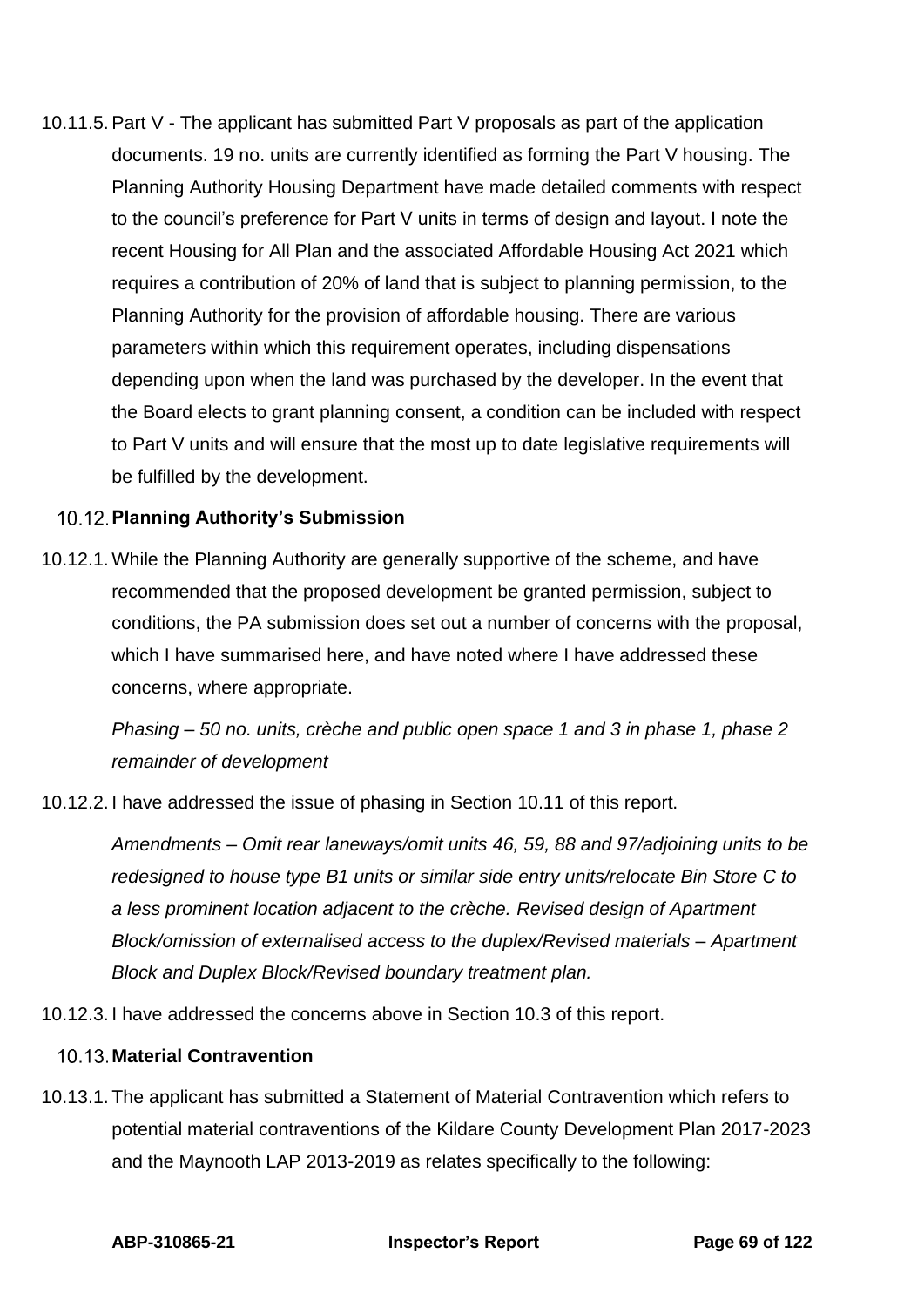- Car Parking Provision
- Open Space
- Policy NH1 of Kildare CDP & Policy GI8 of Maynooth LAP as relates to preservation of the preservation and retention of woodlands, hedgerows, stonewalls, rivers, streams and wetlands.
- Policy HP6 of the Maynooth LAP as relates to the location of apartment developments, density, mix and restriction on duplex units.
- Section 17.4.5 of the Kildare CDP as relates to storage spaces.
- 10.13.2. I note that the Planning Authority have not stated the proposal is a material contravention of the policies above nor or any other policies or objectives. Observer submissions have not stated the proposal is a material contravention of any policies or objectives of the Kildare CDP or of the Maynooth LAP.

### Policy HP6

10.13.3. In relation to Policy HP6 of the Maynooth LAP this states:

*To restrict apartment developments generally to the University campus and town centre locations or suitably located sites adjoining public transport connections. Apartments will not be permitted where there is an over concentration of this type of development. Higher density schemes will only be considered where they exhibit high architectural design standard creating an attractive and sustainable living environment. Duplex units shall not generally be permitted.*

10.13.4. Of the 194 units proposed, there are 31 no. apartments and 36 no. duplex apartments. However I am not of the view that the proposal represents a material contravention of the above policy. I note the Planning Authority is not of the opinion that the proposal represents a material contravention of the LAP, as relates to Policy HP6. HP6 seeks to restrict apartment developments *generally* to the University campus and town centre locations or suitably located sites adjoining public transport connections (my emphasis). This implies that there are situations where apartments outside of these locations are appropriate, and given the lack of objection from the Planning Authority to the provision of apartment units in this instance, this would appear to be the case in this instance. I am of the view that, given the qualified wording of the policy, the proposal here does not materially contravene same.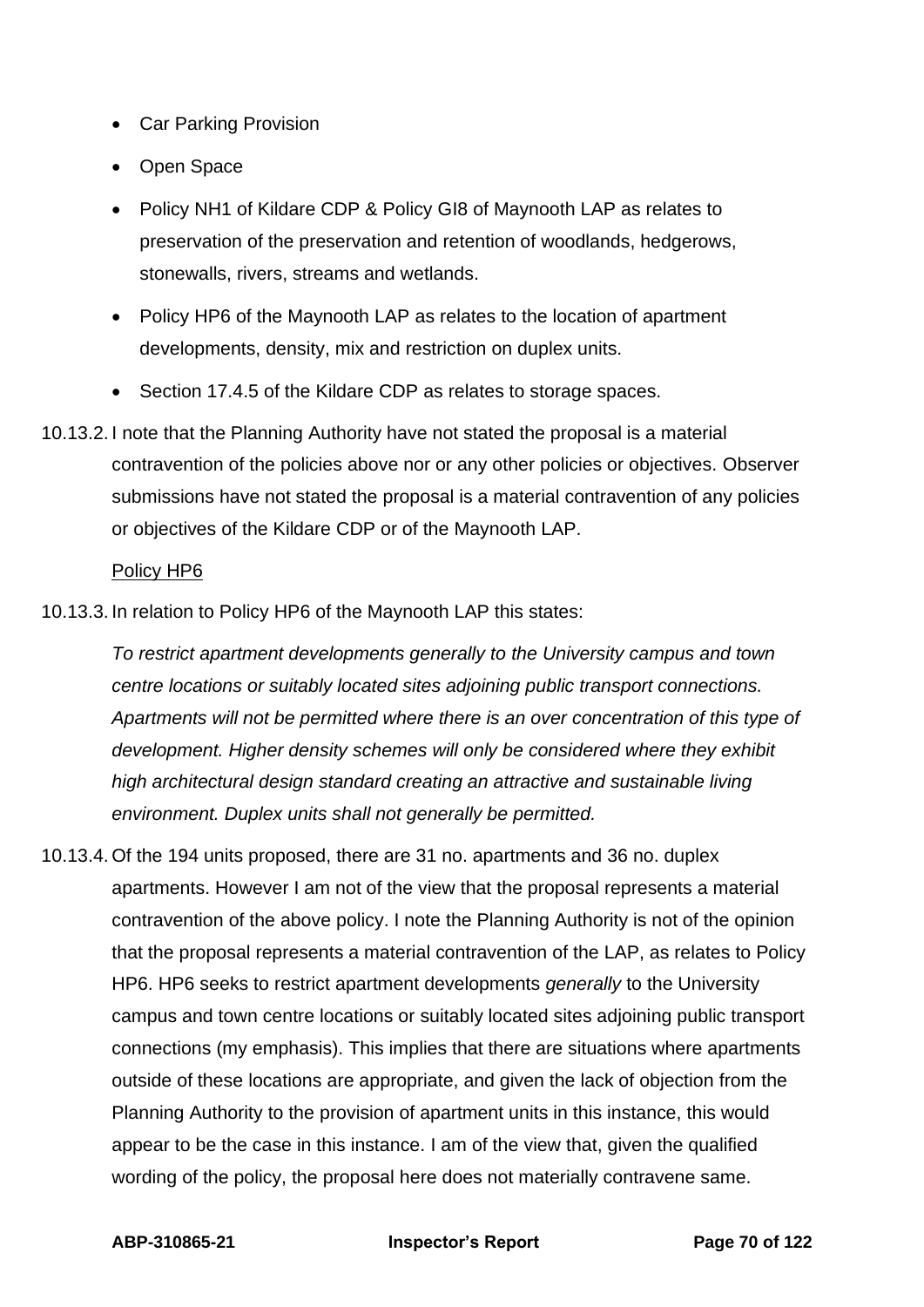Notwithstanding, the site is within an 11 min walk of the nearest bus stops and is within 20 min walk of the train station, with the proposed pedestrian infrastructure improvements in place. There is not an over concentration of apartment units in the general locality, with the surrounding developments predominantly consisting of 2 story housing. I am of the view that that the proposal is of high quality design and will create an attractive and sustainable living environment (see Sections 10.3 and 10.4 for further consideration of same). While the Planning Authority have raised concerns in relation to the design of the apartment blocks and the external access to the duplex units, this can be overcome by way of condition and the Planning Authority have suggested same. In relation to the provision of duplex units within the scheme, the Planning Authority have not raised an objection to same, and in fact state that the mix of units is considered to be appropriate. HP6 states that duplex units shall not *generally* be permitted (my emphasis), but I am of the view that the policy is worded so as to allow them in some instances, and this appears to be the case in this instance, given the lack of objection to the provision of same from the Planning Authority, although as noted, some design concerns are raised in relation to the units themselves. Again given the qualified wording in the policy, I am not of the view that the proposal materially contravenes same.

## Car Parking Provision

- 10.13.5. Car Parking Standards are specified in Table 17.9 of the Kildare County Development Plan and it is stated for residential use, 2 spaces are required for houses and 1.5 spaces per unit + 1 visitor space per 4 apartments. Section 17.7.6 'Car Parking' pf the CDP states that lower rates of parking may be appropriate at certain sites. In determining this the Council will have regard to criteria which I have set out below:
	- The proximity of the site to public transport.
	- The proximity of the site to the town centre and services that fulfil day-to-day needs; The potential for linked trips (where multiple needs are fulfilled in one iourney):
	- The nature of the uses of the site and likely durations of stays;
	- The nature of surrounding uses and potential for dual use of parking spaces depending on peak hours of demand;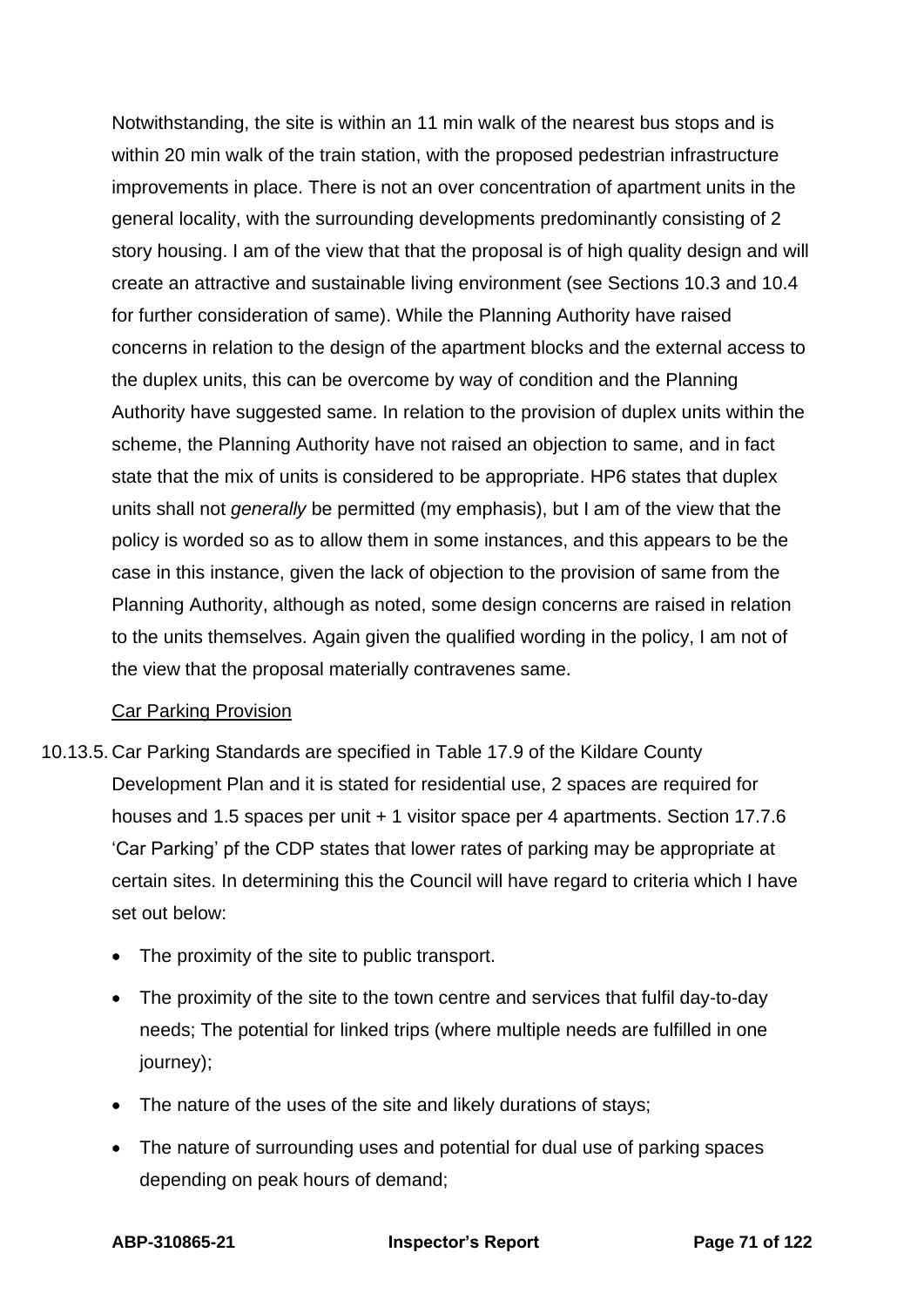- Proximity to public car-parking areas;
- The need to protect the vibrancy of town centres and regenerate vacant / underused buildings;
- Any modal shift demonstrated through a Traffic and Mobility Assessment; and
- The suitability of a contribution in lieu of parking in accordance with the Development Contribution Scheme, as part of a grant of planning permission.
- 10.13.6. In relation to the criteria above, the site is proximate to bus and rail services (see Section 10.3 and 10.6 above) and is within walking distance to the town centre. There is potential for linked trips given the wide range of services in the town centre. Modal shift has been demonstrated via the TTA and the MMP. The Planning Authority have not stated the proposal is a material contravention of the Development Plan, although have raised concerns in relation to the overall parking provision, stating that there is a shortfall of 76 spaces. I am not of the view that the proposal represents a material contravention of the Development Plan as relates to parking standards, given the flexibility allowed in relation to same, subject to compliance with the criteria I have noted above.

#### Open Space

- 10.13.7. Policy PSO1 of the CDP requires that that public and semi-private open space in new residential development complies with the quantitative and qualitative standards set out in the Guidelines for Planning Authorities on Sustainable Residential Development in Urban Areas and in Chapter 17 of the CDP. Section 17.4.7 requires that a minimum area of 15% of the total site area is provided as Public Open Space. The applicant's Material Contravention Statement states that given the nature of the open space provided at POS 4, it could be argued by some that this does meet qualitative standards, in that it is narrow and includes a connecting footpath. If this element is excluded the overall provision of public open space would be 13.7% of the residential net site area (whereas if it is included the overall provision of public open space would be 15.82% of the residential net site area).
- 10.13.8. I am not of the view that the proposal represents a material contravention of the CDP as relates to public open space. The requirement is to provide at least 15% of the *total site area* (my emphasis) and, including the quarry area, the applicants have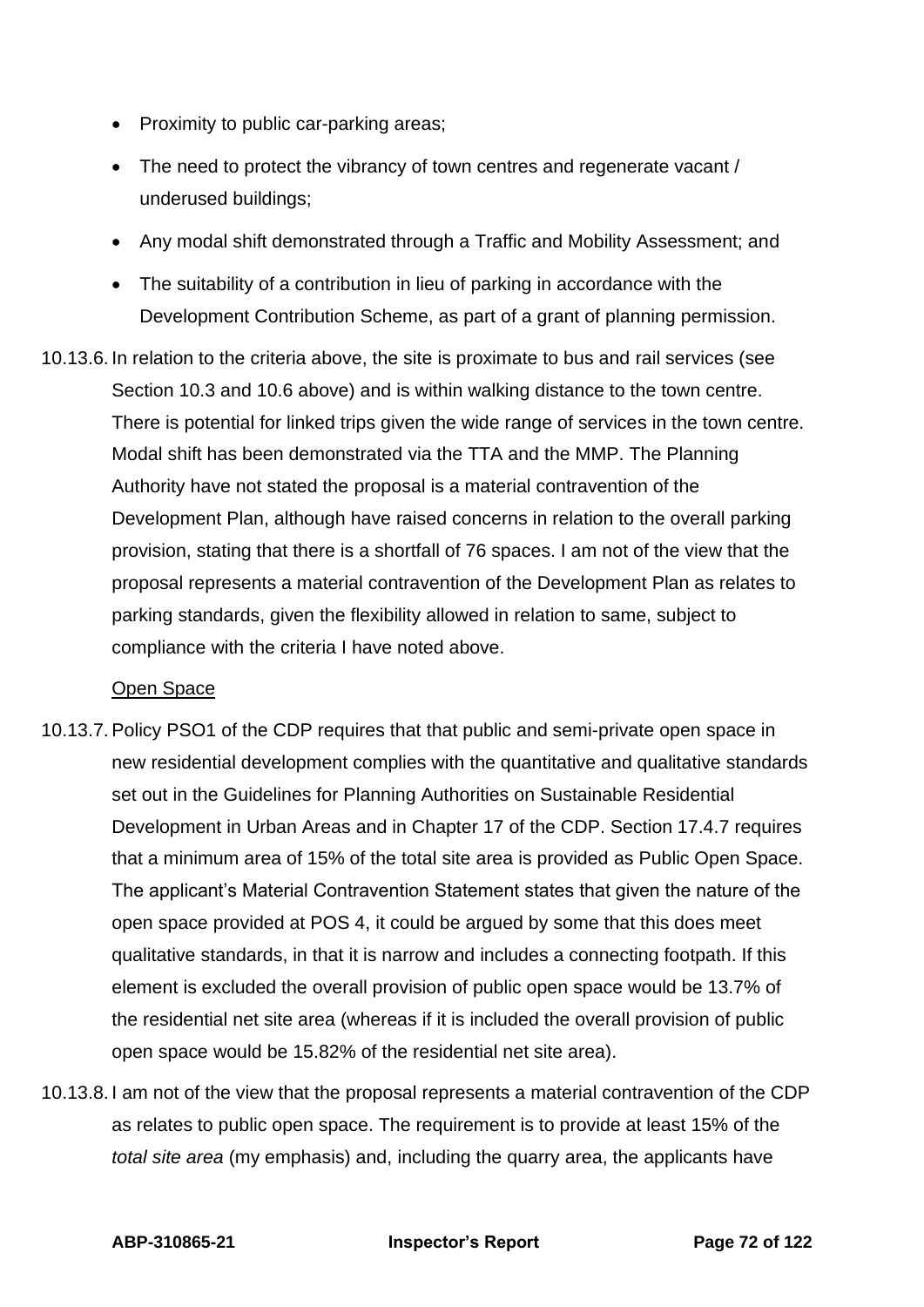provided 24.8% of the total site area. If one were to consider only the residential site area, I am not of the view that the area of POS 4 should be excluded due to nature of same, given that it functions as both an area of open space, and as a walkway linking to the lime walk. As such sufficient public open space has been provided in order to comply with the requirements of the development plan. Notwithstanding, even if this space, and the quarry area, were to be excluded, the shortfall in public open space is not material in my view.

# Policy NH1 (preservation of the preservation and retention of woodlands, hedgerows, stonewalls, rivers, streams and wetlands)

- 10.13.9. Policy NH1 of the CDP seeks to *'Facilitate, maintain and enhance as far as is practicable the natural heritage and amenity of the county by seeking to encourage the preservation and retention of woodlands, hedgerows, stonewalls, rivers, streams and wetlands. Where the removal of such features is unavoidable, appropriate measures to replace like with like should be considered, subject to safety considerations'*.
- 10.13.10. Policy GI 8 of the LAP seeks *'To ensure key hedgerows, identified on Map 5, and the linkages they provide to larger areas of green infrastructure and the wider countryside, are retained where appropriate and integrated into the design of new developments."*
- 10.13.11. The proposal proposes to retain the internal hedgerows, significant trees and quarry area within the development and to remove some of the trees and hedgerows to facilitate the upgrade and realignment of the Dunboyne Road. The Material Contravention statement submitted with the application states that the proposal does not materially contravene this objective given the objective recognises there is cases the removal is unavoidable. However, should the Board consider the proposal represents a material contravention of Policy NH1 of the CDP, justification is set out in the Material Contravention Statement. Similar statements are made within the Material Contravention Statement in relation to Policy GI 8, in that the applicants are not of the view that the proposal does in fact represent a material contravention of same.
- 10.13.12. I am not of the view the proposal represents a material contravention of Policy NH1, given the wording of same, in which it is stated 'so far as is practicable' and the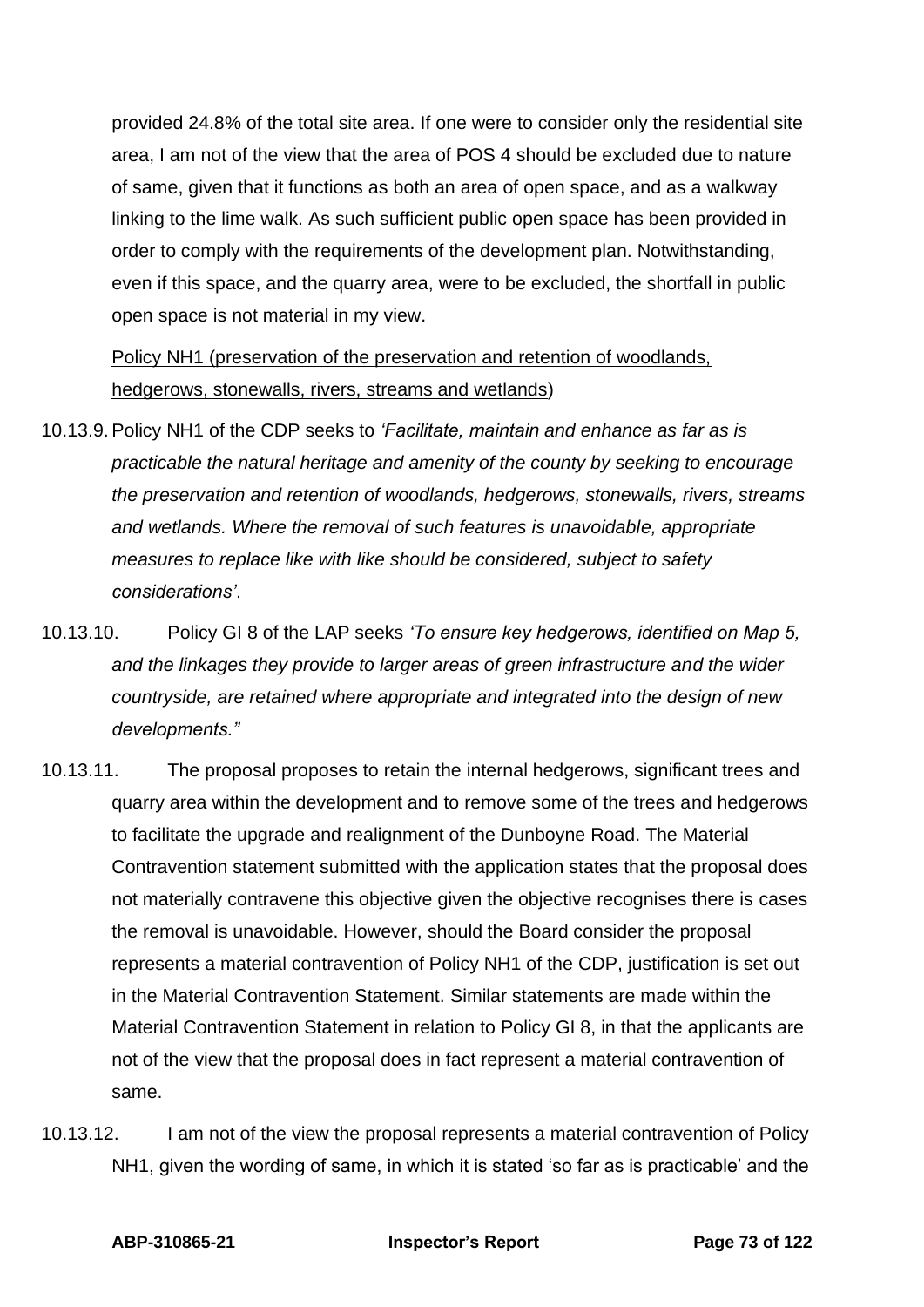recognition that such removal may be unavoidable. In my view it is not practicable to retain all of the trees and hedgerows within the site nor on the site boundary, given the need to develop the site at an efficient density and given the need (and related objective in the CDP) to upgrade and realign the Dunboyne Road. In relation to Policy GI 8, I have had regard to Map 5 of the LAP and this does not indicate any 'key' hedgerows on the site. However the hedgerow associated with Lime Walk is shown on this map and it can be contended that this is in fact a 'Key Hedgerow'. Again this objective is worded flexibly and allows for retention of hedgerow where appropriate. As per the above discussion, I am not of the view that it would be appropriate to maintain the entirety of the hedgerows within the site and on the site boundaries, given the considerations above. As such I am not of the view that the proposal materially contravenes Policy GI 8.

Section 17.4.5 Storage Space in Houses

10.13.13. Table 17.4 of the CDP outlines the minimum storage areas for houses of various sizes (2 bed, 3 bed etc). For clarity I have set out the CDP requirement and the proposed provision.

| <b>Storage Standard for Houses</b> |                     |                           |  |  |
|------------------------------------|---------------------|---------------------------|--|--|
| <b>Unit Type</b>                   | <b>CDP Standard</b> | <b>Proposed Provision</b> |  |  |
| 2 bed                              | 6 sq. m.            | 4.2 sq. m.                |  |  |
| 3 bed                              | 9 sq. m.            | 5.85 sq. $m - 7$ sq. m    |  |  |
| 4 bed                              | 10 sq. $m$          | 6 sq. m to 6.8 sq.m       |  |  |

10.13.14. While the proposed development does not meet the standard for storage space as set out above, I am not of the view the shortfall is material, and therefore does not materially contravene the CDP as relates to storage provision.

# 11.0 **Environmental Impact Assessment (EIA) Screening**

11.1.1. Class 10(b) of Part 2 of Schedule 5 of the Planning and Development Regulations 2001, as amended and section 172(1)(a) of the Planning and Development Act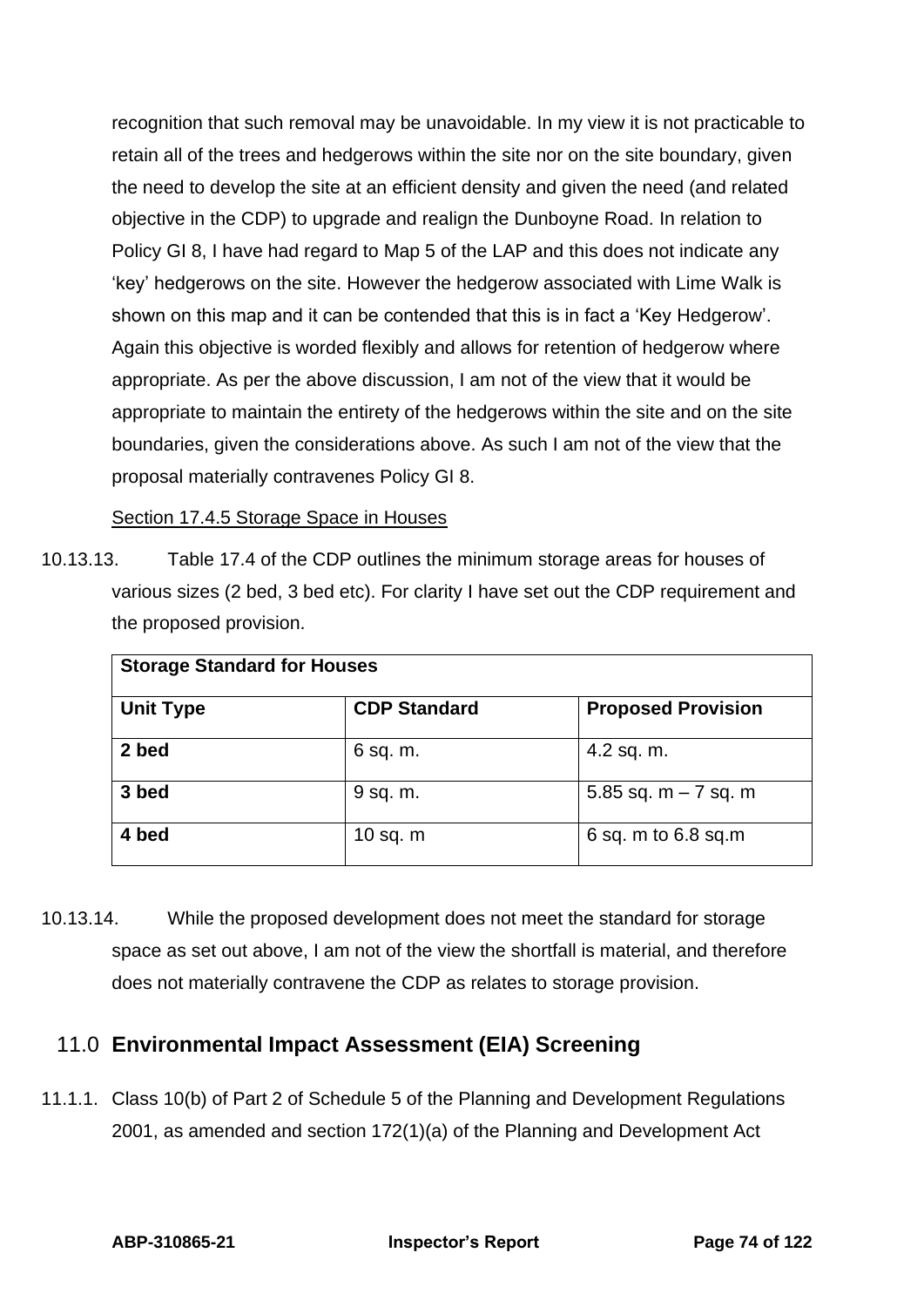2000, as amended provides that an Environmental Impact Assessment (EIA) is required for infrastructure projects that involve:

• Construction of more than 500 dwelling units

• Urban Development which would involve an area greater than 2 hectares in the case of a business district\*, 10 hectares in the case of other parts of a built-up area and 20 hectares elsewhere.

\*a 'business district' means a district within a city or town in which the predominant land use is retail or commercial use.

- 11.1.2. Class 14 relates to works of demolition carried out in order to facilitate a project listed in Part 1 or Part 2 of this Schedule where such works would be likely to have significant effects on the environment, having regard to the criteria set out in Schedule 7.
- 11.1.3. It is proposed to construct 194 no. residential units, a childcare facility and associated site works. The number of dwellings proposed is well below the threshold of 500 dwelling units noted above. The site has an overall area of c7.55 ha and is located within an existing built up area but not in a business district. The site area is therefore below the applicable threshold of 10 ha. The site is greenfield, located on the edge of the urban area of Maynooth. The introduction of a residential development will not have an adverse impact in environmental terms on surrounding land uses. It is noted that the site is not designated for the protection of the landscape or of natural or cultural heritage. While I note a Natura Impact Statement (NIS) has been submitted with the application, following an Appropriate Assessment, it has been ascertained that the proposed development, individually or in combination with other plans or projects would not adversely affect the integrity of any European Site (as discussed in Section 12 below). The proposed development would not give rise to waste, pollution or nuisances that differ from that arising from other housing in the neighbourhood. It would not give rise to a risk of major accidents or risks to human health. The proposed development would use the public water and drainage services of Irish Water and Kildare County Council, upon which its effects would be marginal.
- 11.1.4. Section 299B (1)(b)(ii)(II)(A) of the regulations states that the Board shall satisfy itself that the applicant has provided the information specified in Schedule 7A. The criteria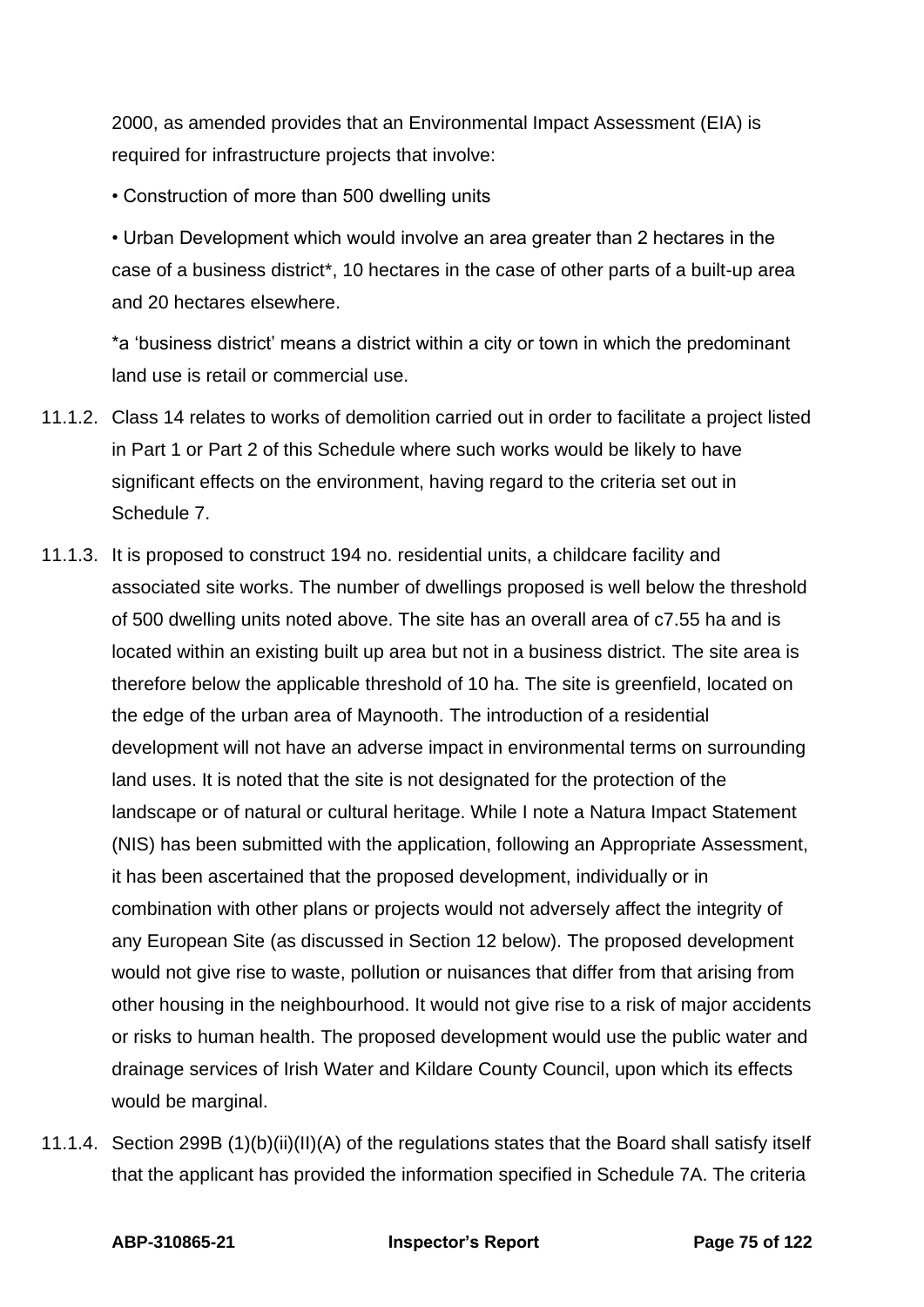set out in schedule 7A of the regulations are relevant to the question as to whether the proposed sub-threshold development would be likely to have significant effects on the environment that could and should be the subject of environmental impact assessment. The submitted EIA Screening Report (dated July 2021) includes the information required under Schedule 7A to the planning regulations. In addition, the various reports submitted with the application address a variety of environmental issues and assess the impact of the proposed development, in addition to cumulative impacts regarding other permitted developments in proximity to the site, and demonstrate that, subject to the various construction and design related mitigation measures recommended, the proposed development will not have a significant impact on the environment. I have had regard to the characteristics of the site, location of the proposed development, and types and characteristics of potential impacts. I have examined the sub criteria having regard to the Schedule 7A information and all other submissions, and I have considered all information which accompanied the application including *inter alia*:

- Building Lifecycle Report
- Hydrological and Hydrogeological Assessment Report
- Conservation Appraisal
- Ecological Impact Assessment
- Appropriate Assessment Screening Report
- Natura Impact Statement
- Regulation 299B Statement
- Construction Waste and By-Product Management Plan
- Outdoor Lighting Report
- Operational Waste Management Plan
- Traffic and Transport Assessment
- Noise Assessment and Management Report
- Air Quality & Climate Summary Report
- DMURS Technical Note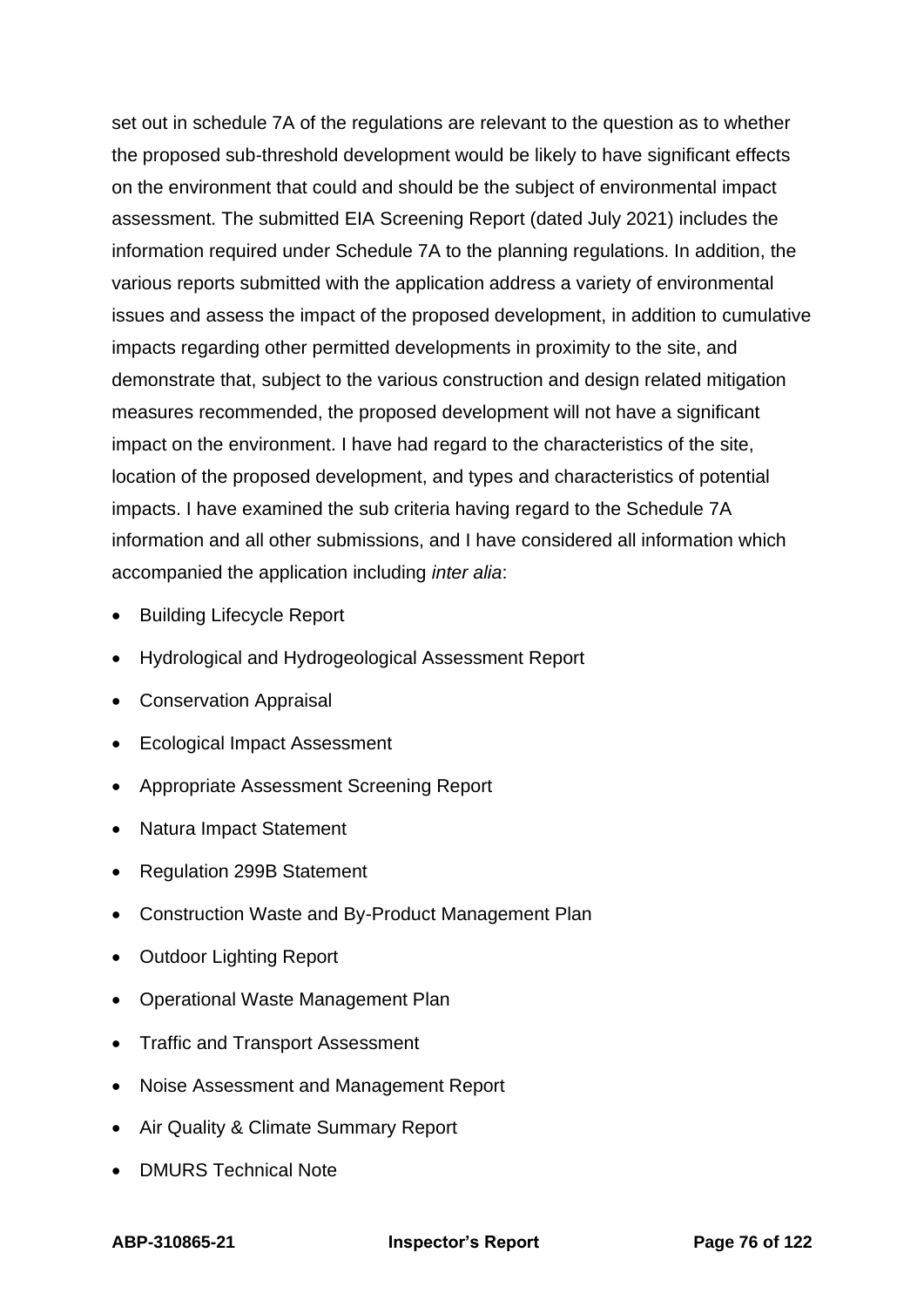- Tree Survey
- Site Specific Flood Risk Assessment
- Planning Report & Statement of Consistency
- EIA Screening Report
- School Infrastructure and School Provision Assessment
- Energy Statement
- Preliminary Construction and Environmental Management Plan
- Landscape and Visual Impact Appraisal
- Internal Daylight, Sunlight and Overshadowing Report
- Archaeological Heritage Impact Assessment Report
- Bat Assessment
- Infrastructure Design Report
- Apartment & Housing Quality Assessment
- Architectural Design Statement
- Statement of Response to An Bord Pleanala's Consultation Opinion
- Photomontages
- Landscape Design Report
- 11.1.5. Noting the requirements of Section 299B (1)(b)(ii)(II)(C), whereby the applicant is required to provide to the Board a statement indicating how the available results of other relevant assessments of the effects on the environment carried out pursuant to European Union legislation other than the Environmental Impact Assessment Directive have been taken into account, I note that the applicant has submitted a 'Relevant Assessments Regulation 299B Statement'. This notes that the following assessments / reports have been submitted: -
	- An AA Screening Statement, a Natura Impact Statement, a Bat Assessment and an Ecological Impact Assessment have been submitted with the application, in support of the Habitats Directive (92/43/EEC) and the Birds Directive (2009/147/EC) have been submitted with the application.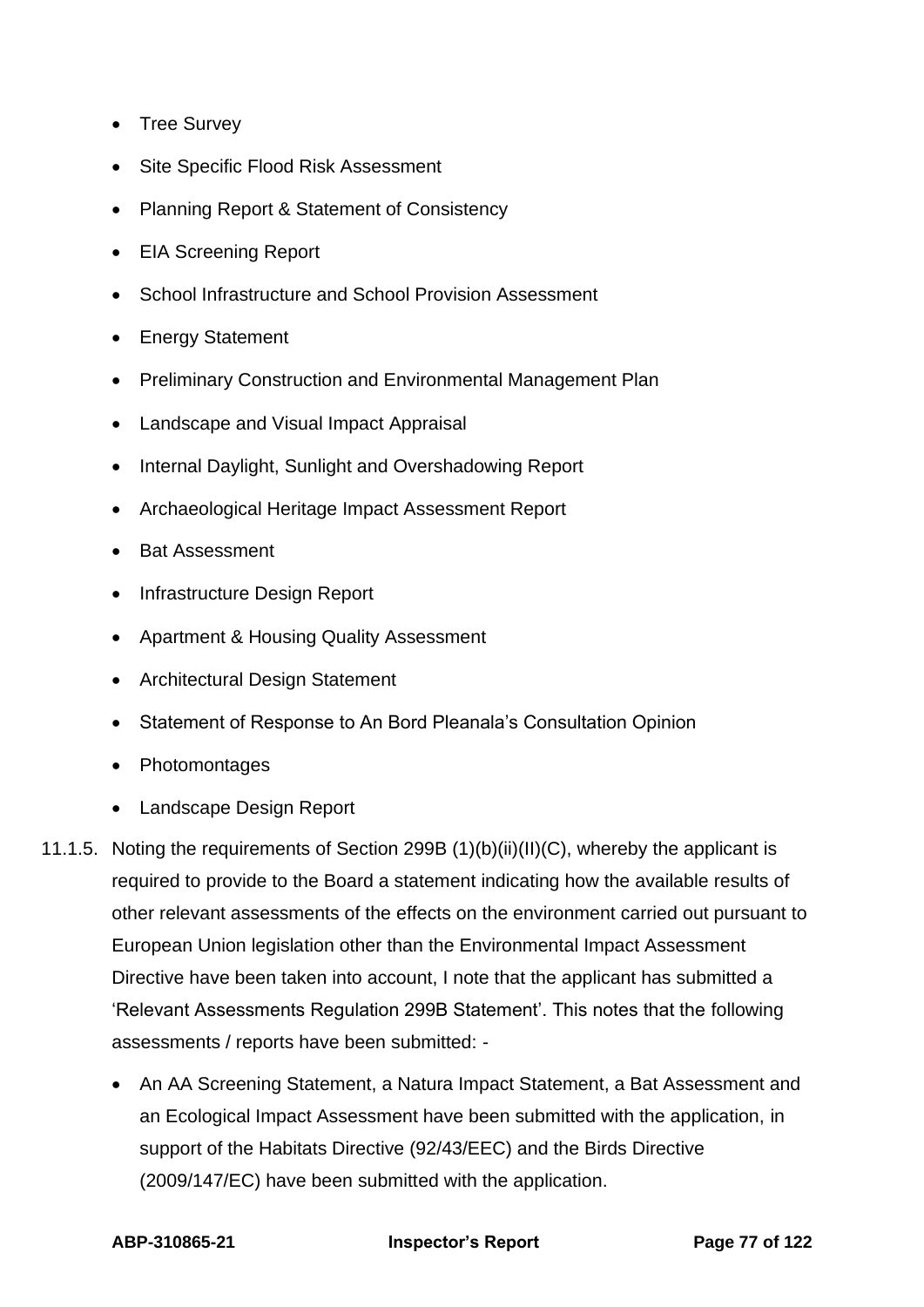- A Hydrogeological Assessment Report has been submitted, in support of the Water Framework Directive (2000/60/EC).
- A Site Specific Flood Risk Assessment, has been submitted, which was undertaken in response to the EU Floods Directive (2007/60/EC)
- A Noise Assessment and Management Report was submitted in response to the Environmental Noise (Directive 2002/49/EC)
- An Air Quality and Climate Summary was submitted in response to the Clean Air for Europe (CAFE) Directive (Directive 2008/50/EC)
- A Construction Waste and By-Product Management Plan (2021) and Operational Phase Waste Management Plan was which was undertaken in accordance with the Waste Management Act, 1996.
- 11.1.6. In addition to that set out in the applicant's 299B Statement I note the following:
	- An Energy Statement has been submitted with the application, which has been undertaken pursuant to the EU Energy Performance of Buildings Directive and requirement for Near Zero Energy Building.
	- SEA Environmental Report for the Kildare County Development Plan 2017-2023.
	- SEA Environmental Report for Proposed Amendment No. 1 to the Maynooth Local Area Plan 2013-2019.
- 11.1.7. I have taken into account the above documentation above when screening for EIA. I have completed an EIA screening assessment of the proposed development with respect to all relevant considerations, as set out in Appendix A to this report. I am satisfied that the location of the project and the environmental sensitivity of the geographical area would not justify a conclusion that the proposed development would be likely to have significant effects on the environment. The proposed development does not have the potential to have effects of which would be rendered significant by their extent, magnitude, complexity, probability, duration, frequency or reversibility. In these circumstances, the application of the criteria in Schedule 7 of the Regulations to the proposed sub-threshold development demonstrates that it would not be likely to have significant effects on the environment and that an EIA is not required before a grant of permission is considered. This conclusion is consistent with the EIA Screening Statement submitted with the application. I am satisfied that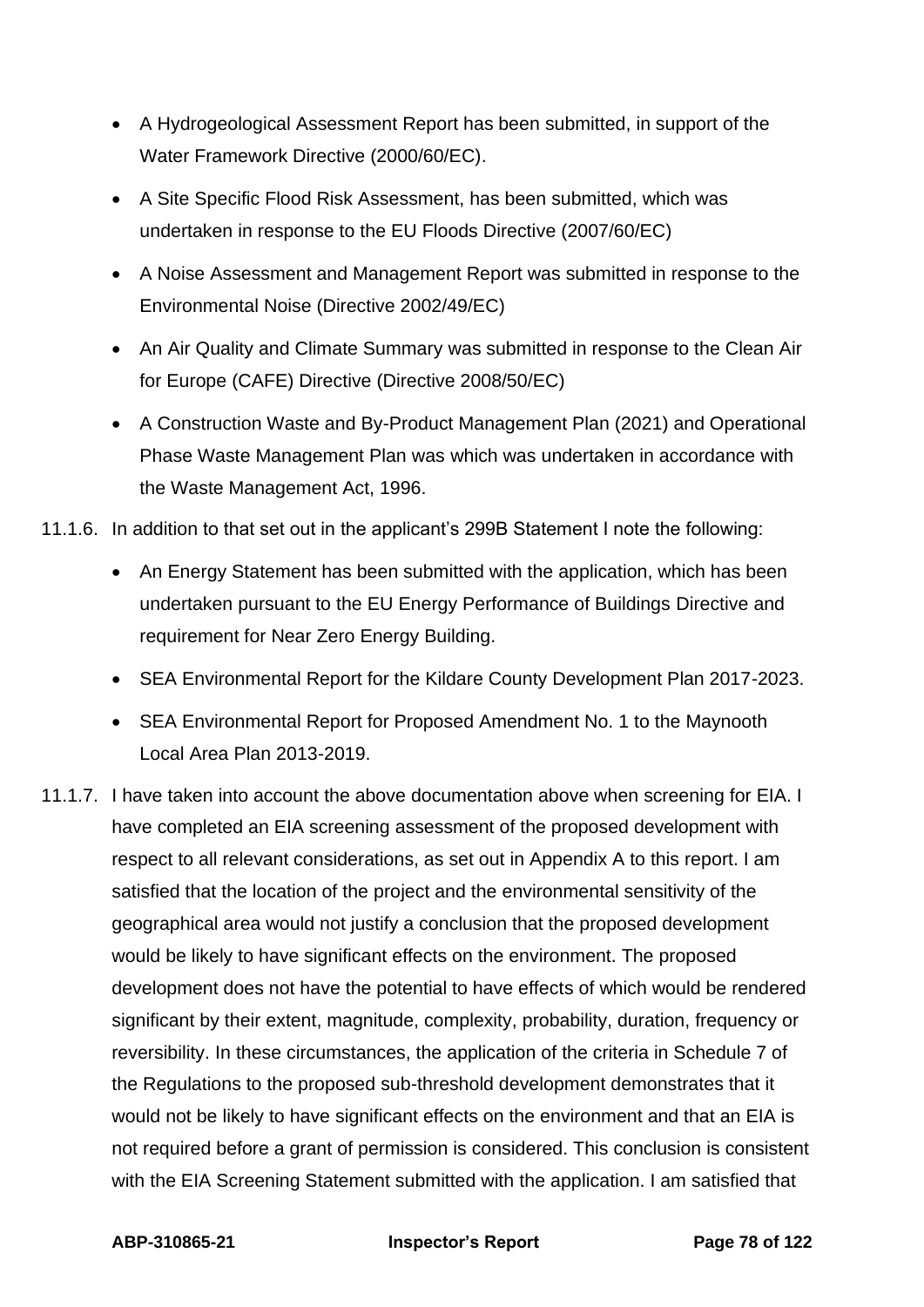information required under Section 299B(1)(b)(ii)(II) of the Regulations has been submitted. A Screening Determination should be issued confirming that there is no requirement for an EIAR based on the above considerations.

## 12.0 **Appropriate Assessment:**

12.1.1. The requirements of Article 6(3) as related to screening the need for appropriate assessment of a project under part XAB, section 177U and section 177V of the Planning and Development Act 2000 (as amended) are considered fully in this section.

### The Project and its Characteristics

- 12.1.2. I refer to the Board to the detailed description in Section 2.0 of this report. The following details are also of note for the purposes of Appropriate Assessment.
- 12.1.3. In relation to surface water, there is an existing 450mm diameter surface water sewer from the Castlepark Development which bounds the south-east and east of the site and outfalls to the quarry which is located in the wooded area to the northeast of the site. There is an existing 600mm surface water sewer to the north east of the site at the roundabout on the R157 which outfalls to the Rye River to the north. The surface water from the proposed development will be discharged to these surface water sewers. SUDs measures proposed include permeable driveways, naturally occurring infiltration in the quarry, attenuation storage, provision of swales, tree pits connected to gullies and a petrol interceptor. In relation to the attenuation storage, 3 no. attenuation sites are proposed, Catchment 1B, 1A and the Dunboyne Road upgrade. Catchment 1B is the public open space, which will serve as a catchment for the western portion of the residential site, utilising an underground stormtech attenuation tank, incorporating an impermeable liner to prevent groundwater from entering the network. Catchment 1A refers to the existing quarry area. It is proposed to use this area as attenuation storage for both the subject site and the existing Castlepark development. Underground storage is proposed by way of attenuation cells for the 1:30 year storm, and a detention basin on top of this to cater for the 1:100 year storm. In relation to the Dunboyne Road upgrade, the quarry will serve as the attenuation area for the road, with the surface water from same stored in the quarry, separate from the residential development surface water run-off.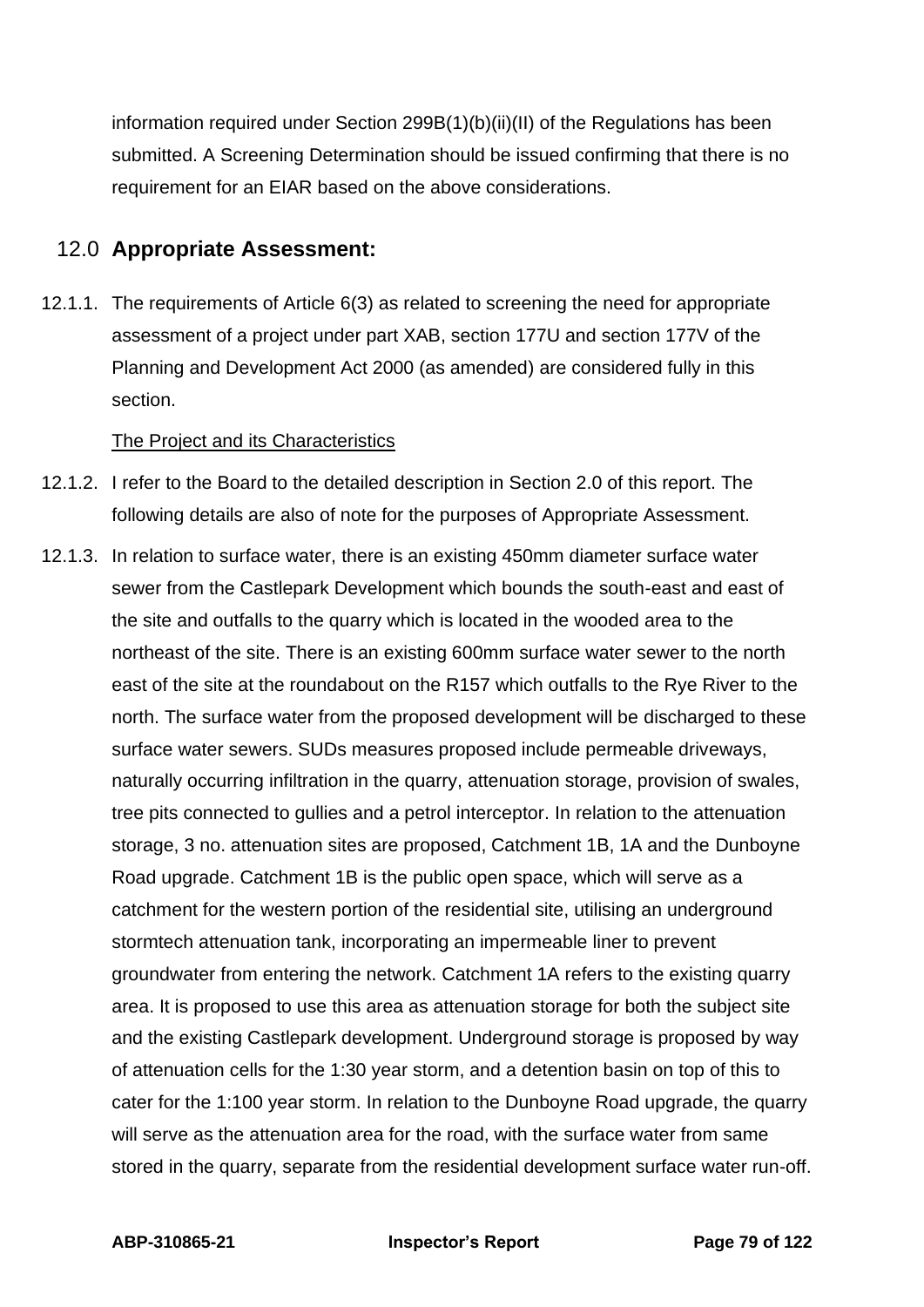Storms up to the 1 in 100 year period will be facilitated by the underground attenuation system, with impermeable lining to prevent groundwater entering the network.

- 12.1.4. The Applicant's Screening Report notes that the proposed surface water system has been designed so that there will be no changes to the quality or quantity of surface water run-off as a result of the development.
- 12.1.5. In relation to foul water proposals, it is noted within the Drainage Design Report that there is no foul infrastructure in the immediate vicinity of the proposed development, with the Castlepark development served by gravity foul sewers at a higher than the level proposed for this site. A pumping station is proposed for the site. The proposed foul water will drain by gravity to the proposed pumping station where it will be pumped to the existing Irish Water network to the south on Dunboyne Road. A Statement of Design Acceptance has been received from Irish Water in relation to same although it is noted that the existing wastewater network will have to be extended approx. 600m and that the applicant will be required to fund the extension which will be delivered by Irish Water. The foul water is ultimately treated at the Leixlip municipal plant which serves the town of Maynooth. The Applicant's Screening Report notes that, in 2019, this plant was reported in the Annual Environmental Report (AER) as meeting its effluent quality standards under the Urban Wastewater Treatment Directive and is operating within its design capacity. This plant discharges treated water into the River Liffey downstream of the Rye Water and the AER notes that the 'discharge from the wastewater treatment plan does not have an observable negative impact on the Water Framework Directive Status'.

### Compliance with Article 6(3) of the Habitats Directive

12.1.6. The Habitats Directive deals with the Conservation of Natural Habitats and of Wild Fauna and Flora throughout the European Union. Article 6(3) of this Directive requires that any plan or project not directly connected with or necessary to the management of the site but likely to have a significant effect thereon, either individually or in combination with other plans or projects shall be subject to appropriate assessment of its implications for the site in view of the site's conservation objectives. The competent authority must be satisfied that the proposal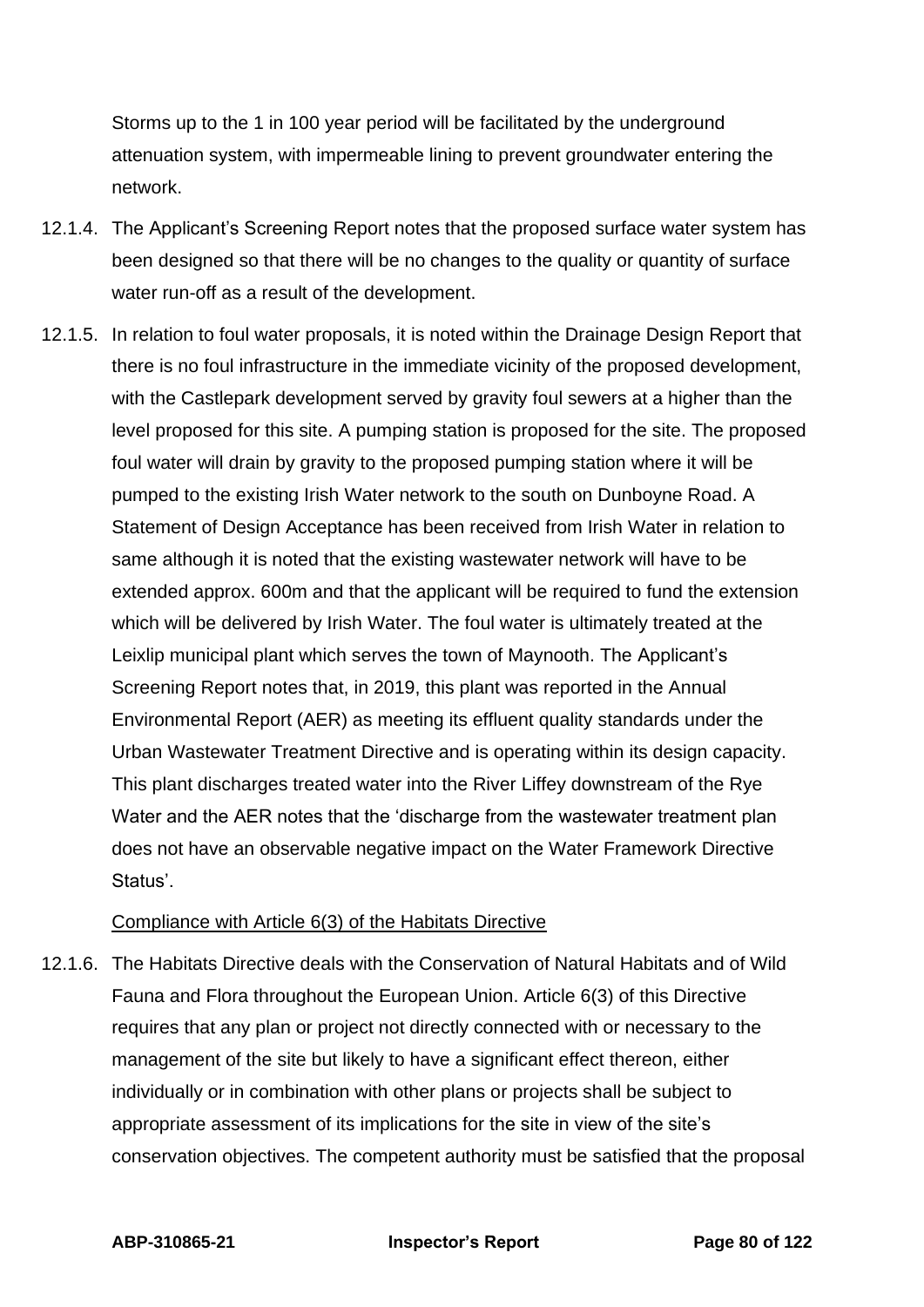will not adversely affect the integrity of the European site before consent can be given. The proposed development is not directly connected to or necessary to the management of any European site and therefore is subject to the provisions of Article 6(3)

12.1.7. This section of the report considers the likely significant effects of the proposal on European sites with each of the potential significant effects assessed in respect of each of the Natura 2000 sites considered to be at risk and the significance of same. The assessment is based on the submitted Appropriate Assessment (AA) Screening Report (dated July 2021) and Natura Impact Statement (NIS) (dated July 2021) both of which were prepared by Openfield Ecological Services.

#### Description of the site characteristics

12.1.8. The Applicant's Screening Report notes that the Lyreen River flows approximately 120m to the north-west of the subject site and joins the Rye Water, which flows to the east approximately 90m north-east of the site boundary. At its closest, the site is approximately 120m from the boundary of the Rye Water/Carton SAC. The report notes the site is composed of agricultural grassland and traditional field boundaries. Habitat types on site include recolonizing bare ground (ED3) to the north-east and the remaining fields comprising of improved agricultural grassland (GA1). Field boundaries generally consist of treelines (WL2) and Hedgerows (WL1), with the historic quarry on site consisting of broadleaved woodland (WD1). There are no habitats which are examples of those listed on Annex 1 of the Habitats Directive or habitats suitable for species listed on Annex 1 or Annex II of the Birds Directive, and are not considered suitable wetland/wading/wintering birds associated with coastal Natural 2000 sites, nor is there any data that suggests these birds are present, and were not recorded during the wintering bird surveys.

### Relevant prescribed bodies consulted

- 12.1.9. The application was referred to the following prescribed bodies.
	- Irish Water (response received) note that waste water and water supply network will need to be extended. A Statement of Design Acceptance has been issued to the applicant.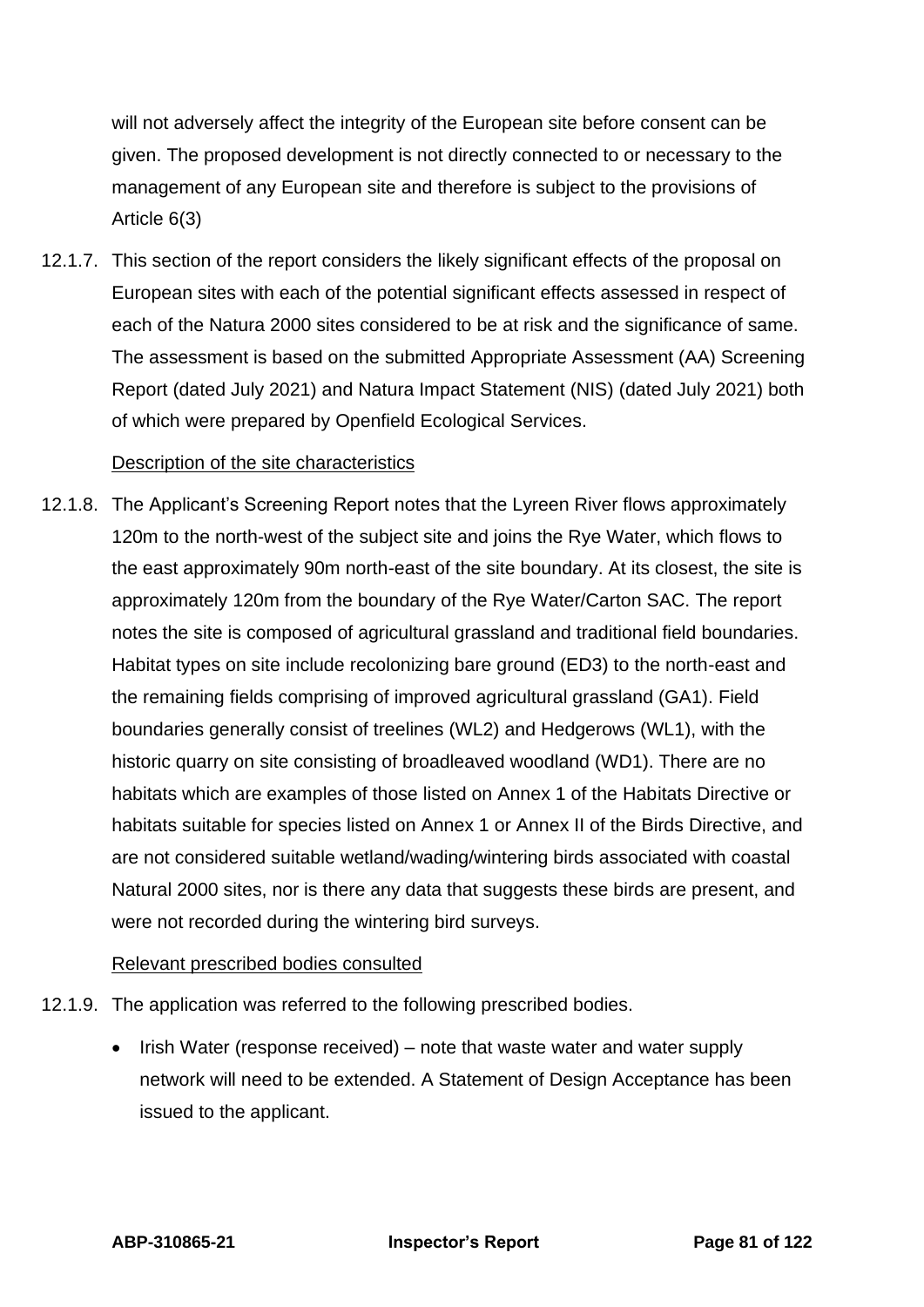- Minister for Tourism, Culture, Arts, Gaeltacht, Sport and Media (no response received)
- Heritage Council (no response received)
- An Taisce (no response received)
- An Comhairle Ealaíon (no response received)
- Fáilte Ireland (no response received)
- Minister for Housing, Local Government and Heritage (no response received)
- 12.1.10. I note also a submission was made on the application by Inland Fisheries Ireland, which states that the River Rye Water supports Brown trout, Sea trout and atlantic salmon. It also supports populations of Freshwater Crayfish and Lamprey (both Habitats Directive Annex II species). It is also noted that construction works have the potential to cause the release of sediments and pollutants into surrounding watercourses/could have a significantly negative impact on the fauna and flora of this sensitive and important freshwater system and that comprehensive surface water management measures must be implemented at the construction and operational stage and silt and pollution control measures need to be in place. Furthermore is essential that the receiving foul and storm water infrastructure has adequate capacity to accept predicted volumes from this development with no negative repercussions for quality of treatment, final effluent quality and the quality of receiving waters. A condition is suggested to require the owner to enter into an annual maintenance contract in respect of the efficient operation of the petrol/oil interceptor, grease and silt traps
- 12.1.11. In relation to foul water proposals, I note that the submission from Irish Water sets out that a 'Statement of Design Acceptance' has been issued for this development and note that all development is to be carried out in compliance with Irish Water Standards codes and practices. No capacity issues have been raised in relation to foul water treatment capacity.

### Planning Authority Submission

12.1.12. The Planning Authority have not raised any issues in relation to Appropriate Assessment. Elected Members have stated that the NIS is not accurate and does not consider all affected species.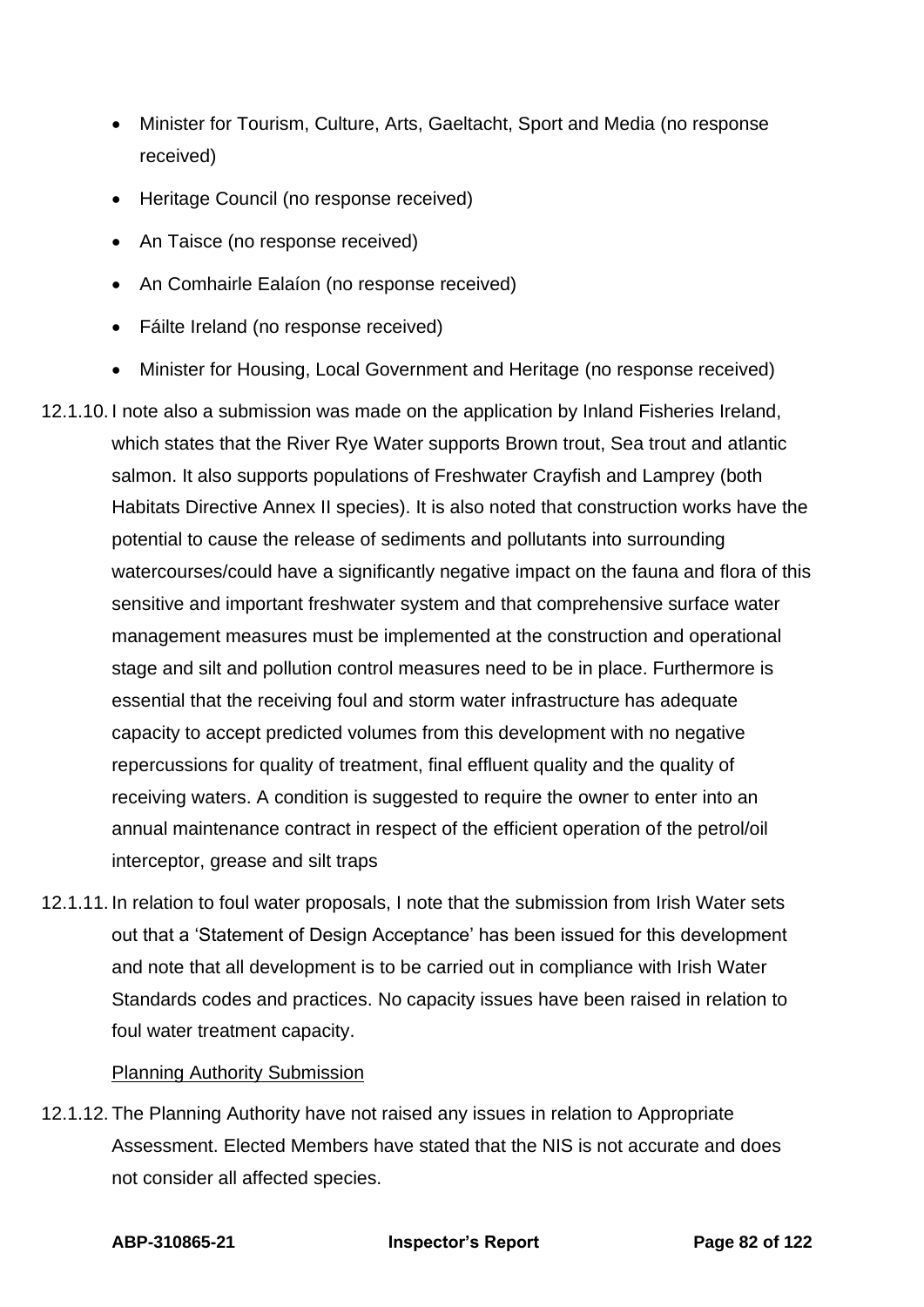### Observer Submissions

12.1.13. An observer submission has stated that assertions made in the application documentation about hydrological groundwater connections from the River Rye are incorrect. Observer submissions also state that the cumulative impact on Rye Water/Carton SAC must be closely examined. It is also stated the NIS does not mention Bats.

### Identification of relevant Natura 2000 sites (Zone of Influence)

- 12.1.14. The Applicant's Screening Report notes that groundwater flow from the proposed development site will flow to the north/northeast and discharge as baseflow to the Rye Water and River Lyreen. It is also noted that there is no pathway for a hydraulic connection between groundwater at the proposed development site and known, groundwater fed petrifying spring habitats at Louisa Bridge, a qualifying interest of the Rye Water/Carton SAC. It is noted that Louisa Bridge is approximately 6.5km from the site. These conclusions are supported by the findings of the Hydrological and Hydrogeological Assessment Report submitted with this application.
- 12.1.15. Figures 4 and 5 of the Screening Report set out all Natura Sites within 15km of the development site and within 15km of the outfall of the Leixlip wastewater treatment plan. The Screening Report also notes that the subject lands are within the catchment of the River Liffey, the estuary of which is subject to a number of designations including the River Tolka Estuary and South Dublin Bay SPA, the South Dublin Bay SAC, the North Dublin Bay SAC and the North Bull Island SPA.
- 12.1.16. The following sites are considered to be within the *potential* zone of influence (my emphasis) of the project and a detailed description of same, including the relevant qualifying interests and the conservation objectives relating to same, is set out in the Applicant's Screening Report.

| Site (site       | <b>Distance</b> | Qualifying                   | <b>Conservation</b> |
|------------------|-----------------|------------------------------|---------------------|
| code)            | from site       | <b>Interests/Species of</b>  | <b>Objectives</b>   |
|                  |                 | <b>Conservation Interest</b> |                     |
| <b>Rye Water</b> | c120m           | Petrifying springs with tufa | Generic             |
|                  |                 |                              |                     |
| Valley/Carton    |                 | formation (Cratoneurion)     | conservation        |
| SAC (001398)     |                 | [7220]                       | objectives have     |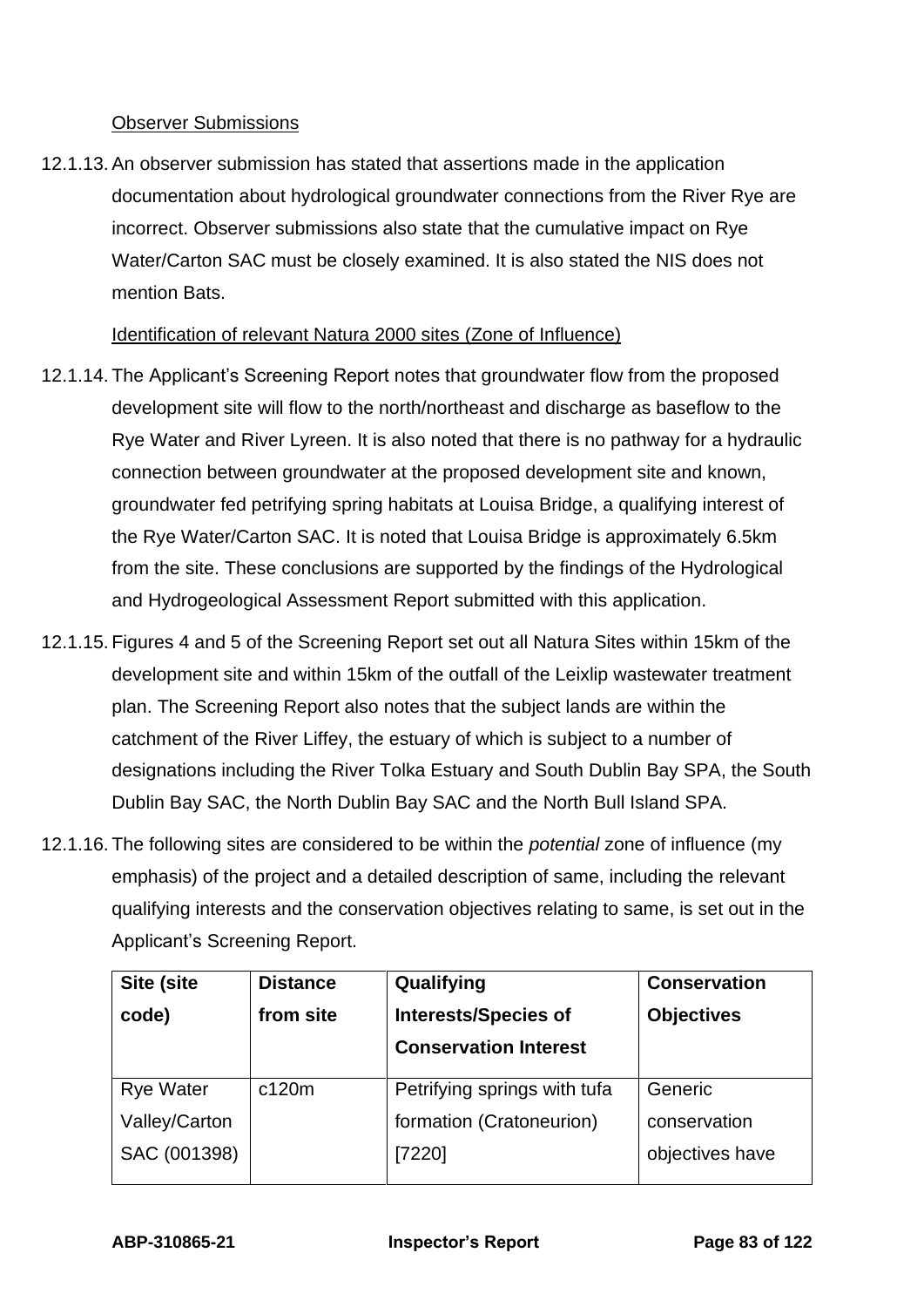|                      |                    | Vertigo angustior (Narrow-       | been published by             |
|----------------------|--------------------|----------------------------------|-------------------------------|
|                      |                    | mouthed Whorl Snail)             | the NPWS (2021)               |
|                      |                    | [1014]                           | which are:                    |
|                      |                    | Vertigo moulinsiana              | To maintain or                |
|                      |                    | (Desmoulin's Whorl Snail)        | restore the                   |
|                      |                    | [1016]                           | favourable                    |
|                      |                    |                                  | conservation                  |
|                      |                    |                                  | condition of the              |
|                      |                    |                                  | Annexed                       |
|                      |                    |                                  | habitats/species              |
|                      |                    |                                  | for which the SAC             |
|                      |                    |                                  | has been                      |
|                      |                    |                                  | selected.                     |
| South Dublin         | c <sub>23</sub> km | <b>Light-bellied Brent Goose</b> | Site specific                 |
| Bay and River        |                    | (Branta bernicla hrota)          | conservation                  |
| <b>Tolka Estuary</b> |                    | [A046]                           | objective have                |
| SPA (004024)         |                    | <b>Oystercatcher (Haematopus</b> | been published for            |
|                      |                    | ostralegus) [A130]               | this SPA by the               |
|                      |                    |                                  | NPWS (2015) and               |
|                      |                    | <b>Ringed Plover (Charadrius</b> | I refer the Board to          |
|                      |                    | hiaticula) [A137]                | the supporting                |
|                      |                    | <b>Grey Plover (Pluvialis</b>    | documentation for             |
|                      |                    | squatarola) [A141]               | same <sup>3</sup> . These are |
|                      |                    | Knot (Calidris canutus)          | summarised in the             |
|                      |                    | $[A143]$                         | applicant's AA                |
|                      |                    | Sanderling (Calidris alba)       | screening                     |
|                      |                    | [A144]                           | document as                   |
|                      |                    |                                  | follows:                      |
|                      |                    | Dunlin (Calidris alpina)         | Birds (similar for            |
|                      |                    | $[A149]$                         | all species)                  |
|                      |                    |                                  |                               |

<sup>3</sup> [https://www.npws.ie/sites/default/files/protected-sites/conservation\\_objectives/CO004024.pdf](https://www.npws.ie/sites/default/files/protected-sites/conservation_objectives/CO004024.pdf)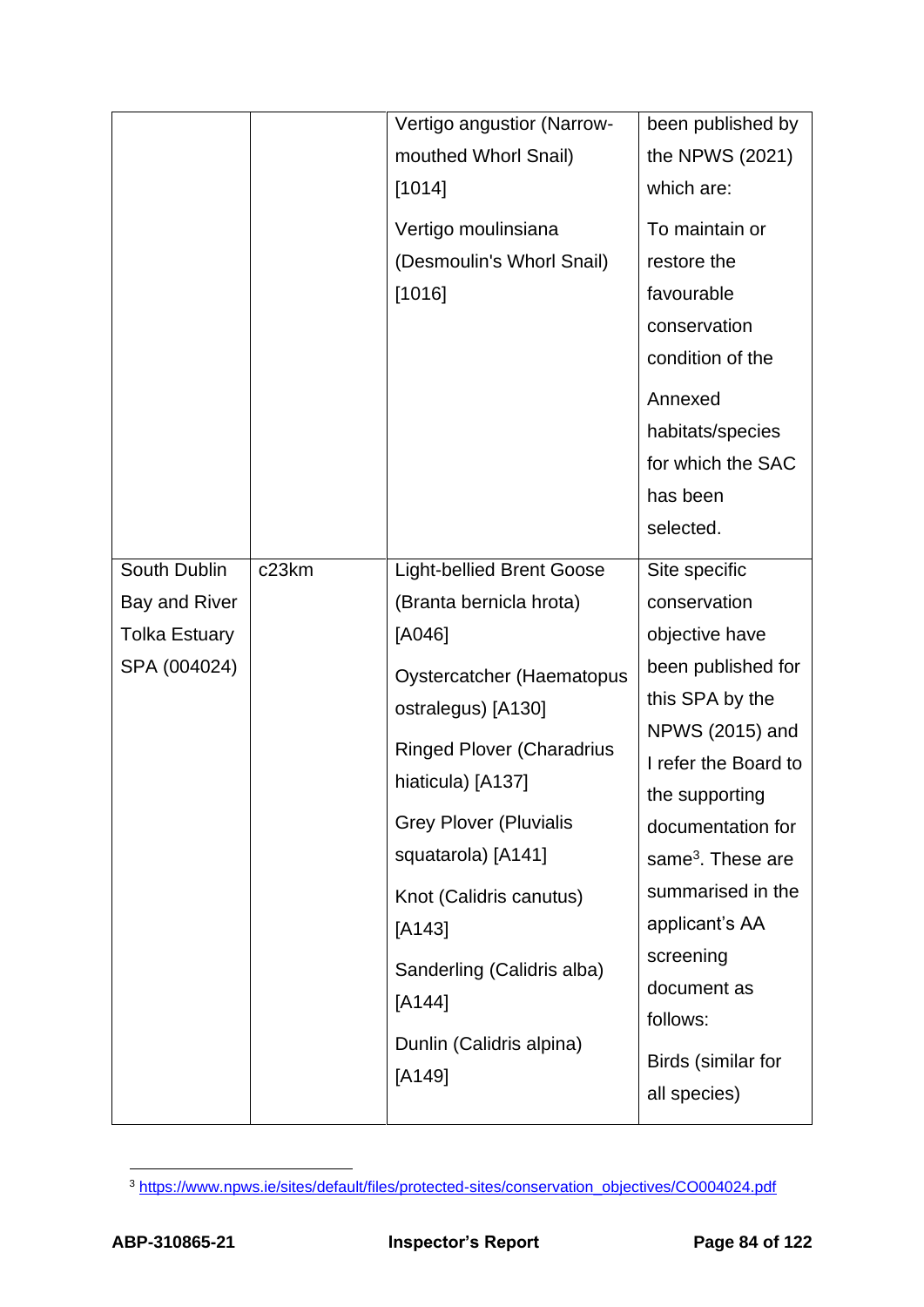|              |                    | <b>Bar-tailed Godwit (Limosa</b> | Long term                     |
|--------------|--------------------|----------------------------------|-------------------------------|
|              |                    | lapponica) [A157]                | population trend              |
|              |                    | Redshank (Tringa totanus)        | stable or                     |
|              |                    | $[A162]$                         | increasing; there             |
|              |                    |                                  | should be no                  |
|              |                    | <b>Black-headed Gull</b>         | significant                   |
|              |                    | (Chroicocephalus                 | decrease in the               |
|              |                    | ridibundus) [A179]               | numbers or range              |
|              |                    | Roseate Tern (Sterna             | of areas used by              |
|              |                    | dougallii) [A192]                | waterbird species,            |
|              |                    | Common Tern (Sterna              | other than that               |
|              |                    | hirundo) [A193]                  | occurring from                |
|              |                    |                                  | natural patterns of           |
|              |                    | Arctic Tern (Sterna              | variation                     |
|              |                    | paradisaea) [A194]               |                               |
|              |                    | <b>Wetland and Waterbirds</b>    |                               |
|              |                    | [A999]                           |                               |
|              |                    |                                  |                               |
| South Dublin | c <sub>23</sub> km | Mudflats and sandflats not       | Site specific                 |
| Bay SAC      |                    | covered by seawater at low       | conservation                  |
| (000210)     |                    | tide [1140].                     | objectives have               |
|              |                    |                                  | been published for            |
|              |                    | Annual vegetation of drift       | mudflats (NPWS,               |
|              |                    | lines [1210]                     | 2013) and I refer             |
|              |                    | Salicornia and other             | the Board to the              |
|              |                    | annuals colonising mud and       | supporting                    |
|              |                    | sand [1310]                      | documentation for             |
|              |                    | Embryonic shifting dunes         | same <sup>4</sup> . These are |
|              |                    | [2110]                           | also summarised               |
|              |                    |                                  | in the applicant's            |
|              |                    |                                  | AA screening                  |
|              |                    |                                  | document.                     |

<sup>4</sup> [https://www.npws.ie/sites/default/files/protected-sites/conservation\\_objectives/CO000210.pdf](https://www.npws.ie/sites/default/files/protected-sites/conservation_objectives/CO000210.pdf)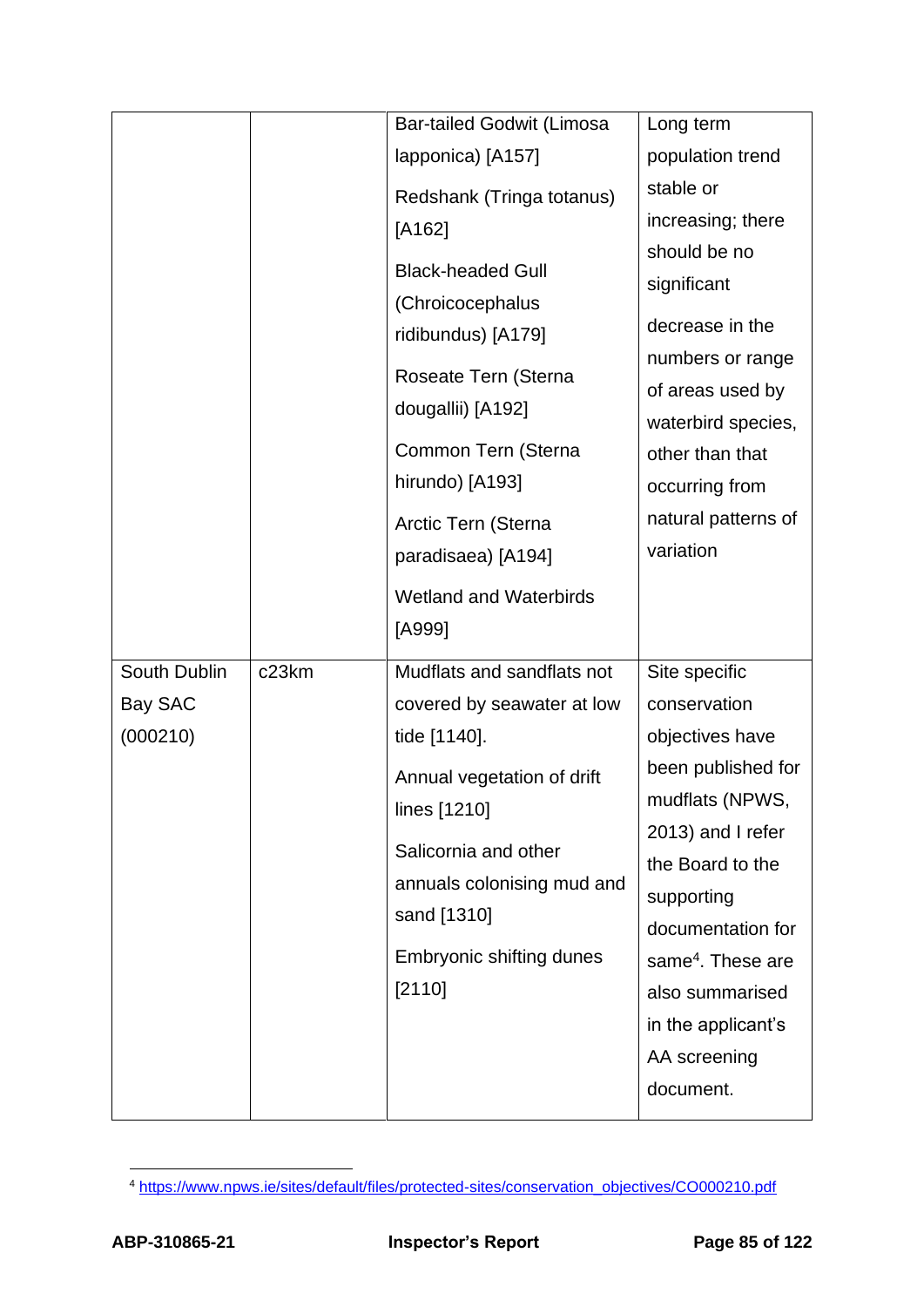|                   |                    |                                  | Generic                       |
|-------------------|--------------------|----------------------------------|-------------------------------|
|                   |                    |                                  | conservation                  |
|                   |                    |                                  |                               |
|                   |                    |                                  | objectives only               |
|                   |                    |                                  | have been                     |
|                   |                    |                                  | published for other           |
|                   |                    |                                  | qualifying interests          |
|                   |                    |                                  | in this SAC which             |
|                   |                    |                                  | are:                          |
|                   |                    |                                  | To maintain or                |
|                   |                    |                                  | restore the                   |
|                   |                    |                                  | favourable                    |
|                   |                    |                                  | conservation                  |
|                   |                    |                                  | condition of the              |
|                   |                    |                                  |                               |
|                   |                    |                                  | Annexed                       |
|                   |                    |                                  | habitats/species              |
|                   |                    |                                  | for which the SAC             |
|                   |                    |                                  | has been                      |
|                   |                    |                                  | selected.                     |
| North Bull        | c <sub>23</sub> km | <b>Light-bellied Brent Goose</b> | Site specific                 |
| <b>Island SPA</b> |                    | (Branta bernicla hrota)          | conservation                  |
| (004006)          |                    | $[A046]$                         | objective have                |
|                   |                    | Shelduck (Tadorna tadorna)       | been published for            |
|                   |                    | $[A048]$                         | this SPA by the               |
|                   |                    |                                  | NPWS (2015) and               |
|                   |                    | Teal (Anas crecca) [A052]        | I refer the Board to          |
|                   |                    | Pintail (Anas acuta) [A054]      | the supporting                |
|                   |                    | Shoveler (Anas clypeata)         | documentation for             |
|                   |                    | [A056]                           | same <sup>5</sup> . These are |
|                   |                    |                                  | summarised in the             |
|                   |                    | <b>Oystercatcher (Haematopus</b> | applicant's AA                |
|                   |                    | ostralegus) [A130]               | screening                     |
|                   |                    |                                  |                               |

<sup>5</sup> [https://www.npws.ie/sites/default/files/protected-sites/conservation\\_objectives/CO004006.pdf](https://www.npws.ie/sites/default/files/protected-sites/conservation_objectives/CO004006.pdf)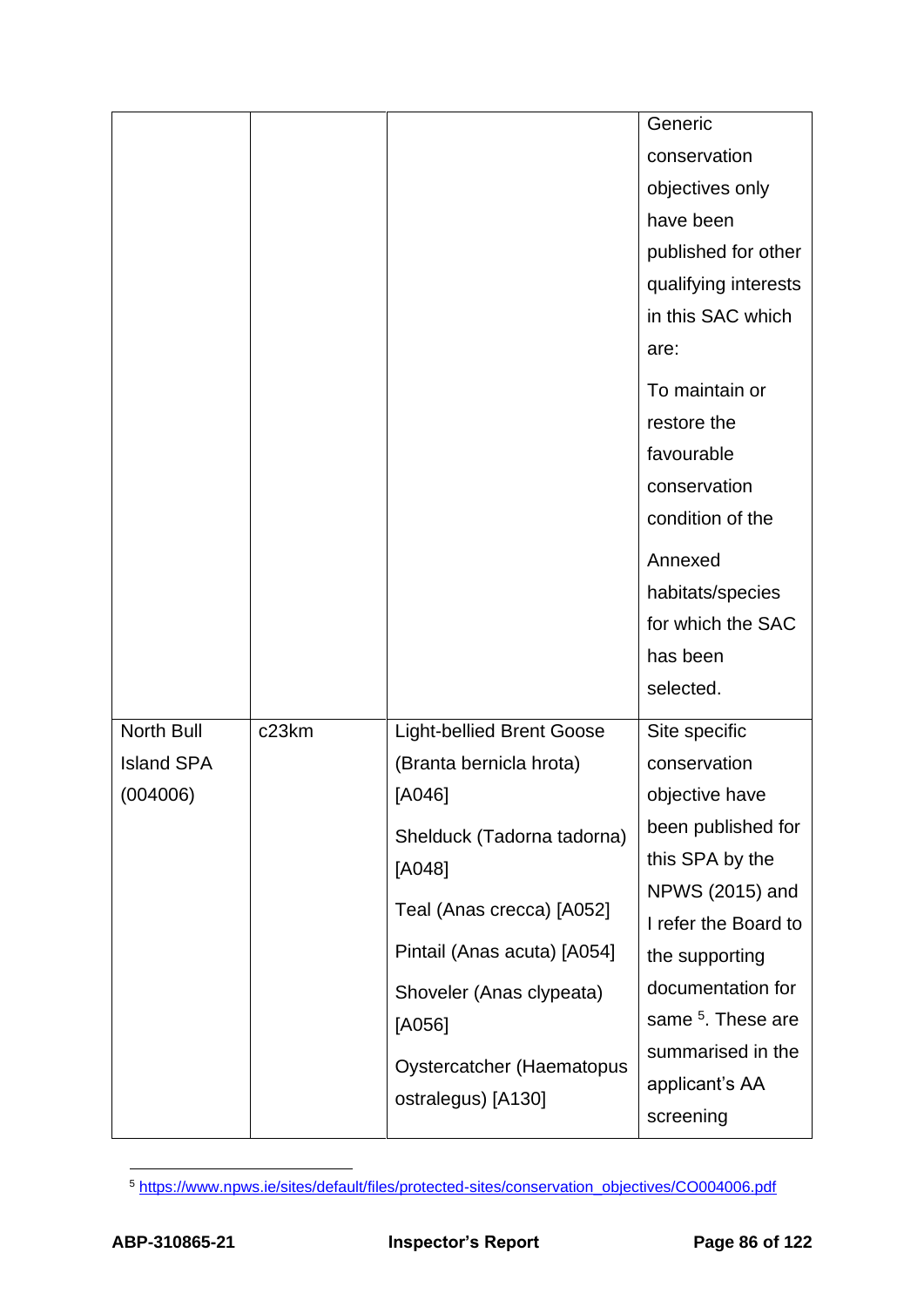|              |       | <b>Golden Plover (Pluvialis</b>    | document as         |
|--------------|-------|------------------------------------|---------------------|
|              |       | apricaria) [A140]                  | follows:            |
|              |       | <b>Grey Plover (Pluvialis</b>      | Birds (similar for  |
|              |       | squatarola) [A141]                 | all species)        |
|              |       | Knot (Calidris canutus)            | Long term           |
|              |       | $[A143]$                           | population trend    |
|              |       | Sanderling (Calidris alba)         | stable or           |
|              |       | $[A144]$                           | increasing; there   |
|              |       | Dunlin (Calidris alpina)           | should be no        |
|              |       | [A149]                             | significant         |
|              |       | <b>Black-tailed Godwit (Limosa</b> | decrease in the     |
|              |       | $limosa)$ [A156]                   | numbers or range    |
|              |       |                                    | of areas used by    |
|              |       | <b>Bar-tailed Godwit (Limosa</b>   | waterbird species,  |
|              |       | lapponica) [A157]                  | other than that     |
|              |       | Curlew (Numenius arquata)          | occurring from      |
|              |       | [A160]                             | natural patterns of |
|              |       | Redshank (Tringa totanus)          | variation           |
|              |       | [A162]                             |                     |
|              |       | Turnstone (Arenaria                |                     |
|              |       | interpres) [A169]                  |                     |
|              |       | <b>Black-headed Gull</b>           |                     |
|              |       | (Chroicocephalus                   |                     |
|              |       | ridibundus) [A179]                 |                     |
|              |       | <b>Wetland and Waterbirds</b>      |                     |
|              |       | [A999]                             |                     |
| North Dublin | c23km | Mudflats and sandflats not         | Site specific       |
| Bay SAC      |       | covered by seawater at low         | conservation        |
| (000206)     |       | tide [1140]                        | objectives have     |
|              |       |                                    | published by the    |
|              |       |                                    | NPWS (2013) and     |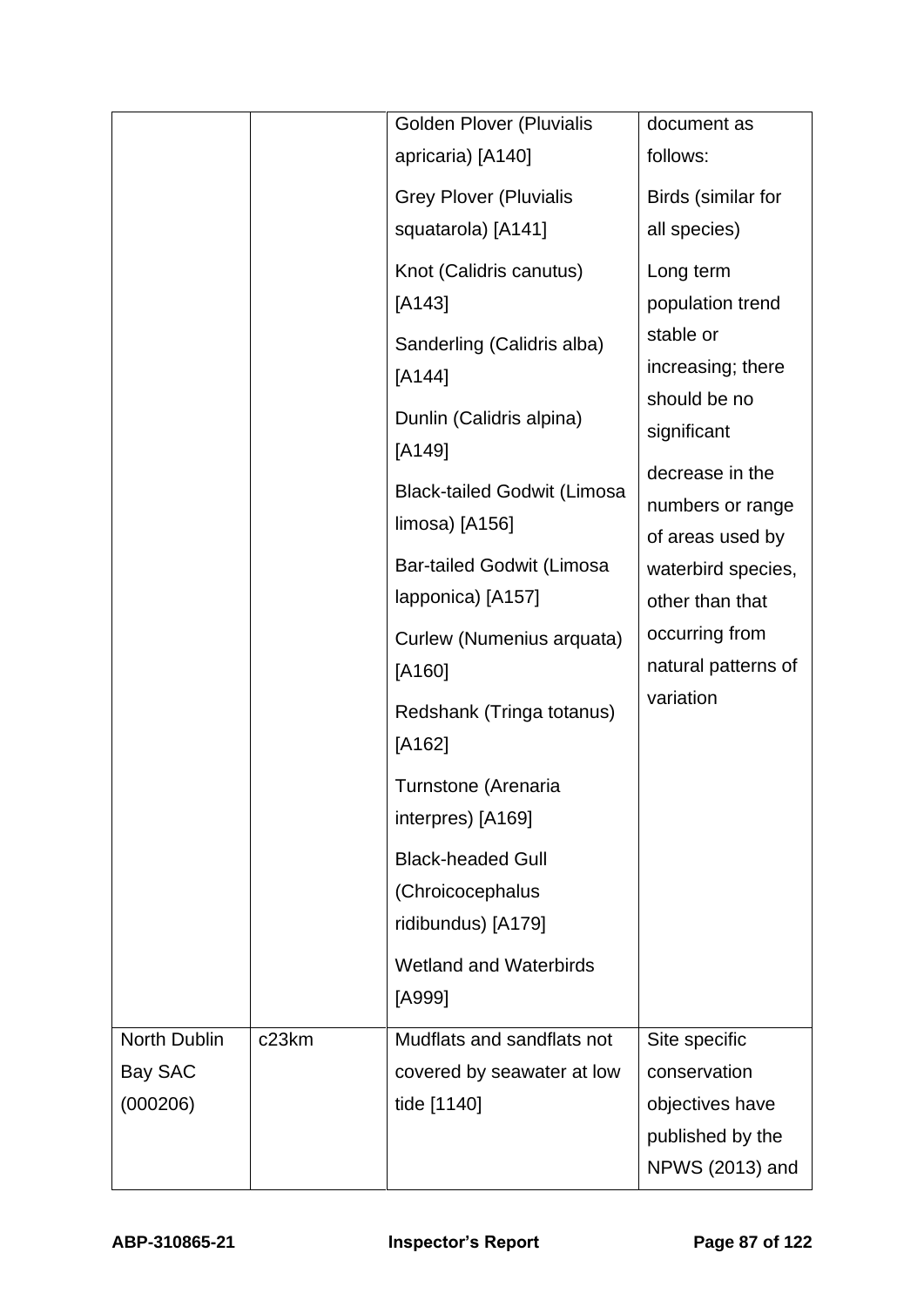|                                             |         | Annual vegetation of drift<br>lines [1210]                                                                                                                        | I refer the Board to<br>same <sup>6</sup> . The                                                  |
|---------------------------------------------|---------|-------------------------------------------------------------------------------------------------------------------------------------------------------------------|--------------------------------------------------------------------------------------------------|
|                                             |         | Salicornia and other<br>annuals colonising mud and<br>sand [1310]<br>Atlantic salt meadows<br>(Glauco-Puccinellietalia<br>maritimae) [1330]<br>Mediterranean salt | applicant's AA<br><b>Screening Report</b><br>has also<br>summarised<br>same.                     |
|                                             |         | meadows (Juncetalia<br>maritimi) [1410]<br>Embryonic shifting dunes<br>[2110]                                                                                     |                                                                                                  |
|                                             |         | Shifting dunes along the<br>shoreline with Ammophila<br>arenaria (white dunes)<br>[2120]                                                                          |                                                                                                  |
|                                             |         | Fixed coastal dunes with<br>herbaceous vegetation<br>$(grey$ dunes $)$ [2130]<br>Humid dune slacks [2190]                                                         |                                                                                                  |
|                                             |         | Petalophyllum ralfsii<br>(Petalwort) [1395]                                                                                                                       |                                                                                                  |
| Glenasmole<br><b>Valley SAC</b><br>(001029) | c20.1km | <b>Habitats</b><br>6210 Semi-natural dry<br>grasslands and scrubland<br>facies on calcareous<br>substrates (Festuco-                                              | Generic<br>conservation<br>objectives have<br>been published by<br>the NPWS (2021)<br>which are: |

<sup>6</sup> [https://www.npws.ie/sites/default/files/protected-sites/conservation\\_objectives/CO000206.pdf](https://www.npws.ie/sites/default/files/protected-sites/conservation_objectives/CO000206.pdf)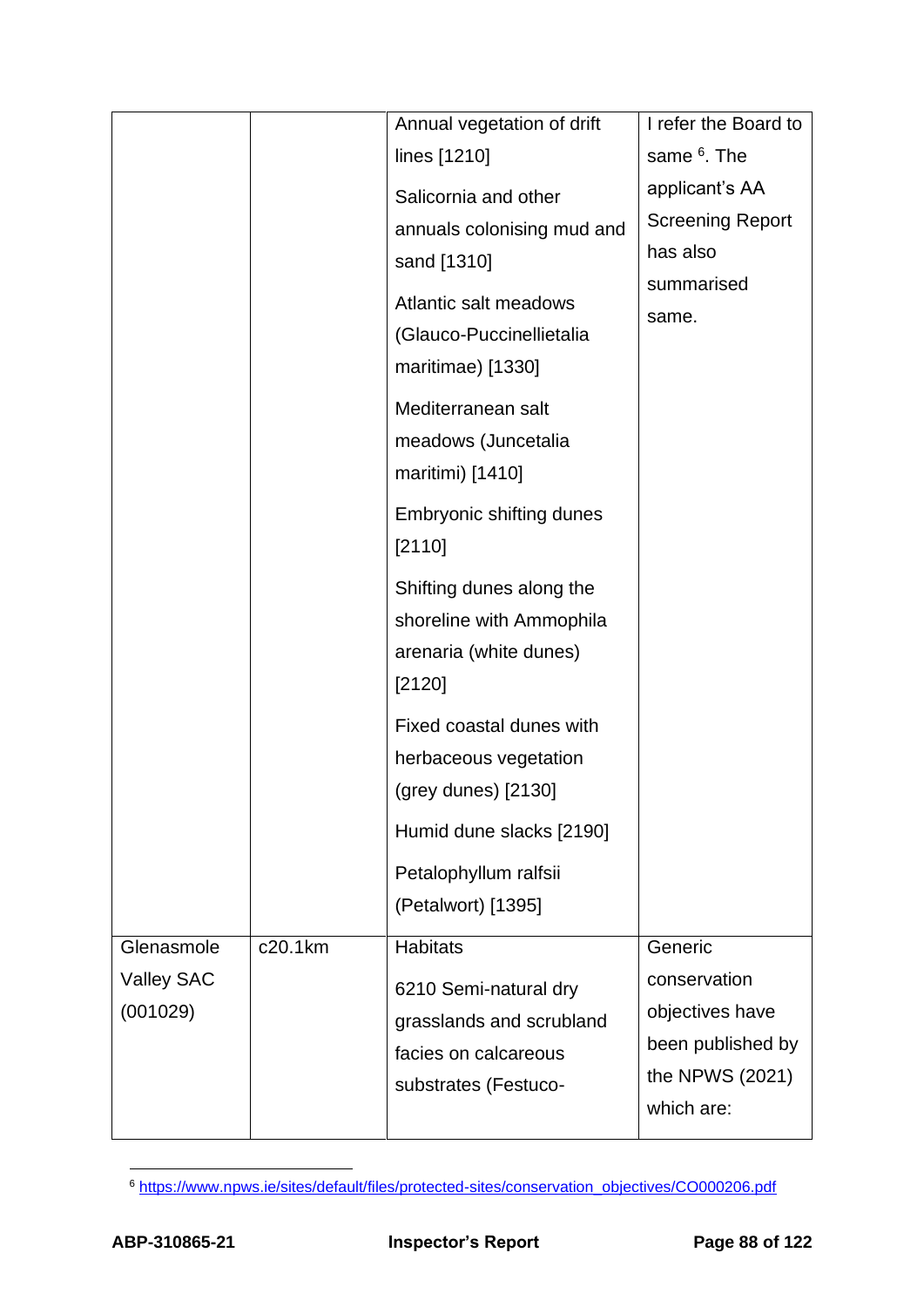| condition of the        |
|-------------------------|
|                         |
| habitats/species        |
| for which the SAC       |
|                         |
|                         |
|                         |
|                         |
| objectives have         |
| published by the        |
| NPWS (2013) and         |
| I refer the Board to    |
|                         |
|                         |
| <b>Screening Report</b> |
|                         |
|                         |
|                         |
|                         |
|                         |
|                         |
|                         |
|                         |
|                         |
|                         |
|                         |
| applicant's AA          |

<sup>7</sup> [https://www.npws.ie/sites/default/files/protected-sites/conservation\\_objectives/CO002122.pdf](https://www.npws.ie/sites/default/files/protected-sites/conservation_objectives/CO002122.pdf)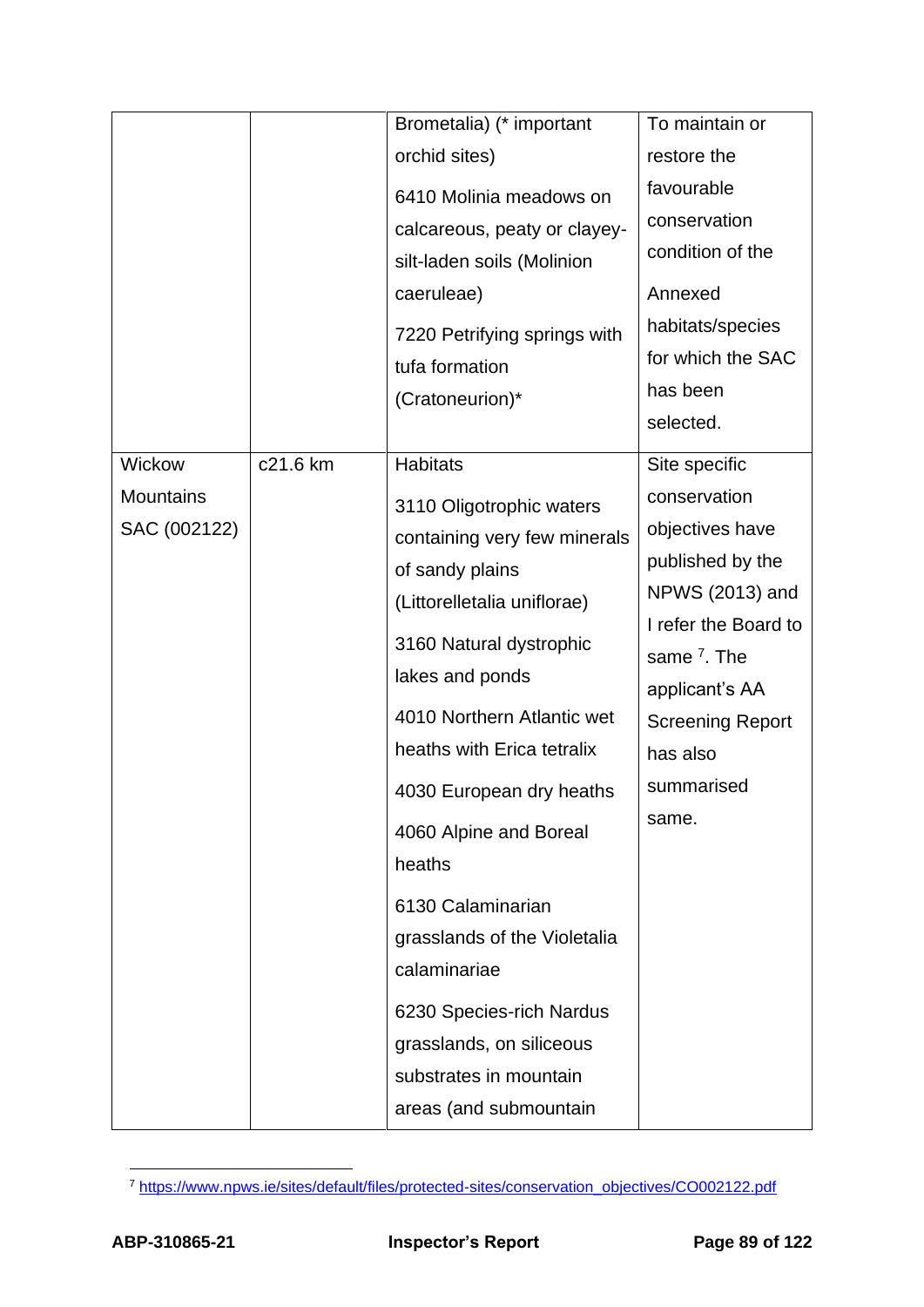|                                             |          | areas, in Continental<br>Europe)*<br>7130 Blanket bogs (* if<br>active bog)<br>8110 Siliceous scree of the<br>montane to snow levels<br>(Androsacetalia alpinae and<br>Galeopsietalia ladani)<br>8210 Calcareous rocky<br>slopes with chasmophytic |                                                                                                                                                                 |
|---------------------------------------------|----------|----------------------------------------------------------------------------------------------------------------------------------------------------------------------------------------------------------------------------------------------------|-----------------------------------------------------------------------------------------------------------------------------------------------------------------|
|                                             |          | vegetation<br>8220 Siliceous rocky slopes<br>with chasmophytic<br>vegetation<br>91A0 Old sessile oak woods<br>with Ilex and Blechnum in<br>the British Isles<br><b>Species</b><br>1355 Otter (Lutra lutra)                                         |                                                                                                                                                                 |
| Wicklow<br><b>Mountains</b><br>SPA (004040) | c24.9 km | <b>Birds</b><br>A098 Merlin (Falco<br>columbarius)<br>A103 Peregrine (Falco<br>peregrinus)                                                                                                                                                         | Generic<br>conservation<br>objectives have<br>been published by<br>the NPWS (2021)<br>which are:<br>To maintain or<br>restore the<br>favourable<br>conservation |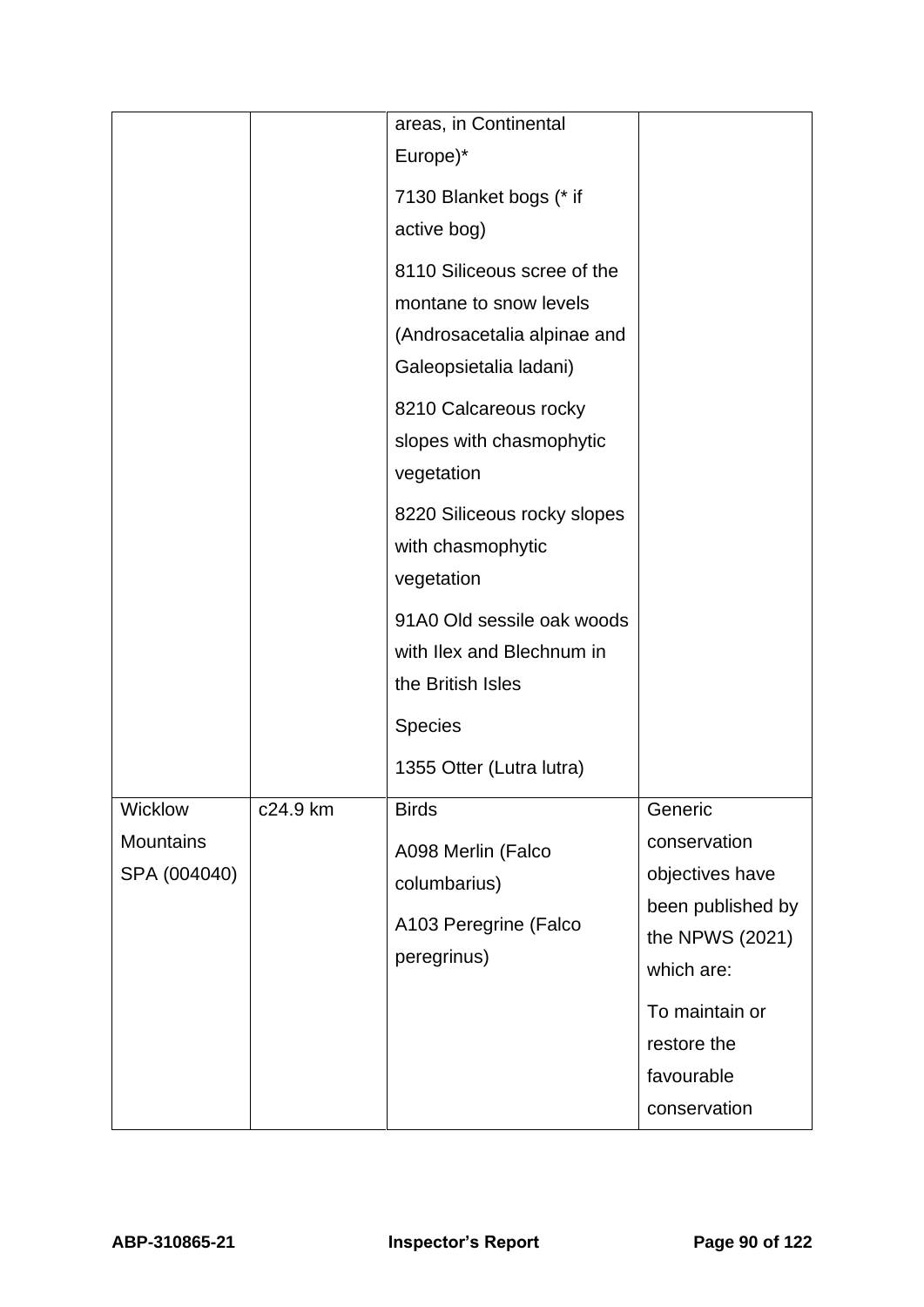|  |  | condition of the   |
|--|--|--------------------|
|  |  | bird species       |
|  |  | listed as Special  |
|  |  | Conservation       |
|  |  | Interests for this |
|  |  | SPA.               |
|  |  |                    |

- 12.1.17. The Screening Report sets out a 'Pathway Analysis' and concludes that there is no direct natural hydrological connection from the development site to any Natura 2000 site. It is noted that there is an indirect pathway through the stormwater network located on the Dunboyne Road and through natural surface run-off to the Rye Water/Carton SAC. Reference is made to the Hydrological and Hydrogeological Assessment Report submitted with this application which has concluded that groundwater flow from the proposed development site will flow to the north/northeast and discharge as baseflow to the Rye Water and River Lyreen. It is also noted that there is no pathway for a hydraulic connection between groundwater at the proposed development site and known, groundwater fed petrifying spring habitats at Louisa Bridge, a qualifying interest of the Rye Water/Carton SAC. It is noted that Louisa Bridge is approximately 6.5km from the site. The Hydrological and Hydrogeological Assessment Report also considers a scenario where unmapped petrifying springs may occur within the Rye Water Valley/Carton SAC and has defined a conservative groundwater Zone of Influence (ZoI) from the proposed development. Any unmapped spring occurring outside of this ZoI cannot be impacted by the proposed development. This ZoI does not encroach over the SAC boundary. It is concluded that there can be no hydrological or hydrogeological impacts on any unmapped springs that may exist along the Rye Water as this area is not mapped within the ZoI of the proposed development site.
- 12.1.18. Foul water discharges to the River Liffey downstream of the Rye Water. Surface water pathways continue along the River Liffey to Dublin Bay and the North Dublin Bay SAC, North Bull Island SPA, South Dublin Bay SAC and the South Dublin Bay and River Tolka Estuary SPA.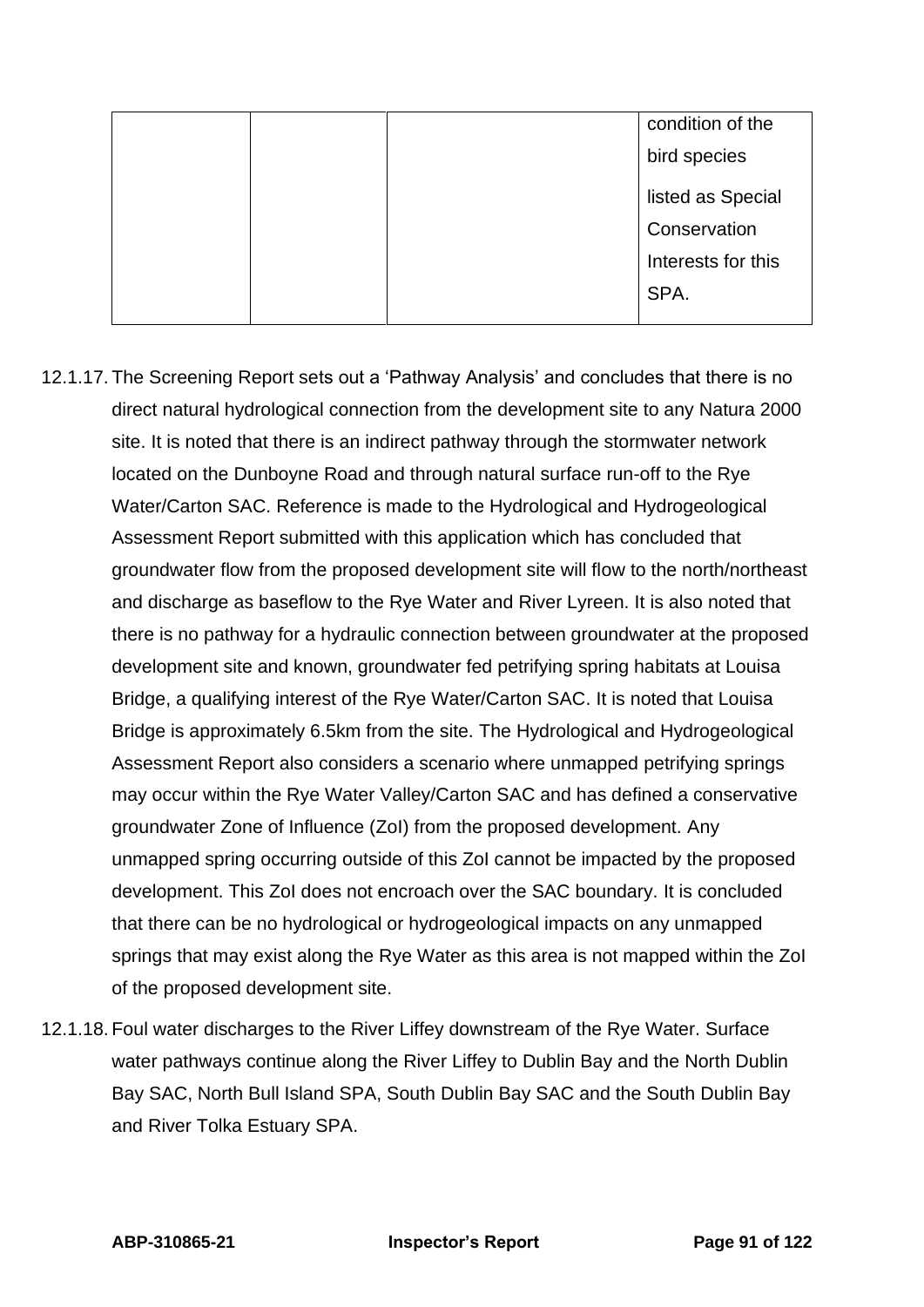- 12.1.19. The Screening Report sets out that there are no terrestrial or hydrological, direct are indirect pathways to the Glenasmole Valley SAC, the Wicklow Mountains SAC/SPA or any other Natura 2000 site and it is concluded that these sites lie outside the zone of influence of the development.
- 12.1.20. In relation to the remaining sites, the Screening Report sets out a detailed description of same. In relation to the potential for significant effects the Screening Report notes the following;
- 12.1.21. In relation to habitat loss, the distance of the site from the nearest Natura 2000 site is noted, some 120m to the Rye Water/Carton SAC, and c23km from the Dublin Bay Natura 2000 sites. The Screening Report rules out direct loss or disturbance of habitats or species listed as qualifying interests due to distance and lack of any pathway for such effects.
- 12.1.22. Habitat disturbance/ex-situ impacts are ruled out, as there is no suitable habitat on the site for any species which are qualifying interests for any Natura site.
- 12.1.23. In relation to the risk of pollution during construction, the report notes, in the absence of mitigation, and given the proximity of the Rye Water to the construction area, that there is moderate risk of pollution of surface water and groundwater. The Screening Report notes that qualifying interests of the Rye Water/Carton SAC (*V. angustior* and *V. moulinsiana*) do not inhabit the main water body of the Rye Water. It is further noted that these is no direct hydrological pathways to the areas of petrifying springs within the Rye Water/Carton SAC, as the flow of water from these features is from the Royal Canal towards the river. In addition, the potential ZoI of the development project does not extend to the SAC boundary. The location of the qualifying interests are over 6.5km from the construction zone and no potential direct or indirect impacts on same are highlighted in the report. However, the report concludes, that given the proximity of the site to the SAC boundary, and taking a precautionary approach, it is prudent to conclude that significant effects cannot be ruled out to the Rye Water/Carton SAC. Potential effects on the Dublin Bay sites are ruled out due to distance of the development site from same.
- 12.1.24. In relation to surface water pollution during operation, it is stated that in the absence of SUDS measures, pollutants could potentially enter the SAC via surface water drains. The report notes that SUDS are standard measures in all construction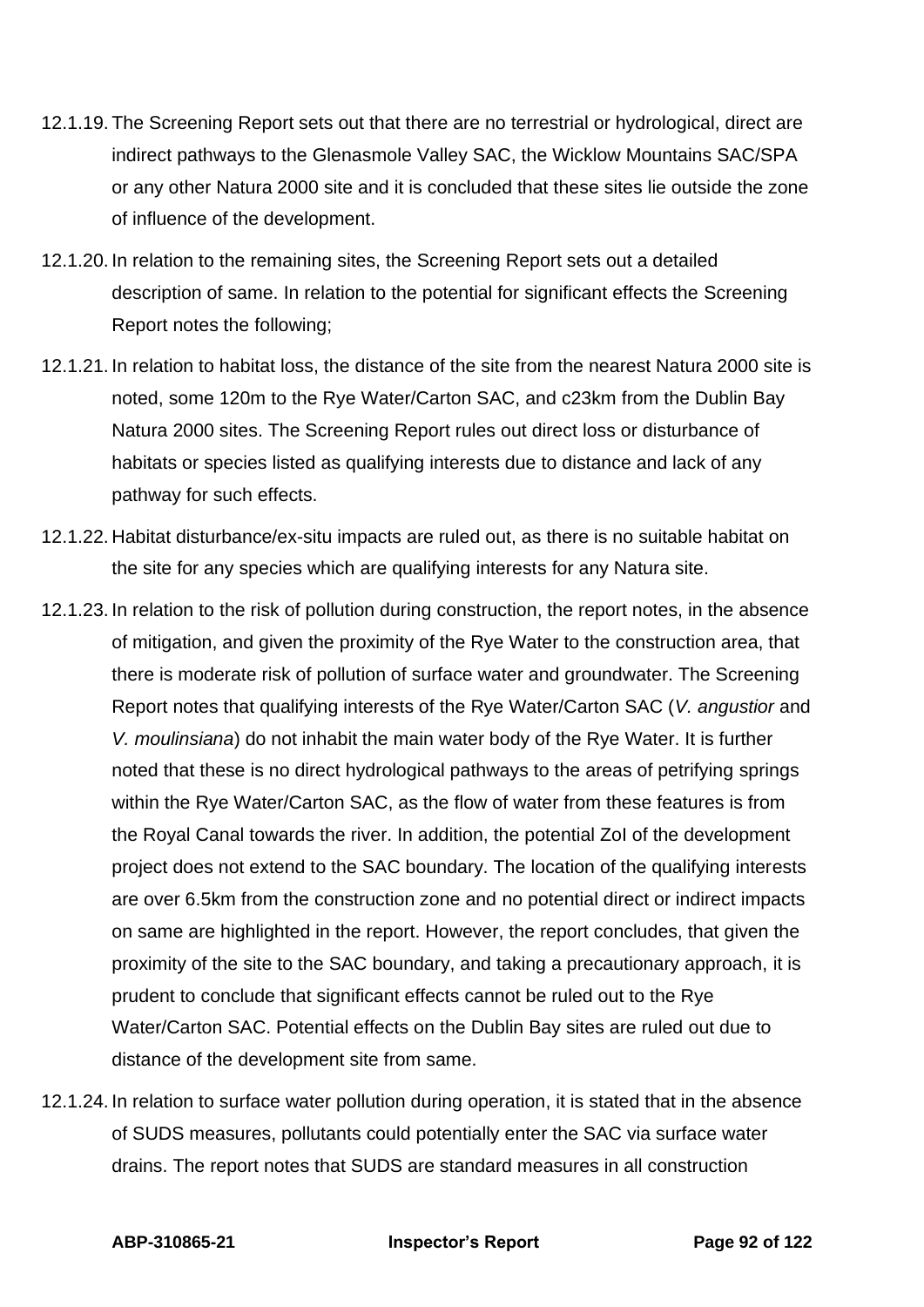projects and are not included here to avoid or reduce an effect to a Natura site. However, it is further noted that in the absence of SUDS measures, there is a risk that water quality in the Rye Water could arise, and taking a precautionary approach, significant effects cannot be ruled out to the Rye Water/Carton SAC. Potential effects on the Dublin Bay sites, even in the absence of SUDS, are ruled out due to distance of the development site from same.

12.1.25. Impacts arising from wastewater discharge, water abstraction, changes to hydrology, light and noise on those Natura Sites within the zone of influence, are ruled out in the Screening Report. In-combination impacts are considered within the report and impacts from same are ruled out.

### AA Screening Conclusion

12.1.26. In terms of the Natura sites with the potential to be impacted, I concur with the conclusions of the Screening Report, in that the only Natura 2000 site where there is potential for likely significant effects is the Rye Water Valley/Carton SAC for the reasons set out above, in that potential pollution sources during construction and operation could affect the Rye Water/Carton SAC, given the proximity of the site to the Rye/Water Carton SAC.

### **Stage 2 – Appropriate Assessment**

- 12.1.27. The submitted NIS sets out the relevant Qualifying Interests (Qis) and associated conservation objectives of Rye Water Valley/Carton SAC. The conservation objectives are generally to maintain or restore the favourable conservation condition of each habitat or species of qualifying interest.
- 12.1.28. The geographical extent of the various habitats and species of qualifying interests associated with the Rye Water Valley/Carton SAC (as noted in Table 1 above) is set out in the Applicant's Screening Report and the NIS. The NIS notes that the 3 no. qualifying interests for the Rye Water/Carton SAC currently have an 'Inadequate' status, as defined by the NPWS (at a national level, rather than a local level). These 3 no. qualifying interest are as follows:

Petrifying Springs (7720 – priority habitat) – vulnerable to changes in water quality, flow regime and intensification of land use practices.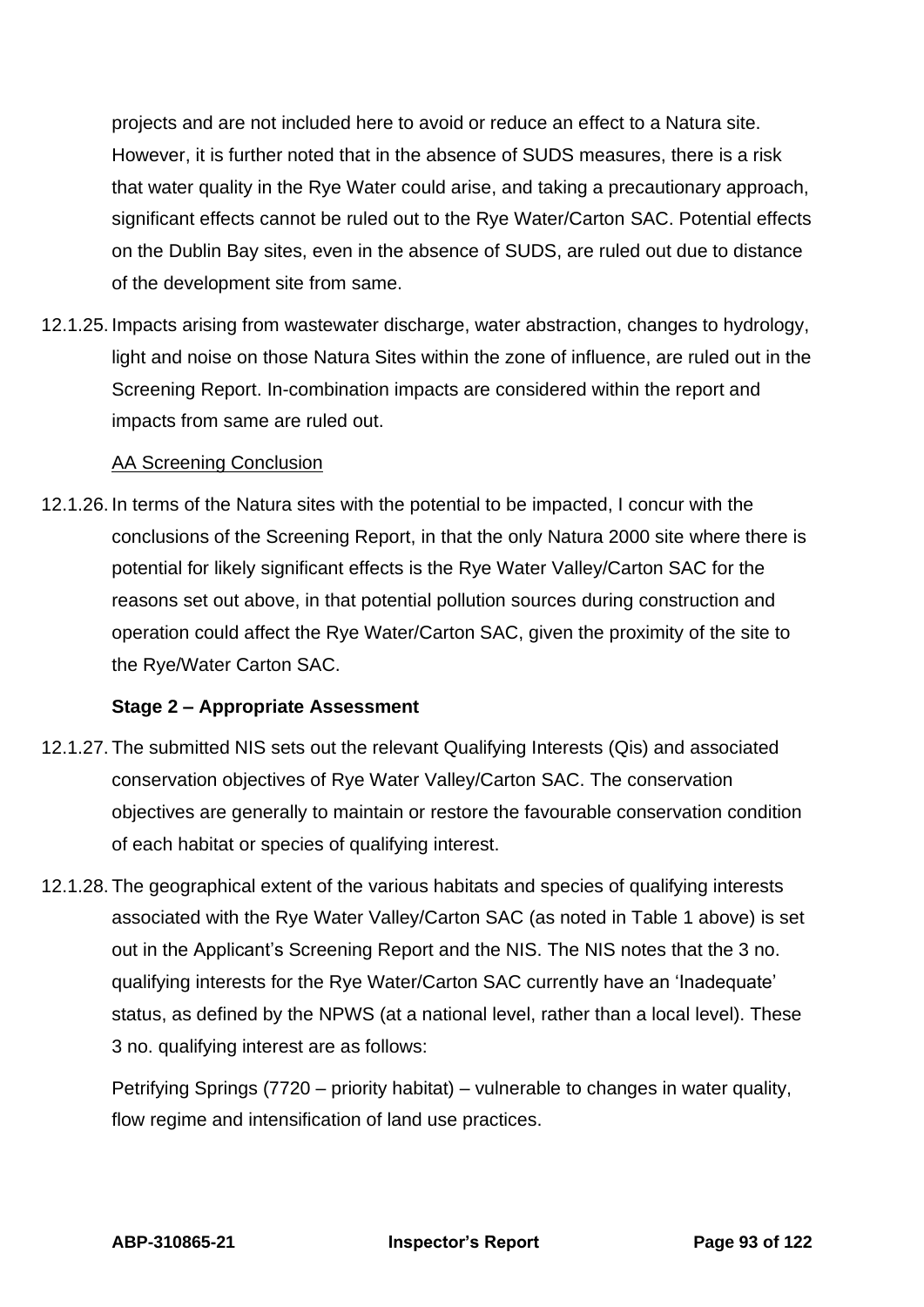Narrow-mouthed Whorl Snail (1014) –principle threats arise from undergrazing and overgrazing.

Demmoulin's Whorl Snail (1016) – principle threats arise from drainage of wetlands and riparian management of canals.

- 12.1.29. The NIS considers potential adverse effects on the Rye Water Valley/Carton SAC. It is noted that, given hydrological pathways exist to the Rye Water, and taking a precautionary approach, there is potential for surface water and ground water pollution to occur during the construction and operational phases, significant effects cannot be ruled out to the Rye Water/Carton SAC, noting however that the links between water pollution and the qualifying interests of the Rye Water Valley/Carton SAC are not well established. Subsequently it is assumed that pollution during the construction phase may result in effects to the integrity of the SAC.
- 12.1.30. The NIS sets out mitigation measures that will avoid any pollution effects to qualifying interests in the Rye Water/Carton SAC. Pollution effects during operation will be mitigated by the use of standard SUDS techniques, described in detail in Section 10.10 of this report, and in the supporting documentation associated with the application. With the implementation of these measures no impact to water quality during the operational phase is likely to arise. In relation to pollution prevention during construction, guidance from Inland Fisheries Ireland (IFI, 2016) will be followed as relates to the protection of fish habitat, which includes the implementation of measures such as silt curtains to prevent silt from entering the Rye Water. Polluting substances such as oils and fuels will be stored in a bunded zones. The NIS sets out also those measures as detailed in the Construction and Environmental Management Plan, as submitted with the application. These measures include, but are not limited to, appropriate storage, treatment and discharge of surface water run-off, measures to deal with accidental spills and leaks, erosion and sediment control and measures related to the use of concrete.
- 12.1.31. It is set out that the avoidance, design requirements and mitigation measures as set out in the NIS will ensure that impacts on the conservation objectives of European Sites will be avoided and there will no adverse impacts on European Sites.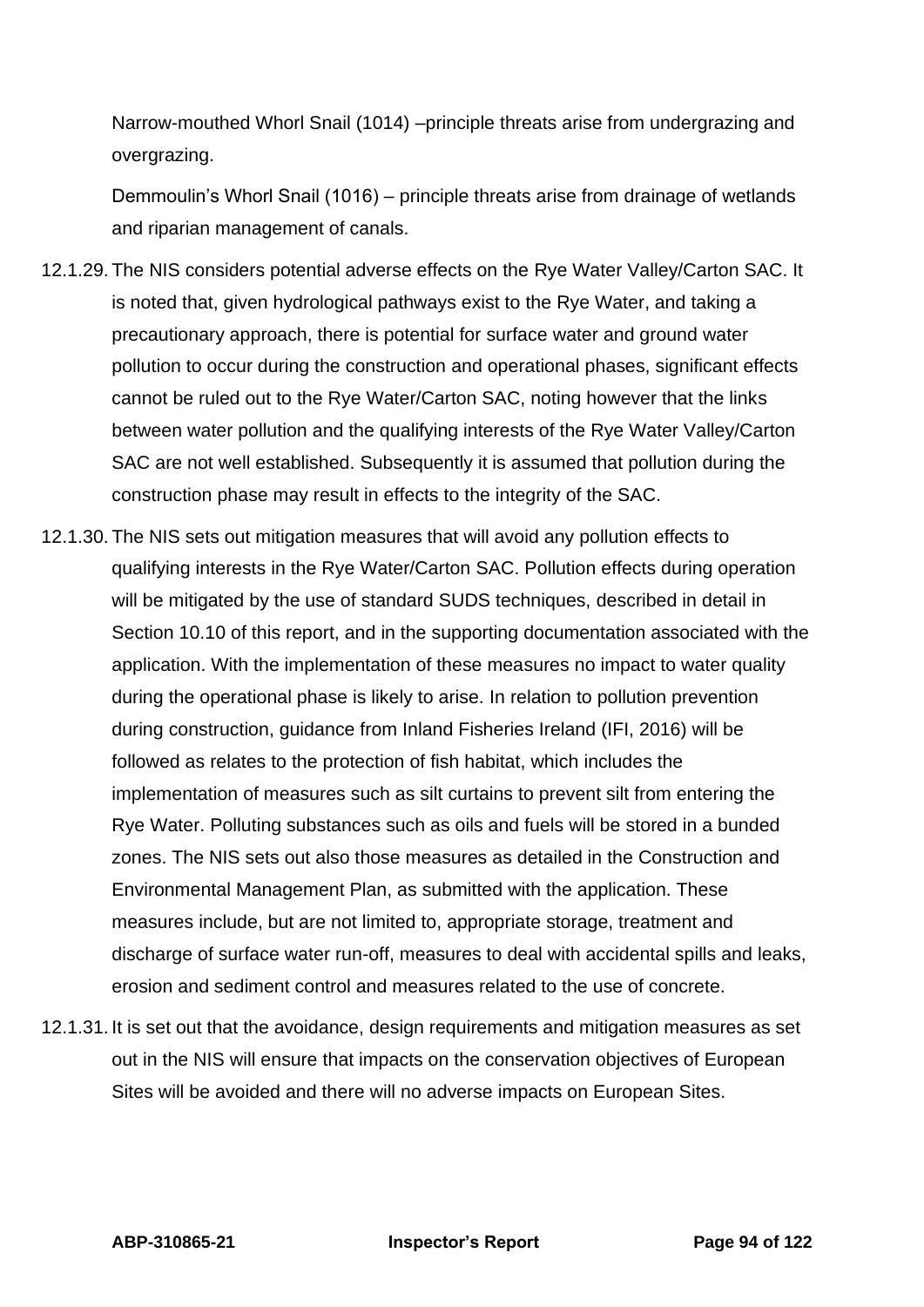- 12.1.32. The NIS concludes that the proposed development, individually or in combination with other plans or projects, will not adversely affect the integrity of any the Rye Water/Carton SAC.
- 12.1.33. I note that an observer submission has cited the lack of reference to Bats within the NIS. I note that Bats are not a species of qualifying interest of any of the Natura 2000 sites within the zone of influence of the project, including the Rye Water/Carton SAC. Bats are however protected under the Wildlife Act 1976 (as amended), and as noted in the Bat Assessment submitted with this application, amendments to the Wildlife Act and its Statutory Instruments have enacted and amended protection of individual species (including bats), in order to comply with EU legislation, including the Habitats Directive (92/42/EEC). I have set out my assessment, as relates to the impacts on bats, in Section 10.7 of this report.
- 12.1.34. I generally concur with the conclusions in the NIS, and there is no scientific evidence either on file, or within the public domain, that would warrant different conclusions.

### **AA determination – Conclusion**

- 12.1.35. The proposed residential development has been considered in light of the assessment requirements of Sections 177U and 177V of the Planning and Development Act 2000 as amended.
- 12.1.36. Having carried out screening for Appropriate Assessment of the project, it was concluded that it may have a significant effect on European Site No. 001398 Rye Water/Carton SAC.
- 12.1.37. Consequently, an Appropriate Assessment was required of the implications of the project on the qualifying features of this site in light of its conservation objectives.
- 12.1.38. Following an Appropriate Assessment, it has been ascertained that the proposed development, individually or in combination with other plans or projects would not adversely affect the integrity of European Site No. 001398 Rye Water/Carton SAC, or any other European site, in view of the sites' Conservation Objectives.

This conclusion is based on:

• A full and detailed assessment of all aspects of the proposed project, including proposed mitigation measures, in relation to the Conservation Objectives of European Site No. 001398 Rye Water/Carton SAC.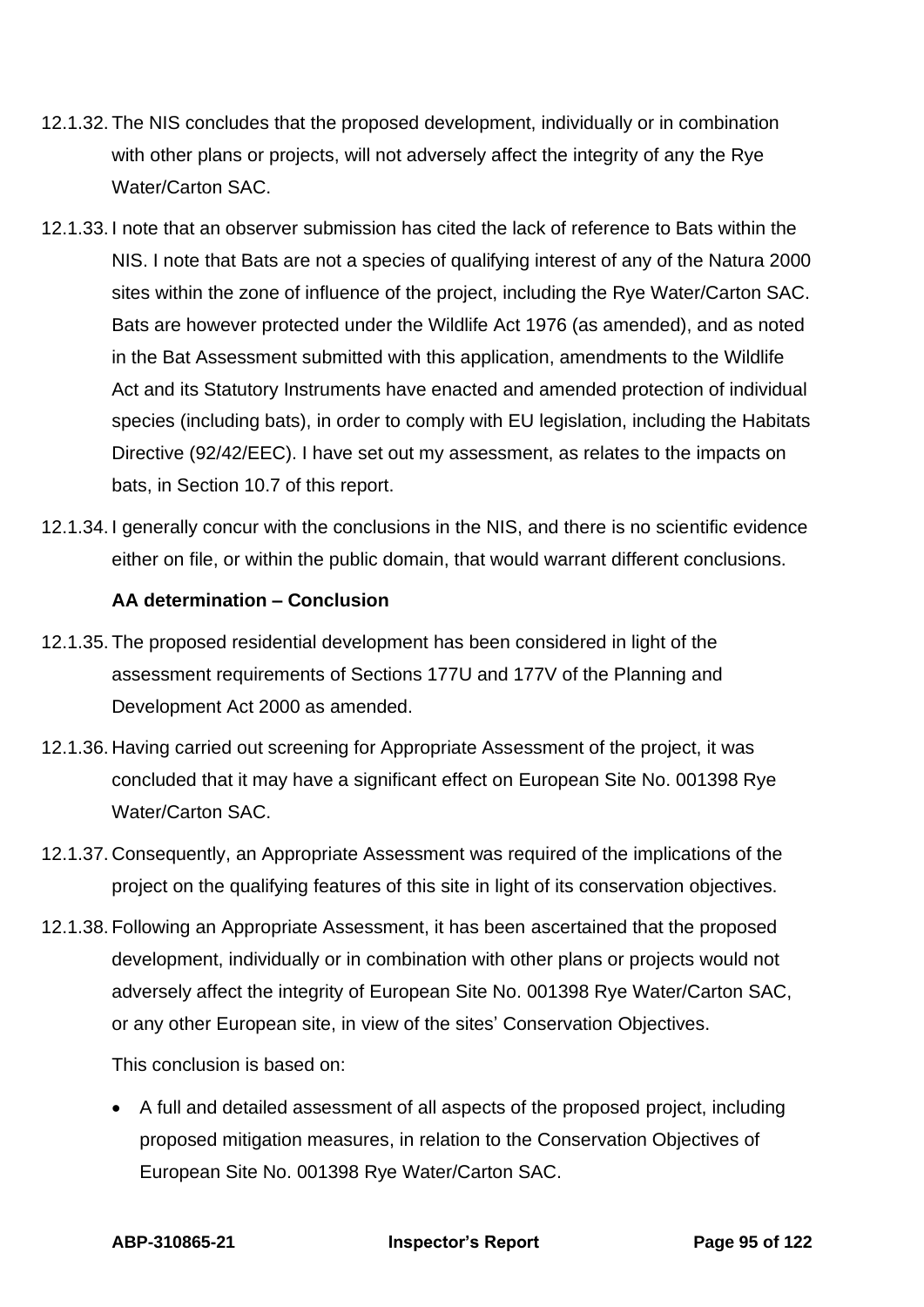- Detailed assessment of in combination effects with other plans and projects including historical projects, current proposals and future plans.
- No reasonable scientific doubt as to the absence of adverse effects on the integrity of European Site No. 001398 Rye Water/Carton SAC.

# 13.0 **Conclusion and Recommendation**

- 13.1.1. The proposed residential scheme is acceptable in principle at this site with regard to the relevant zoning objectives of the Maynooth Local Area Plan 2013-2019. The provision of a higher density residential development at this location is desirable having regard to its location on the edge of the urban area of Maynooth, adjacent to existing residential development, its proximity to existing public transport services and having regard to existing and proposed pedestrian and cycle infrastructure facilities. In addition, the site is located in an area with a wide range of social infrastructure facilities. The height, bulk and massing, detailed design and layout of the scheme are acceptable. I am also satisfied that the development would not have any significant adverse impacts on the amenities of the surrounding area. The future occupiers of the scheme will also benefit from a high standard of internal amenity and the proposal will contribute significantly to the public realm. The overall provision of car parking and cycle parking is considered acceptable, subject to conditions. I am satisfied the future occupiers of the scheme will not be at risk from flooding, and the proposal will not increase the risk of flooding elsewhere.
- 13.1.2. Having regard to the above assessment, I recommend that section 9(4)(a) of the Act of 2016 be applied and that permission be GRANTED for the proposed development, subject to conditions, for the reasons and considerations set out below.

# 14.0 **Recommended Order**

### **Planning and Development Acts 2000 to 2019**

### **Planning Authority: Kildare County Council**

Application for permission under section 4 of the Planning and Development (Housing) and Residential Tenancies Act 2016, in accordance with plans and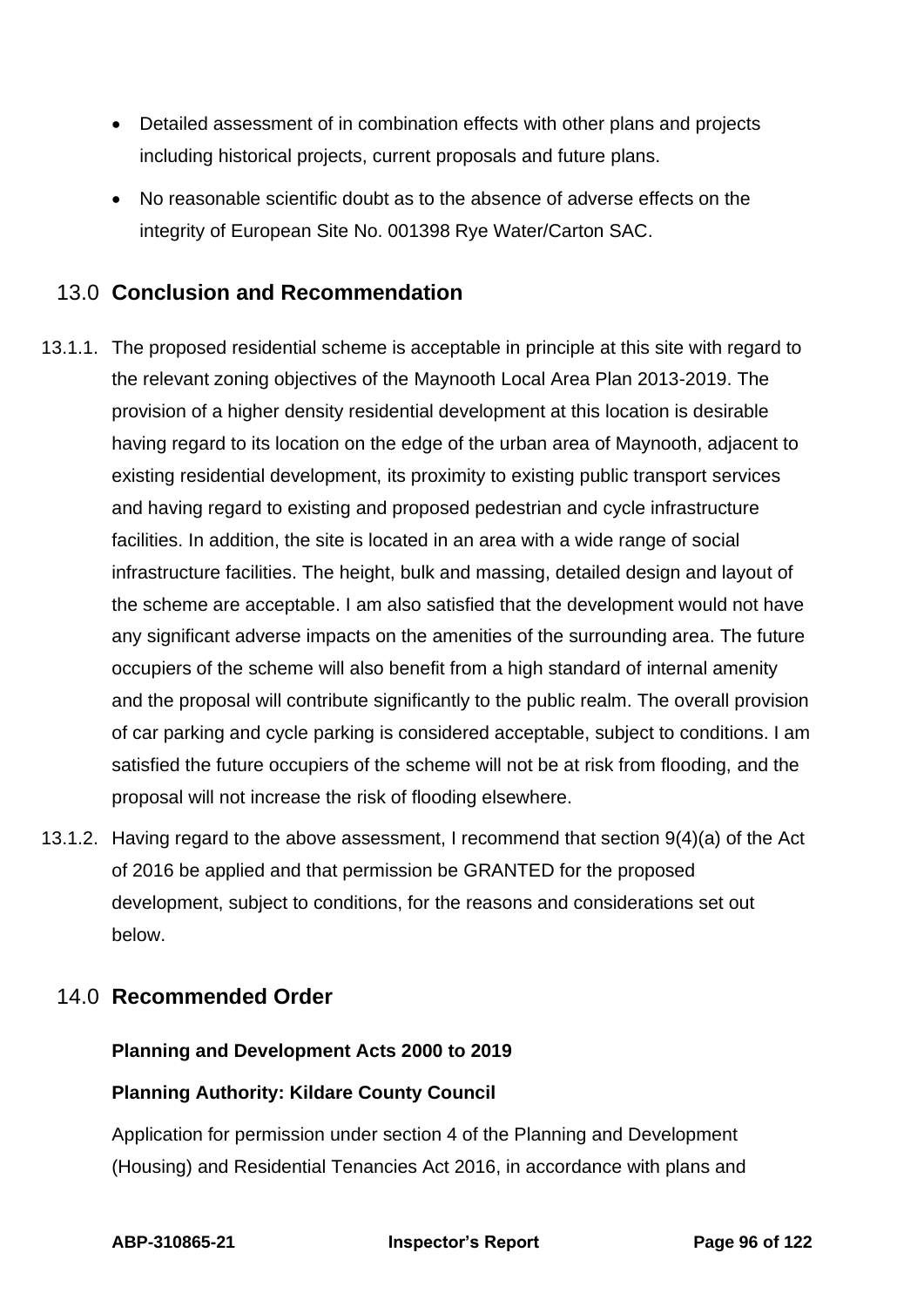particulars, lodged with An Bord Pleanála on the 16<sup>th</sup> Day of July 2021 by Cairn Homes Properties Ltd care of John Spain Associates, 39 Fitzwilliam Place, Dublin 2, D02 ND61.

### **Proposed Development:**

The development will consist of the construction of 194 no. dwellings and ancillary infrastructure as follows:

A) 119 no. 2 storey houses (7 no. 2 bedroom houses, 89 no. 3 bedroom houses, 22 no. 4 bedroom houses and 1 no. 5 bedroom dwelling);

B) 31 no. apartments in 1 no. 4 storey apartment building (14 no. 1 bedroom apartments and 17 no. 2 bedroom apartments) all apartment units to have balcony or terrace;

C) 36 no. duplex apartments/apartments (18 no. 2 bedroom apartments and 18 no. 3 bedroom duplex apartments) in a series of 3 no. duplex apartment buildings of 3 no. storeys in height, all duplex units to have balcony or terrace;

D) 8 no. 1 bedroom Maisonette Apartment Dwellings in 2 no. 2 storey buildings;

E) Creche of c. 303.5 sq. m located in ground floor of Apartment building;

F) Realignment and upgrade of a section of the Dunboyne Road (c. 480m) to include footpaths, cycle paths and road crossing as well as foot/cycle path along Dunboyne Road to Limewalk entrance (temporary construction accesses from Dunboyne Road);

G) Vehicular access from 2 points on the Dunboyne Road (and a pedestrian access beside apartment block), internal roads and paths;

H) Open space areas [with pedestrian/cyclist connection including 'tie in' arrangements to the 'Limewalk' to the south], hard and soft landscaping (including public lighting) and open space (including boundary treatment), communal open space for duplex apartments; regrading/re-profiling of site where required [including import/export of soil as required] along with bicycle/bin stores and ESB substations, upgrade of existing attenuation in quarry area including landscaping;

I) Bicycle (209 no. spaces) and car parking (336 no. spaces) as well as single storey bin and bicycle stores;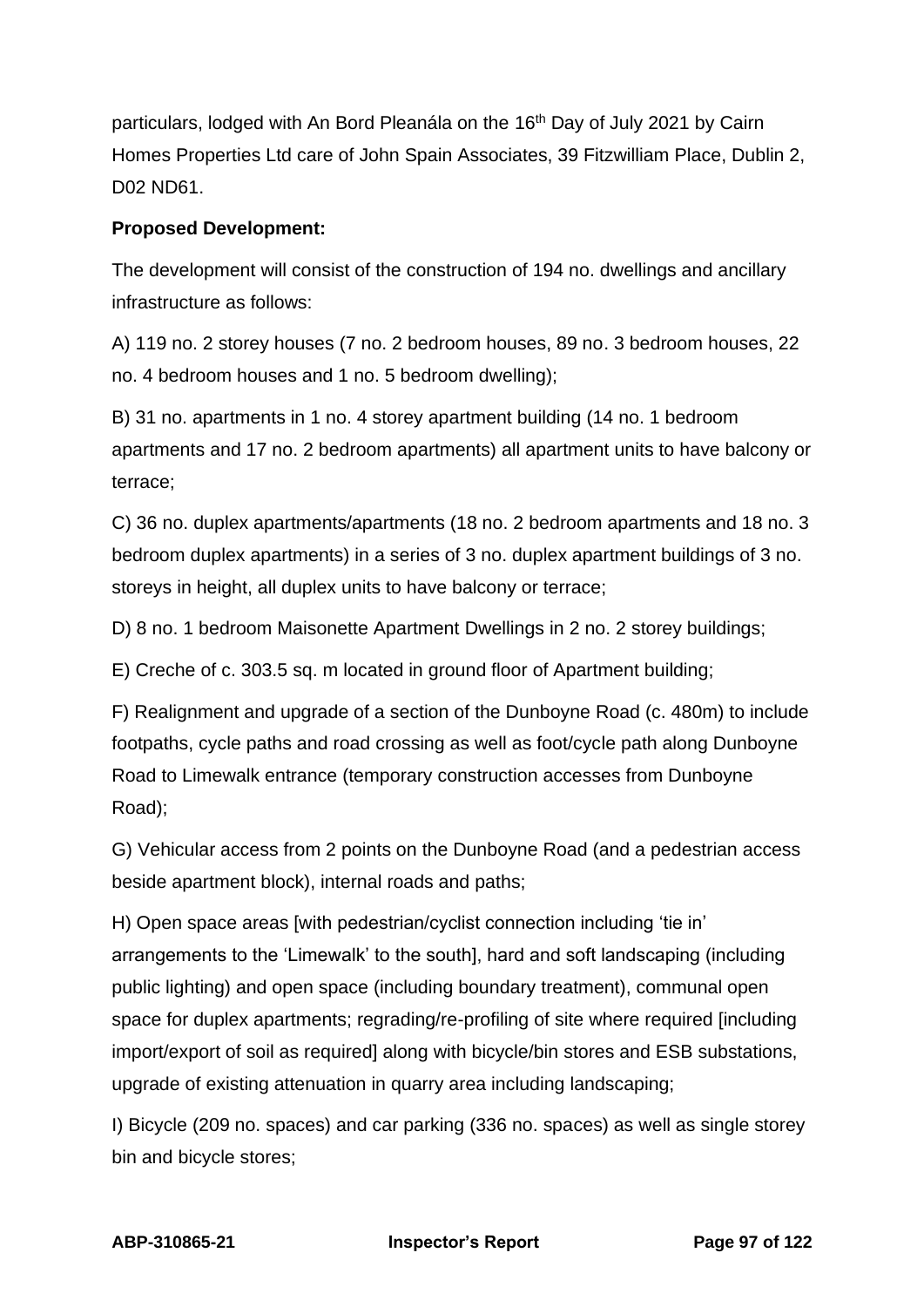J) Provision of vehicular entrance and driveway to serve Pebble Hill (a protected structure) from the Dunboyne Road;

K) Surface water attenuation measures and underground attenuation systems as well as connection to water supply, drainage and provision of local pumping station to Irish Water specifications (with access from the Dunboyne Road);

L) Demolition of existing agricultural structures (c. 156 sq. m);

M) All ancillary site development/construction works.

### **Decision**

**Grant permission for the above proposed development in accordance with the said plans and particulars based on the reasons and considerations under and subject to the conditions set out below.**

### **Matters Considered**

In making its decision, the Board had regard to those matters to which, by virtue of the Planning and Development Acts and Regulations made thereunder, it was required to have regard. Such matters included any submissions and observations received by it in accordance with statutory provisions.

### **Reasons and Considerations**

In coming to its decision, the Board had regard to the following:

(a) the location of the site in an established urban area, with the majority of the site zoned for residential;

(b) the policies and objectives of the Kildare County Development Plan 2017-2023 and of the Maynooth Local Area Plan 2013-2019;

(c) The Rebuilding Ireland Action Plan for Housing and Homelessness 2016;

(d) Housing for All - a New Housing Plan for Ireland 2021;

(e) the National Planning Framework which identifies the importance of compact growth;

(f) The Guidelines for Sustainable Residential Developments in Urban Areas and the accompanying Urban Design Manual – a Best Practice Guide, issued by the Department of the Environment, Heritage and Local Government in May 2009;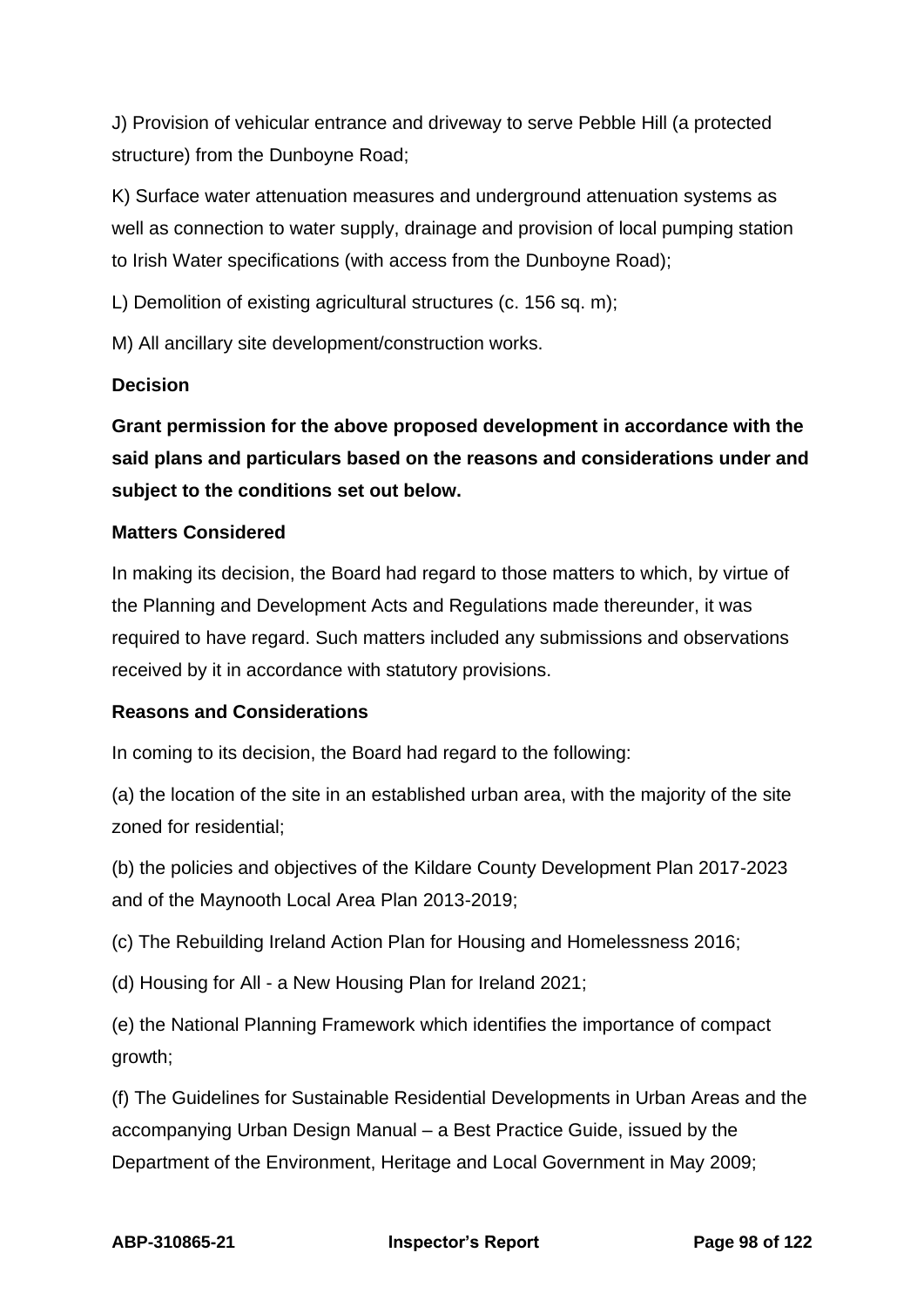(g) Urban Development and Building Heights Guidelines for Planning Authorities, prepared by the Department of Housing, Planning and Local Government in December 2018 and particularly Specific Planning Policy Requirement 3;

(h) The Sustainable Urban Housing: Design Standards for New Apartments issued by the Department of the Environment, Community and Local Government in December 2020;

(i) Regulation of Commercial Institutional Investment in Housing – Guidelines for Planning Authorities – May 2021

(j) Design Manual for Urban Roads and Streets (DMURS) issued by the Department of Transport, Tourism and Sport and the Department of the Environment, Community and Local Government in March 2013;

(k) The Planning System and Flood Risk Management (including the associated Technical Appendices), 2009;

(l) The nature, scale and design of the proposed development and the existing availability in the area of a wide range of social, transport and water services infrastructure, as well as the proposed delivery of improved transport infrastructure including the upgrading and realignment of the Dunboyne Road and cycle and pedestrian infrastructure in the vicinity of the site;

(m) The pattern of existing and permitted development in the area;

(n) The submissions and observations received;

(o) The Chief Executive Report from the Planning Authority; and

(p) The report and recommendation of the inspector including the examination, analysis and evaluation undertaken in relation to appropriate assessment and environmental impact assessment.

### **Appropriate Assessment**

The Board agreed with the screening assessment and conclusion carried out in the Inspector's report that European Site No. 001398 Rye Water/Carton SAC was the only European Site in respect of which the proposed development has the potential to have significant effects.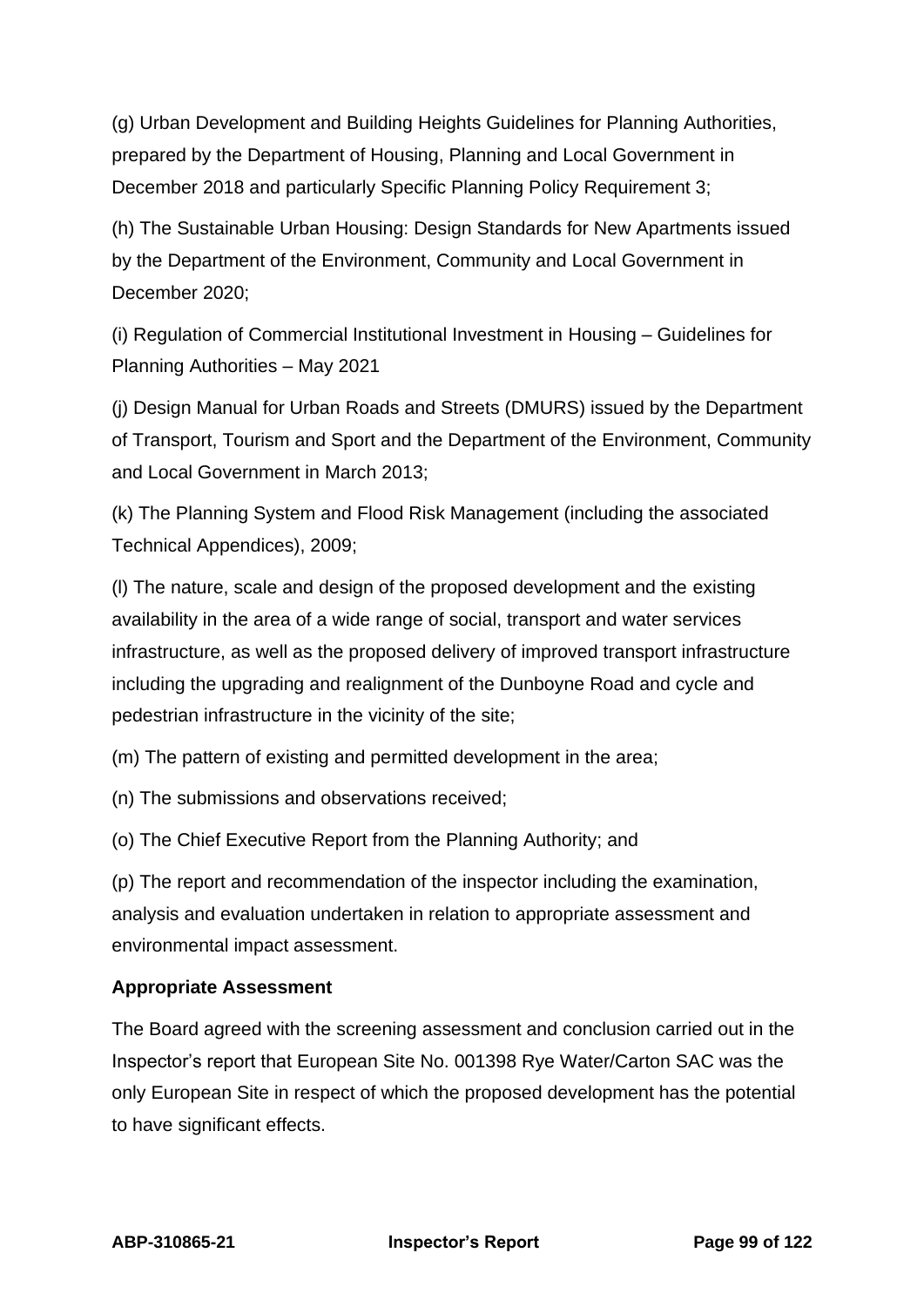The Board considered the Natura impact statement and associated documentation submitted with the application for approval, the mitigation measures contained therein, the submissions and observations on file, and the Inspector's assessment.

The Board completed an appropriate assessment of the implications of the proposed development for the affected European Site, namely European Site No. 001398 Rye Water/Carton SAC, in view of the site's conservation objectives.

The Board considered that the information before it was adequate to allow the carrying out of an appropriate assessment. In completing the appropriate assessment, the Board considered, in particular, the following:

i) the likely direct and indirect impacts arising from the proposed development both individually or in combination with other plans or projects,

ii) the mitigation measures which are included as part of the current proposal, and

iii) the conservation objectives for the European Site.

In completing the appropriate assessment, the Board accepted and adopted the screening and the appropriate assessment carried out in the Inspector's report in respect of the potential effects of the proposed development on the aforementioned European Site, having regard to the site's conservation objectives.

In overall conclusion, the Board was satisfied that the proposed development, by itself or in combination with other plans or projects, would not adversely affect the integrity of the European Sites, in view of the site's conservation objectives.

### **Environmental Impact Assessment**

The Board completed an environmental impact assessment screening of the proposed development and considered the Environmental Impact Assessment Screening Report submitted by the applicant, which contains the information set out Schedule 7A to the Planning and Development Regulations 2001 (as amended), identifies and describes adequately the direct, indirect, secondary and cumulative effects of the proposed development on the environment.

Having regard to: -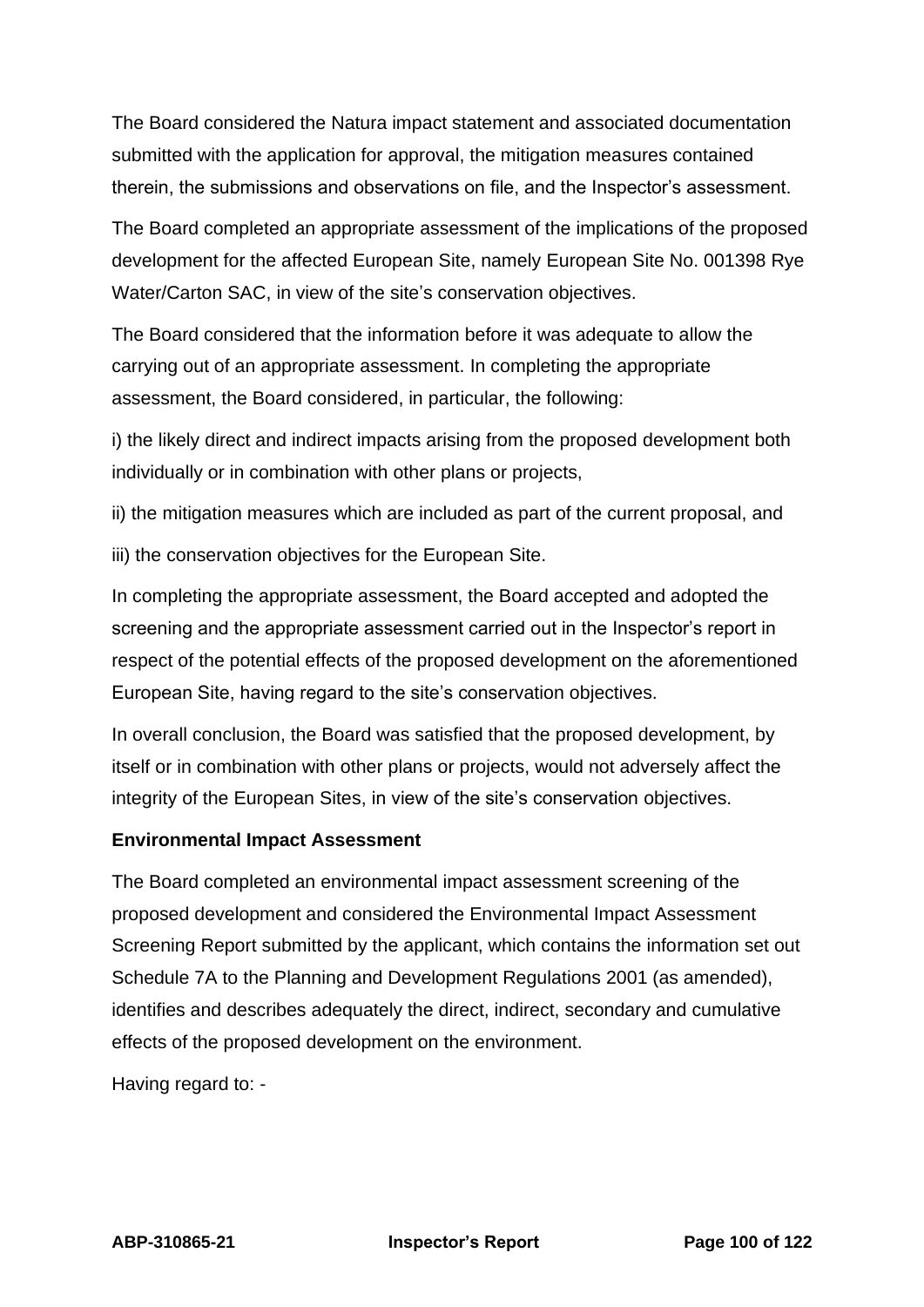(a) the nature and scale of the proposed development, which is below the threshold in respect of Class 10(iv) of Part 2 of Schedule 5 of the Planning and Development Regulations 2001, as amended,

(b) The existing use on the site and pattern of development in surrounding area;

(c) The availability of mains water and wastewater services to serve the proposed development,

(d) the location of the development outside of any sensitive location specified in article 299(C)(1)(v) of the Planning and Development Regulations 2001 (as amended)

(e) The guidance set out in the "Environmental Impact Assessment (EIA) Guidance for Consent Authorities regarding Sub-threshold Development", issued by the Department of the Environment, Heritage and Local Government (2003),

(f) The criteria set out in Schedule 7 of the Planning and Development Regulations 2001 (as amended), and

(g) The features and measures proposed by the applicant envisaged to avoid or prevent what might otherwise be significant effects on the environment, including measures identified in the Natura impact Statement, the Preliminary Construction and Environmental Management Plan, the Construction Waste and By-Product Management Plan the Operational Waste Management Plan, the infrastructure Design Report, the Ecological Impact Assessment, the Bat Assessment and the Site Specific Flood Risk Assessment;

The Board did not consider that the proposed development would be likely to have significant effects on the environment and that the preparation and submission of an environmental impact assessment report would not therefore be required.

### **Conclusions on Proper Planning and Sustainable Development:**

The Board considered that, subject to compliance with the conditions set out below that the proposed development would constitute an acceptable quantum and density of development in this accessible urban location, would not seriously injure the residential or visual amenities of the area, would be acceptable in terms of urban design, height and quantum of development, would be acceptable in terms of pedestrian safety and would provide an acceptable form of residential amenity for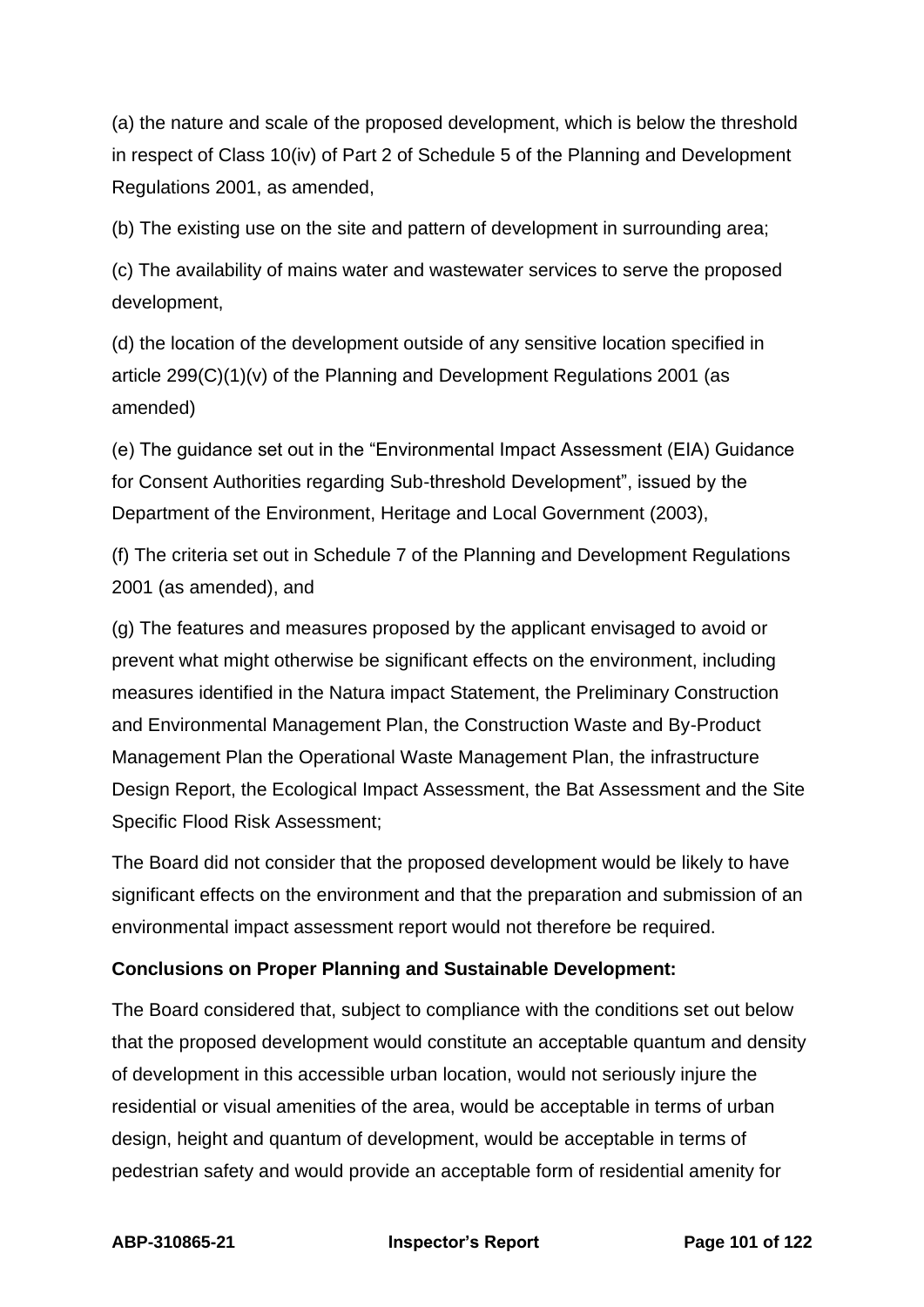future occupants. The proposed development would, therefore, be in accordance with the proper planning and sustainable development of the area.

# 15.0 **Conditions**

1. The development shall be carried out and completed in accordance with the plans and particulars lodged with the application except as may otherwise be required in order to comply with the following conditions. Where such conditions require details to be agreed with the planning authority, the developer shall agree such details in writing with the planning authority prior to commencement of development and the development shall be carried out and completed in accordance with the agreed particulars. In default of agreement, such issues may be referred to An Bord Pleanála for determination.

**Reason**: In the interest of clarity.

2. The period during which the development hereby permitted may be carried out shall be five years from the date of this Order.

**Reason:** In the interests of proper planning and sustainable development.

- 3. The proposed development shall be amended as follows:
	- (a) The proposed shared pedestrian/cycle link to Carton Avenue (also known as Lime Walk/Lime Avenue) running through the agricultural lands to the south of the site shall be omitted from the proposal.

**Reason:** In the absence of adequate supporting information in relation to potential impacts on Carton Avenue, which is of historical and landscape significance.

4. The proposed upgrading and realignment works on the circa 500m section of the Dunboyne Road from the Castlepark Estate to the R157 roundabout, and the proposed pedestrian and cycle infrastructure as detailed in the submitted application, shall be completed prior to the occupation of any of the proposed residential units and prior to the operation of the proposed crèche.

**Reason:** In the interest of traffic safety and in the interest of proper planning and development.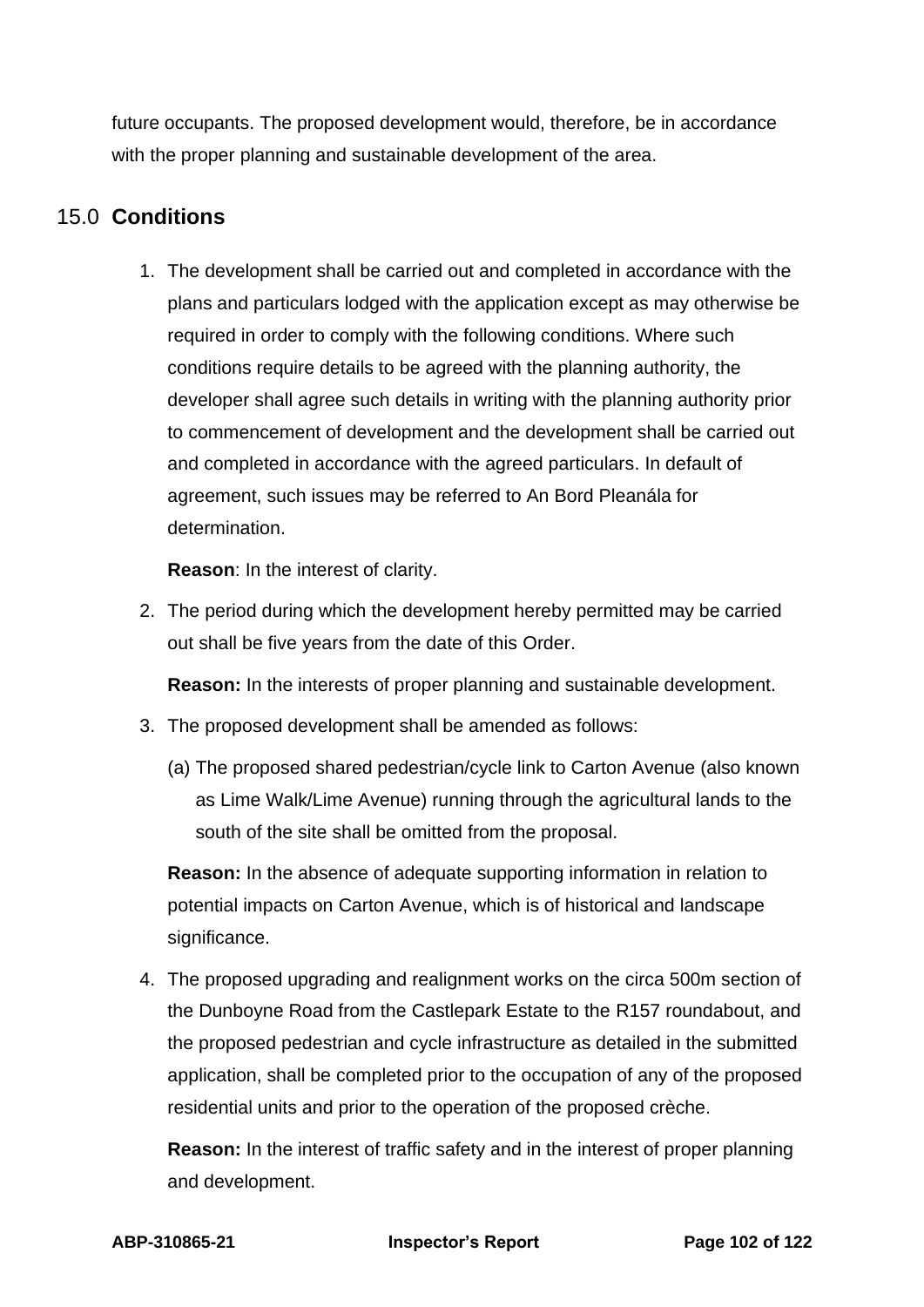5. Prior to the commencement of development the applicant shall submit details of an alternative location for the proposed bin store serving the apartment block for agreement in writing with the Planning Authority.

**Reason:** In the interest of urban design and visual amenity.

6. Prior to the commencement of any house or duplex unit in the development as permitted, the applicant or any person with an interest in the land shall enter into an agreement with the planning authority (such agreement must specify the number and location of each house or duplex unit), pursuant to Section 47 of the Planning and Development Act 2000, that restricts all houses and duplex units permitted, to first occupation by individual purchasers i.e. those not being a corporate entity, and/or by those eligible for the occupation of social and/or affordable housing, including cost rental housing.

**Reason:** To restrict new housing development to use by persons of a particular class or description in order to ensure an adequate choice and supply of housing, including affordable housing, in the common good.

7. All mitigation and monitoring measures outlined in the plans and particulars, including the Natura Impact Assessment, Ecological Impact Assessment, Bat Assessment, Construction Environmental Management Plan (CEMP), the Site Specific Flood Risk Assessment and subsequent reports submitted with this application shall be carried out in full, except where otherwise required by conditions attached to this permission.

**Reason:** In the interest of protecting the environment and in the interest of public health.

8. Prior to the commencement of development, details of the proposed amenity pond area shall be submitted to and agreed in writing with the planning authority. Details shall include any health and safety measures proposed to ensure the risk to the public is minimised, as far as is practicable.

**Reason:** In the interest of health and safety.

9. The following requirements in terms of traffic, transportation and mobility shall be incorporated, and where required revised drawings/reports showing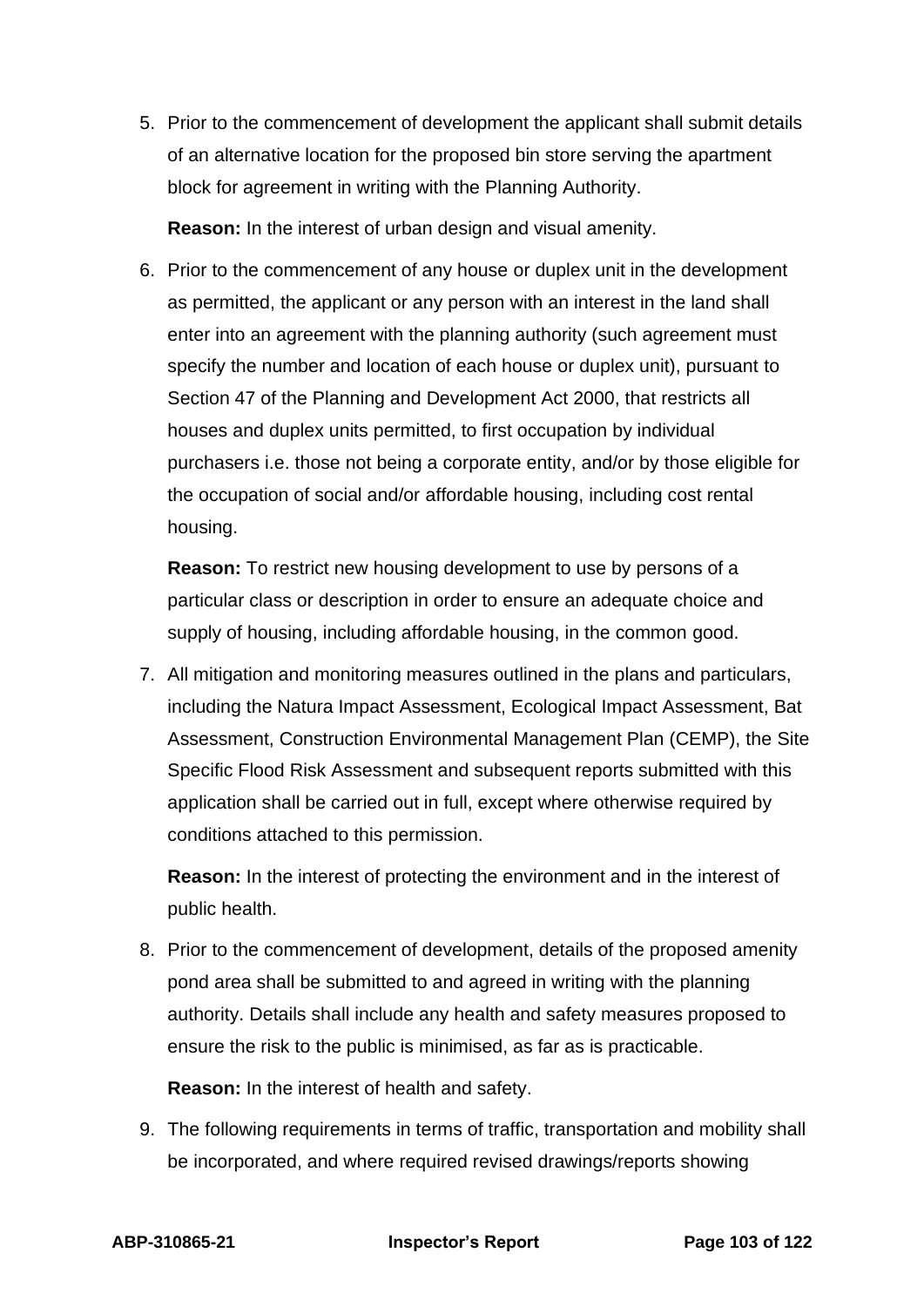compliance with these requirements shall be submitted to and agreed in writing with the planning authority prior to commencement of development:

- (a) Detailed design of the proposed upgrading and realignment works on the circa 500m section of the Dunboyne Road from the Castlepark Estate to the R157 roundabout.
- (b) The roads and traffic arrangements serving the site, including the proposed Toucan Crossing and signage, shall be in accordance with the detailed requirements of the planning authority for such works.
- (c) The proposed development shall be undertaken in accordance with the recommendations and mitigation measures of the Traffic and Transport Impact Assessment. Any additional works required as a result of the Transport Impact Assessment shall be funded by the developer.
- (d) The materials used in any roads / footpaths provided by the developer shall comply with the detailed standards of the planning authority for such road works.
- (e) All works to public roads/footpaths/cycle ways shall be completed to the satisfaction of the planning authority.
- (f) The roads layout shall comply with the requirements of the Design Manual for Urban Roads and Streets, in particular carriageway widths and corner radii.
- (g) A detailed construction traffic management plan shall be submitted to, and agreed in writing with, the planning authority prior to commencement of development. The plan shall include details of arrangements for routes for construction traffic, parking during the construction phase, the location of the compound for storage of plant and machinery and the location for storage of deliveries to the site.
- (h) The applicant shall submit a Mobility Management Plan and details of car parking design, layout and management to the planning authority for agreement in writing prior to the commencement of development.

In default of agreement, the matter(s) in dispute shall be referred to An Board Pleanála for determination.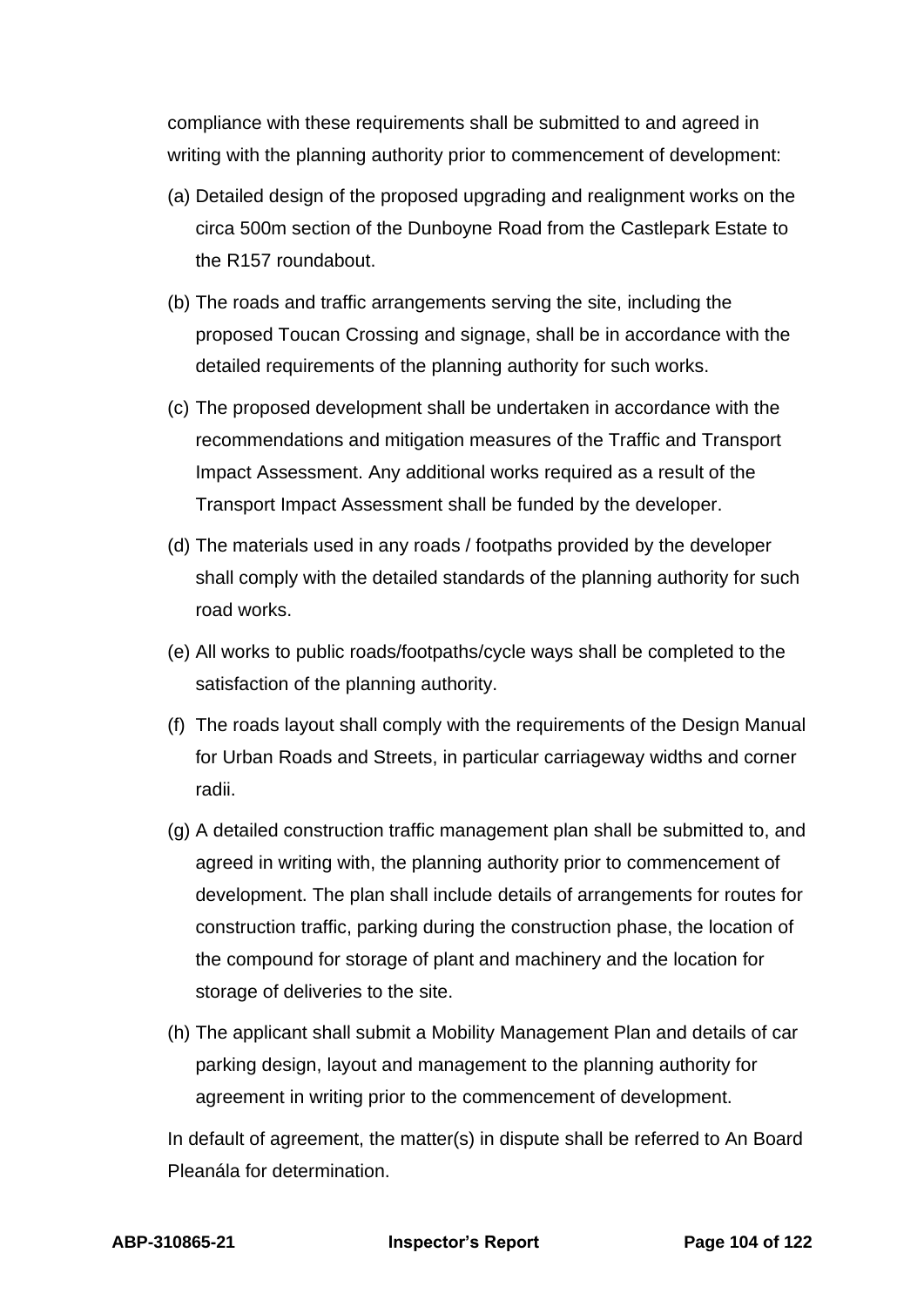**Reason:** In the interests of traffic, cyclist and pedestrian safety and to protect residential amenity.

10.The car parking facilities hereby permitted shall be reserved solely to serve the proposed development. The spaces shall not be utilised for any other purpose, including for use in association with any other uses of the development hereby permitted, unless the subject of a separate grant of planning permission. Car parking spaces shall not be sold, rented or otherwise sub-let or leased to other parties. Car parking serving the entire development site shall be managed based on a detailed car parking management plan. Prior to the commencement of development, such a detailed car parking management plan shall be submitted for agreement in writing with the Planning Authority.

**Reason:** To ensure that adequate parking facilities are permanently available to serve the proposed residential units.

11.A minimum of 10% of all car parking spaces shall be provided with functioning electric vehicle charging stations/points, and ducting shall be provided for all remaining car parking spaces facilitating the installation of electric vehicle charging points/stations at a later date. Where proposals relating to the installation of electric vehicle ducting and charging stations/points has not been submitted with the application, in accordance with the above noted requirements, such proposals shall be submitted and agreed in writing with the planning authority prior to the occupation of the development.

**Reason**: To provide for and/or future proof the development such as would facilitate the use of electric vehicles.

12.Proposals for the development name and dwelling numbering scheme and associated signage shall be submitted to, and agreed in writing with, the planning authority prior to commencement of development. Thereafter, all signs, and dwelling numbers, shall be provided in accordance with the agreed scheme. The proposed name(s) shall be based on local historical or topographical features, or other alternatives acceptable to the planning authority. No advertisements/marketing signage relating to the name(s) of the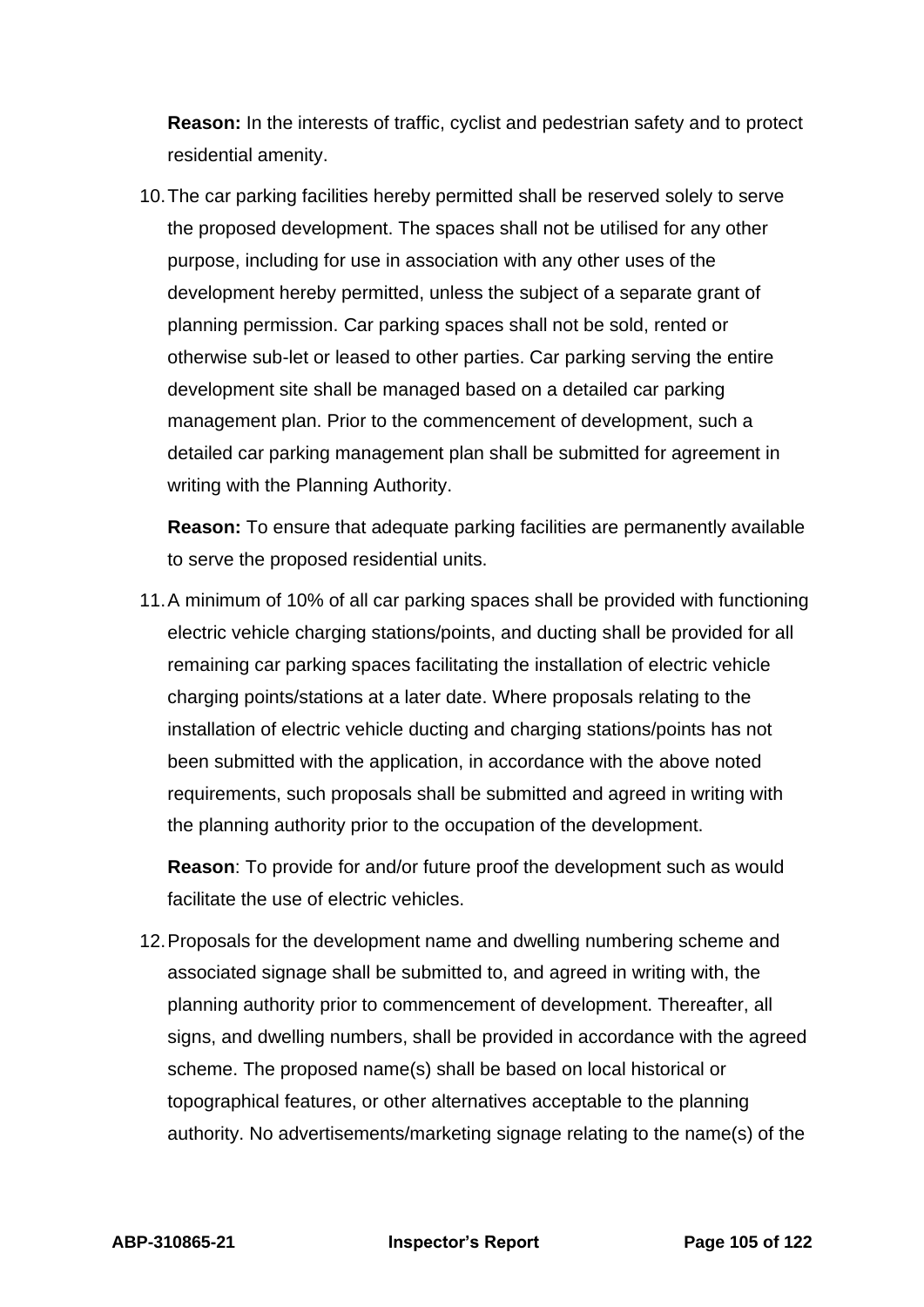development shall be erected until the developer has obtained the planning authority's written agreement to the proposed name(s).

**Reason:** In the interest of urban legibility and to ensure the use of locally appropriate placenames for new residential areas.

13.Details of the materials, colours and textures of all the external finishes to the proposed buildings shall be as submitted with the application unless otherwise agreed in writing with the planning authority prior to commencement of development. In default of agreement the matter(s) in dispute shall be referred to An Bord Pleanála for determination.

**Reason:** In the interest of visual amenity.

14.The areas of public open space and communal open spaces, as shown on the lodged plans shall be landscaped in accordance with the landscape scheme submitted to An Bord Pleanála with this application, unless otherwise agreed in writing with the planning authority. The landscape scheme shall be implemented fully in the first planting season following completion of the development, and any trees or shrubs which die or are removed within 3 years of planting shall be replaced in the first planting season thereafter. This work shall be completed before any of the dwellings are made available for occupation. Access to green roof areas shall be strictly prohibited unless for maintenance purposes.

**Reason:** In order to ensure the satisfactory development of the public and communal open space areas, and their continued use for this purpose.

15.The developer shall implement all recommendations contained within the Tree Survey Report in order to ensure the protection of trees to be retained within the site. In this regard the applicant shall retain the services of a qualified arborist as an Arboricultural Consultant for the entire period of construction activity. The applicant shall inform the planning authority in writing of the appointment and name of the consultant, prior to the commencement of development.

**Reason:** To ensure and give practical effect to the retention, protection and sustainability of trees during and after construction of the permitted development.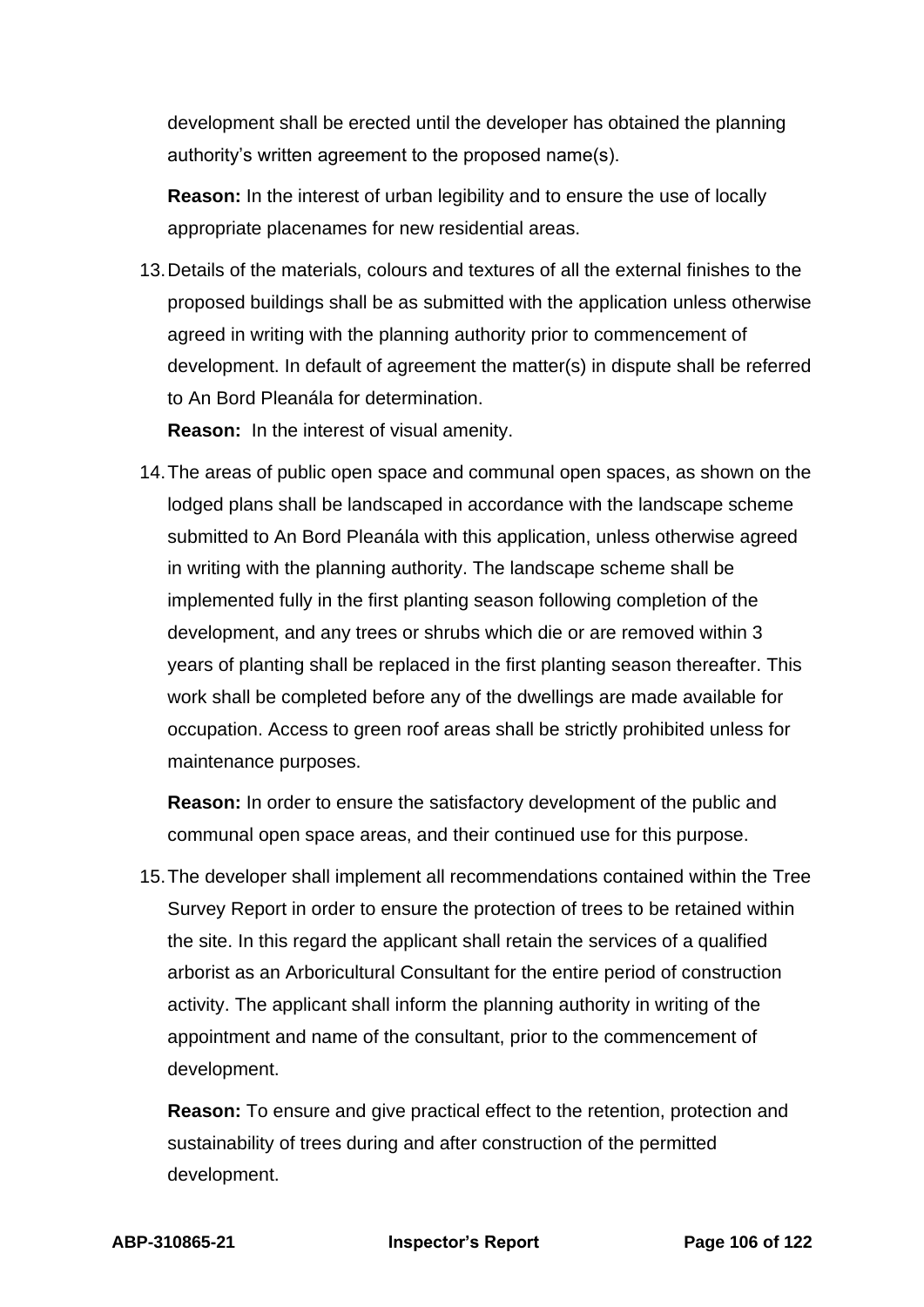16.Public lighting shall be provided in accordance with a scheme, which shall include lighting along pedestrian routes through open spaces details of which shall be submitted to, and agreed in writing with, the planning authority prior to commencement of development. Such lighting shall be provided prior to the making available for occupation of any dwelling.

**Reason:** In the interests of amenity and public safety.

17.Water supply and the arrangements for the disposal of foul water, shall comply with the requirements of the Irish Water and the Planning Authority for such works and services.

**Reason:** In the interest of public health and to ensure a satisfactory standard of development.

18.The developer shall enter into water and wastewater connection agreement(s) with Irish Water, prior to commencement of development.

**Reason**: In the interest of public health.

19.Drainage arrangements including the attenuation and disposal of surface water, shall comply with the requirements of the planning authority for such works and services.

**Reason**: In the interest of public health and surface water management.

- 20.Prior to the commencement of development, a revised Flood Risk Assessment shall be submitted to, and agreed in writing with the planning authority detailing the following amendments:
	- a) In the event of a failure of the surface water management proposals for the upgraded Dunboyne Road, a detailed appraisal of the residual flood risk to surrounding residential properties and details of appropriate mitigation measures to offset same, including details of flow paths.
	- b) The implications of climate change on the risk of groundwater flooding of the site and details of appropriate mitigation measures to offset same, if applicable.

**Reason:** To minimise flood risk and in the interests of proper planning and sustainable development of the area.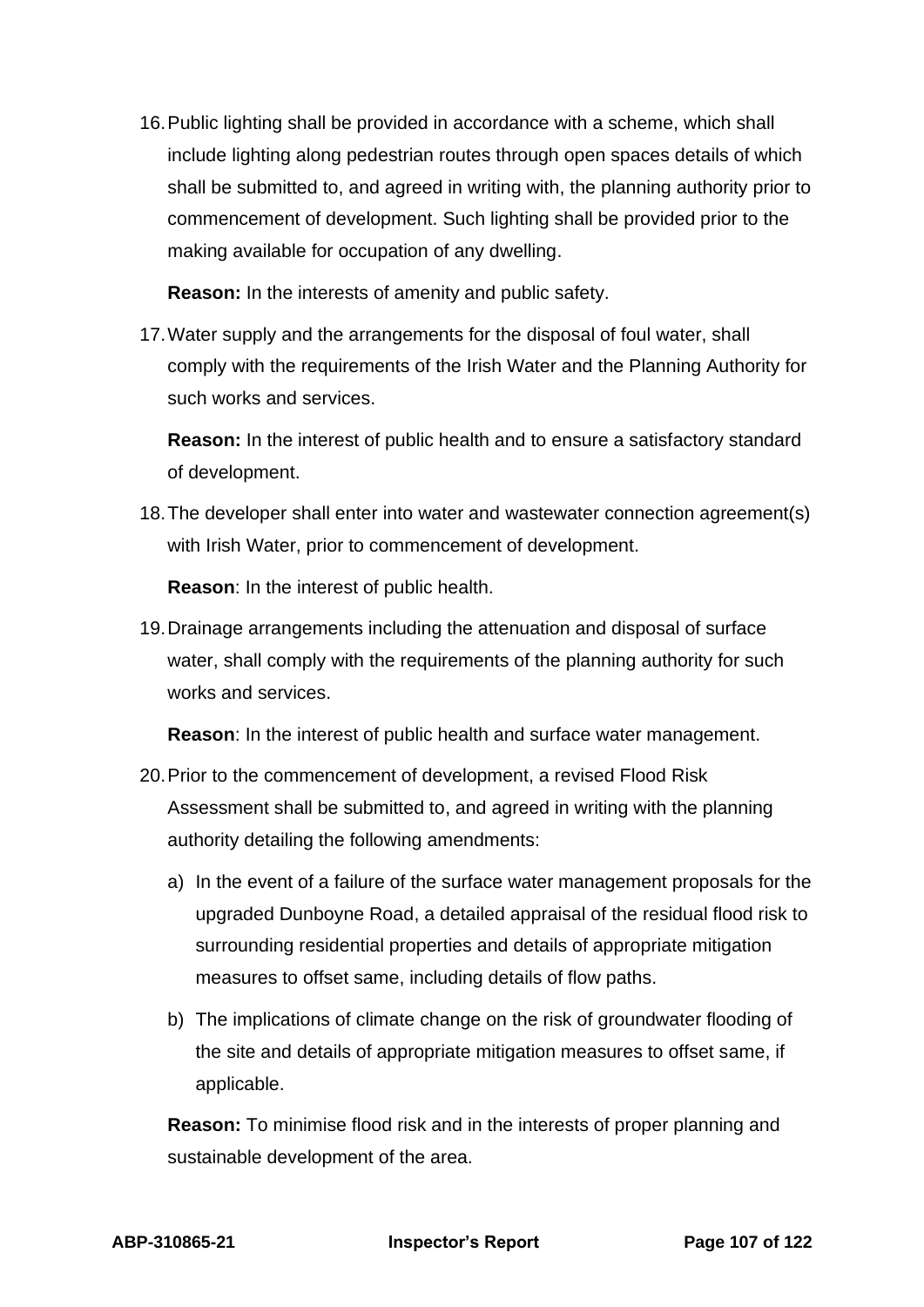21.A plan containing details for the management of waste (and, in particular, recyclable materials) within the development, including the provision of facilities for the storage, separation and collection of the waste and, in particular, recyclable materials and for the ongoing operation of these facilities for each apartment unit shall be submitted to, and agreed in writing with, the planning authority not later than 6 months from the date of commencement of the development. Thereafter, the waste shall be managed in accordance with the agreed plan.

**Reason:** In the interest of residential amenity, and to ensure the provision of adequate refuse storage.

22.No additional development shall take place above roof parapet level, including lift motor enclosures, air handling equipment, storage tanks, ducts or other external plant, telecommunication aerials, antennas or equipment, unless authorised by a further grant of planning permission.

**Reason:** To protect the residential amenities of property in the vicinity and the visual amenities of the area.

23.The management and maintenance of the proposed development following its completion shall be the responsibility of a legally constituted management company. A management scheme providing adequate measures for the future maintenance of public open spaces, roads and communal areas shall be submitted to, and agreed in writing with, the planning authority prior to occupation of the development.

**Reason:** To provide for the satisfactory future maintenance of this development in the interest of residential amenity.

24.The construction of the development shall be managed in accordance with a Final Construction and Environmental Management Plan, which shall be submitted to, and agreed in writing with the planning authority prior to commencement of development. This plan shall provide inter alia: details of proposals as relates to soil importation and exportation to and from the site; details and location of proposed construction compounds, details of intended construction practice for the development, including noise management measures, details of arrangements for routes for construction traffic, parking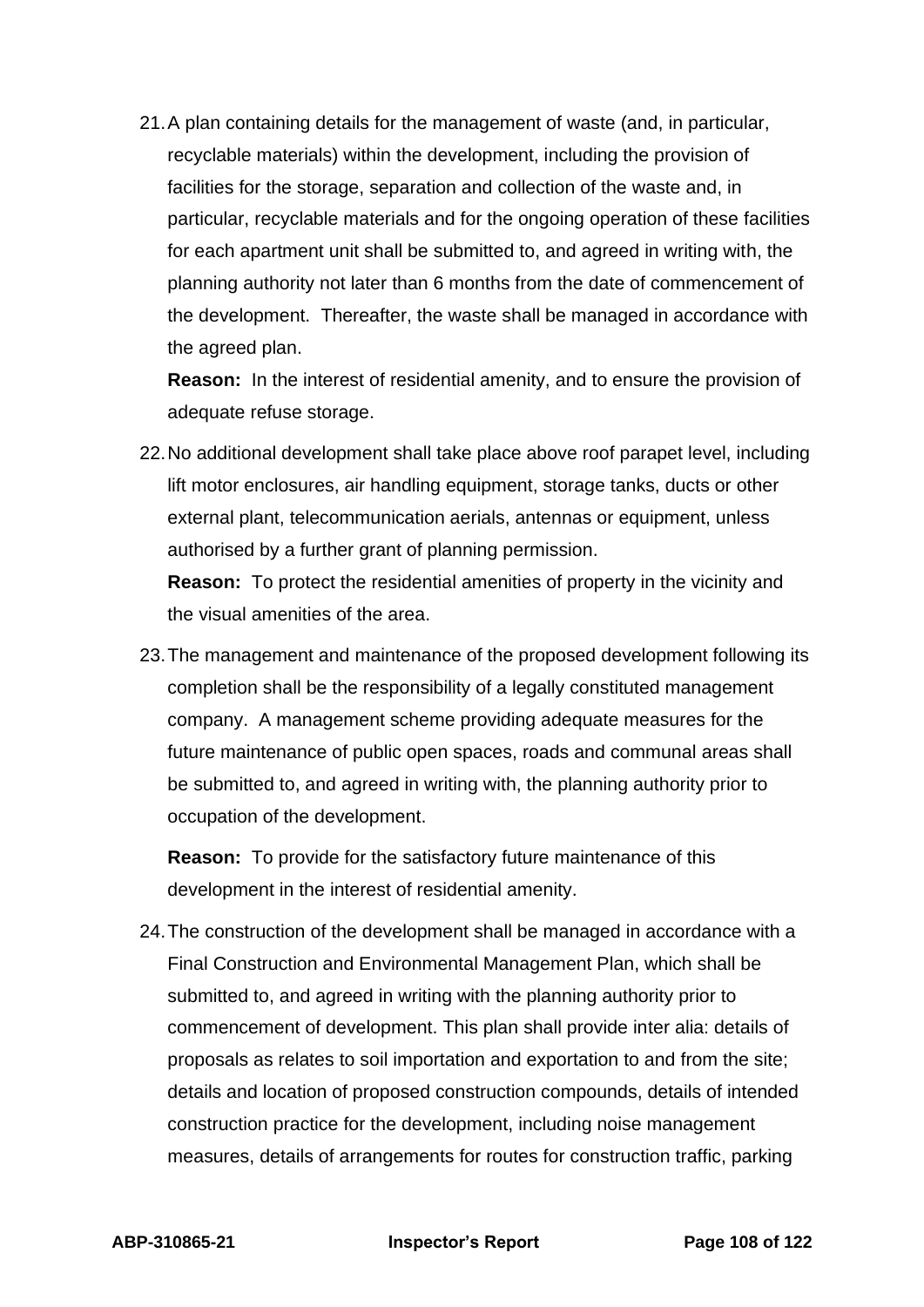during the construction phase, and off-site disposal of construction/demolition waste and/or by-products.

**Reason:** In the interests of public safety and residential amenity.

25.The site development and construction works shall be carried out in such a manner as to ensure that the adjoining roads are kept clear of debris, soil and other material, and cleaning works shall be carried on the adjoining public roads by the developer and at the developer's expense on a daily basis.

**Reason:** To protect the residential amenities of property in the vicinity.

26.Construction and demolition waste shall be managed in accordance with a construction waste and demolition management plan, which shall be submitted to, and agreed in writing with, the planning authority prior to commencement of development. This plan shall be prepared in accordance with the "Best Practice Guidelines on the Preparation of Waste Management Plans for Construction and Demolition Projects", published by the Department of the Environment, Heritage and Local Government in July 2006.

**Reason:** In the interest of sustainable waste management.

27.Site development and building works shall be carried out only between the hours of 0700 to 1900 Mondays to Saturdays inclusive, and not at all on Sundays and public holidays. Deviation from these times will only be allowed in exceptional circumstances where prior written approval has been received from the planning authority.

**Reason:** In order to safeguard the residential amenities of property in the vicinity.

- 28.All service cables associated with the proposed development (such as electrical, telecommunications and communal television) shall be located underground. Any relocation of utility infrastructure shall be agreed with the relevant utility provider. Ducting shall be provided by the developer to facilitate the provision of broadband infrastructure within the proposed development. **Reason:** In the interests of visual and residential amenity.
- 29.All items and areas for taking in charge shall be undertaken to a taking in charge standard. Prior to development the applicant shall submit construction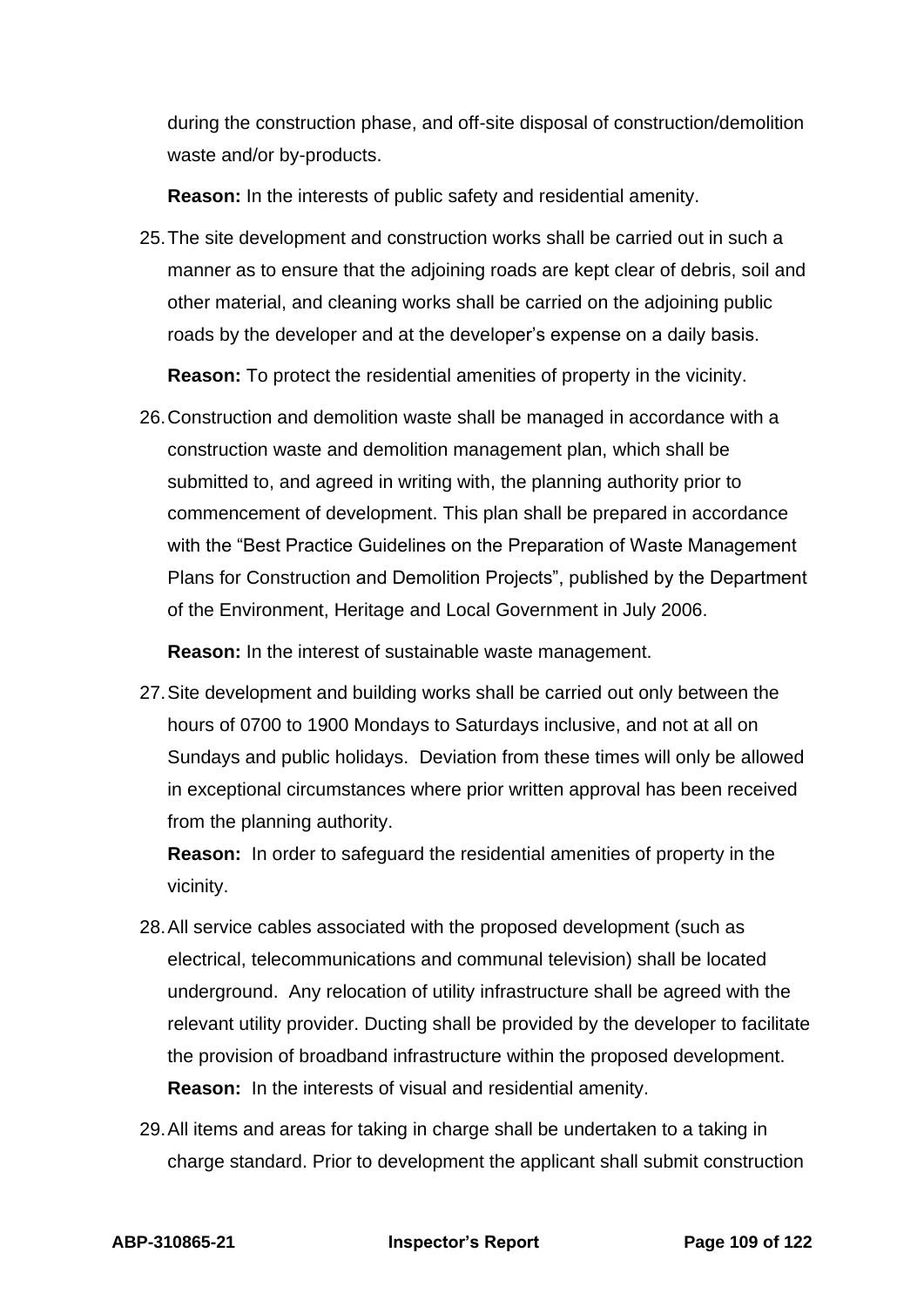details of all items to be taken in charge. No development shall take place until these items have been agreed.

**Reason:** To comply with the Councils taking in charge standards.

30.Prior to commencement of development, the applicant or other person with an interest in the land to which the application relates shall enter into an agreement in writing with the planning authority in relation to the provision of housing in accordance with the requirements of section 94(4) and section 96(2) and (3) (Part V) of the Planning and Development Act 2000, as amended, unless an exemption certificate shall have been applied for and been granted under section 97 of the Act, as amended. Where such an agreement is not reached within eight weeks from the date of this order, the matter in dispute (other than a matter to which section 96(7) applies) may be referred by the planning authority or any other prospective party to the agreement to An Bord Pleanála for determination.

**Reason**: To comply with the requirements of Part V of the Planning and Development Act 2000, as amended, and of the housing strategy in the development plan of the area.

31.Prior to commencement of development, the developer shall lodge with the planning authority a cash deposit, a bond of an insurance company, or other security to secure the reinstatement of public roads which may be damaged by the transport of materials to the site, to secure the provision and satisfactory completion of roads, footpaths, watermains, drains, open space and other services required in connection with the development, coupled with an agreement empowering the local authority to apply such security or part thereof to the satisfactory completion of any part of the development. The form and amount of the security shall be as agreed between the planning authority and the developer or, in default of agreement, shall be referred to An Bord Pleanála for determination.

**Reason:** To ensure the satisfactory completion of the development.

32.The developer shall pay to the planning authority a financial contribution in respect of public infrastructure and facilities benefiting development in the area of the planning authority that is provided or intended to be provided by or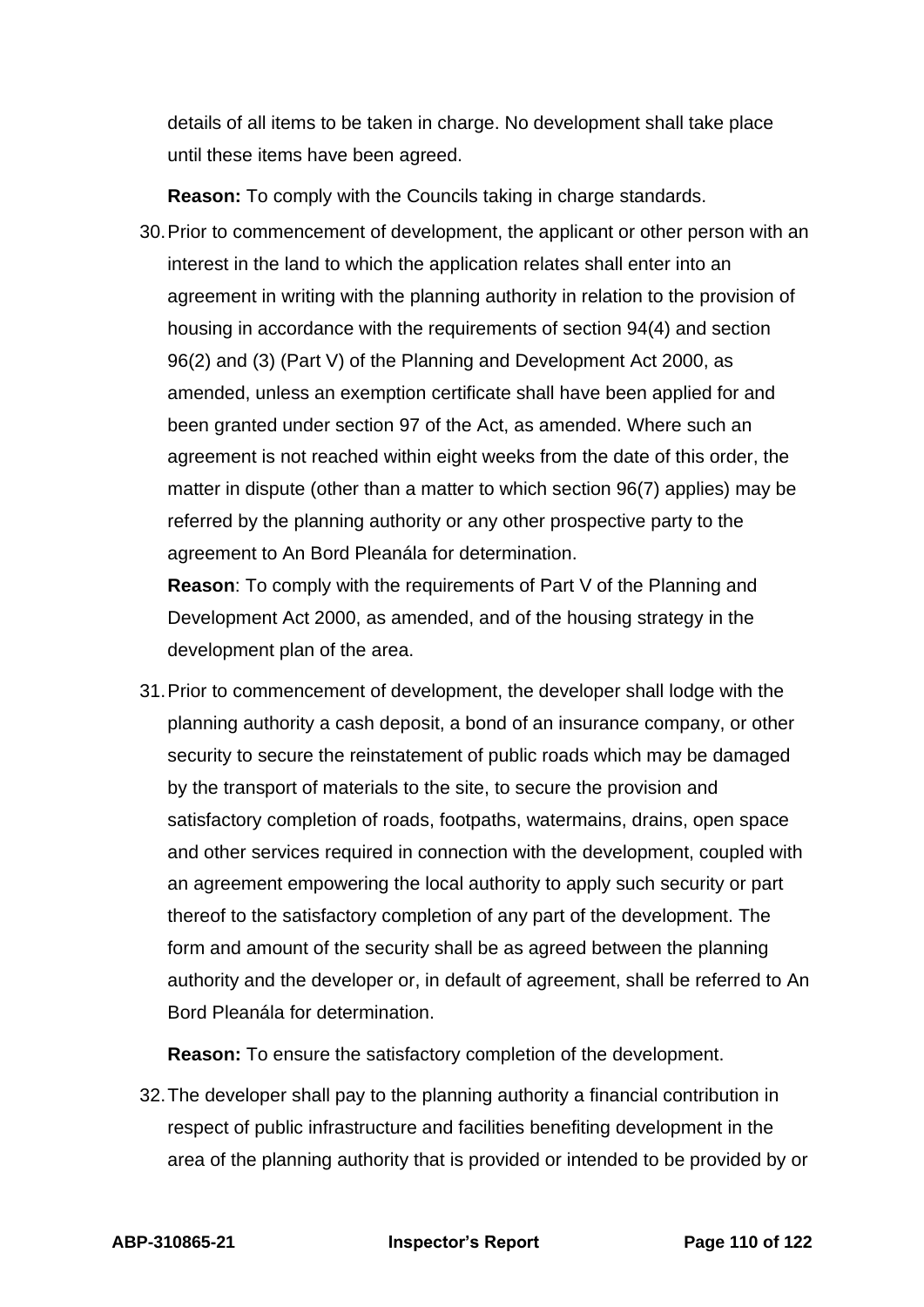on behalf of the authority in accordance with the terms of the Development Contribution Scheme made under section 48 of the Planning and Development Act 2000, as amended. The contribution shall be paid prior to commencement of development or in such phased payments as the planning authority may facilitate and shall be subject to any applicable indexation provisions for Kildare County Council of the Scheme at the time of payment. Details of the application of the terms of the Scheme shall be agreed between the planning authority and the developer or, in default of such agreement, the matter shall be referred to An Bord Pleanála to determine the proper application of the terms of the Scheme.

**Reason:** It is a requirement of the Planning and Development Act 2000, as amended, that a condition requiring a contribution in accordance with the Development Contribution Scheme made under section 48 of the Act be applied to the permission.

Rónán O'Connor Senior Planning Inspector

21st October 2021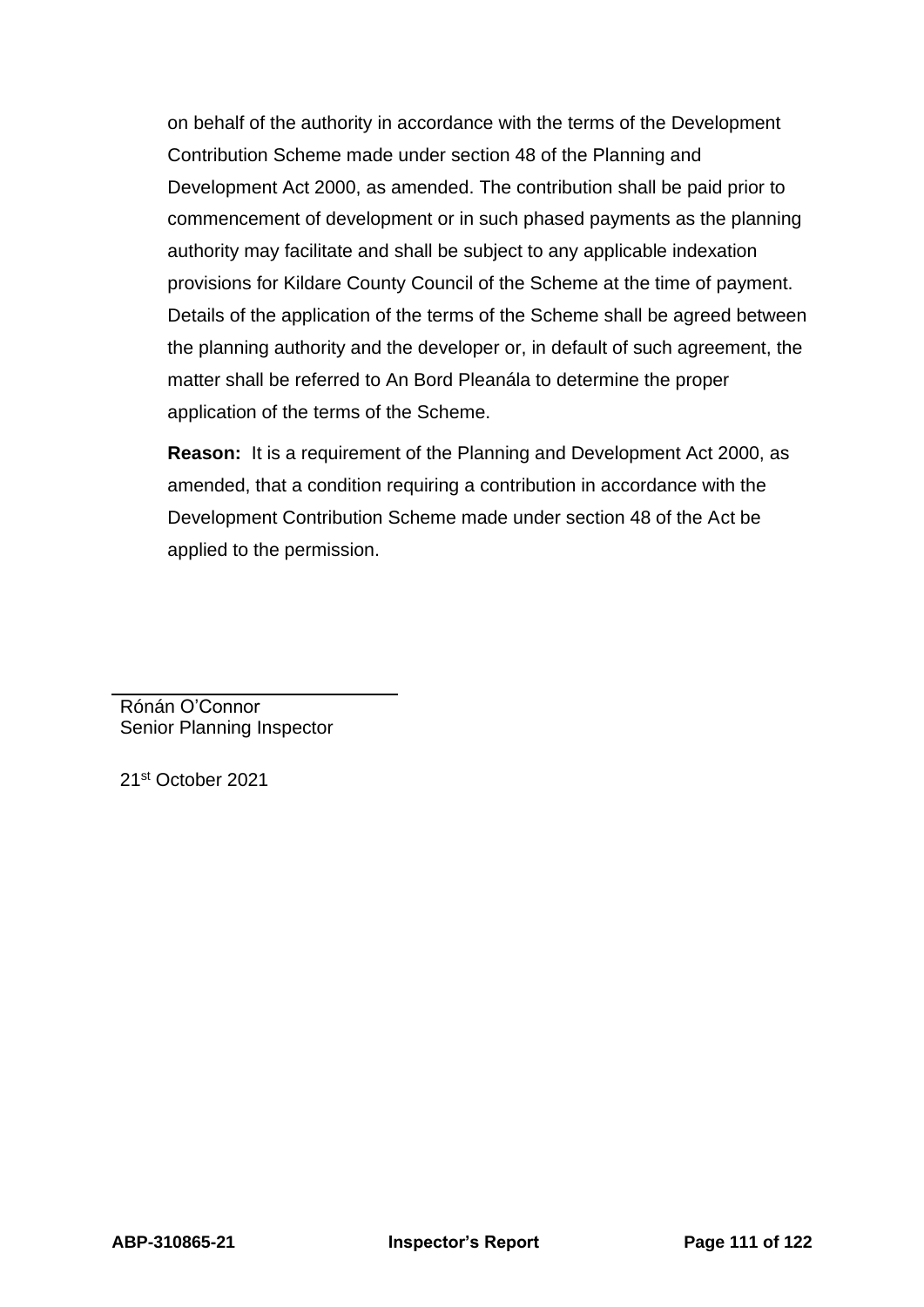Appendix A: EIA Screening Form



## **EIA - Screening Determination for Strategic Housing Development Applications**

| A. CASE DETAILS                                         |                   |                                                                                                    |
|---------------------------------------------------------|-------------------|----------------------------------------------------------------------------------------------------|
| An Bord Pleanála Case Reference                         |                   | ABP-310865-21                                                                                      |
| <b>Development Summary</b>                              |                   | 194 no. residential units (119 no. houses, 75 no.<br>apartments) creche and associated site works. |
|                                                         | Yes / No /<br>N/A |                                                                                                    |
| 1. Has an AA screening report or NIS been<br>submitted? | <b>Yes</b>        | An AA Screening Report and an NIS were submitted with<br>the application                           |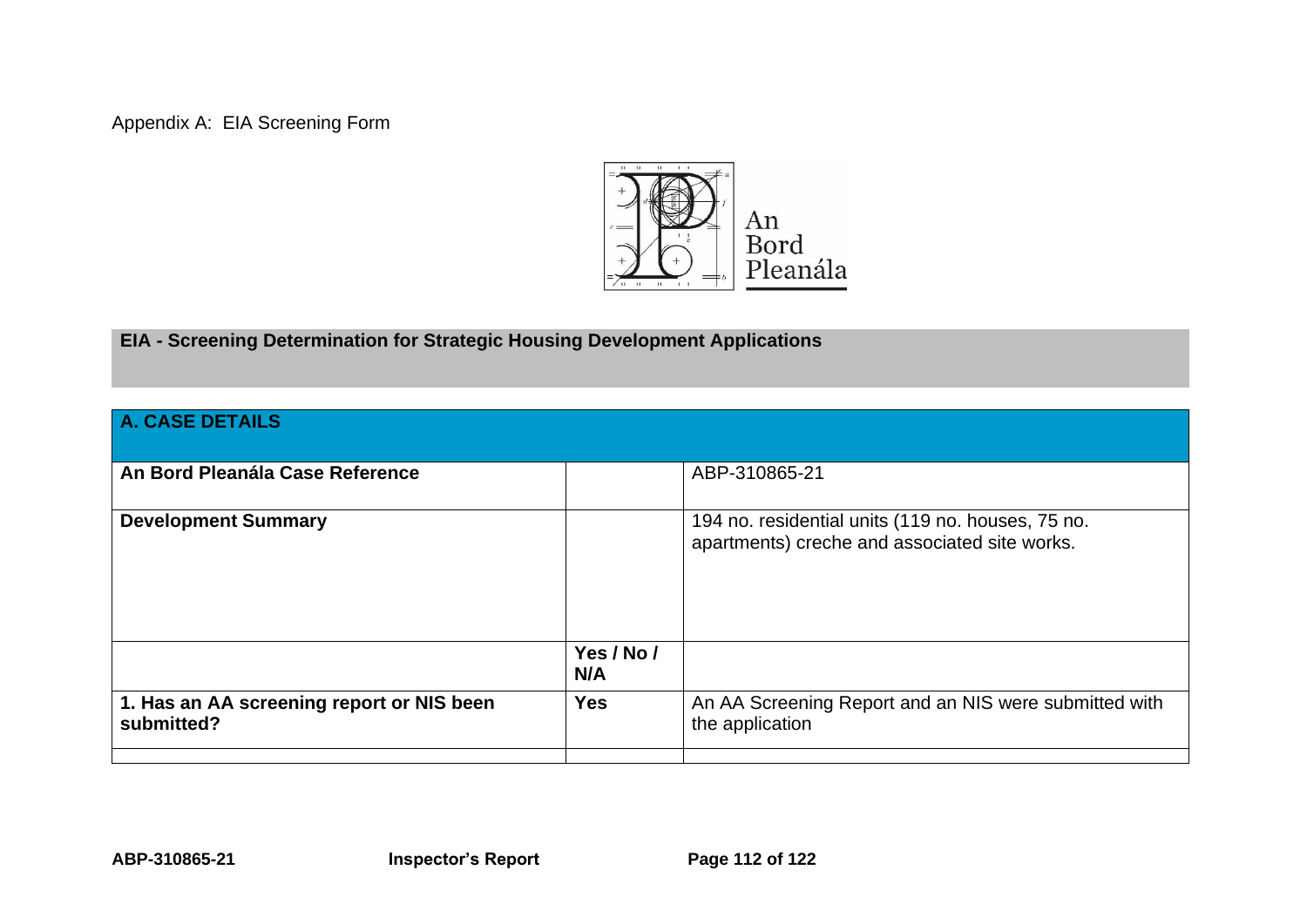| 2. Is a IED/IPC or Waste Licence (or review of<br>licence) required from the EPA? If YES has the<br><b>EPA commented on the need for an EIAR?</b>                                                             | <b>No</b>  |                                                                 |
|---------------------------------------------------------------------------------------------------------------------------------------------------------------------------------------------------------------|------------|-----------------------------------------------------------------|
| 3. Have any other relevant assessments of the<br>effects on the environment which have a<br>significant bearing on the project been carried<br>out pursuant to other relevant Directives – for<br>example SEA | <b>Yes</b> | Please see Sections 11.1.5 and 11.1.6 of Inspector's<br>report. |

| <b>B.</b> | <b>EXAMINATION</b>                                                                                             | Yes/No/<br><b>Uncertain</b> | Briefly describe the nature and extent<br>and Mitigation Measures (where<br>relevant)                                                                                                                                                                                                                                            | Is this likely<br>to result in<br>significant<br>effects on the<br>environment? |
|-----------|----------------------------------------------------------------------------------------------------------------|-----------------------------|----------------------------------------------------------------------------------------------------------------------------------------------------------------------------------------------------------------------------------------------------------------------------------------------------------------------------------|---------------------------------------------------------------------------------|
|           |                                                                                                                |                             | (having regard to the probability,<br>magnitude (including population size<br>affected), complexity, duration,<br>frequency, intensity, and reversibility<br>of impact)<br><b>Mitigation measures - Where relevant</b><br>specify features or measures proposed<br>by the applicant to avoid or prevent a<br>significant effect. | Yes/No/<br><b>Uncertain</b>                                                     |
|           | 1. Characteristics of proposed development (including demolition, construction, operation, or decommissioning) |                             |                                                                                                                                                                                                                                                                                                                                  |                                                                                 |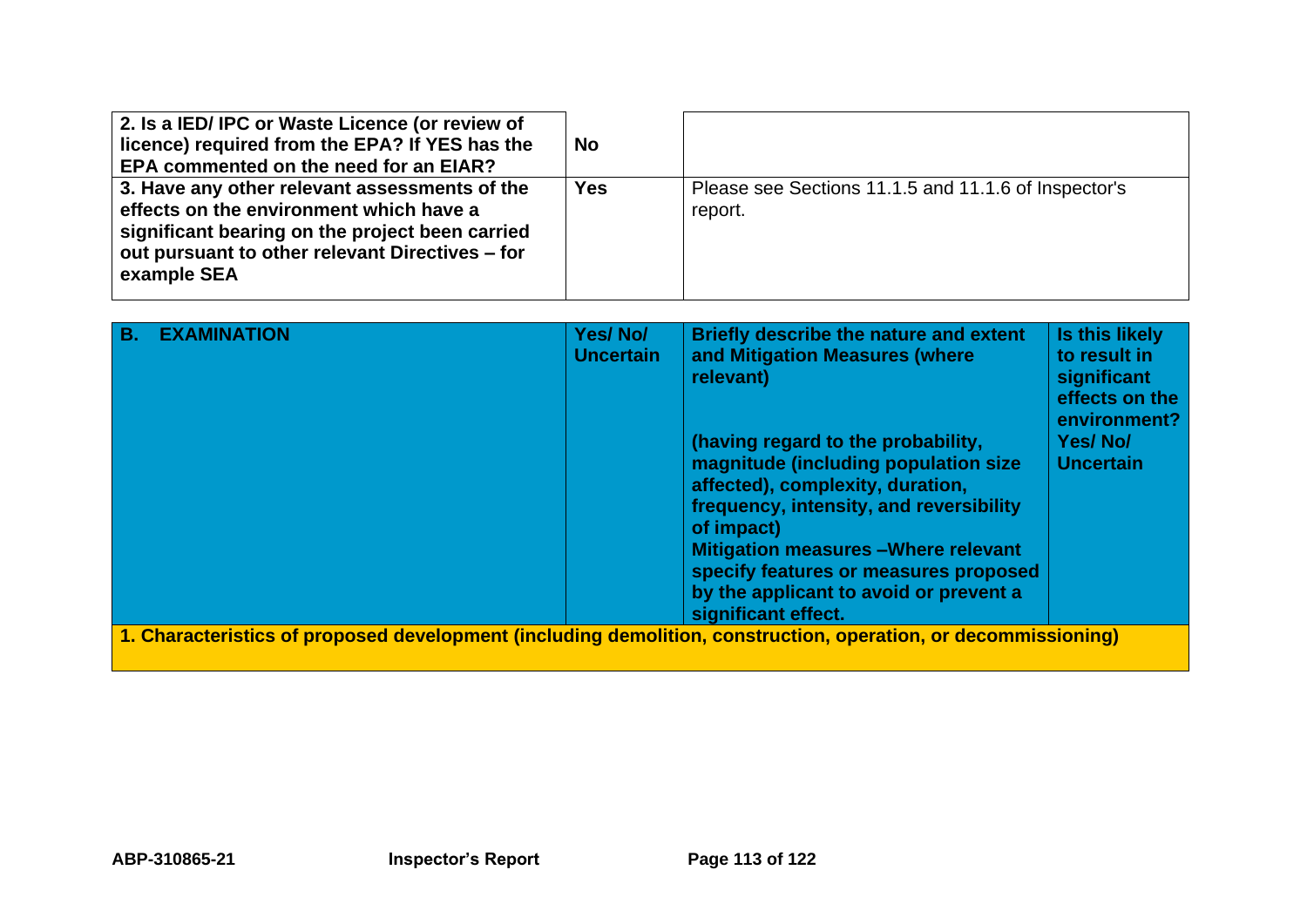| 1.1 Is the project significantly different in<br>character or scale to the existing surrounding or<br>environment?                                                                                            | <b>No</b>  | The residential use and other uses<br>proposed and the size and design of the<br>proposed development would not be<br>unusual in the context of this residential<br>area.                                                                                                                                                                                                                                                       | <b>No</b> |
|---------------------------------------------------------------------------------------------------------------------------------------------------------------------------------------------------------------|------------|---------------------------------------------------------------------------------------------------------------------------------------------------------------------------------------------------------------------------------------------------------------------------------------------------------------------------------------------------------------------------------------------------------------------------------|-----------|
| 1.2 Will construction, operation,<br>decommissioning or demolition works cause<br>physical changes to the locality (topography,<br>land use, waterbodies)?                                                    | <b>Yes</b> | Such changes in land use and form are not<br>considered to be out of character with the<br>pattern of development in the surrounding<br>area.                                                                                                                                                                                                                                                                                   | <b>No</b> |
| 1.3 Will construction or operation of the project<br>use natural resources such as land, soil, water,<br>materials/minerals or energy, especially<br>resources which are non-renewable or in short<br>supply? | <b>Yes</b> | Construction materials will be typical of such<br>urban development. Development of this site<br>will not result in any significant loss of natural<br>resources or local biodiversity.                                                                                                                                                                                                                                         | <b>No</b> |
| 1.4 Will the project involve the use, storage,<br>transport, handling or production of substance<br>which would be harmful to human health or the<br>environment?                                             | <b>Yes</b> | Construction activities will require the use of<br>potentially harmful materials, such as fuels<br>and other such substances. Such use will be<br>typical of construction sites. Any impacts<br>would be local and temporary in nature and<br>implementation of a Construction<br>Environmental Management Plan will<br>satisfactorily mitigate potential impacts. No<br>operational impacts in this regard are<br>anticipated. | <b>No</b> |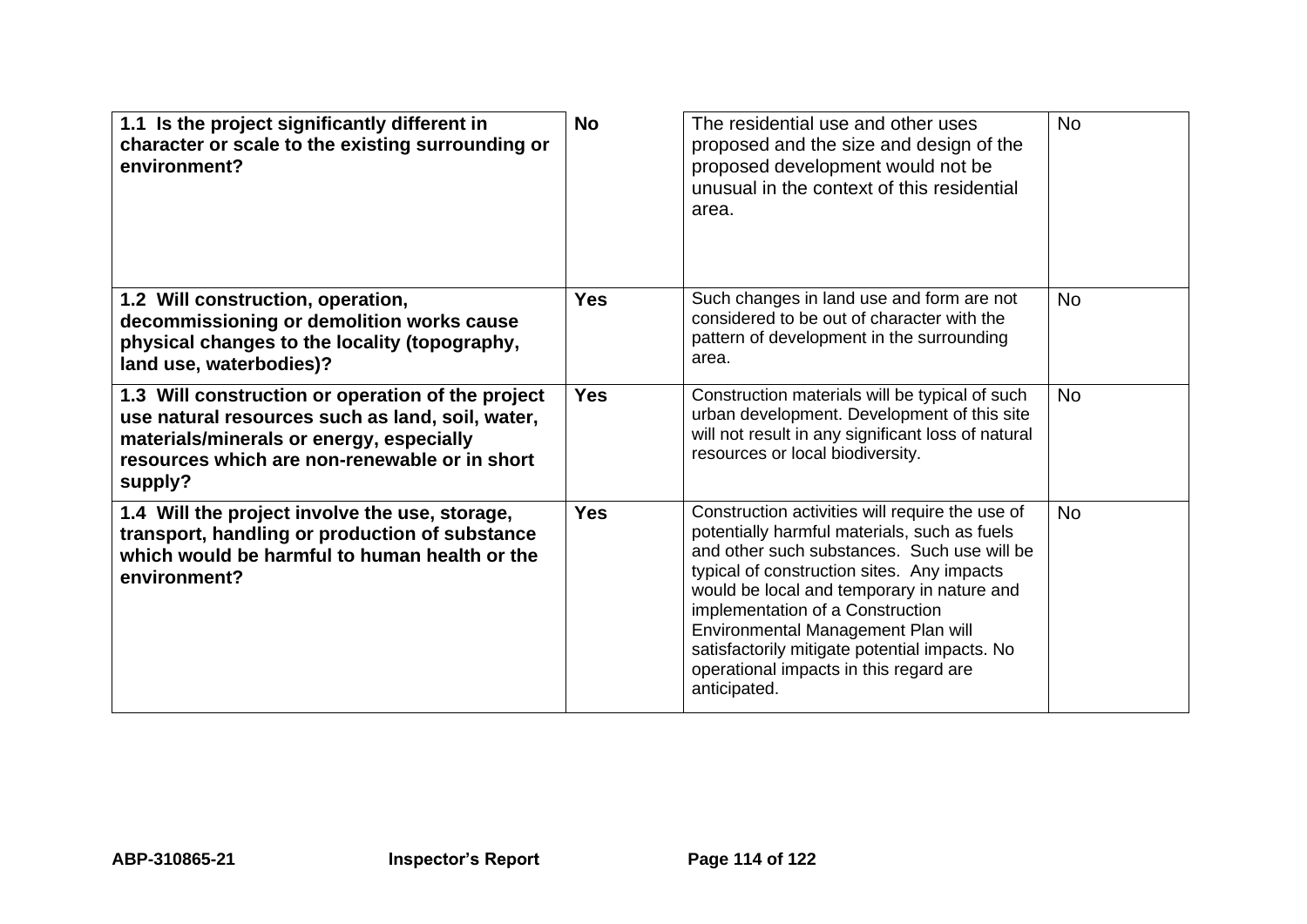| 1.5 Will the project produce solid waste, release<br>pollutants or any hazardous / toxic / noxious<br>substances?                                                                         | <b>Yes</b> | Construction activities will require the use of<br>potentially harmful materials, such as fuels<br>and other such substances and give rise to<br>waste for disposal. Such use will be typical of<br>construction sites. Noise and dust emissions<br>during construction are likely. Such<br>construction impacts would be local and<br>temporary in nature and implementation of a<br><b>Construction Environmental Management</b><br>Plan will satisfactorily mitigate potential<br>impacts.<br>Operational waste will be managed via a<br>Waste Management Plan to obviate potential<br>environmental impacts. Other significant<br>operational impacts are not anticipated. | <b>No</b> |
|-------------------------------------------------------------------------------------------------------------------------------------------------------------------------------------------|------------|--------------------------------------------------------------------------------------------------------------------------------------------------------------------------------------------------------------------------------------------------------------------------------------------------------------------------------------------------------------------------------------------------------------------------------------------------------------------------------------------------------------------------------------------------------------------------------------------------------------------------------------------------------------------------------|-----------|
| 1.6 Will the project lead to risks of<br>contamination of land or water from releases of<br>pollutants onto the ground or into surface<br>waters, groundwater, coastal waters or the sea? | <b>No</b>  | No significant risk identified. Operation of a<br><b>Construction Environmental Management</b><br>Plan will satisfactorily mitigate emissions from<br>spillages during construction. There is no<br>direct connection from the site to waters. The<br>operational development will connect to<br>mains water and drainage services.                                                                                                                                                                                                                                                                                                                                            | <b>No</b> |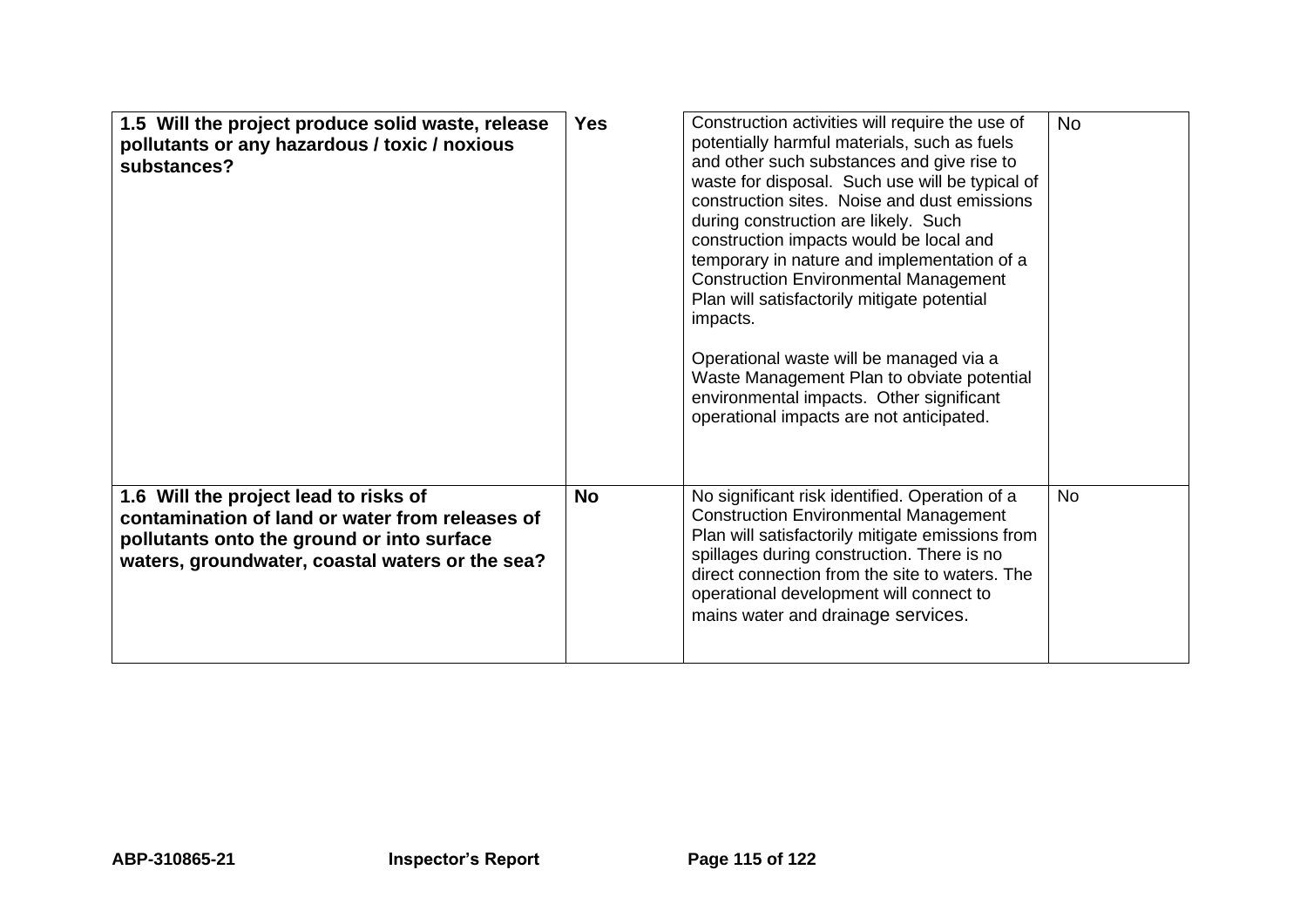| 1.7 Will the project cause noise and vibration or<br>release of light, heat, energy or electromagnetic<br>radiation? | <b>Yes</b> | Potential for construction activity to give rise<br>to noise and vibration emissions. Such<br>emissions will be localised, short term in<br>nature and their impacts may be suitably<br>mitigated by the operation of a Construction<br>Environmental Management Plan.<br>Management of the scheme in accordance<br>with an agreed Management Plan will mitigate<br>potential operational impacts. Lighting deign<br>to avoid overspill to adjoining lands | <b>No</b> |
|----------------------------------------------------------------------------------------------------------------------|------------|------------------------------------------------------------------------------------------------------------------------------------------------------------------------------------------------------------------------------------------------------------------------------------------------------------------------------------------------------------------------------------------------------------------------------------------------------------|-----------|
| 1.8 Will there be any risks to human health, for<br>example due to water contamination or air<br>pollution?          | <b>No</b>  | Construction activity is likely to give rise to<br>dust emissions. Such construction impacts<br>would be temporary and localised in nature<br>and the application of a Construction,<br>Environmental Management Plan would<br>satisfactorily address potential impacts on<br>human health.<br>No significant operational impacts are<br>anticipated.                                                                                                      | <b>No</b> |
| 1.9 Will there be any risk of major accidents that<br>could affect human health or the environment?                  | <b>No</b>  | No significant risk having regard to the nature<br>and scale of development. Any risk arising<br>from construction will be localised and<br>temporary in nature. The site is not at risk of<br>flooding.<br>There are no Seveso / COMAH sites in the<br>vicinity of this location.                                                                                                                                                                         | <b>No</b> |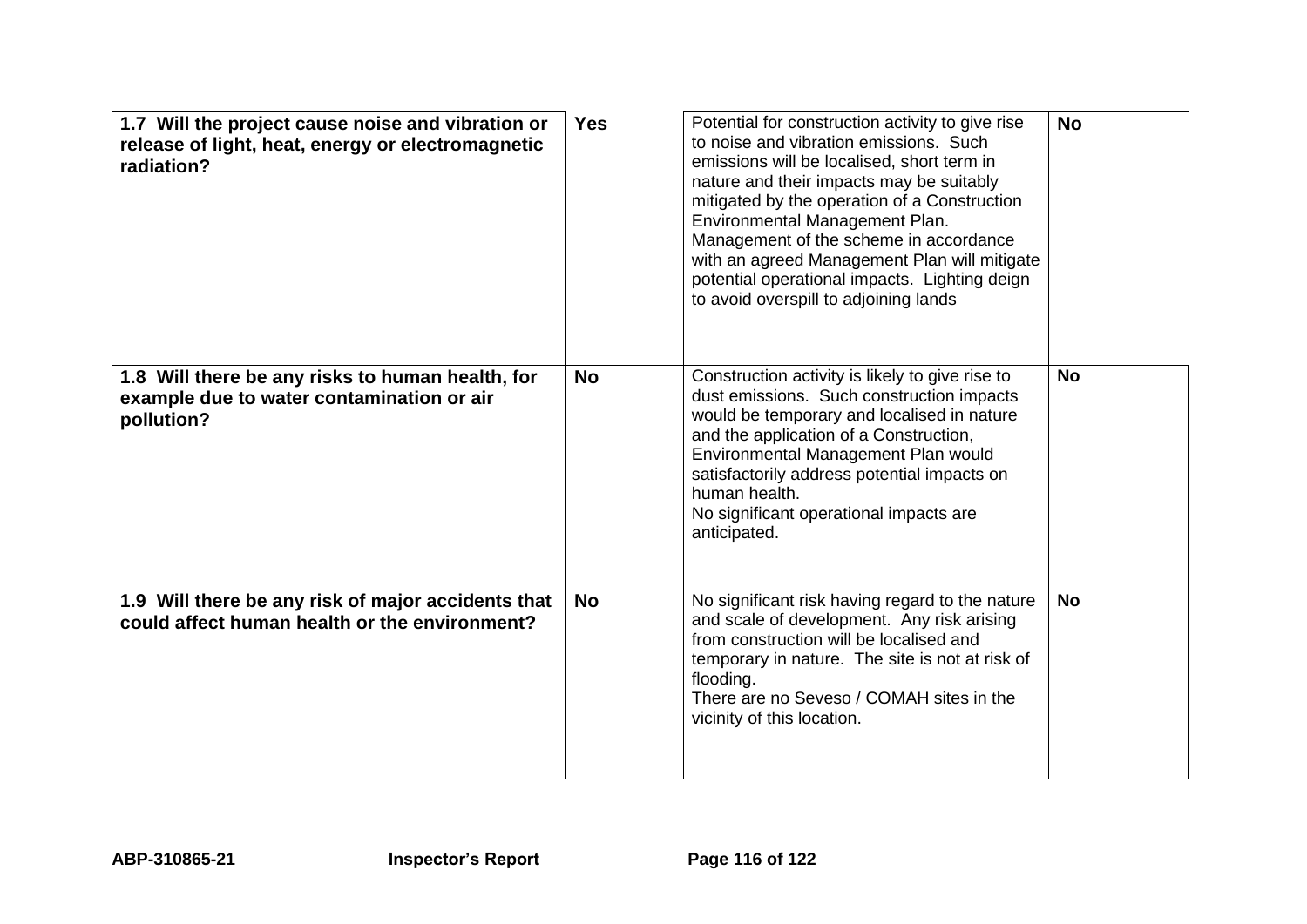| 1.10 Will the project affect the social<br>environment (population, employment)                                          | <b>Yes</b> | Redevelopment of this site as proposed will<br>result in an increased population at this<br>location. This is not regarded as significant<br>given the urban location of the site and<br>surrounding pattern of land uses.                                                                                                                                                                                                                                        | <b>No</b> |
|--------------------------------------------------------------------------------------------------------------------------|------------|-------------------------------------------------------------------------------------------------------------------------------------------------------------------------------------------------------------------------------------------------------------------------------------------------------------------------------------------------------------------------------------------------------------------------------------------------------------------|-----------|
| 1.11 Is the project part of a wider large scale<br>change that could result in cumulative effects on<br>the environment? | <b>No</b>  | The immediate area has been developed with<br>housing in recent years. However the lands<br>on which housing has been developed are<br>residentially zoned lands, the development of<br>which has been foreseen by the Kildare<br>County Development Plan 2017-2023 and by<br>the Maynooth LAP 2013-2019 both of which<br>have undergone an SEA.<br>Other developments in the wider area are not<br>considered to give rise to significant<br>cumulative effects. | <b>No</b> |
|                                                                                                                          |            |                                                                                                                                                                                                                                                                                                                                                                                                                                                                   |           |
| 2. Location of proposed development                                                                                      |            |                                                                                                                                                                                                                                                                                                                                                                                                                                                                   |           |
| 2.1 Is the proposed development located on, in,<br>adjoining or have the potential to impact on any<br>of the following: | <b>Yes</b> | The site is located 120m from the<br>boundary of the Rye Water/Carton SAC.<br>An NIS has been submitted with the<br>application which has concluded that that                                                                                                                                                                                                                                                                                                     | <b>No</b> |
| 1. European site (SAC/ SPA/<br>pSAC/pSPA)                                                                                |            | the proposed development, individually or<br>in combination with other plans or projects                                                                                                                                                                                                                                                                                                                                                                          |           |
| 2. NHA/ pNHA                                                                                                             |            | would not adversely affect the integrity of                                                                                                                                                                                                                                                                                                                                                                                                                       |           |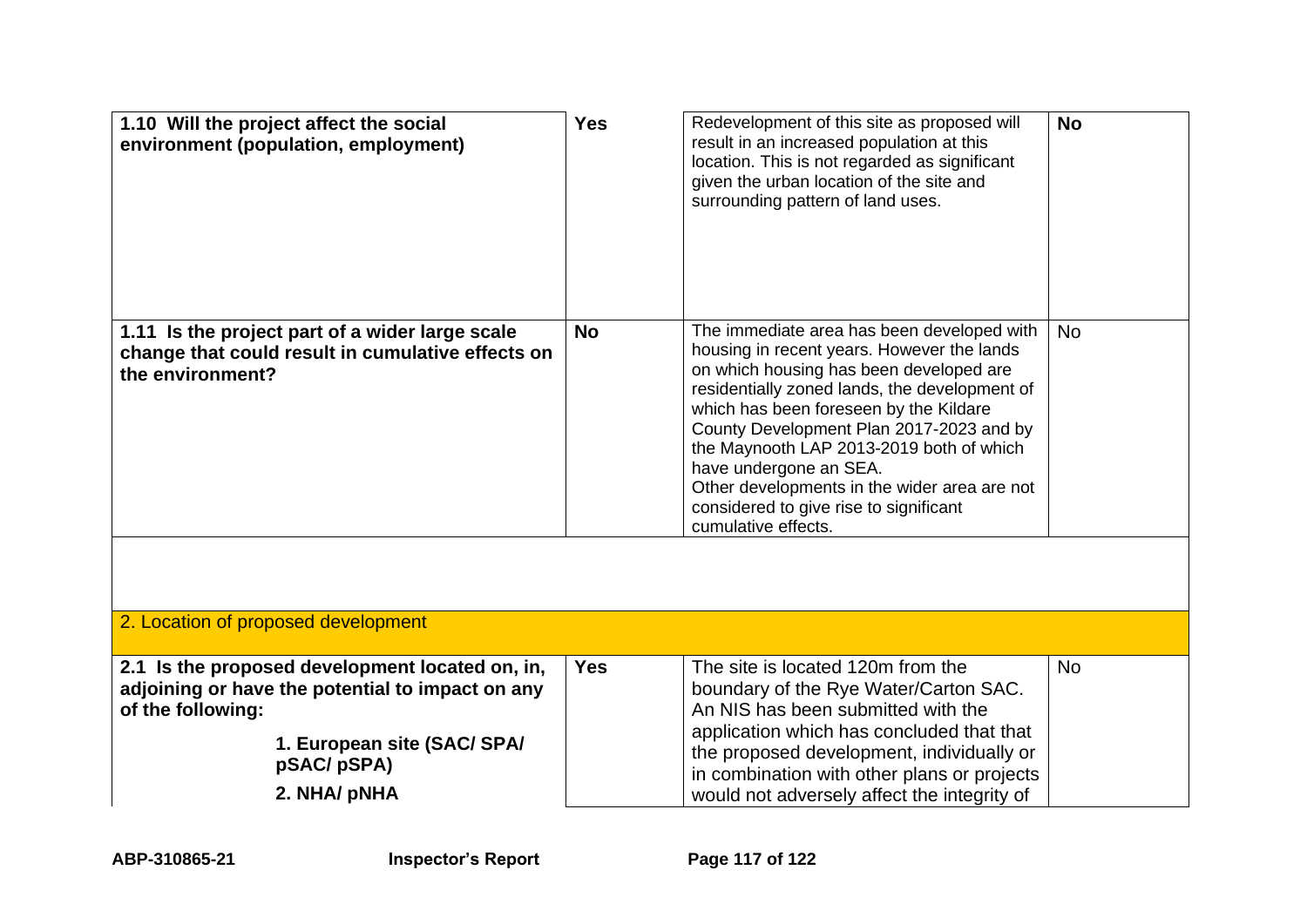| 3. Designated Nature Reserve<br>4. Designated refuge for flora<br>or fauna<br>5. Place, site or feature of<br>ecological interest, the<br>preservation/conservation/<br>protection of which is an<br>objective of a development<br>plan/ LAP/ draft plan or<br>variation of a plan |            | the Rye Water/Carton SAC or any other<br>European Site, having regard to the sites'<br>conservation objectives.                                                                                                                                                                                                                                                                                                                                                                                                                          |           |
|------------------------------------------------------------------------------------------------------------------------------------------------------------------------------------------------------------------------------------------------------------------------------------|------------|------------------------------------------------------------------------------------------------------------------------------------------------------------------------------------------------------------------------------------------------------------------------------------------------------------------------------------------------------------------------------------------------------------------------------------------------------------------------------------------------------------------------------------------|-----------|
| 2.2 Could any protected, important or sensitive<br>species of flora or fauna which use areas on or<br>around the site, for example: for breeding,<br>nesting, foraging, resting, over-wintering, or<br>migration, be affected by the project?                                      | <b>No</b>  | No such uses on the site and no impacts<br>on such species are anticipated.                                                                                                                                                                                                                                                                                                                                                                                                                                                              | <b>No</b> |
| 2.3 Are there any other features of landscape,<br>historic, archaeological, or cultural importance<br>that could be affected?                                                                                                                                                      | <b>Yes</b> | The site accompanied by a Conservation<br>Appraisal which has concluded that the<br>proposal will not have any significant impacts<br>on the adjacent Protected Structure 'Pebble<br>Hill', the Carton Estate or views from same,<br>nor on the Lime Walk (Lime Avenue), a<br>feature of landscape and historical<br>significance. Subject to the pedestrian/cycle<br>link to the Lime Walk (Lime Avenue) being<br>omitted, no impacts on features of landscape,<br>historic, archaeological, or cultural importance<br>are anticipated. | <b>No</b> |
| 2.4 Are there any areas on/around the location<br>which contain important, high quality or scarce<br>resources which could be affected by the<br>project, for example: forestry, agriculture,<br>water/coastal, fisheries, minerals?                                               | <b>No</b>  |                                                                                                                                                                                                                                                                                                                                                                                                                                                                                                                                          | <b>No</b> |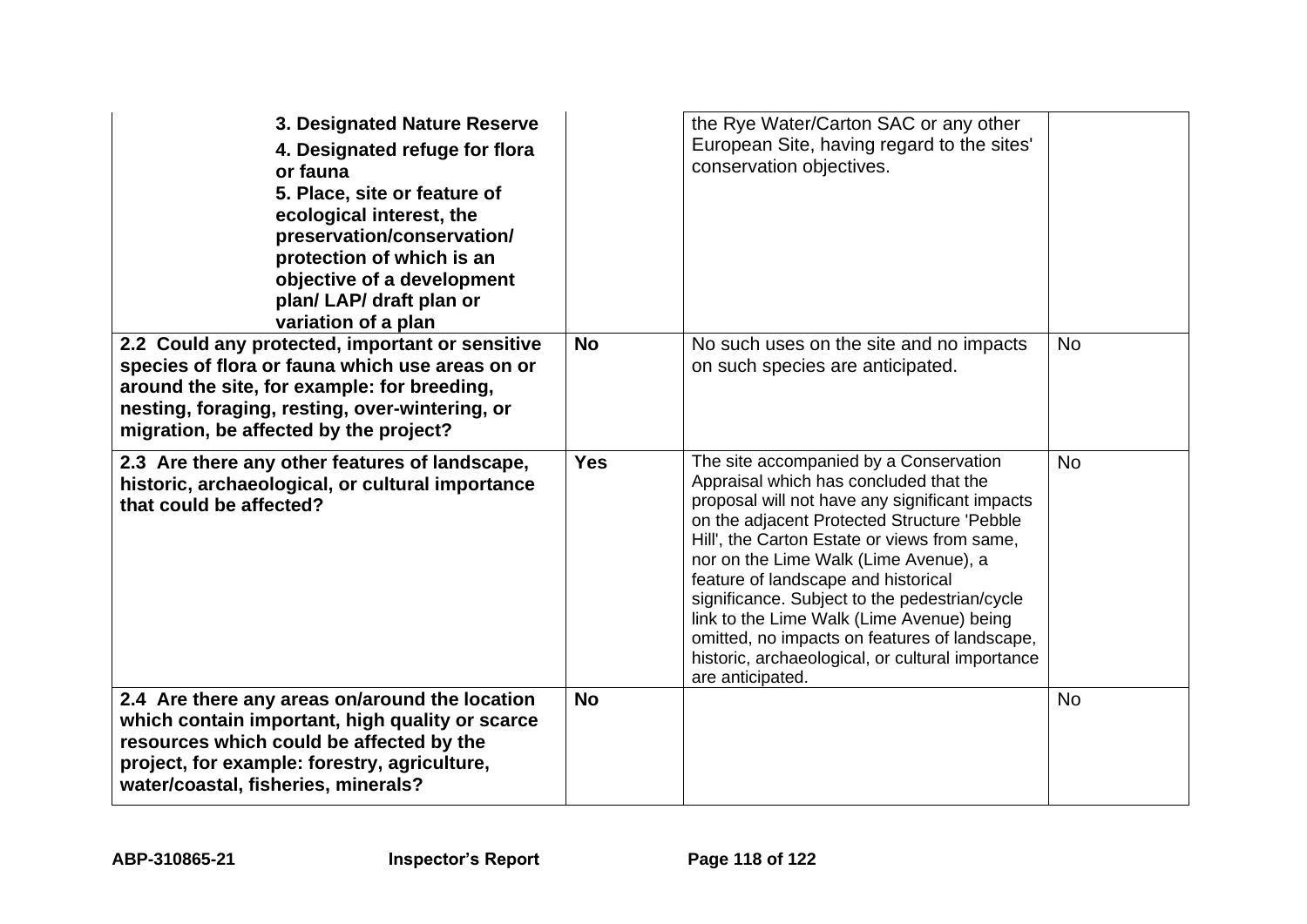| 2.5 Are there any water resources including<br>surface waters, for example: rivers, lakes/ponds,<br>coastal or groundwaters which could be affected<br>by the project, particularly in terms of their<br>volume and flood risk? | <b>No</b>  | There are no direct connections to<br>watercourses in the area. The<br>development will implement SUDS<br>measures to control surface water run-off.<br>The site is not at risk of flooding. | <b>No</b> |
|---------------------------------------------------------------------------------------------------------------------------------------------------------------------------------------------------------------------------------|------------|----------------------------------------------------------------------------------------------------------------------------------------------------------------------------------------------|-----------|
| 2.6 Is the location susceptible to subsidence,<br>landslides or erosion?                                                                                                                                                        | <b>No</b>  | There is no evidence in the submitted<br>documentation that the lands are<br>susceptible to lands slides or erosion.                                                                         | <b>No</b> |
| 2.7 Are there any key transport routes(eg<br>National Primary Roads) on or around the<br>location which are susceptible to congestion or<br>which cause environmental problems, which<br>could be affected by the project?      | <b>No</b>  | The site is served by a local urban road<br>network.                                                                                                                                         | <b>No</b> |
| 2.8 Are there existing sensitive land uses or<br>community facilities (such as hospitals, schools<br>etc) which could be affected by the project?                                                                               | <b>Yes</b> | There is no existing sensitive land uses or<br>substantial community uses which could<br>be affected by the project.                                                                         | <b>No</b> |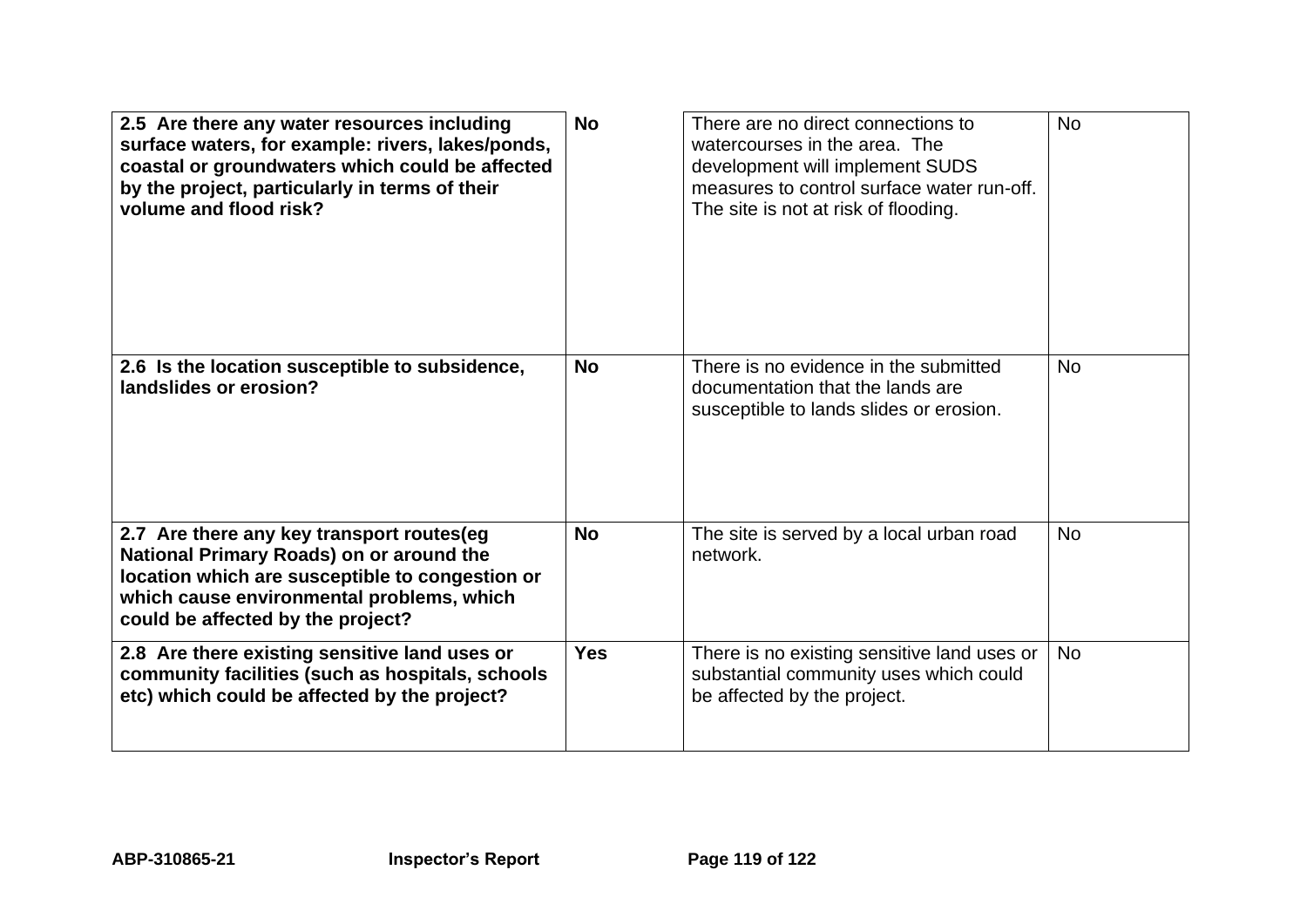| 3. Any other factors that should be considered which could lead to environmental impacts                                                                                      |           |                                                                                                                                      |           |  |
|-------------------------------------------------------------------------------------------------------------------------------------------------------------------------------|-----------|--------------------------------------------------------------------------------------------------------------------------------------|-----------|--|
| 3.1 Cumulative Effects: Could this project<br>together with existing and/or approved<br>development result in cumulative effects during<br>the construction/ operation phase? | <b>No</b> | No developments have been identified in<br>the vicinity which would give rise to<br>significant cumulative environmental<br>effects. | <b>No</b> |  |
| 3.2 Transboundary Effects: Is the project likely to   No<br>lead to transboundary effects?                                                                                    |           | No trans boundary considerations arise                                                                                               | <b>No</b> |  |
| 3.3 Are there any other relevant considerations?                                                                                                                              | <b>No</b> |                                                                                                                                      | <b>No</b> |  |

| $ C_{n} $<br><b>CONCLUSION</b>                                   |            |                          |  |
|------------------------------------------------------------------|------------|--------------------------|--|
| No real likelihood of significant effects on the<br>environment. | <b>Yes</b> | <b>EIAR Not Required</b> |  |
| Real likelihood of significant effects on the<br>environment.    | <b>No</b>  |                          |  |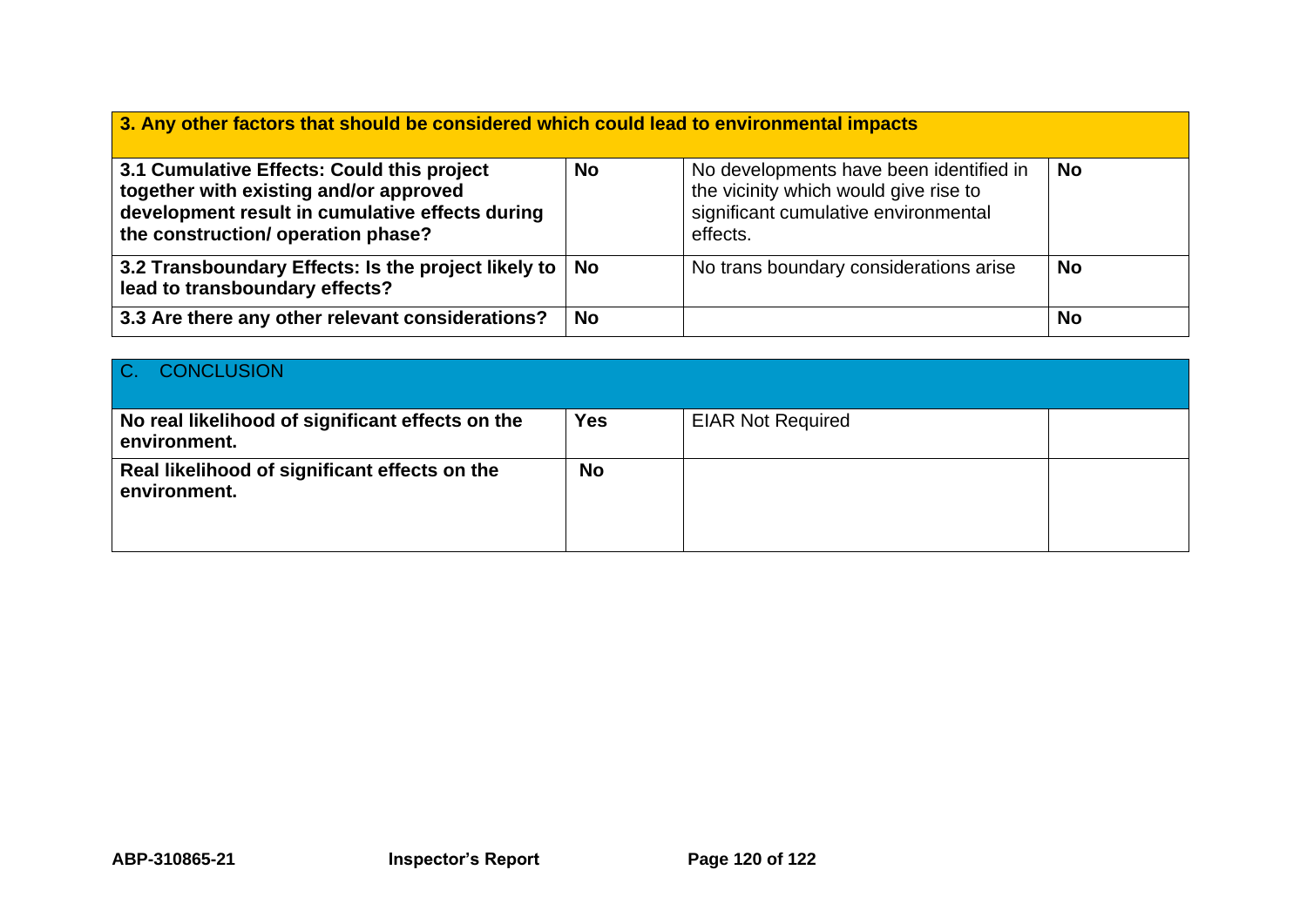## D. MAIN REASONS AND CONSIDERATIONS

Having regard to: -

(a) the nature and scale of the proposed development, which is below the threshold in respect of Class 10(iv) of Part 2 of Schedule 5 of the Planning and Development Regulations 2001, as amended,

(c) The existing use on the site and pattern of development in surrounding area;

(d) The availability of mains water and wastewater services to serve the proposed development,

(e) the location of the development outside of any sensitive location specified in article 299(C)(1)(v) of the Planning and Development Regulations 2001 (as amended)

(f) The guidance set out in the "Environmental Impact Assessment (EIA) Guidance for Consent Authorities regarding Subthreshold Development", issued by the Department of the Environment, Heritage and Local Government (2003),

(f) The criteria set out in Schedule 7 of the Planning and Development Regulations 2001 (as amended), and

(g) The features and measures proposed by the applicant envisaged to avoid or prevent what might otherwise be significant effects on the environment, including measures identified in the Natura impact Statement, the Preliminary Construction and Environmental Management Plan, the Construction Waste and By-Product Management Plan the Operational Waste Management Plan, the infrastructure Design Report, the Ecological Impact Assessment, the Bat Assessment and the Site Specific Flood Risk Assessment, it is considered that the proposed development would not be likely to have significant effects